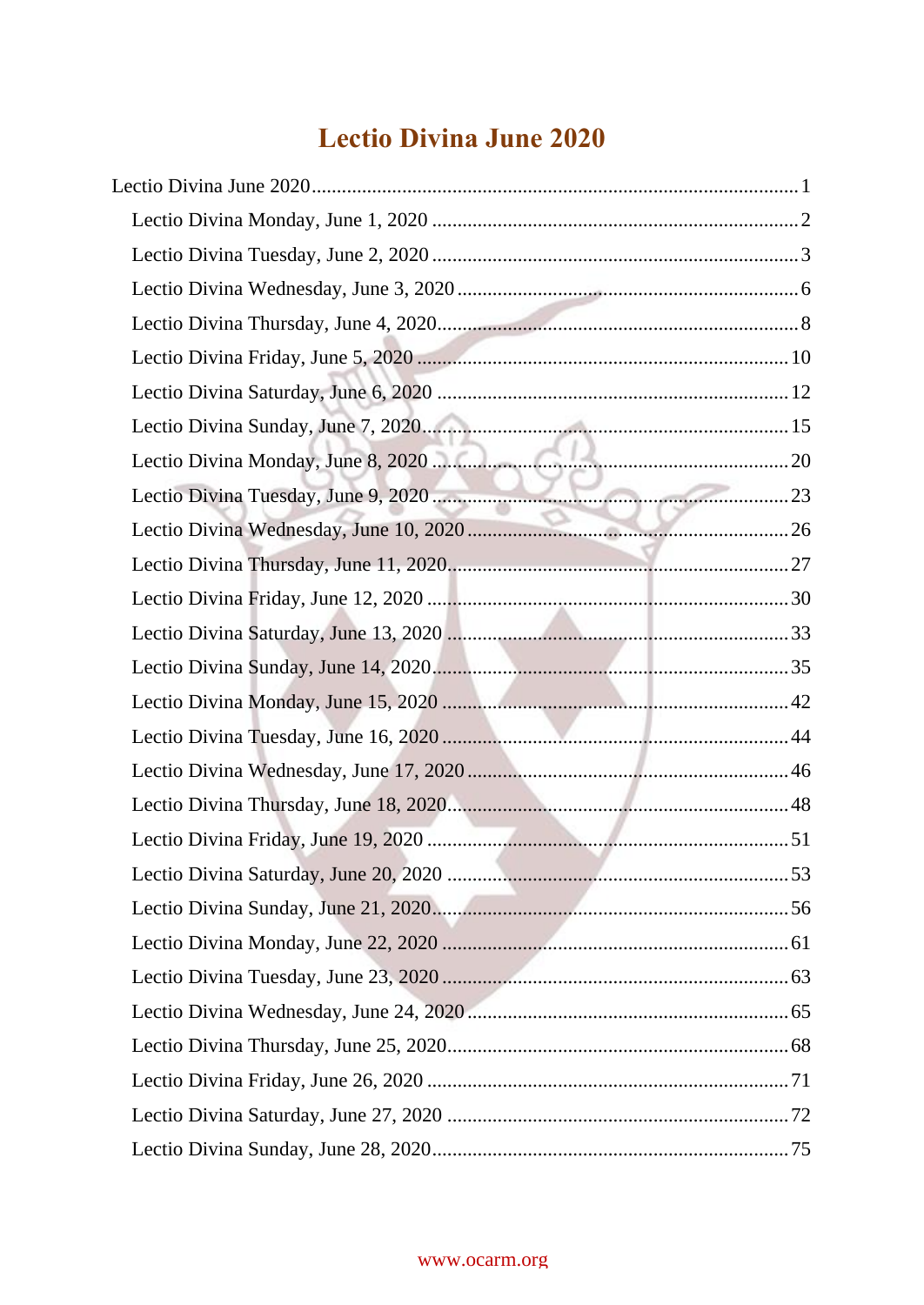# **Lectio Divina Monday, June 1, 2020**

<span id="page-1-0"></span>*Ordinary Time*

# **1) Opening prayer**

Father,

keep before us the wisdom and love you have revealed in your Son. Help us to be like Him in word and deed, for He lives and reigns with You and the Holy Spirit, one God, for ever and ever. Amen.

# **2) Gospel Reading – John 19:25-34**

Standing by the cross of Jesus were his mother and his mother's sister, Mary the wife of Clopas, and Mary of Magdala. When Jesus saw his mother and the disciple there whom he loved, he said to his mother, "Woman, behold, your son." Then he said to the disciple, "Behold, your mother." And from that hour the disciple took her into his home. After this, aware that everything was now finished, in order that the Scripture might be fulfilled, Jesus said, "I thirst." There was a vessel filled with common wine. So they put a sponge soaked in wine on a sprig of hyssop and put it up to his mouth. When Jesus had taken the wine, he said, "It is finished." And bowing his head, he handed over the spirit. Now since it was preparation day, in order that the bodies might not remain on the cross on the sabbath, for the sabbath day of that week was a solemn one, the Jews asked Pilate that their legs be broken and they be taken down. So the soldiers came and broke the legs of the first and then of the other one who was crucified with Jesus. But when they came to Jesus and saw that he was already dead, they did not break his legs, but one soldier thrust his lance into his side, and immediately Blood and water flowed out.

# **3) Reflection**

• Jn 19:25-29: Mary, the strong woman who understood the full meaning of this event, will help us cast a contemplative glance at the crucified. The fourth Gospel specifies that these disciples "stood by the cross" (Jn 19:25-26). This detail has a deep meaning. Only the fourth Gospel tells us that these five people stood by the cross. The other Evangelists do not say so. Luke, for instance, says that all those who knew him followed the events from a distance (Lk 23:49). Matthew also says that many women followed these events from afar. These women had followed Jesus from Galilee and served Him. But now they followed Him from afar (Mt 27:55-56). Like Matthew, Mark gives us the names of those who followed the death of Jesus from afar (Mk 15:40-41). Thus only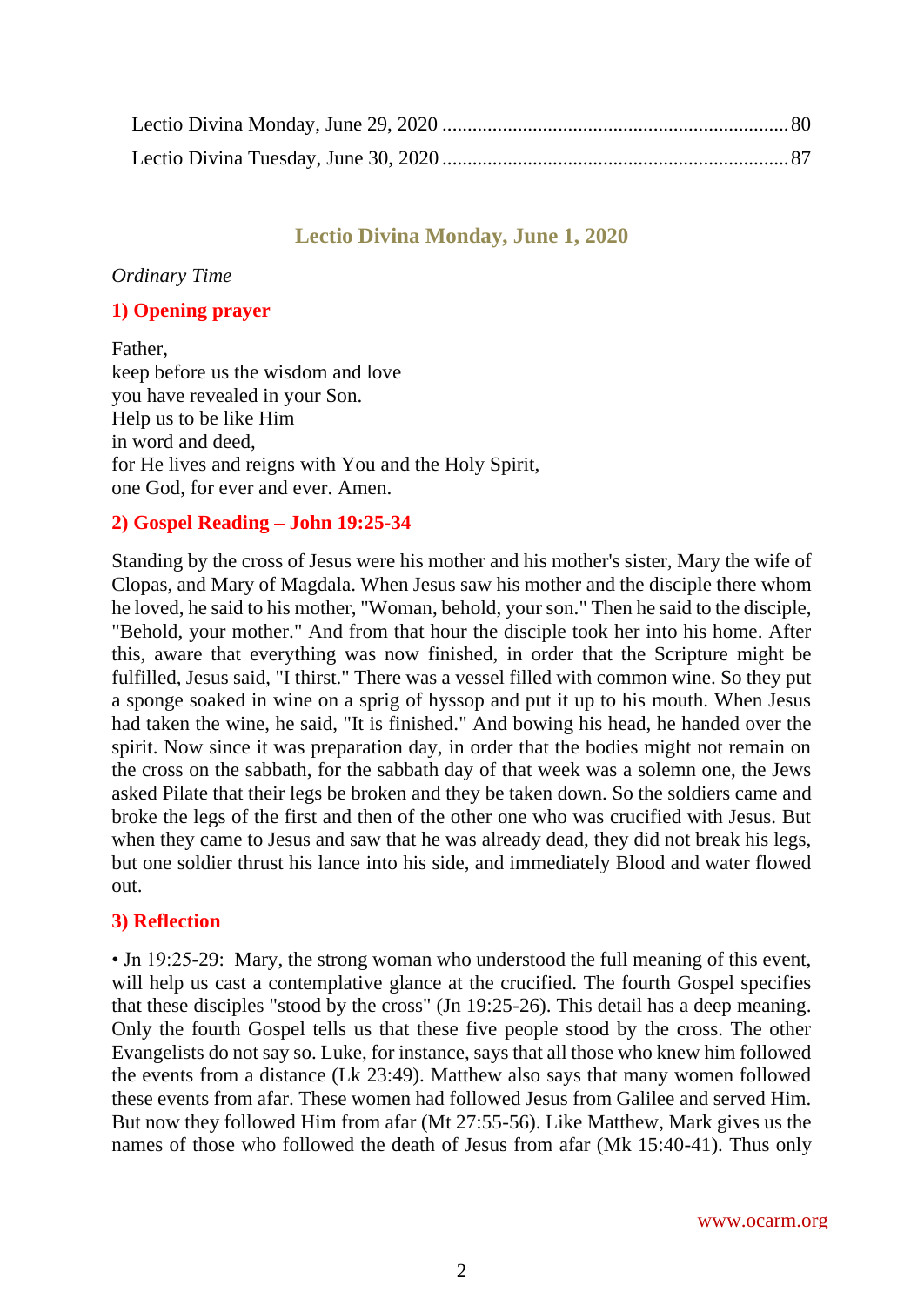the fourth Gospel says that the mother of Jesus and the other women and the beloved disciple "stood by the cross". They stood there like servants before their king.

• Jn 19:30-34: They are present courageously at a time when Jesus has already declared that "it is fulfilled" (Jn 19:30). The mother of Jesus is present at the hour that finally "has come". That hour was foretold at the wedding feast of Cana (Jn 2:1ff). The fourth Gospel had remarked then that "the mother of Jesus was there" (Jn 2:1). Thus, the person that remains faithful to the Lord in His destiny, he/she is a beloved disciple. The Evangelist keeps this disciple anonymous so that each one of us may see him/herself mirrored in the one who knew the mysteries of the Lord, who laid his head on Jesus' chest at the last supper (Jn 13:25). The mother standing beneath the cross (cf. Jn 19:25), accepted her Son's testament of love and welcomed all people in the person of the beloved disciple as sons and daughters to be reborn unto life eternal.

• Jesus takes an active part in His death, He does not allow Himself to be killed like the thieves whose legs were broken (Jn 19:31-33), but commits His spirit (Jn 19:30). The details recalled by the Evangelist are very important: Seeing His mother and the disciple whom He loved standing near her, Jesus said to His mother, "Woman, this is your son." Then to the disciple He said, "This is your mother." (Jn 19:26-27). These simple words of Jesus bear the weight of revelation, words that reveal to us His will: "this is your son" (v. 26); "this is your mother" (v. 27). These words also recall those pronounced by Pilate on the Lithostrotos: "This is the man" (Jn 19:5). With these words, Jesus on the cross, his throne, reveals His will and His love for us. He is the lamb of God, the shepherd who gives His life for His sheep. At that moment, by the cross, He gives birth to the Church, represented by Mary, Mary of Cleophas and Mary Magdalene, together with the beloved disciple (Jn 19:25).

# **4) Personal questions**

• How has Mary given you a model for parenthood, discipleship, and love? What of these have I applied in my own life?

• Mary exemplified humility and obedience, yet she also led (as at Cana). How do I lead others, in what ways, while also being truly humble and obedient myself?

# **5) Concluding Prayer**

The precepts of Yahweh are honest, joy for the heart; the commandment of Yahweh is pure, light for the eyes. (Ps 19:8)

# **Lectio Divina Tuesday, June 2, 2020**

<span id="page-2-0"></span>*Ordinary Time*

# **1) Opening prayer**

Father, Your love never fails.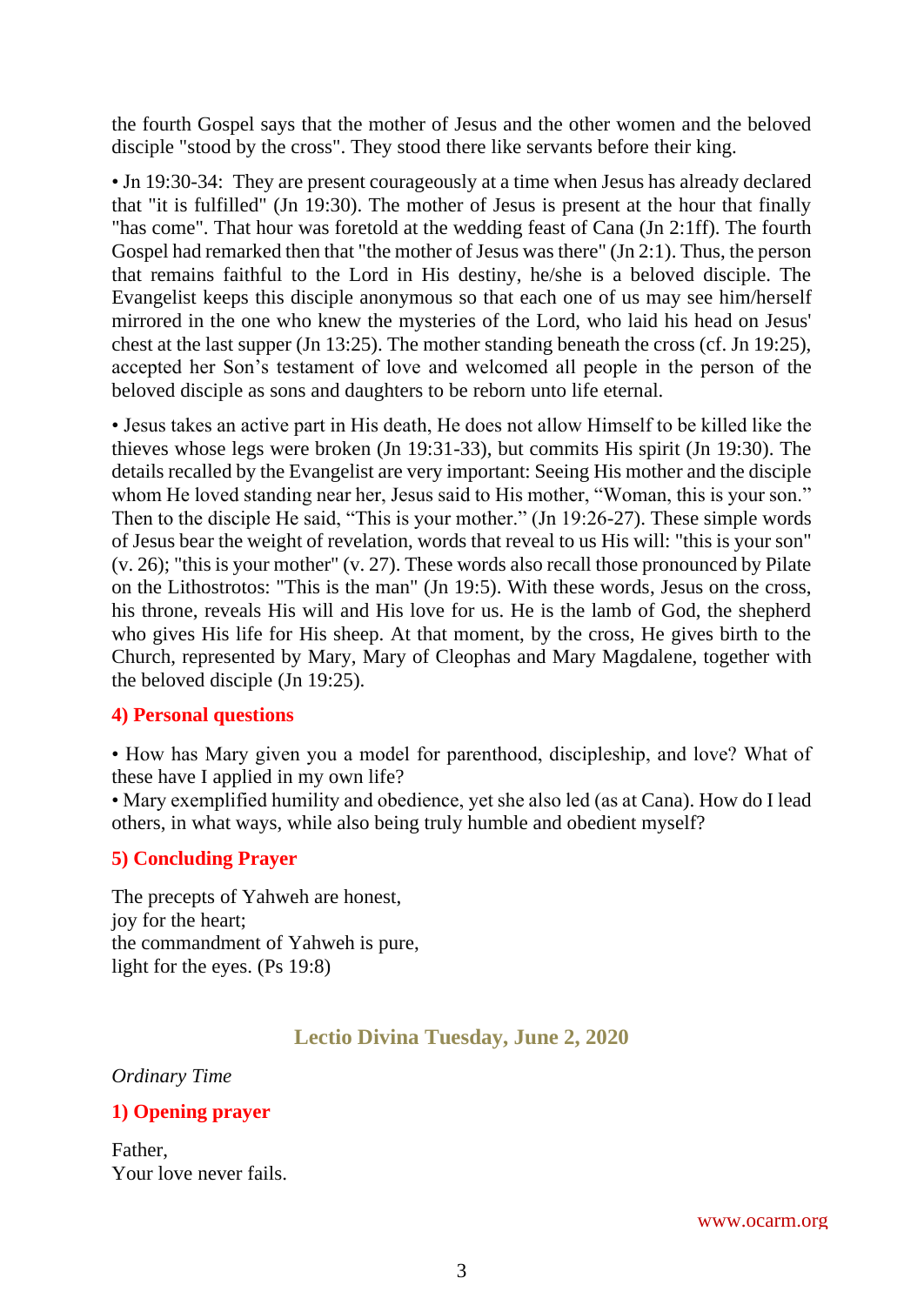Hear our call. Keep us from danger and provide for all our needs. We ask this through our Lord Jesus Christ, Your Son, who lives and reigns with You and the Holy Spirit, one God, for ever and ever. Amen.

# **2) Gospel Reading - Mark 12:13-17**

Next, the priests, the scribes and the elders sent to Jesus some Pharisees and some Herodians to catch Him in what He said. These came and said to Him, 'Master, we know that you are an honest man, that you are not afraid of anyone, because human rank means nothing to you, and that you teach the way of God in all honesty. Is it permissible to pay taxes to Caesar or not? Should we pay or not?' Recognizing their hypocrisy He said to them, 'Why are you putting Me to the test? Hand Me a denarius and let Me see it.'

They handed Him one and He said to them, 'Whose portrait is this? Whose title is this?' They said to Him, 'Caesar's.' Jesus said to them, 'Pay Caesar what belongs to Caesar - and God what belongs to God.' And they were amazed at Him.

# **3) Reflection**

• In today's Gospel, the confrontation between Jesus and the authority continues. The priests and the Scribes had been criticized and denounced by Jesus in the parable of the vineyard (Mk 12:1-12). Now, they themselves ask the Pharisees and the Herodians to set up a trap against Jesus to be able to condemn Him. They ask questions to Jesus concerning the taxes to be paid to the Romans. This was a controversial theme which divided public opinion. The enemies of Jesus want, at all costs, to accuse Him and diminish the influence that He had on the people. Groups, which before were enemies, now get together to fight against Jesus. This also happens today. Many times, persons or groups, enemies among themselves, get together to defend their privileges against those who inconvenience them with the announcement of truth and of justice.

• Mark 12:13-14: *The question of the Pharisees and the Herodians. The Pharisees and the Herodians were the local leaders in the villages of Galilee.* It was a long time since they had decided to kill Jesus (Mk 3: 6). Now, because of the order of the priests and of the elders, they want to know if Jesus is in favor or against the payment of taxes to the Romans, to Caesar. An underhanded or sly question, full of malice! Under the appearance of fidelity to the Law of God, they look for reasons in order to be able to accuse Him. If Jesus says, "*You should pay!"* they could accuse Him of being a friend of the Romans. If He said, *"No, you do not have to pay!"* they could accuse Him to the authority of the Romans of being subversive. This seemed to be a dead alley!

• Mark 12:15-17: *Jesus' answer.* Jesus perceives their hypocrisy. In His response He does not lose time in useless discussion, and goes straight to the heart of the matter. Instead of responding and of discussing the affair of the tribute to Caesar, He asks to be shown a coin and He asks, "*Whose portrait and inscription is this?"* They answered: "Caesar's!" The answer of Jesus: *"Then pay Caesar what belongs to Caesar and to God*  what belongs to God". In practice, they already recognized the authority of Caesar. They were already giving to Caesar what belonged to Caesar, because they used his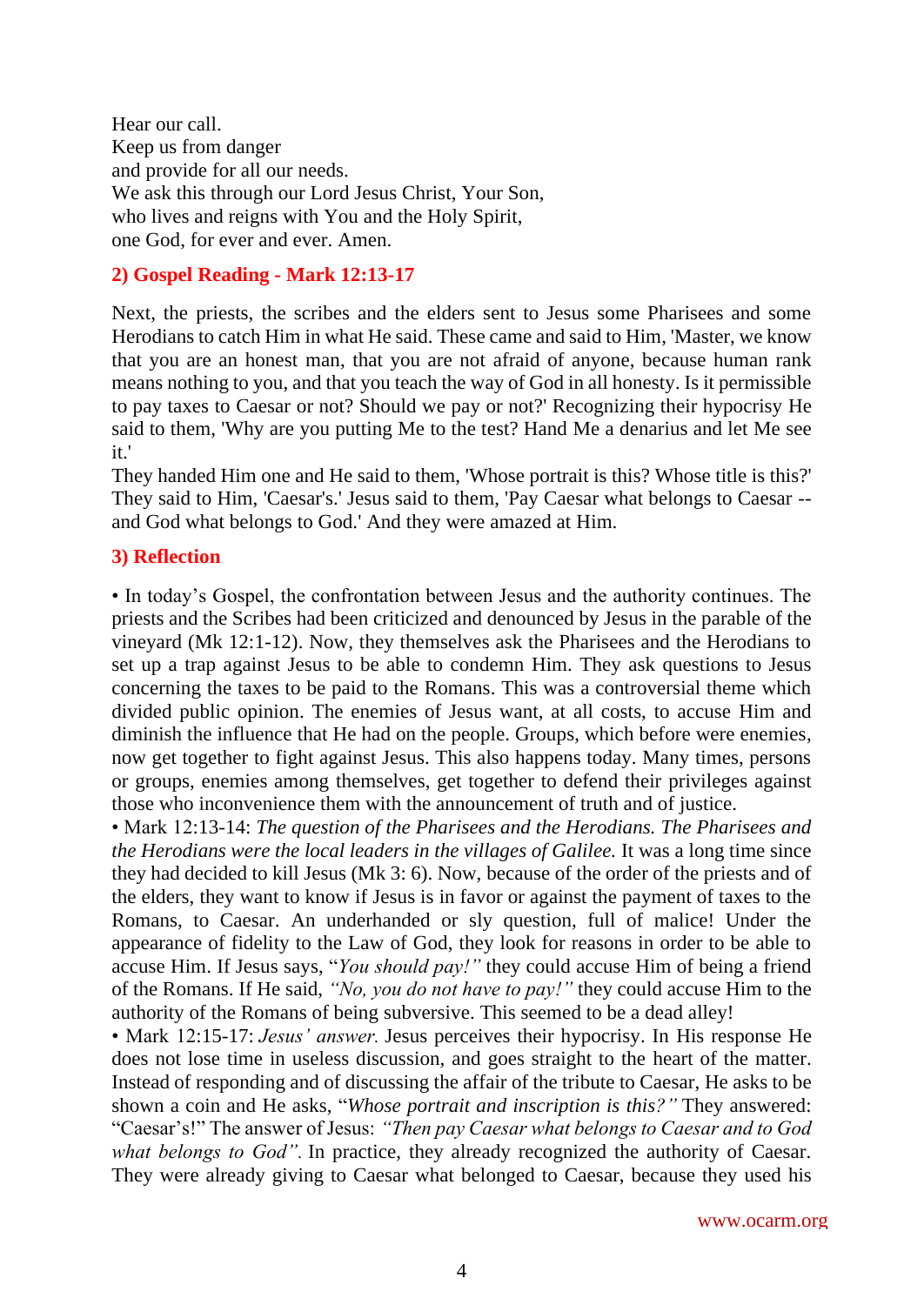currency, his money to buy and to sell and even to pay the taxes of the Temple! What interested Jesus was that they *give "to God what belongs to God!,* that is, that they restore the people to God, from their deviation, because with their teaching they blocked the entrance into the Kingdom (Mk 23:13). Others explained this statement of Jesus in another way: "Give to God what belongs to God!", that is, practice justice and honesty as the Law of God demands, because your hypocrisy denies to God what is due to Him. The disciples have to be aware!

*• Taxes, tributes, taxes and denarii. In Jesus' time, the people of Palestine paid many taxes, tributes and the tenth part of their income, both to the Romans as well as to the Temple.* The Roman Empire had invaded Palestine in the year 63 A.D. and they imposed many taxes and tributes. According to the estimates made, half or even more of the family salaries were used to pay the tributes, taxes and the tenth of their income. The taxes which the Romans demanded were of two types: direct and indirect.

a) The *Direct* tax was on property and on persons. The tax on property (*tributum soli):* the fiscal officers of the government verified how large the property was, the production and the number of slaves and they fixed the amount to be paid. Periodically, there was a verification through the *census*. The tax on persons (*tributum capitis*): was for the poor class who owned no land. This included both men and women, between 12 and 65 years of age. It was a tax on the force of work; 20% of the income of every person was used to pay taxes.

b) The *Indirect* tax was placed on transactions of different types. Crown of gold: originally, it was a question of a gift to the Emperor, but then it became an obligatory tax. This was paid on special occasions, for example: the feast and the visits of the Emperor. *The tax on salt:* The salt was the monopoly of the Emperor. It was necessary to pay the tribute on the salt for commercial use, for example, the salt used by fishermen to dry up the fish and to sell it. From this comes the word "*salary". A tax on buying and selling: for every commercial use 1% was paid. This money was paid to the fiscal officers during the holidays.* When a slave was bought they demanded 4%. In every registered commercial contract, they demanded 2%. *The tax for exercising a profession:* There was need for everyone to have a license for everything. For example, a cobbler in the city of Palmira paid one denarius a month. A denarius was equivalent to the salary of one day. And even the prostitutes had to pay. *A tax for the use of public utilities:* Emperor Vespasian introduced the tax to be able to use the public toilets in Rome. He would say, "Money does not stink!"

c) *Other taxes and obligations: toll or customs; forced work; Special expenses for the army (to give hospitality to the soldiers; to pay for the food of the troops); Taxes for the Temple and the worship.*

#### **4) Personal questions**

• Do you know some case of groups or of people who were enemies among themselves, but who were then united to follow an honest person who bothered or inconvenienced and denounced them? Has this happened any time with you?

• What is the meaning of this sentence today: "Give to Caesar what belongs to Caesar and to God what belongs to God"?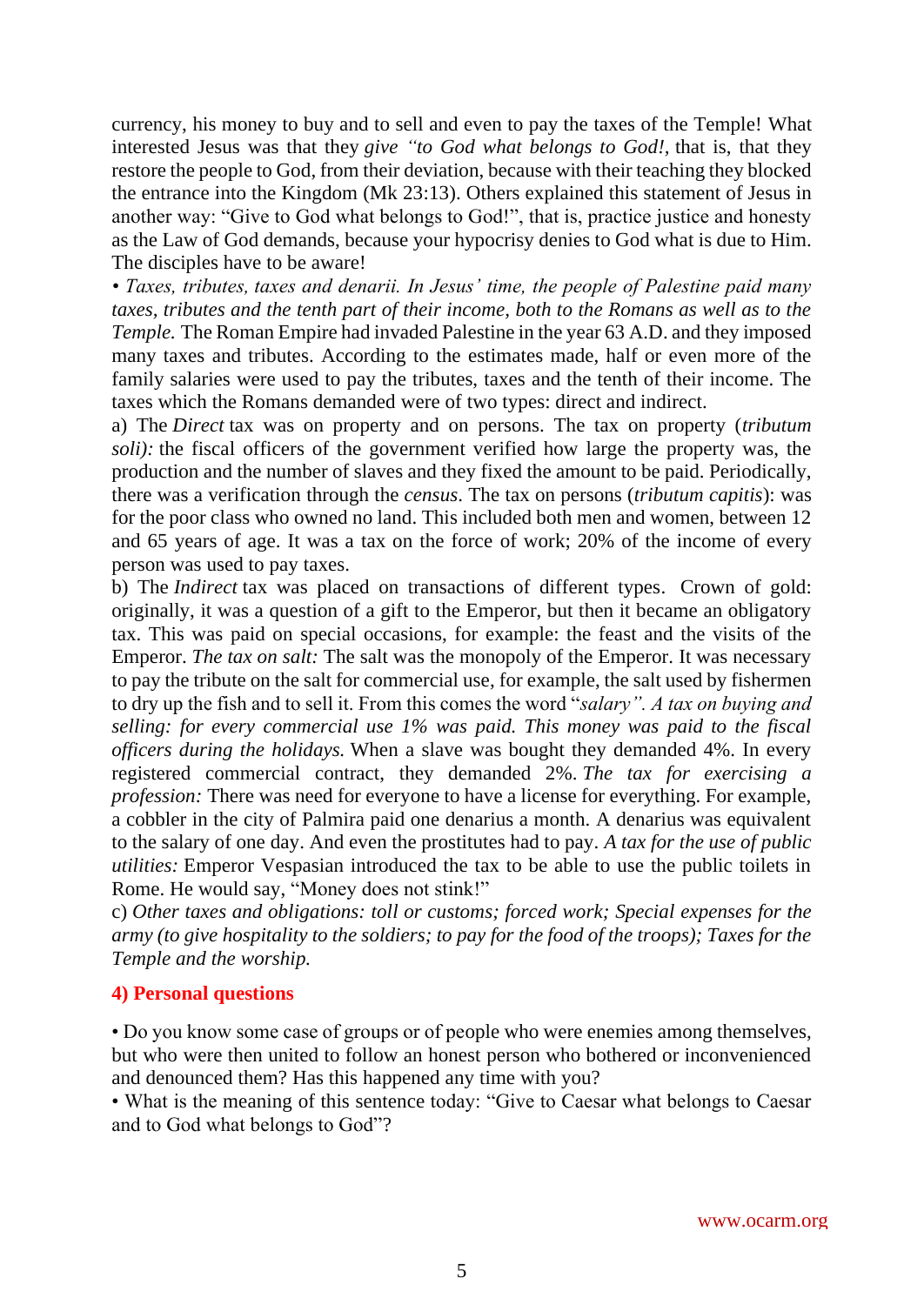# **5) Concluding Prayer**

Each morning fill us with Your faithful love, we shall sing and be happy all our days; Show your servants the deeds You do, let their children enjoy your splendor! (Ps 90:14, 16)

# **Lectio Divina Wednesday, June 3, 2020**

#### <span id="page-5-0"></span>*Ordinary Time*

#### **1) Opening prayer**

Father, Your love never fails. Hear our call. Keep us from danger and provide for all our needs. We ask this through our Lord Jesus Christ, Your Son, who lives and reigns with You and the Holy Spirit, one God, for ever and ever. Amen.

# **2) Gospel Reading - Mark 12:18-27**

Some Sadducees, who say there is no resurrection, came to Jesus and put this question to him, saying, "Teacher, Moses wrote for us, If someone's brother dies, leaving a wife but no child, his brother must take the wife and raise up descendants for his brother. Now there were seven brothers. The first married a woman and died, leaving no descendants. So the second brother married her and died, leaving no descendants, and the third likewise. And the seven left no descendants. Last of all the woman also died. At the resurrection when they arise whose wife will she be? For all seven had been married to her." Jesus said to them, "Are you not misled because you do not know the Scriptures or the power of God? When they rise from the dead, they neither marry nor are given in marriage, but they are like the angels in heaven. As for the dead being raised, have you not read in the Book of Moses, in the passage about the bush, how God told him, I am the God of Abraham, the God of Isaac, and the God of Jacob? He is not God of the dead but of the living. You are greatly misled."

# **3) Reflection**

• In today's Gospel the confrontation between Jesus and the authorities continues. After the priests, the elders and the scribes (Mk 12:1-12) and the Pharisees and the Herodians (Mk 12:13-17), now the Sadducees appear who ask a question about resurrection. It is a controversial theme, which caused argument and discussion among the Sadducees and the Pharisees (Mk 12:18-27; cf. Acts 23:6-1).

• In the Christian communities of the years seventy, the time when Mark wrote his Gospel, there were some Christians who, in order to not be persecuted, tried to reconcile the teaching of Jesus with the ideas of the Roman Emperor. The others who resisted the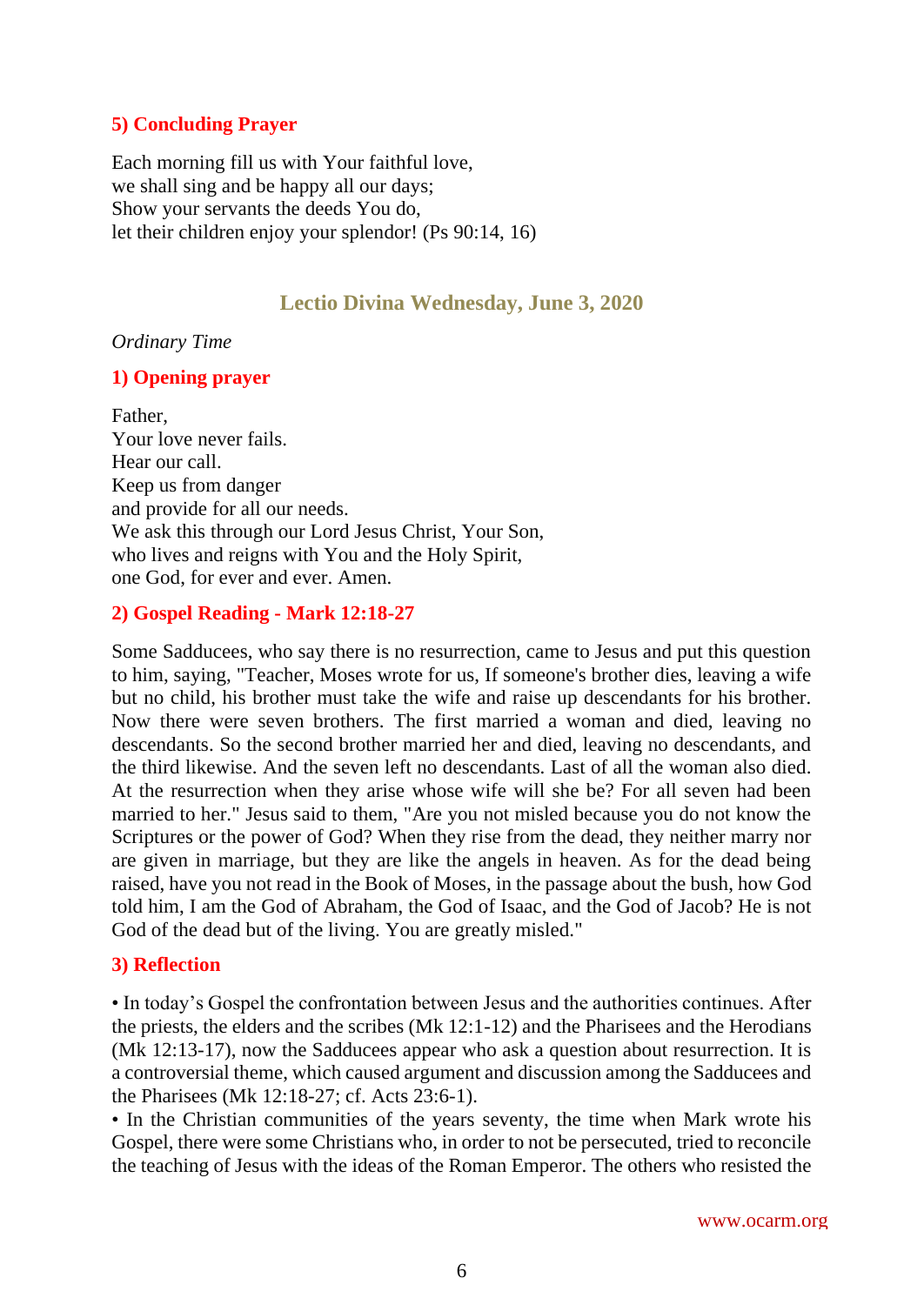Empire were persecuted, accused and questioned by the authority due to neighbors who felt annoyed, bothered by their witness. The description of the conflicts of Jesus with the authority was a very great help for the Christians so as not to allow themselves to be manipulated by the ideology of the Empire. In reading these episodes of conflict of Jesus with the authorities, the persecuted Christians were encouraged to continue on this road.

• Mark 12:18-23. The Sadducees: The Sadducees were the aristocratic elite of land owners and traders. They were willing to borrow from Hellenism and believed in written, but not oral, law. They did not accept faith in the Resurrection. At that time, this faith was beginning to be challenged by the Pharisees and popular piety. It urged the resistance of the people against the dominion of the Romans, and of the priests, of the elders and of the Sadducees themselves. For the Sadducees, the Messianic Kingdom was already present in the situation of well-being in which they were living. They may have followed what we call today as the "Theology of Retribution," which distorted reality. According to this theology, God rewards with richness and well-being those who observe the Law of God, and He punishes with suffering and poverty those who do evil. A variation of this today in some independent Christian communities is called "Prosperity Theology". It is also related to the concept of Deuteronomist Theology, which refers to the agenda of the Deuteronomic authors. This explains why the Sadducees did not want change. They wanted religion to remain as it was, immutable like God Himself in the written law. This is why they did not accept faith in the Resurrection and in the help of angels, who sustained the struggle of those who sought changes and liberation.

• Mark 12:19-23. The question of the Sadducees: They go to Jesus to criticize and to ridicule faith in the Resurrection, to tell about the fictitious case of the woman who got married seven times and at the end she died without having any children. The so-called law of the levirate obliged the widow who had no children to marry the brother of the deceased husband. The son who would have been born from this new marriage would be considered the son of the deceased husband. Thus he would have a descendant. But in the case proposed by the Sadducees, the woman, in spite of having had seven husbands, remained without a son. They asked Jesus: "In the Resurrection, when they will rise, to whom will the woman belong? Because seven had her as wife!" This was in order to say that to believe in the resurrection was absurd.

• Mark 12:24-27: The response of Jesus. Jesus responds harshly: "Surely, the reason why you are wrong is that you understand neither the Scriptures nor the power of God." Jesus explains that the condition of persons after death will be totally different from the present condition. After death there will be no marriage, but all will be as the angels in Heaven. The Sadducees imagined life in Heaven as life on earth. And at the end Jesus concludes: "He is not the God of the dead, but of the living! You are in great error." The disciples are warned: those who are on the side of these Sadducees will be on the side opposite to God.

#### **4) Personal questions**

• What is the Church's teaching of Heaven, and what is my own view?

• We in the Church have written laws, doctrine, authoritative teaching (in writing, as in Encyclicals), and the writing of the saints. We also have oral stories, Catholic culture,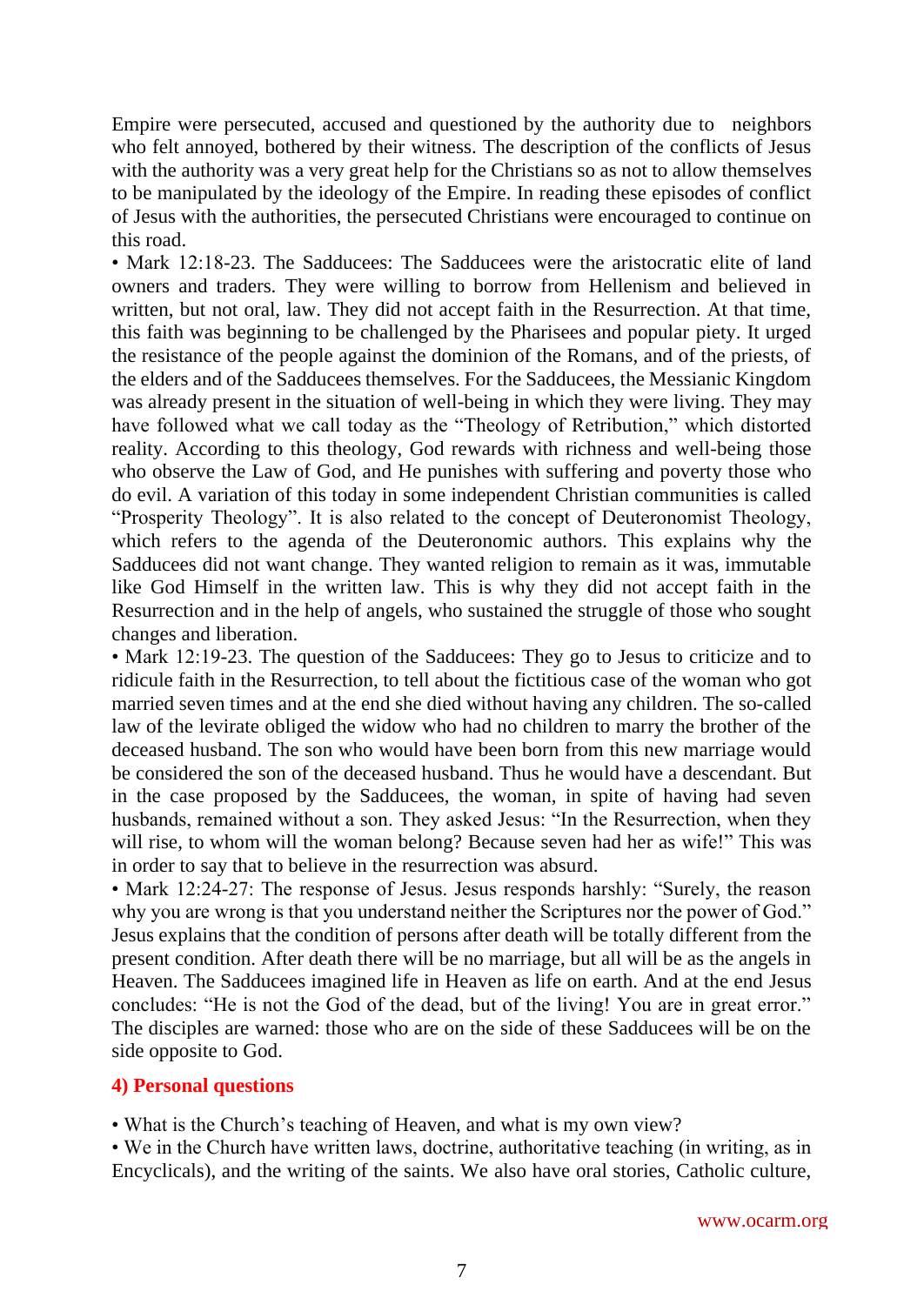devotions, and 'popular' personal interpretations. Do I know the difference between these and do I have a grasp on what is firm truth and what is personal opinion?

• Do I also believe in the resurrection? What does the following mean for me: "I believe in the resurrection of the body and in life everlasting?"

• Have you heard or met anyone who believes in the theology of retribution or prosperity theology?

#### **5) Concluding Prayer**

Lord, I lift up my eyes to You who are enthroned in heaven. Just as the eyes of slaves are on their masters' hand, or the eyes of a slave-girl on the hand of her mistress, so our eyes are on Yahweh our God, for Him to take pity on us. (Ps 123:1-2)

# **Lectio Divina Thursday, June 4, 2020**

### <span id="page-7-0"></span>**1) Opening prayer**

God, we do not want to die; we want to live. We want to be happy but without paying the price. We belong to our times. when sacrifice and suffering are out of fashion. God, make life worth the pain of living it. Give us back the age-old realization that life means to be born again and again in pain, that it may become again a journey of hope to You, together with Christ Jesus our Lord.

# **2) Gospel Reading - Mark 12:28-34**

One of the scribes came to Jesus and asked him, "Which is the first of all the commandments?" Jesus replied, "The first is this: Hear, O Israel! The Lord our God is Lord alone! You shall love the Lord your God with all your heart, with all your soul, with all your mind, and with all your strength. The second is this: You shall love your neighbor as yourself. There is no other commandment greater than these." The scribe said to him, "Well said, teacher. You are right in saying, He is One and there is no other than he. And to love him with all your heart, with all your understanding, with all your strength, and to love your neighbor as yourself is worth more than all burnt offerings and sacrifices." And when Jesus saw that he answered with understanding, he said to him, "You are not far from the Kingdom of God." And no one dared to ask him any more questions.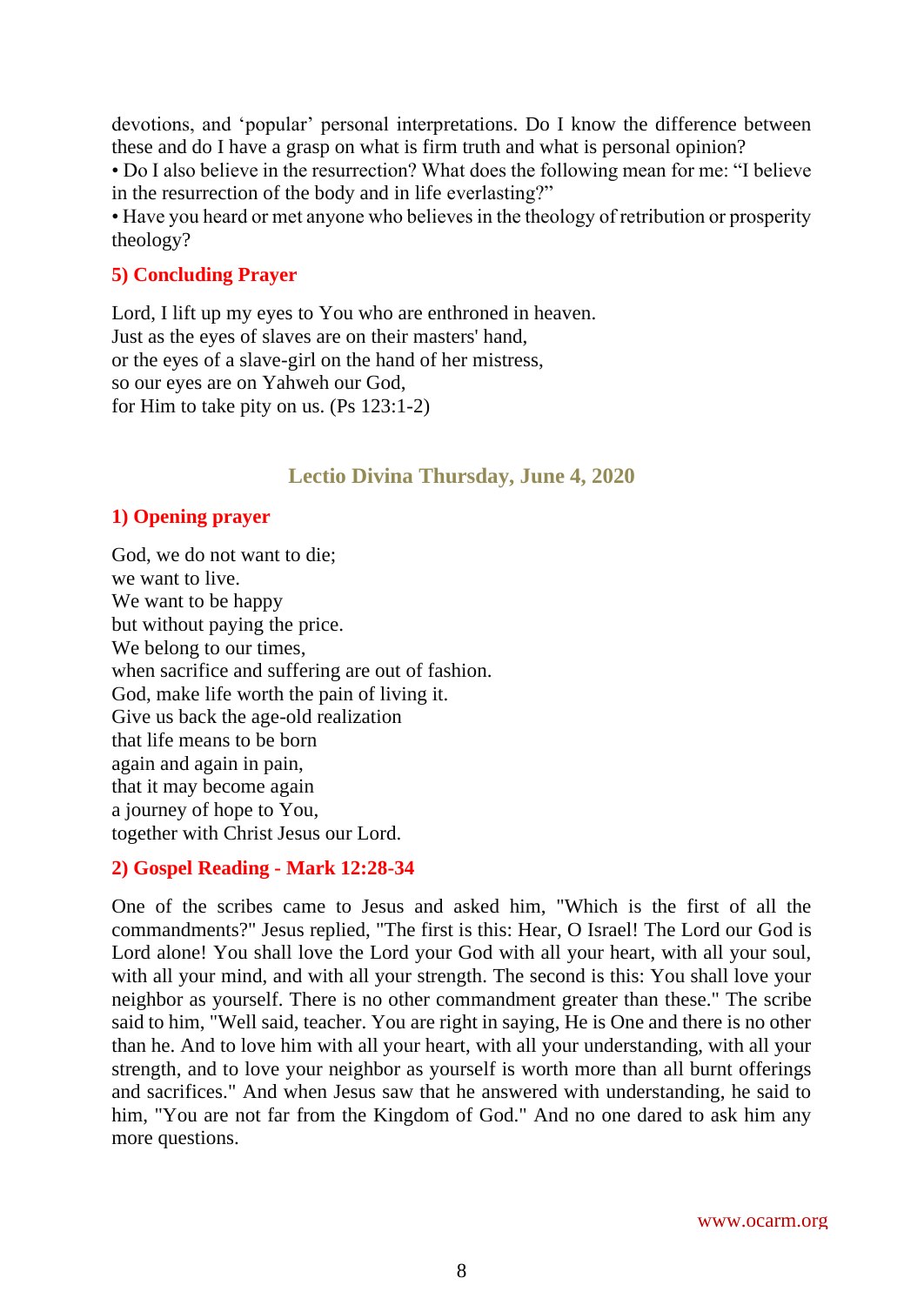# **3) Reflection**

• In today's Gospel (Mk 12:28b-34), the scribes and the doctors of the Law want to know from Jesus which is the greatest commandment of all. Even today, many people want to know what is more important in religion. Some say that it is to be baptized. Others say that it is to go to church and to participate in the Sunday Mass. Others still say to love our neighbor and to struggle for a more just world! Others are concerned only with appearances and with tasks in the Church.

• Mark 12:28: The question of the doctor of the Law. Some time before the question of the scribe, the discussion was with the Sadducees concerning faith in the resurrection (Mk 12:23-27). The doctor who had participated in the debate was pleased with Jesus' answer. He perceived in it His great intelligence and wished to take advantage of the occasion to ask a question to clarify something: "Which is the greatest commandment of all?" At that time, the Jews had many norms to regulate the observance of the Ten Commandments of the Law. Some said, "All these norms have the same value, because they all come from God. It is not up to us to introduce any distinction in the things of God." Others said, "Some laws are more important than others, and for this reason, they oblige more!" The doctor wants to know what Jesus thinks.

• Mark 12:29-31: Jesus' response. Jesus responds quoting a passage from the Bible which says that the greatest among the commandments is "to love God with all your heart, with all your soul, with all your mind and with all your strength!" (Dt 6:4-5). At the time of Jesus, pious Jews recited this phrase three times a day: in the morning, at noon and in the evening. It was so well known among them just as the Our Father is among us. The Pharisees would even wear Tefillin (phylacteries) which were tiny scrolls with these words written on them. And Jesus adds, quoting the Bible again, "The second one is: You shall love your neighbor as yourself" (Lev 19:18). There is no other greater commandment than these two." A brief but very profound response! It is the summary of everything that Jesus teaches on God and His life (Mt 7:12).

• Mark 12:32-33: The response of the doctor of the Law. The doctor agrees with Jesus and concludes, "Well said, to love your neighbor as yourself, this is far more important than any burnt offering or sacrifice." That is, the commandment to love is more important than the commandments which concern the worship and sacrifices of the Temple. The Prophets of the Old Testament already had affirmed this (Hos 6:6; Ps 40:6-8; Ps 51:16-17). Today we would say that the practice of love is more important than novenas, promises, sermons and processions.

• Mark 12:34: The summary of the Kingdom. Jesus confirms the doctor's conclusion and says, "You are not far from the Kingdom of God!" In fact, the Kingdom of God consists in the union of two loves: love toward God and love toward neighbor. Because if God is Father/Mother, we are all brothers and sisters, and we should show this in practice, living in community. "On these two commandments depend all the law and the prophets!" (Mt 22:40). We, disciples, should keep this law in our mind, in our intelligence, in our heart, in our hands and feet, because one cannot reach God without giving oneself totally to one's neighbor!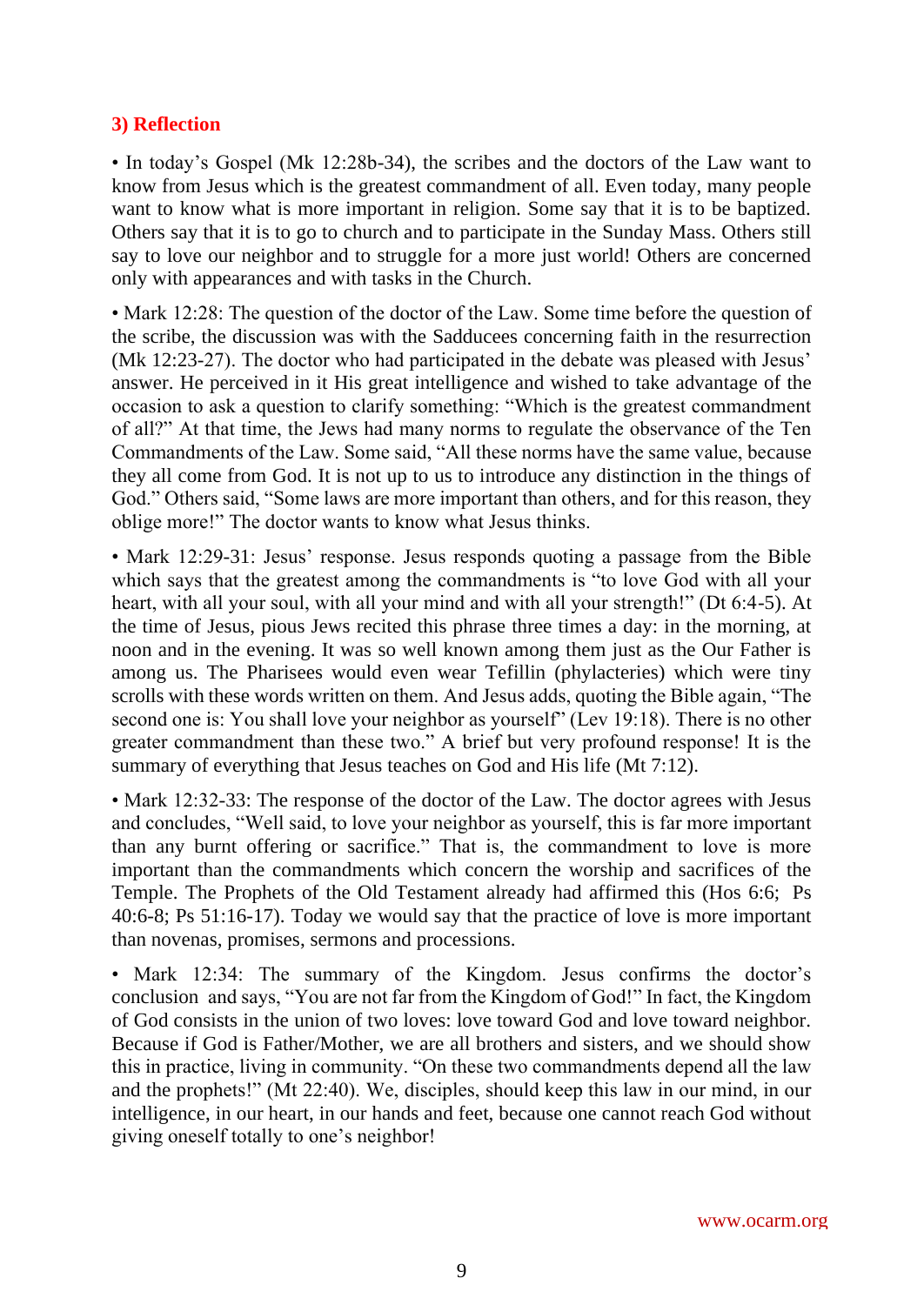• Jesus had said to the doctor of the law, "You are not far from the Kingdom of God!"(Mk 12:34). The doctor was already close, but in order to be able to enter the Kingdom he still had to go a step forward. In the Old Testament the criterion of love toward neighbor was: "Love your neighbor as yourself". In the New Testament Jesus extends the sense of love: "This is My commandment: love one another as I have loved you! (Jn 15:12-23). Then the criterion will be "Love your neighbor as Jesus has loved us." This is the sure path to being able to live together in a more just and fraternal way.

### **4) Personal questions**

• What is the most important priority for you in exercising your religion?

• Are we (personally, our close community, our society) closer to the Kingdom of God nowadays or farther away from it than the doctor of the Law who was praised by Jesus?

# **5) Concluding Prayer**

Among the gods there is none to compare with You, for You are great and do marvellous deeds; You, God, and none other. (Ps 86:8,10)

# **Lectio Divina Friday, June 5, 2020**

# <span id="page-9-0"></span>**1) Opening prayer**

Father, Your love never fails. Hear our call. Keep us from danger and provide for all our needs. We ask this through our Lord Jesus Christ, Your Son, who lives and reigns with You and the Holy Spirit, one God, for ever and ever. Amen.

# **2) Gospel Reading - Mark 12:35-37**

While teaching in the Temple, Jesus said, 'How can the scribes maintain that the Christ is the son of David? David himself, moved by the Holy Spirit, said, "The Lord declared to my Lord, take your seat at my right hand till I have made your enemies your footstool." David himself calls Him Lord; in what way then can He be his son?' And the great crowd listened to Him with delight.

# **3) Reflection**

• In the Gospel of the day before yesterday, Jesus criticizes the doctrine of the Sadducees (Mk 12: 24-27). In today's Gospel, He criticizes the teaching of the doctors of the Law. And this time His criticism is not directed to the incoherence of their life, but to the teaching which they transmit to the people. On another occasion, Jesus had criticized their incoherence and had said to the people, *"The Scribes and the Pharisees occupy the chair of Moses: You must, therefore, do and observe what they tell you, but do not*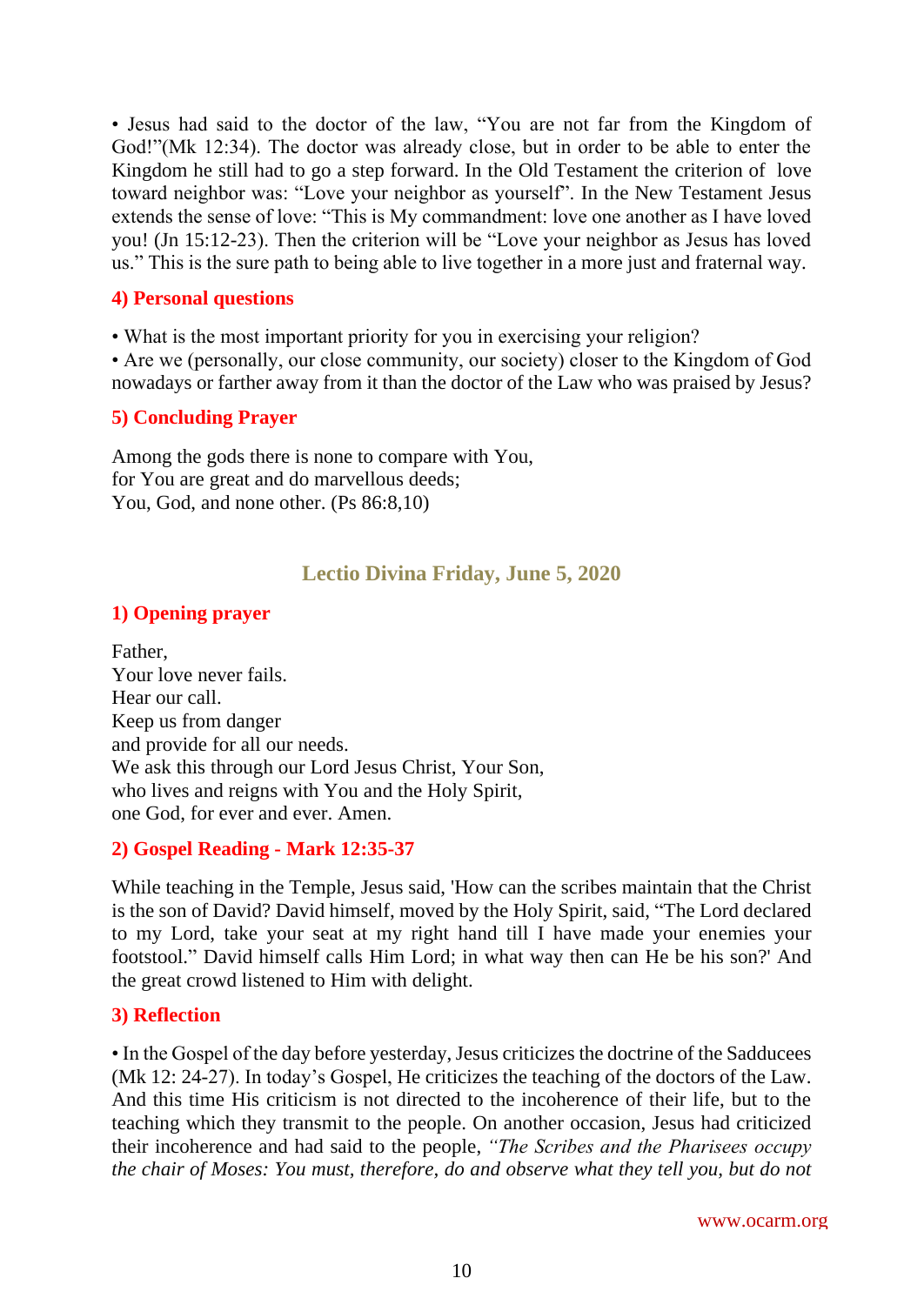*be guided by what they do, since they do not practice what they preach"* (Mt 23:2-3). Now, He shows Himself reserved in regard to those who taught the Messianic hope, and He bases His criticism on arguments taken from the Bible.

• Mark 12: 35-36: *The teaching of the Doctors of the Law on the Messiah.* The official propaganda both of the government and of the Doctors of the Law said that the Messiah would come as the *Son of David*. This was the way to teach that the Messiah would be a glorious king, strong and dominating. This is how the people shouted on Palm Sunday: "Blessed the Kingdom that is coming from our Father David!" (Mk 11:10). The blind man of Jericho also cried out in this same way: "Jesus, son of David, have pity on me!" (Mk 10: 47).

• Mark 12:37: *Jesus questions the teaching of the doctors about the Messiah.* Jesus questions this teaching of the Scribes. He quotes a Psalm of David: *"The Lord declared to my Lord, take your seat at my right hand, till I have made your enemies your footstool!"* (Ps 110:1). Jesus adds, *"If David calls Him Lord, how then can He be his son?"* This signifies that Jesus was not completely in agreement with the idea of a Messiah, Glorious Lord, who would come like a powerful king to dominate and to impose Himself on all His enemies. Mark adds that people were pleased with the criticism of Jesus. In fact, history reveals that the "poor of Yahweh" (anawim) were expecting a Messiah who was not a dominator, but the servant of God for humanity.

*•The diverse forms of Messianic hope.* Throughout the centuries, the Messianic hope grew, assuming diverse forms. Almost all the groups and movements of the time of Jesus were waiting for the coming of the Kingdom, but each one in his own way, the Pharisees, the Scribes, the Essenes, the Zealots, the Herodians, the Sadducees, the popular prophets, the disciples of John the Baptist, the poor of Yahweh. In the time of Jesus, three tendencies in the Messianic hope could be distinguished.

*a) The Messiah personally sent by God:* For some, the future Kingdom should arrive through one sent by God, called Messiah, or Christ. He would have been anointed so as to be able to carry out His mission (Isa 61:1). Some expected that he would be a *prophet;* others, a king, a disciple or a *priest*. Malachi, for example, expects the prophet Elijah (Mal 3:23-24). Psalm 72 expects an ideal king, a new David. Isaiah expects now a disciple (Isa 50:4), now a prophet (Isa 61:1). The unclean spirit shouted, "I know who you are: the Holy One of God!" (Mk 1: 24). This was a sign that there were people who expected a Messiah who would be a priest (Holy or Sanctifier). The poor of Yahweh (anawim) expected the Messiah to be "Servant of God", announced by Isaiah.

*b) Messianism without the Messiah.* For others, the future would arrive suddenly, unexpected, without mediations, without help from anyone. God Himself would come in person to fulfill the prophecies. There would not be a Messiah, properly so called. There would be a messianism without a Messiah. Of this we are aware in the Book of Isaiah where God Himself arrives with the victory in hand (Isa 40: 9-10; 52:7-8).

*c) The Messiah has already come.* There were also some groups which did not expect the Messiah. According to them the present situation should continue as it was, because they thought that the future had already arrived. These groups were not popular. For example, the Sadducees did not expect the Messiah. The Herodians thought that Herod was a messianic king.

*• The light of the Resurrection.* The Resurrection of Jesus is the light which enlightens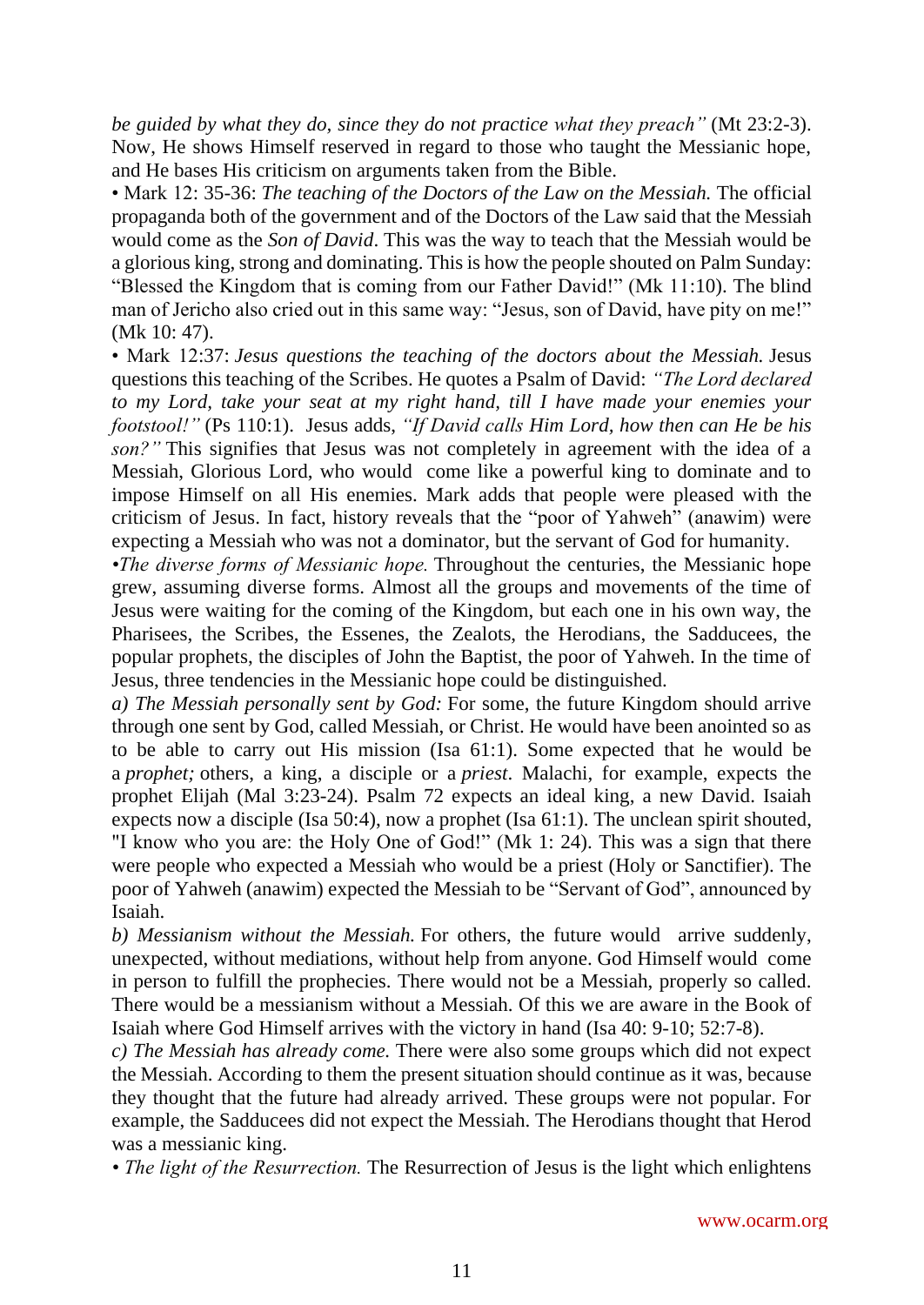unexpectedly all the past. In the light of the Resurrection Christians would begin to read the Old Testament and would discover in it new meaning which before could not be discovered, because the light was missing (cf. 2 Cor 3:15-16). They sought in the Old Testament the words to express the new life which they were living in Christ. There they found the majority of the titles of Jesus: Messiah (Ps 2: 2) Son of man (Dan 7: 13; Ezek 2: 1), Son of God (Ps 2: 7; 2 Sam 7: 13), Servant of Yahweh (Isa 42: 1; 41: 8), Redeemer (Isa 41:14; Ps 19:15; Rut 4:15), Lord (LXX) (almost 6000 times!). All the great themes of the Old Testament spring up in Jesus and find in Him their full realization. In the Resurrection of Jesus springs up the seed and, according to everything that has been said by the Fathers of the Church, the whole Old Testament becomes New Testament.

#### **4) Personal questions**

- What is the hope for the future of today's world in which we live?
- Does faith in the Resurrection influence your way of life?

# **5) Concluding Prayer**

I am waiting for Your salvation, Yahweh, I fulfill Your commandments. I observe Your precepts, Your judgements, for all my ways are before You. (Ps 119:166, 168)

# **Lectio Divina Saturday, June 6, 2020**

### <span id="page-11-0"></span>*Ordinary Time* **1) Opening prayer**

Father, Your love never fails. Hear our call. Keep us from danger and provide for all our needs. We ask this through our Lord Jesus Christ, Your Son, who lives and reigns with You and the Holy Spirit, one God, for ever and ever. Amen. **2) Gospel Reading - Mark 12:38-44**

In His teaching Jesus said, 'Beware of the scribes who like to walk about in long robes, to be greeted respectfully in the market squares, to take the front seats in the synagogues and the places of honor at banquets; these are the men who devour the property of widows and for show offer long prayers. The more severe will be the sentence they receive.'

He sat down opposite the treasury and watched the people putting money into the treasury, and many of the rich put in a great deal. A poor widow came and put in two small coins, the equivalent of a penny. Then He called His disciples and said to them, 'In truth I tell you, this poor widow has put more in than all who have contributed to the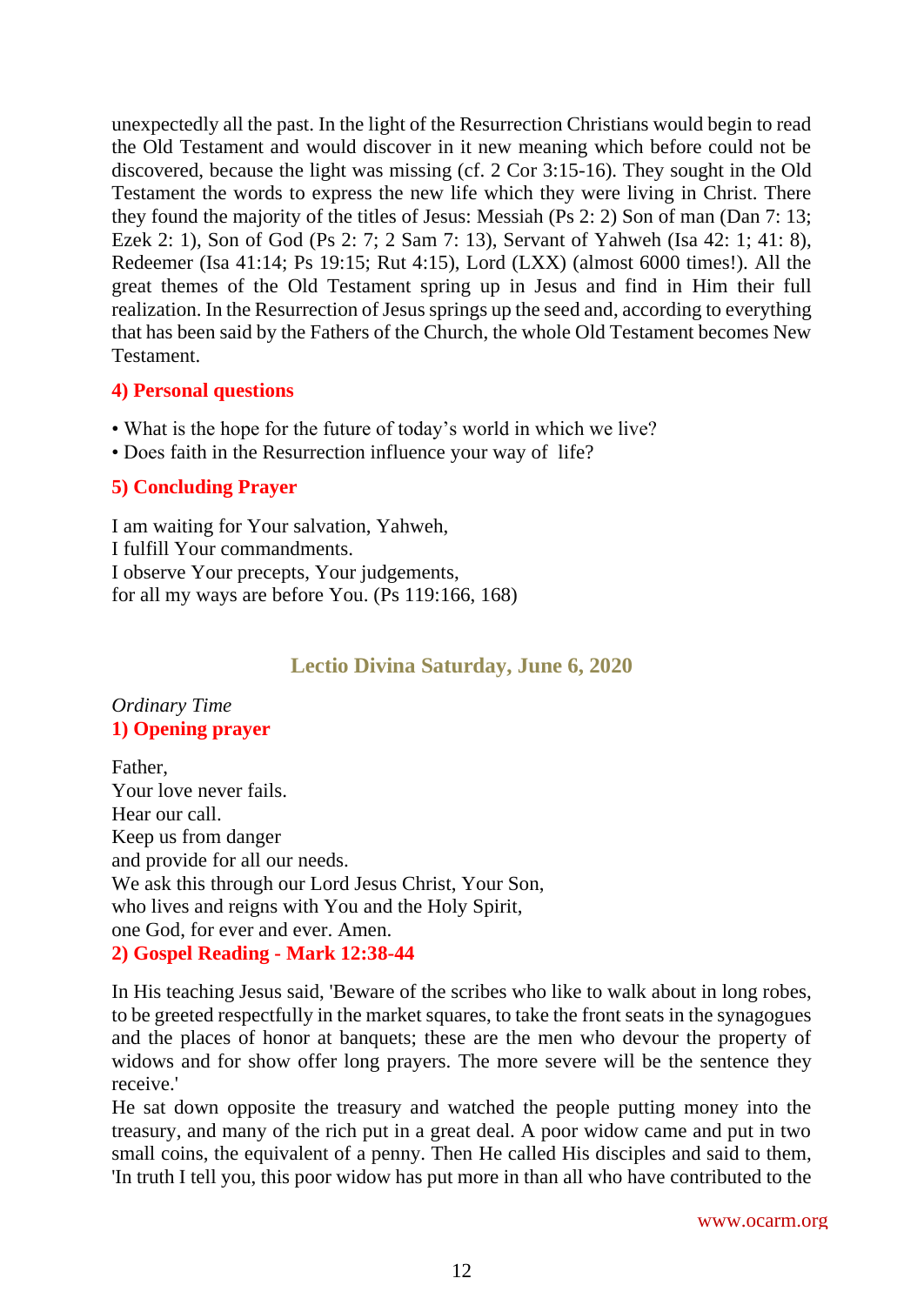treasury; for they have all put in money they could spare, but she in her poverty has put in everything she possessed, all she had to live on.' **3) Reflection**

• In today's Gospel we are getting to the end of the long teaching of Jesus to His disciples. From the first cure of the blind man (Mk 8:22-26) up to the cure of the blind Bartimaeus in Jericho (10:46-52), the disciples walked with Jesus toward Jerusalem, receiving much instruction from Him about the passion, death and resurrection and the consequences for the life of the disciple. When they reached Jerusalem, they witness the debates of Jesus with the traders in the Temple (Mk 11:15-19), with the high priests and the Scribes (Mk 11: 27 - 12: 12), with the Pharisees, Herodians and the Sadducees (Mk 12:13-27), with the Doctors of the Law (Mk 12:28-37). Now, in today's Gospel, after the last criticism against the Scribes (Mk 12:38-40), Jesus instructs the disciples. Sitting opposite the treasury Jesus called their attention to the gesture of sharing of a poor widow. In that gesture they should look for the manifestation of the will of God (Mk 12: 41-44).

• Mark 12: 38-40: The criticism of the doctors of the Law. Jesus calls the attention of the disciples to the arrogant and hypocritical behavior of some of the doctors of the Law. They liked very much to go around the squares in the city wearing long tunics, and to receive the greeting of the people, to occupy the first places in the Synagogue and to have the place of honor at the banquets. They liked to enter the houses of the widows and to say long prayers in exchange for money! And Jesus says, "These people will receive a great condemnation!"

• Mark 12:41-42. The widow's mite. Jesus and His disciples sitting opposite the treasury of the Temple observed that all left their alms. The poor put in a very small amount, a few cents; the rich put in coins of great value. The Treasury of the Temple received much money. Everyone took something for the maintenance of the cult, to support the clergy and for the maintenance of the building. Part of this money was used to help the poor, because at that time there was no social security. The poor depended on public charity. And the poor who needed greater help were the orphans and the widows. They had nothing. They depended for everything on the help of others. But even without having anything, they tried to share. In this way, a very poor widow, put in her alms into the treasury of the Temple. Just a few cents!

• Mark 12: 43-44. Jesus indicates where God's will is manifested. What has greater value: the ten cents of the widow or the one thousand dollars of the rich? For the disciples, the one thousand dollars of the rich were much more useful than the ten cents of the widow. They thought that the problems of the people could be solved only with much money. On the occasion of the multiplication of the loaves, they had said to Jesus, "Are we to go and spend two hundred denarii on bread for them to eat?" (Mk 6: 37) In fact, for those who think this way, the ten cents of the widow do not serve for anything. But Jesus says, "This widow who is poor has put into the treasury more than all the others". Jesus has different criteria. He calls the attention of His disciples to the gesture of the widow, and teaches them where they and we should seek the manifestation of God's will: in the poor and in sharing. Many poor people today do the same thing. People say, "The poor do not let another poor person starve". But sometimes, not even this is possible. Cicera, the lady of the interior zone of Paraiba, Brazil, who went to live in the periphery of the capital city, would say, "In the interior, people were poor, but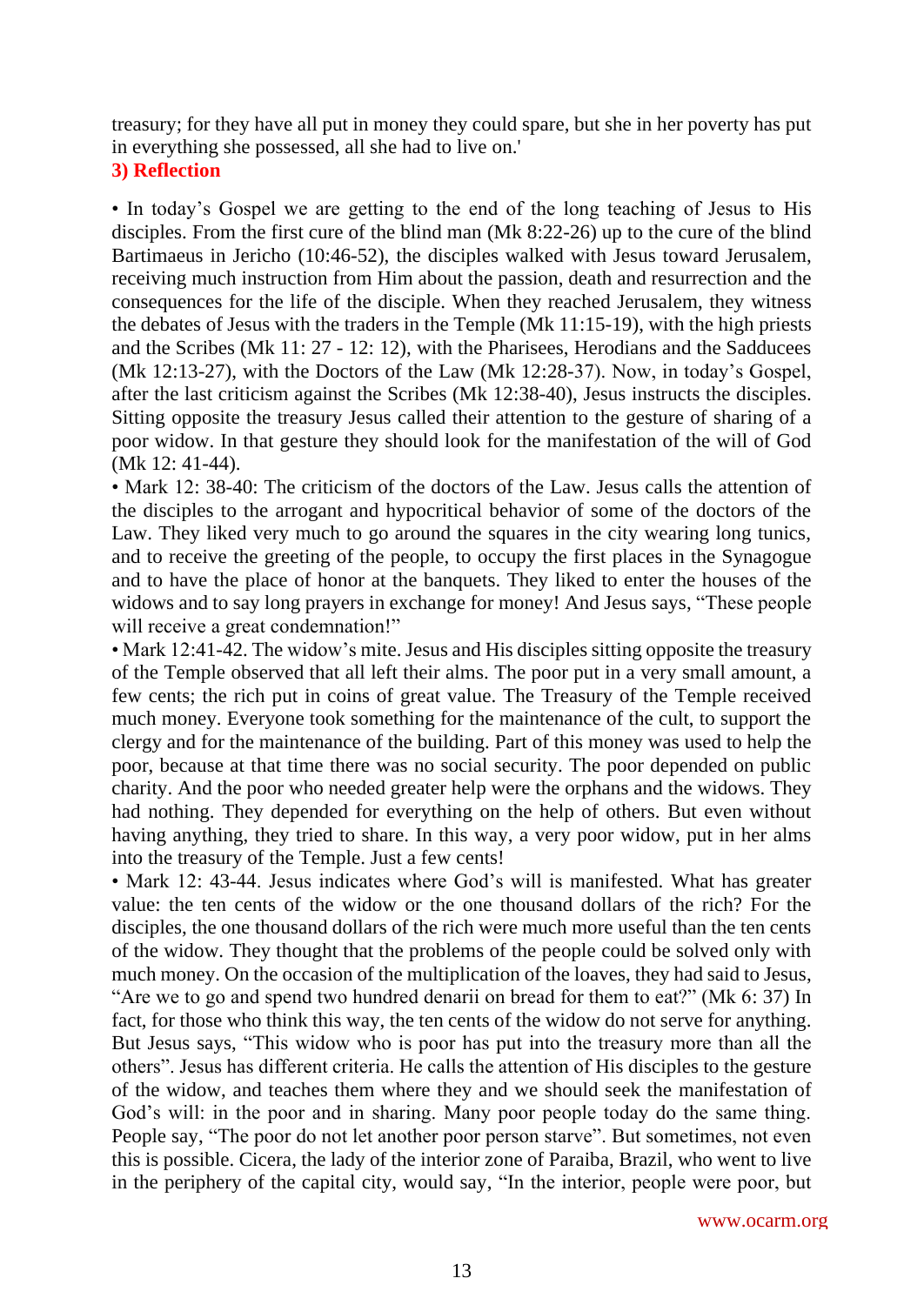there was always a piece of bread to share with the poor person who knocked at the door. Now that I am in the great city, when I see a poor person who knocks at the door, I hide out of shame, because at home I have nothing to share with him!" On the one hand, rich people who have everything, but who do not want to share; on the other side, poor people who hardly have anything, but who want to share the little that they have. • Alms, sharing, riches. The practice of giving alms was very important for the Jews. It was considered a "good work", because the Law of the Old Testament said, "Because the poor will never be missing in the country; this is why I give you this command, and I say to you: Always be open handed with your brother in your country who is in need and poor" (Deut 15:11). The alms, deposited in the treasury of the Temple, whether for the worship, or for the needy, for the orphans and for the widows, were considered an action pleasing to God. To give alms was a way of recognizing that all the goods belong to God and that we are simple administrators of these goods, in such a way that there will be abundant life for all. The practice of sharing and of solidarity is one of the characteristics of the first Christian communities: "None of their members was ever in want, as all those who owned land or houses would sell them and bring the money from the sale of them to present it to the apostles; (Acts 4:34-35; 2:44-45). The money from the sale, offered to the apostles, was not accumulated, but rather "it was then distributed to any who might be in need" (Acts 4:35b; 2: 45). The entrance into the community of persons who were richer introduced into the community the mentality of accumulation and blocked the movement of solidarity and of sharing. James warns these people, "Now you rich! Lament; weep for the miseries that are coming to you. Your wealth is rotting; your clothes are all moth-eaten" (Jas 5: 1-3). To learn the way to the Kingdom, we all need to become pupils of that poor widow, who shared all she had, what was necessary to live (Mk 12:41-44).

### **4) Personal questions**

• How is it that the two cents of the widow can be worth more than one thousand dollars of the rich? Look closely at the text and see why Jesus praises the poor widow. What message does this text contain for us today?

• What difficulties and what joys have you found in your life in the practice of solidarity and in sharing with others?

# **5) Concluding Prayer**

My mouth is full of Your praises, filled with Your splendor all day long. Do not reject me in my old age, nor desert me when my strength is failing. (Ps 71:8-9)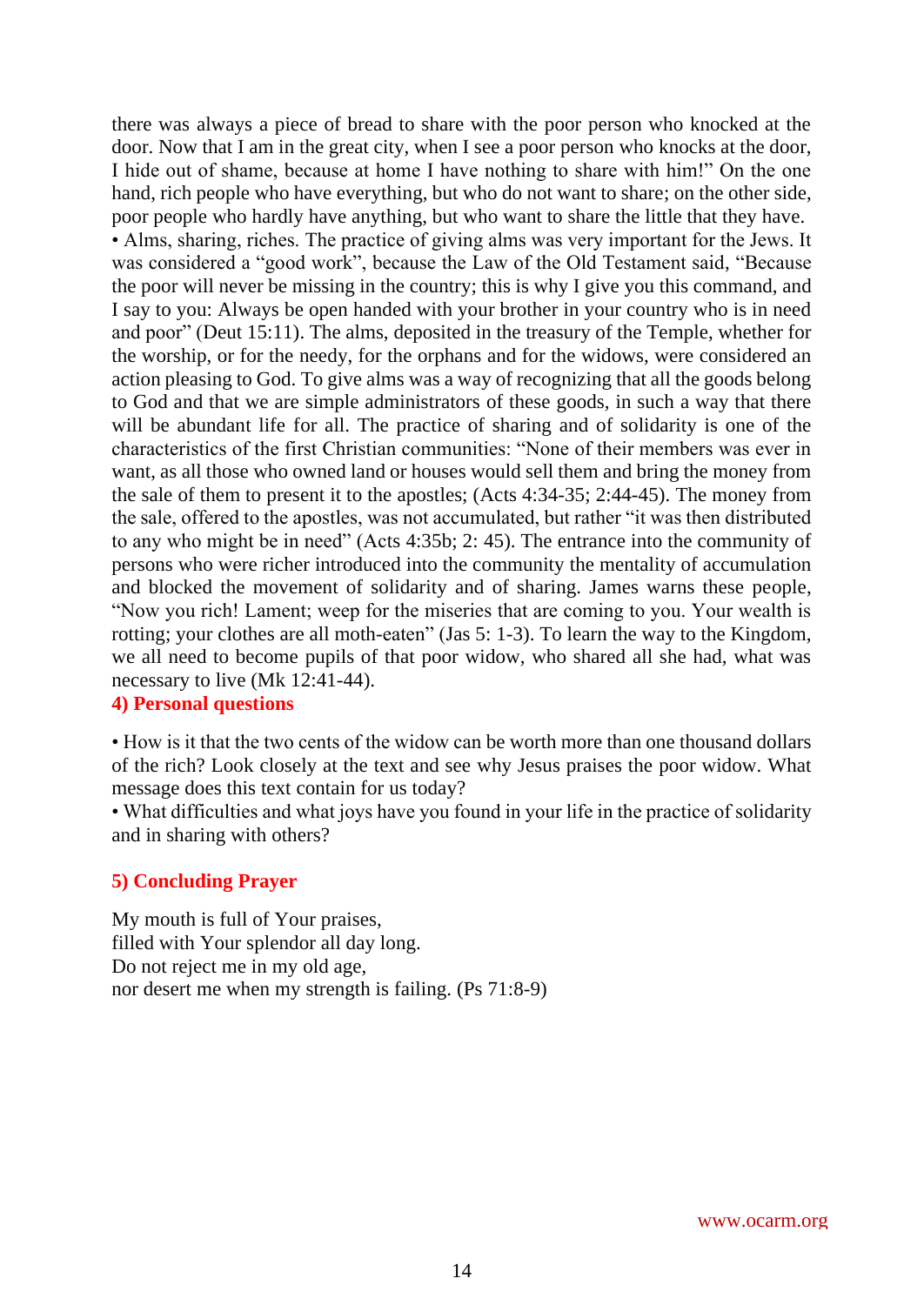# **Lectio Divina Sunday, June 7, 2020**

<span id="page-14-0"></span>*"God so loved the world!" The Trinity is the best community John 3:16-18*

# **1. Opening prayer**

Lord Jesus, send Your Spirit to help us to read the Scriptures with the same mind that You read them to the disciples on the way to Emmaus. In the light of the Word, written in the Bible, You helped them to discover the presence of God in the disturbing events of Your sentence and death. Thus, the cross that seemed to be the end of all hope became for them the source of life and of resurrection.

Create silence in us so that we may listen to Your voice in Creation and in the Scriptures, in events and in people, above all in the poor and suffering. May Your word guide us so that we too, like the two disciples on the way to Emmaus, may experience the force of Your resurrection and witness to others that You are alive in our midst as source of fraternity, justice and peace. We ask this of You, Jesus, son of Mary, who revealed the Father to us and sent us Your Spirit. Amen.

# **2. Reading**

# **a) A key to guide the reading:**

- These few verses are part of a reflection of John the evangelist (Jn 3: 6-21), where he explains to his community of the end of the first century, the meaning of the dialogue between Jesus and Nicodemus (Jn 3:1-15). In this dialogue, Nicodemus finds it difficult to follow Jesus' thinking. The same happened to the communities. Some of them, still under the influence of the criteria of the past, could not understand the newness that Jesus brought. Our text (Jn 3:16-18) is an attempt to overcome this difficulty.

- The Church too has chosen these three verses for the feast of the Blessed Trinity. In fact, they are an important key that reveals the importance of the



mystery of the Triune God in our lives. When reading, let us try to keep in mind and in our hearts that in this text God is the Father, the Son is Jesus and love is the Holy Spirit. So, let us not try to penetrate the mystery. Let us halt in silence and in wonder!

# **b) A division of the text to help with the reading:**

Jn 3:16: Says that the love of God that saves manifests itself in the gift of the Son.

Jn 3:17: The will of God is to save, not to condemn.

Jn 3:18: God demands of us that we have the courage to believe in this love.

# **c) The text:**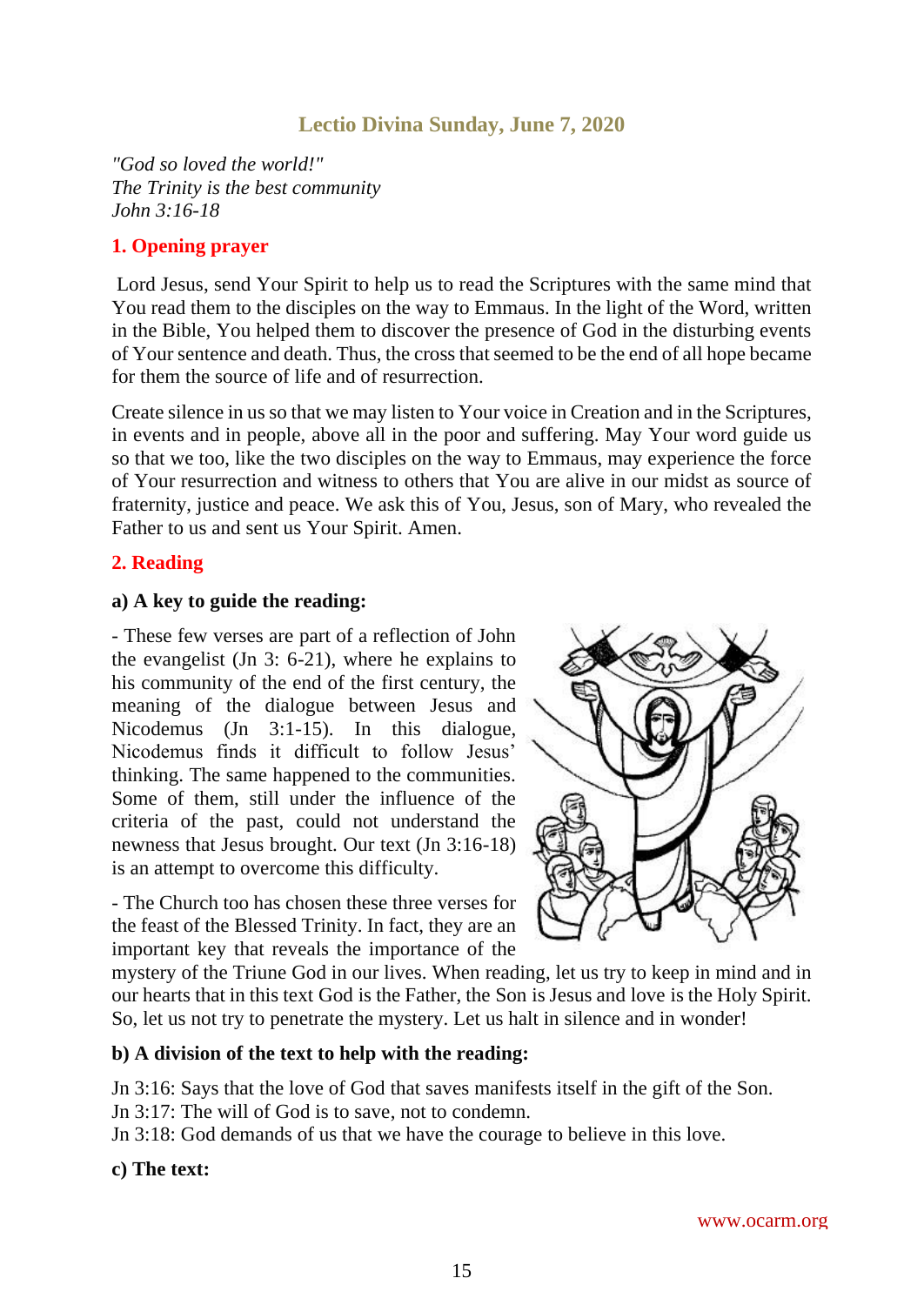**16:** For this is how God loved the world: He gave His only Son, so that everyone who believes in Him may not perish but may have eternal life.

**17:** For God sent His Son into the world not to judge the world, but so that through Him the world might be saved.

**18:** No one who believes in Him will be judged; but whoever does not believe is judged already, because that person does not believe in the Name of God's only Son.

# **3. A moment of prayerful silence**

so that the Word of God may enter into us and enlighten our life.

# **4. Some questions**

to help us in our personal reflection.

- a) What pleased or touched you most?
- b) After a careful examination of this brief text, what are the recurring key words?

c) What is the central experience of the community by the evangelist that reveals itself in the text?

d) What does the text tell us about the love of God?

e) What does the text tell us about Jesus?

- f) What does the text tell us about the world?
- g) What does the text reveal to me?

# **5. A key to the reading**

for those who wish to go deeper into the text.

# **a) The context within which the words of Jesus appear in the Gospel of John:**

\* Nicodemus was a doctor who thought he knew the things of God. He watches Jesus with the book of the Law of Moses in his hand to see whether the new things announced by Jesus were in accordance with the book. In the conversation, Jesus points out to Nicodemus (and to all of us) that the only way one can understand the things of God is to be born again! The same thing happens today. Often, we are like Nicodemus: we accept only those things that agree with our ideas. We reject all else, thinking it contrary to tradition. But not all are like this. There are those who allow themselves to be surprised by events and who are not afraid of saying to themselves, "Be born again!"

\* When recalling the words of Jesus, the evangelist has before his eyes the situation of the community towards the end of the first century, and it is for them that he writes. Nicodemus' doubts were also those of the community. Thus Jesus' reply was also a reply to the community. Quite probably, the conversation between Jesus and Nicodemus was part of the baptismal catechesis, because the text says that people have to be reborn of water and the Holy Spirit (Jn 3:6). In the brief commentary that follows, we focus on the key words that appear in the text and that are central to the Gospel of John. They serve as key words for the reading of the whole Gospel.

# **b) Commentary on the text:**

\* John 3:16: To love is to give oneself for the sake of love. The word love, first of all, points to a deep experience in the relationship between persons. It includes feelings and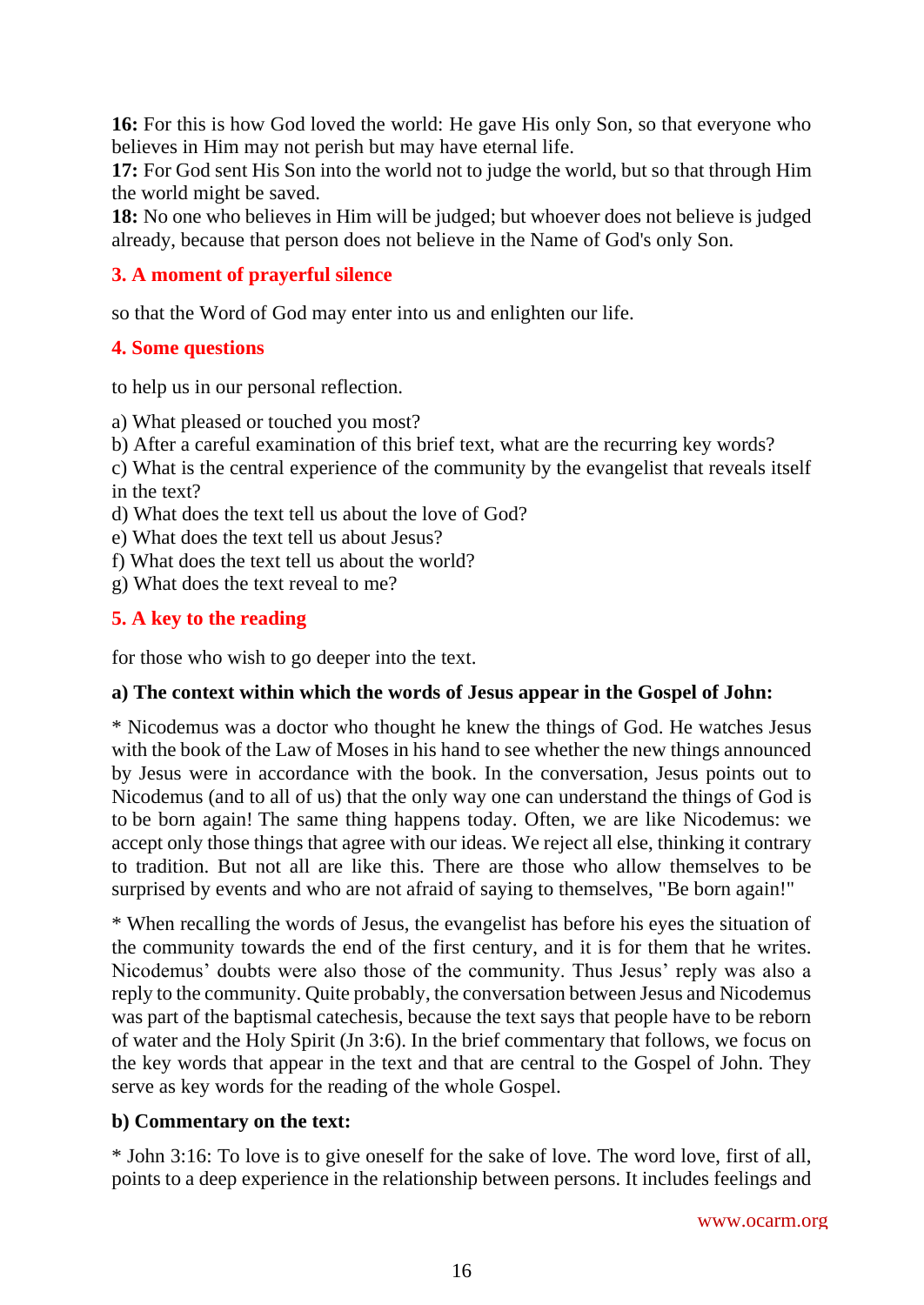values such as joy, sorrow, suffering, growth, giving up, giving oneself, realization, gift, commitment, life, death, etc. In the OT these values and feelings are summarized in the word hesed, which, in our Bibles, is usually translated as charity, mercy, fidelity or love. In the NT, Jesus revealed this love of God in His meetings with people. He revealed this through feelings of friendship, kindness, as, for example, in His relationship with Martha's family in Bethany: "Jesus loved Martha and her sister and Lazarus". He weeps at Lazarus' tomb (Jn 11:5, 33-36). Jesus faces His mission as a manifestation of love: "having loved His own….He loved them to the end" (Jn 13:1). In this love, Jesus reveals His deep identity with the Father: "As the Father has loved Me, so I have loved you!"(Jn 15:9). He also says to us, "Love one another as I have loved you!" (Jn 15:12). John defines love this way: "This has taught us love – that He gave up His life for us; and we, too, ought to give up our lives for our brothers" (1Jn 3:16). There was no other commandment apart from this for the community, "living the same kind of life as Jesus" (1Jn 2:6). Those who live love and reveal it in their words and attitudes, become Beloved Disciples.

\* John 3:17: He loved the world and gave His life to save the world. The word world is found 78 times in John's Gospel, but with different meanings. First, "world" may mean the earth, the space inhabited by human beings (Jn 11:9; 21:25) or the created universe (17:5, 24). In our text, "world" means those who inhabit this earth, the whole of humanity, loved by God, who gave His Son for its sake (cf. Jn 1:9; 4:42; 6:14; 8:12). It may also mean a large number of people, in the sense of "the whole world" (Jn 12:19; 14:27). But in John's Gospel the word "world" means, above all, that part of humanity that is opposed to Jesus and so becomes his "adversary" or "opposition" (Jn 7:4,7; 8:23, 26; 9:39;12:25). This "world", contrary to the liberating practice of Jesus, is dominated by the Adversary, Satan, also is called "prince of the world" (14:30; 16:11), who persecutes and kills the communities of the faithful (16:33), creating injustice, oppression, kept up by those in authority, by those who rule the empire and the synagogue. They practice injustice in the name of God (16:2). The hope that John's Gospel offers to the communities is that Jesus will conquer the prince of this world (12:31). He is stronger than the "world". "In the world you will have trouble, but be brave: I have conquered the world" (16:33).

\* John 3:18: The Only Son of God who gives Himself up for us: One of the most ancient and most beautiful titles that the first Christians chose to describe the mission of Jesus is that of Defender. In Hebrew it is Goêl. This term used to indicate the closest relative, the oldest brother, who had to redeem his brothers who might be threatened with the loss of their properties (cf. Lev 25:23-55). At the time of the Babylonian exile, every one, including the closest relative, lost everything. Then God became the Goêl of His people. He redeemed His people from slavery. In the NT, it is Jesus, the only son, the first-born, the closest relative, who became our Goêl. This term or title is translated diversely as savior, redeemer, liberator, advocate, oldest brother, consoler, and so on (cf. Lk 2:11; Jn 4:42; Acts 5:31, etc.). Jesus takes on the defense and the redemption of His family, of His people. He gave himself entirely, completely, so that we, His brothers and sisters, may live again in fraternal love. This was the service He gave us. It was thus that the prophecy of Isaiah that announced the coming of the Servant Messiah was fulfilled. Jesus Himself said, "For the Son of Man Himself did not come to be served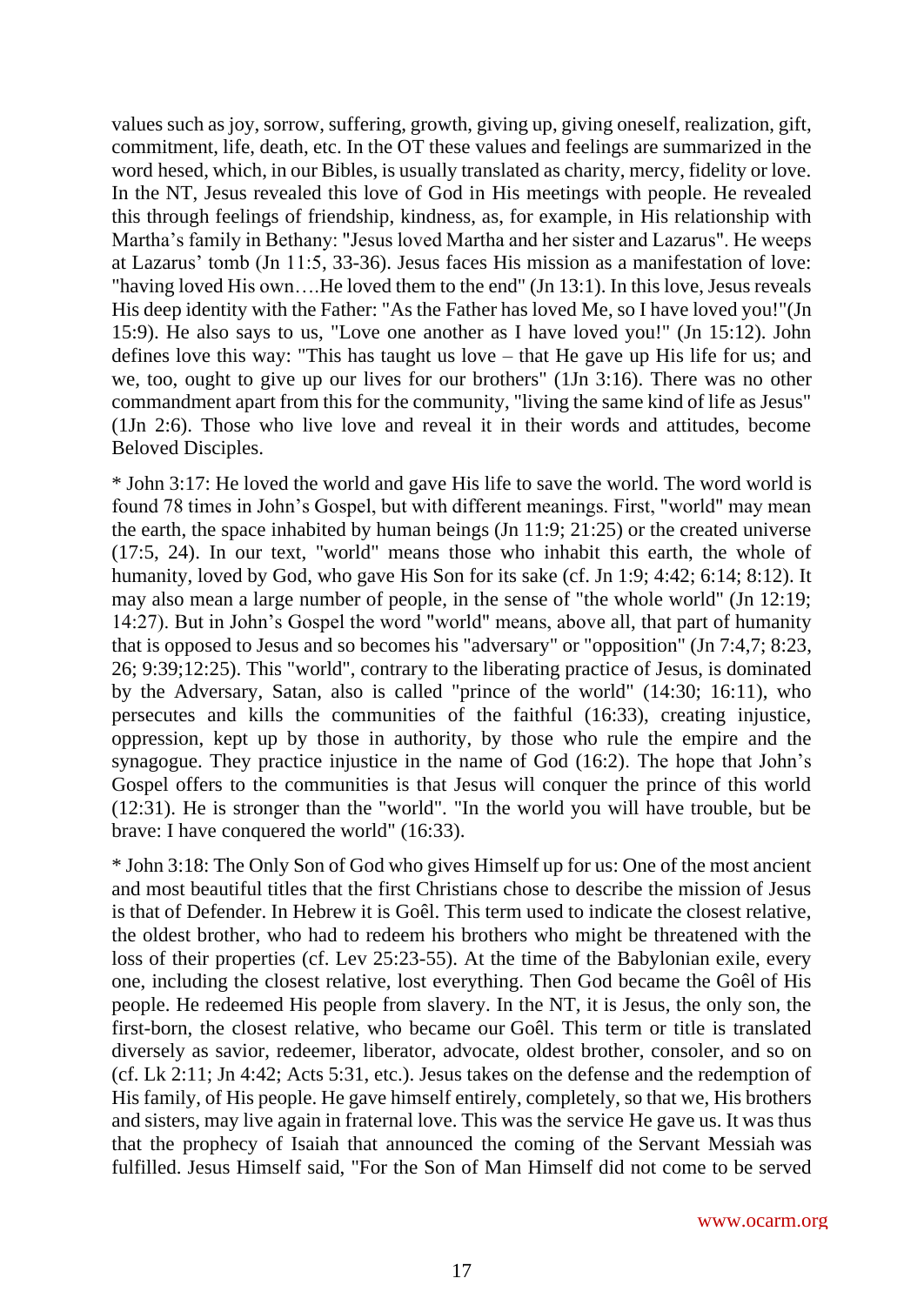but to serve and to give His life as a ransom (goêl) for many!" (Mk 10:45). Paul expresses this discovery in the following sentence: "He loved me and sacrificed Himself for me!" (Gal 2:20).

# **c) The mystery of the Trinity in the writings of John:**

\* Faith in the Most Blessed Trinity is the beginning and end of our belief. Whatever we say today with so much clarity about the Most Blessed Trinity, may be found in the New Testament. It is found there in seminal form and was developed over the centuries. Of the four evangelists, John is the one who helps us most to understand the mystery of the Triune God.

John emphasizes the deep unity between the Father and the Son. The mission of the Son is to reveal the love of the Father (Jn 17:6-8). Jesus comes to proclaim, "The Father and I are one" (Jn 10:30). There is such unity between Jesus and the Father, that those who see the face of the one see also the face of the other. By revealing the Father, Jesus communicates a new spirit, "the Spirit of Truth who proceeds from the Father" (Jn 15:26). At the Son's request (Jn 14:16), the Father sends to each one of us this new Spirit to stay with us. This Spirit, who comes from the Father (Jn 14:16) and from the Son (Jn 16:7-8), reveals the deep unity that exists between Father and Son (Jn 15:26- 27). Christians looked to the unity in God in order to understand the unity that should have existed among them (Jn 13:34-35; 17:21).

Today we say, Father, Son and Holy Spirit. The Apocalypse says, He who is, who was, and who is to come, from the seven spirits in His presence before His throne, and from Jesus Christ, the faithful witness, the First-born from the dead, the Ruler of the kings of the earth (Rev 1:4-5). With these names, John tells us what the communities thought about and hoped for from the Father, in the Son and in the Holy Spirit.

# **Let us see:**

**i) In the name of the Father:** Alpha and Omega, Is, Was, Will be, Almighty.

Alpha and Omega. We would say A to Z (cf. Isa 44:6; Rev 1:17). God is the beginning and end of history. There is no room for another God! The Christians could not accept the pretence of the Roman Empire that divinized its emperors. Nothing that happens in life can be interpreted as simple coincidence outside the loving providence of this God of ours.

Is, Was, Will be (Rev 1:4, 8; 4:8). Our God is not a distant God. He was with us in the past, is with us now, will be with us in the future. He guides history, is in history, walks with His people. The history of God is the history of His people.

Almighty. This was an imperial title of kings after Alexander the Great. For Christians, the true king is God. This title expresses the creative power with which He guides His people. The title strengthens the certainty of victory and urges us to sing, even now, the joy of the New Heaven and of the New Earth (Rev 21:2).

**ii) The name of the Son:** Faithful Witness, First-born among the dead, Prince of the kings of the earth.

Faithful Witness: Witness means the same as martyr. Jesus had the courage to witness to the Good News of God the Father. He was faithful until death, and God's answer was the resurrection (Phil 2:9; Heb 5:7).

First-born among the dead: First-born is like saying oldest brother (Col 1:18). Jesus is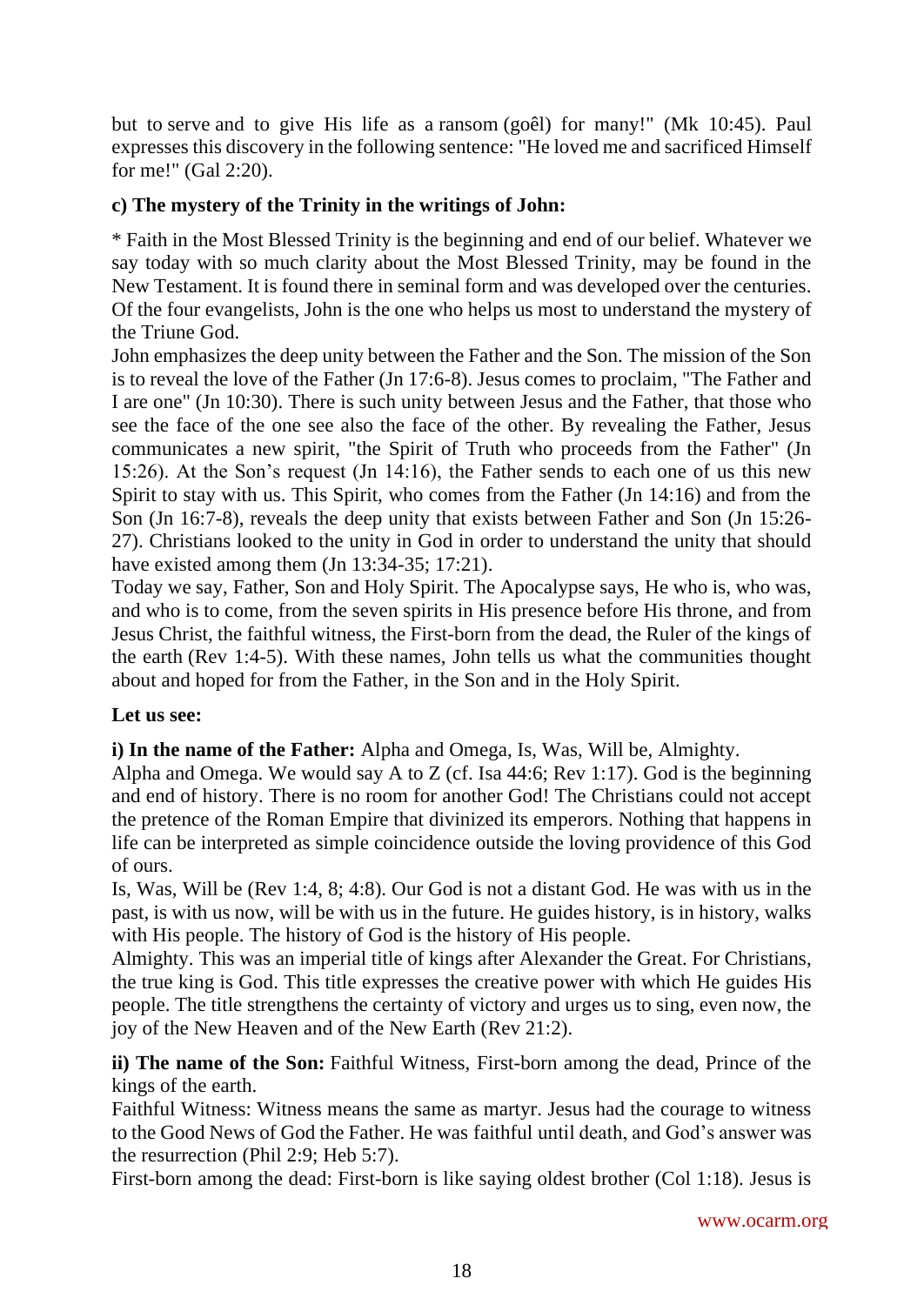the first-born who rises again. His victory over death will also be ours, His brothers and sisters!

Prince of the kings of the earth: This was a title given to Roman Emperors as official propaganda. The Christians gave this title to Jesus. To believe in Jesus was an act of rebellion against the empire and its ideology.

These three titles come from the messianic psalm 89, where the messiah is called Faithful Witness (Ps 89:38), First-born (Ps 89:28) The Most High above the kings of the earth (Ps 89:28). The first Christians took their inspiration from the Bible in order to formulate their doctrine.

### **iii) The name of the Holy Spirit:** Seven lamps, Seven eyes, Seven spirits.

Seven Lamps: In Revelation 4:5, it is said that the seven spirits are the seven lamps burning before the Throne of God. There are seven because they represent the fullness of the action of God in the world. There are seven burning lamps, because they symbolize the action of the Spirit who enlightens, refreshes and purifies (Acts 2:1). They stand before the Throne always ready to respond to any request from God.

Seven Eyes: In Revelation 5:6, it is said that the Lamb has seven eyes, symbol of the seven spirits of God sent throughout the earth. What a beautiful image! Suffice it to look at the Lamb to see the Spirit working there where the Lamb looks, for his eyes are the eyes of the Spirit. It is He who always looks at us!

Seven Spirits: The seven evoke the seven gifts of the Spirit mentioned in the prophet Isaiah and that will rest on the Messiah (Isa 11:2-3). This prophecy comes true in Jesus. The seven Spirits are, at the same time, of God and of Jesus. The same identification of the Spirit with Jesus appears at the end of the seven letters. It is Jesus who speaks in the letters, and at the end of each letter we read, "He who has ears let him hear what the Spirit says to the Churches." Jesus speaks, the Spirit speaks. They are one.

# **6. Psalm 63: 1-9**

# **O God, my soul thirsts for thee**

O God, Thou art my God, I seek Thee, my soul thirsts for Thee; my flesh faints for Thee, as in a dry and weary land without water. So I have looked upon Thee in the sanctuary, beholding Thy power and glory. Because Thy steadfast love is better than life, my lips will praise Thee.

So I will bless Thee as long as I live; I will lift up my hands and call on Thy name. My soul is feasted as with marrow and fat, and my mouth praises Thee with joyful lips, when I think of Thee upon my bed, and meditate on Thee in the watches of the night; for Thou hast been my help, and in the shadow of Thy wings I sing for joy.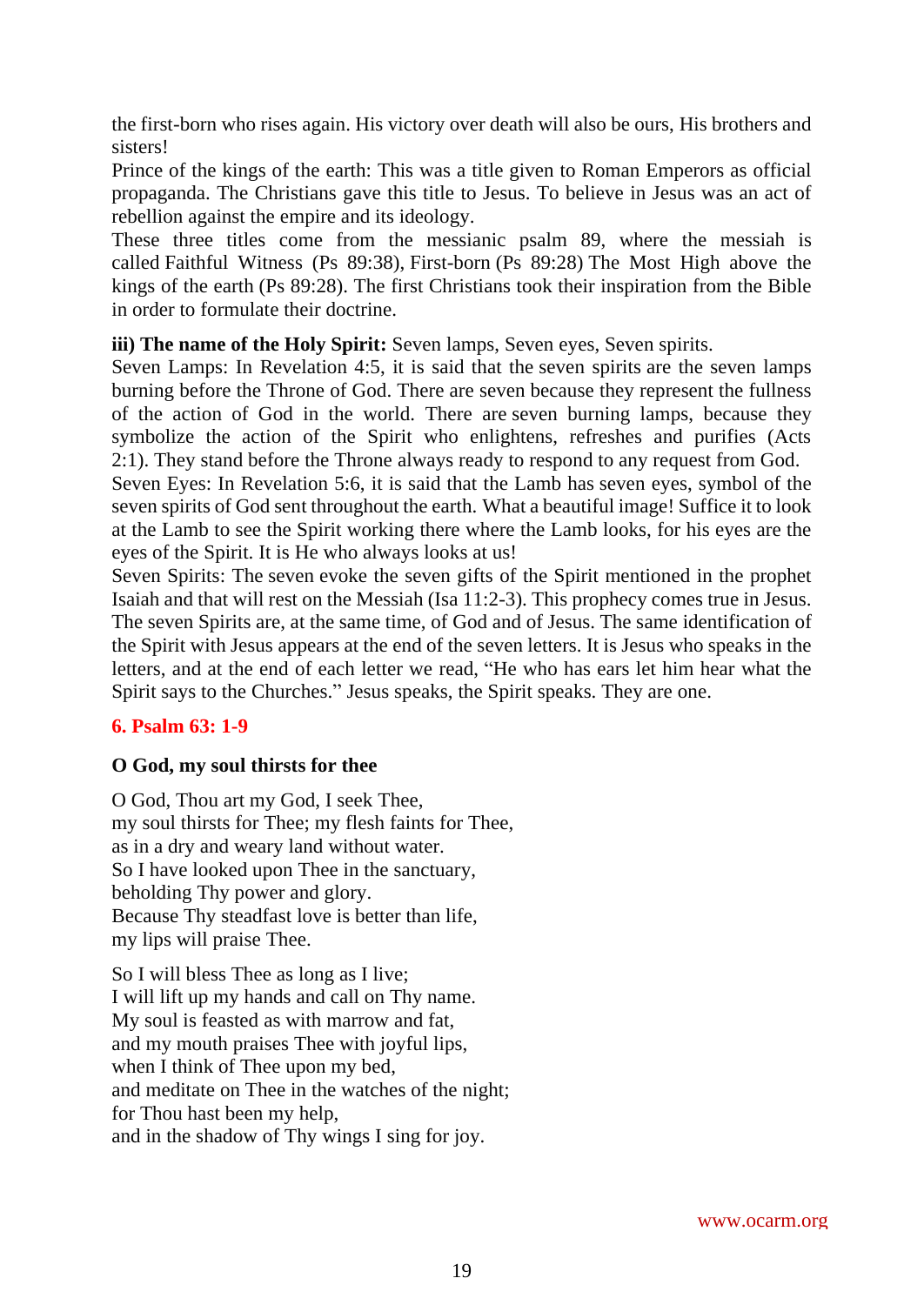My soul clings to Thee; Thy right hand upholds me.

# **7. Final Prayer**

Lord Jesus, we thank You for the word that has enabled us to understand better the will of the Father. May Your Spirit enlighten our actions and grant us the strength to practice what Your Word has revealed to us. May we, like Mary, Your mother, not only listen to but also practice the Word. You who live and reign with the Father in the unity of the Holy Spirit forever and ever. Amen.

# **Lectio Divina Monday, June 8, 2020**

# <span id="page-19-0"></span>**1) Opening prayer**

God of wisdom and love, source of all good, send Your Spirit to teach us Your truth and guide our actions in Your way of peace. We ask this through our Lord Jesus Christ, Your Son, who lives and reigns with You and the Holy Spirit, one God, for ever and ever. Amen.

# **2) Gospel Reading - Matthew 5:1-12**

Seeing the crowds, Jesus went up onto the mountain. And when He was seated His disciples came to Him.

Then He began to speak. This is what He taught them:

How blessed are the poor in spirit; the kingdom of Heaven is theirs.

Blessed are the gentle; they shall have the earth as inheritance.

Blessed are those who mourn; they shall be comforted.

Blessed are those who hunger and thirst for uprightness; they shall have their fill.

Blessed are the merciful; they shall have mercy shown them.

Blessed are the pure in heart; they shall see God.

Blessed are the peacemakers; they shall be recognized as children of God.

Blessed are those who are persecuted in the cause of righteousness; the kingdom of Heaven is theirs.

Blessed are you when people abuse you and persecute you and speak all kinds of calumny against you falsely on My account. Rejoice and be glad, for your reward will be great in heaven; this is how they persecuted the prophets before you.

# **3) Reflection**

• From today, beginning of the 10th week of Ordinary Time, up to the end of the 21st Week of Ordinary time, the daily Gospels are taken from Matthew. Starting from the beginning of the 22nd week of Ordinary Time, up to the end of the Liturgical Year, the Gospels are taken from Luke.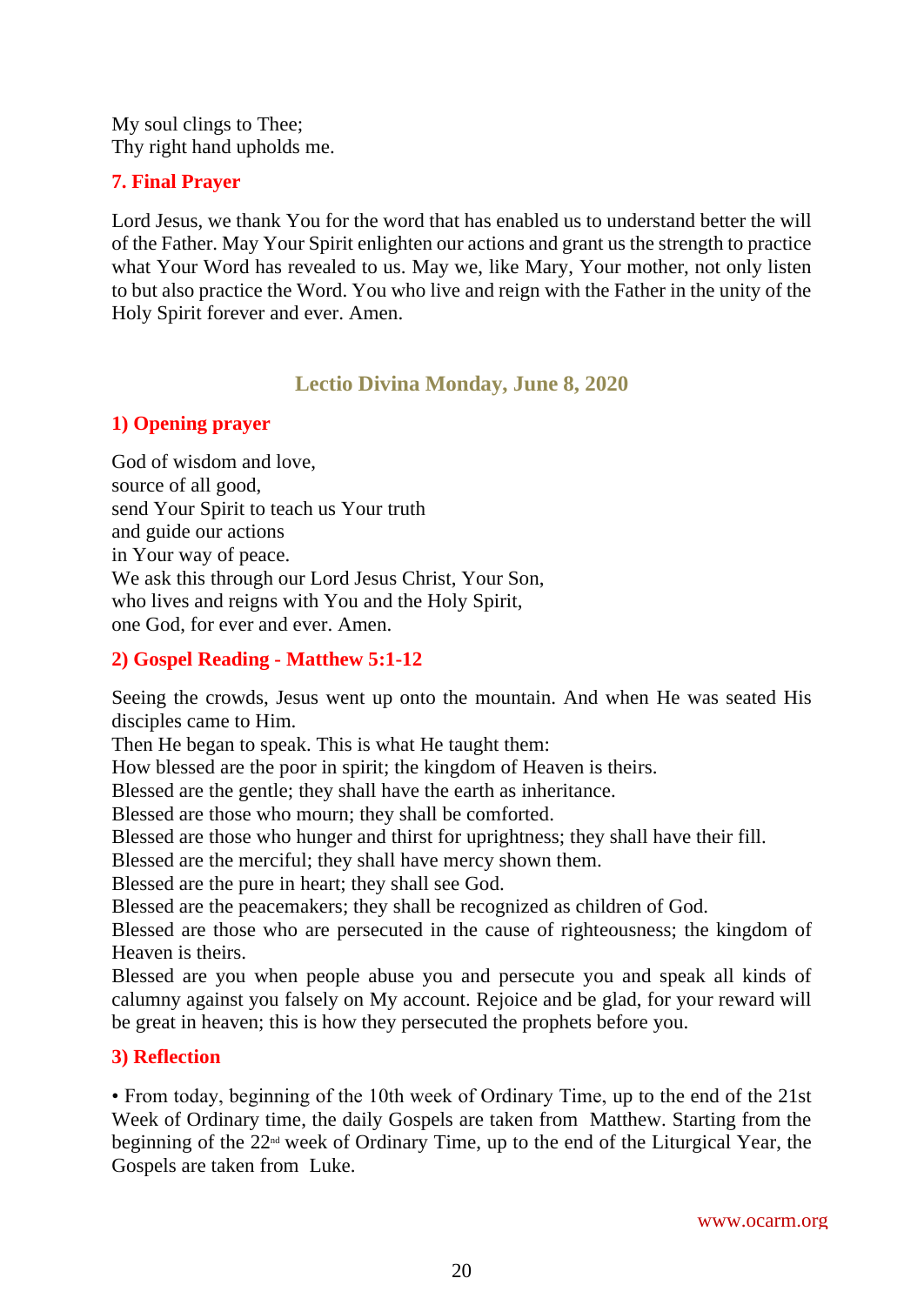• In Matthew's Gospel, written for the communities of the converted Jews of Galilee and Syria, Jesus is presented as the New Moses, the new legislator. In the Old Testament the Law of Moses was codified in five books: Genesis, Exodus, Leviticus, Numbers and Deuteronomy. Imitating the ancient model, Matthew presents the New Law in five great discourses spread over in the Gospel: a) the Sermon on the Mount (Mt 5:1 to 7:29); b) the Discourse on the Mission (Mt 10:1-42); c) The Discourse of the Parables (Mt 13:1- 52); d) The Discourse of the Community (Mt 18:1-35); e) The Discourse on the Future of the Kingdom (Mt  $24:1 - 25:46$ ). The narrative parts, which have been put in among the five Discourses, describe the practice of Jesus and show how He observed the New Law and incarnated it in His life.

• Matthew 5: 1-2: The solemn announcement of the New Law. In agreement with the context of the Gospel of Matthew, in the moment when Jesus pronounces the Sermon on the Mount, there were only four disciples with Him (cf. Mt 4:18-22). Few people. But an immense multitude was behind Him (Mt 4: 25). In the Old Testament, Moses went up to Mount Sinai to receive the Law of God. As it happened to Moses, Jesus went up to the Mountain, and seeing the crowd, He proclaimed the New Law. The solemn way in which Matthew introduces the proclamation of the New Law is significant: "Seeing the crowds, He went onto the mountain. And when He was seated His disciples came to Him. Then He began to speak. This is what He taught them: How blessed are the poor in spirit; the kingdom of Heaven is theirs". The eight Beatitudes open in a solemn way the "Sermon on the Mount" – the sermon on the mountain. In them Jesus defines who can be considered blessed, who can enter into the Kingdom. There are eight categories of persons, eight entrance doors to the Kingdom, for the community. There are no other entrances! Anyone who wants to enter into the Kingdom should identify himself with at least one of these eight categories.

• Matthew 5: 3: Blessed are the poor in spirit. Jesus acknowledges the richness and the value of the poor (Mt 11: 25-26). He defines His own mission in these words: "to proclaim the Good News to the poor" (Lk 4:18). He Himself lives in poverty. He possesses nothing for Himself, not even a stone where to rest His head (Mt 8:20). And to anyone who wants to follow Him, He offers a choice: God or money! (Mt 6:24). In Luke's Gospel it is said, "Blessed are you who are poor!" (Lk 6:20). But who is poor in spirit? It is the poor person who has the same spirit that animated Jesus. It is not the rich person, neither the poor person who has the mentality of a rich person. But rather it is the poor person who acts as Jesus: he thinks of the poor and recognizes the value in him. It is the poor person who says, "I think that the world will be better when the little one who suffers thinks of the least."

- 1. Blessed the poor in spirit  $\Rightarrow$  for theirs is the Kingdom of Heaven
- 2. Blessed the meek  $\Rightarrow$  they shall have the earth as inheritance
- 3. Blessed those who mourn  $\Rightarrow$  they will be consoled
- 4. Blessed those who hunger and thirst for justice => they shall have their fill
- 5. Blessed are the merciful  $\Rightarrow$  they shall have mercy shown them
- 6. Blessed are the pure in heart  $\Rightarrow$  they shall see God
- 7. Blessed are the peacemakers => they shall be recognized as children of God
- 8. Blessed those persecuted for the cause of justice => theirs is the Kingdom of Heaven.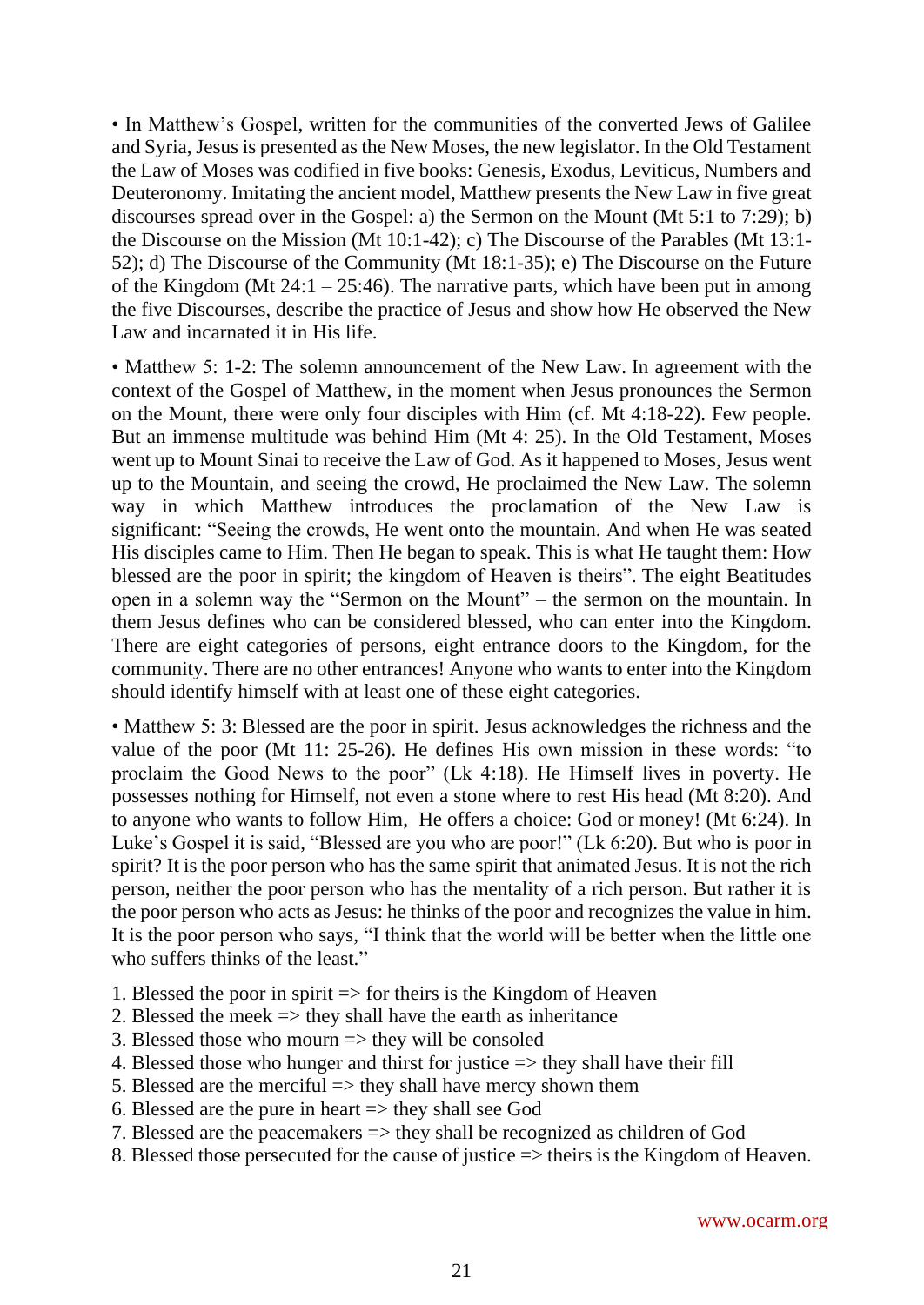• Matthew 5: 4-9: The new project of life. Every time that in the Bible they try to renew the Covenant, they begin by re-establishing the rights of the poor and the excluded. Without this, the Covenant cannot be renewed! This is the way the Prophets did, this is how Jesus did. In the Beatitudes, He announces the new Project of God, which accepts the poor and the excluded. It denounces the system which excludes the poor and which persecutes those who fight for justice. The first category of the "poor in spirit" and the last category of those "persecuted for the cause of justice" receive the same promise of the Kingdom of Heaven. And they receive it beginning now, in the present, because Jesus says, "theirs **is** the Kingdom!" The Kingdom is already present in their life. Between the first and the last category, there are six other categories which receive the promise of the Kingdom. In them there is the new project of life which wants to reconstruct life totally through a new type of relationship: with **material goods** (the first two); with **persons among themselves**  $(2<sup>nd</sup> two)$ ; with **God**  $(3<sup>rd</sup> two)$ . The Christian community should be an example of this Kingdom, a place where the Kingdom begins and takes shape, beginning now.

• The three duos: First one: the meek and those who mourn: **the meek** are those poor of whom Psalm 37 speaks. They have been deprived of their land and they will inherit it again (Ps 37: 11; cf. Ps 37:22,29,34). Those who mourn are those who weep in the face of injustices in the world and in people (cf. Ps 119:136; Ezek 9:4; Tob 13:16; 2 Pet 2:7). These two Beatitudes want to reconstruct the relationship with material goods: the possession of the land and of the reconciled world.

Second duo**:** those who hunger and thirst for justice and the merciful: Those who are **hungry and thirsty for justice** are those who desire to renew human living together, in such a way that once again it may be according to the demands of justice. The **merciful** are those who feel in their heart the misery of others because they want to eliminate the inequality among brothers and sisters. These two Beatitudes want to reconstruct the relationship among persons through the practice of justice and solidarity.

Third duo: The pure in heart and the peacemakers: The **pure in heart** are those who have a contemplative look which allows them to perceive the presence of God in everything. Those **who promote peace, the peacemakers,** will be called children of God, because they make an effort so that a new experience of God can penetrate in everything and can integrate all things. These two Beatitudes want to build up the relationship with God: to see the presence of God which acts in everything, and be called son and daughter of God.

• Matthew 5:10-12: The persecuted for the cause of justice and of the Gospel. The Beatitudes say exactly the contrary of what society in which we live says. In fact, in society, those who are persecuted for the cause of justice are considered as unhappy, wretched persons. The poor are unhappy. Blessed is the one who has money and can go to the supermarket and spend as she wishes. Blessed is the one who is hungry for power. The unhappy and wretched are the poor, those who weep! In television, the soap operas diffuse this myth of the happy and fulfilled person. And without being aware, the soap operas become the model of life for many of us. Is there still place in our society for these words of Jesus: "Blessed are those who are persecuted for the cause of justice and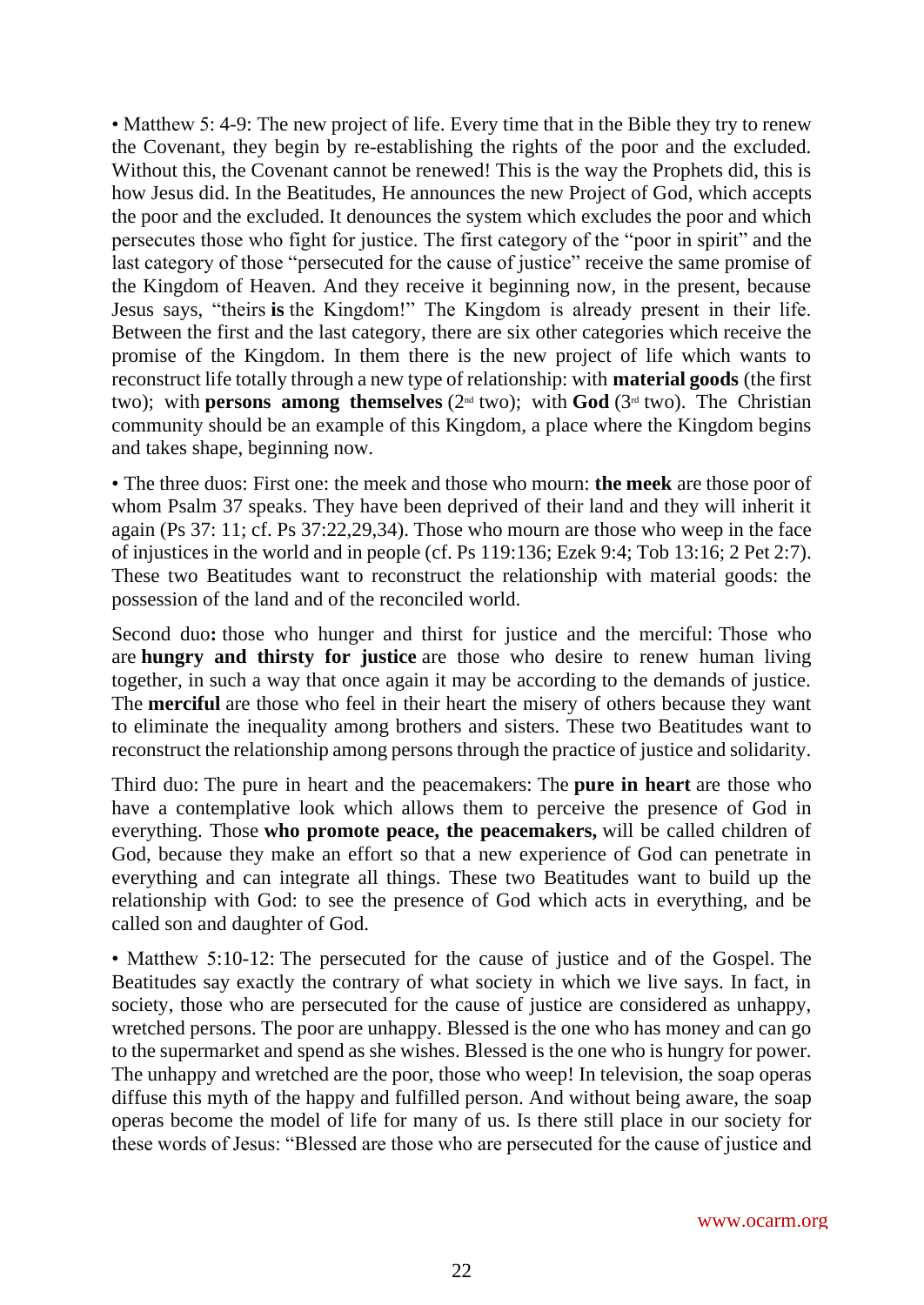of the Gospel? Blessed are the poor! Blessed are those who weep!"? And from my own perspective, being a Christian, whom do I consider blessed?

### **4) Personal questions**

• We all want to be happy. All of us! But are we truly happy? Why yes? Why no? How can we understand that a person can be poor and happy at the same time? • In which moments of your life have you felt truly happy? Was it a happiness like the one proclaimed by Jesus in the Beatitudes, or was it of another type?

### **5) Concluding Prayer**

I lift up my eyes to the mountains; where is my help to come from? My help comes from the Lord, who made heaven and earth. (Ps 121:1-2)

# **Lectio Divina Tuesday, June 9, 2020**

# <span id="page-22-0"></span>**1) Opening prayer**

God of wisdom and love, source of all good, send Your Spirit to teach us Your truth and guide our actions in Your way of peace. We ask this through our Lord Jesus Christ, Your Son, who lives and reigns with You and the Holy Spirit, one God, for ever and ever. Amen.

#### **2) Gospel Reading - Matthew 5:13-16**

Jesus said to his disciples: "You are the salt of the earth. But if salt loses its taste, with what can it be seasoned? It is no longer good for anything but to be thrown out and trampled underfoot. You are the light of the world. A city set on a mountain cannot be hidden. Nor do they light a lamp and then put it under a bushel basket; it is set on a lampstand, where it gives light to all in the house. Just so, your light must shine before others, that they may see your good deeds and glorify your heavenly Father."

#### **3) Reflection**

• Today in the Gospel we receive an important instruction on the mission of the community. It should be the salt of the earth and the light of the world (Mt 5:13-16). Salt does not exist for itself, but to give flavor to the food. Light does not exist for itself, but for the service of people. At the time when Matthew wrote his Gospel, this mission was very difficult for the communities of converted Jews. Although they were living in faithful observance of the Law of Moses, they were expelled from the synagogues, cut away from their Jewish past. Regarding this, among the converted pagans, some said, "After the coming of Jesus, the Law of Moses has become obsolete." All this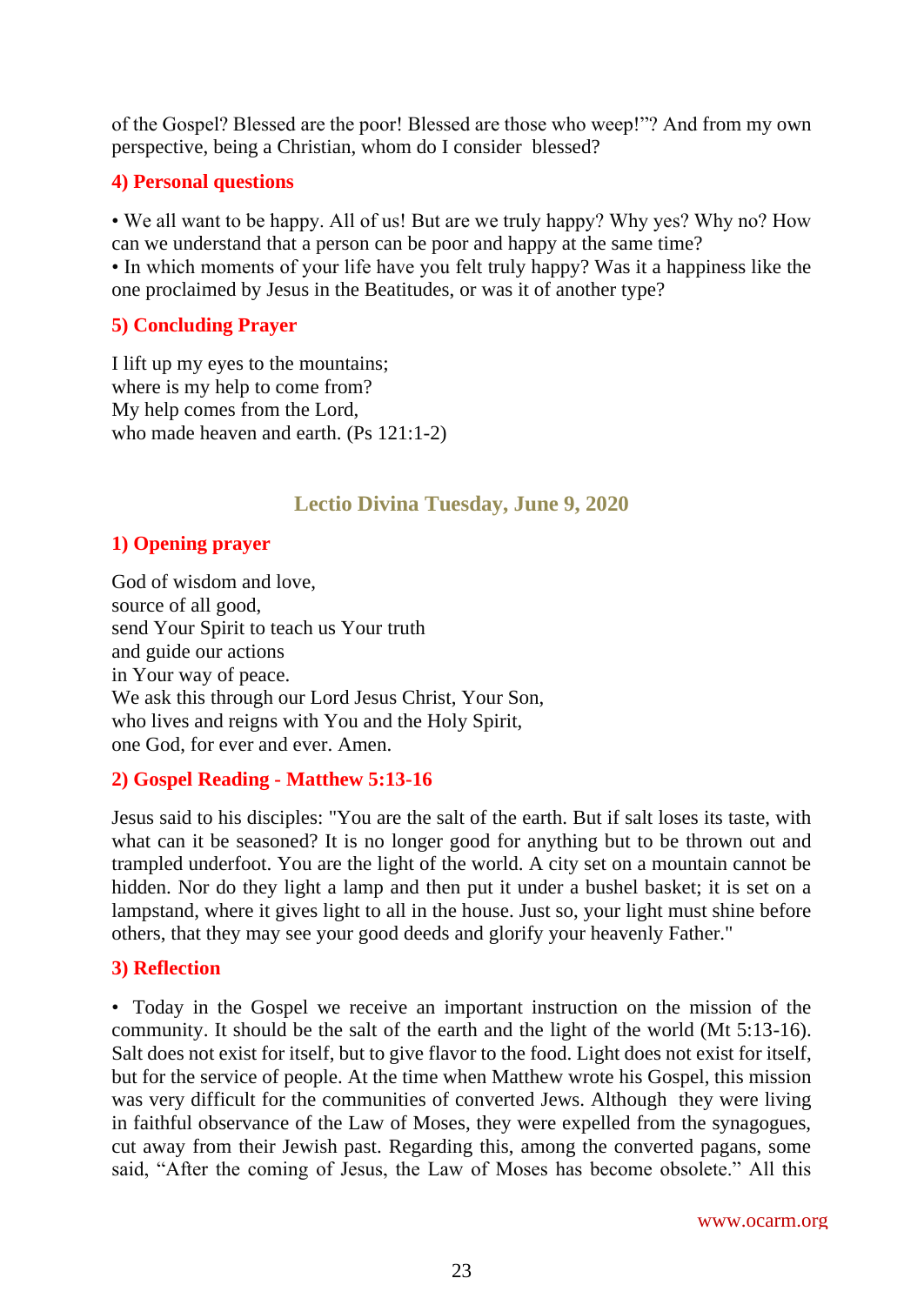caused tension and uncertainty. The openness of some seemed to be criticism of the observance of others, and vice versa. This conflict brought about a crisis which led many to become adamant in their own position. Some wanted to advance, to go ahead, while others wanted to place the light under the table. Many asked themselves, "In the final analysis, what is our mission?" Recalling and updating the words of Jesus, Matthew tries to help them.

• Matthew 5:13-16: Salt of the earth. By using images of daily life, with simple and direct words, Jesus makes known what the mission is and the reason for being a Christian community: to be salt. At that time, when it was very hot, people and animals needed to consume much salt. The salt, which was delivered by merchants in great blocks in the public square, was consumed by the people. What remained fell to the ground and lost its savor. "It no longer serves for anything, but it is thrown out and trampled under people's feet." Jesus recalls this practice in order to clarify for the disciples the mission which they have to carry out.

• Matthew 5:14-16: Light of the world. The comparison is obvious. Nobody lights a candle and places it under the tub. A city built on the hill top cannot be hidden. The community should be light; it should enlighten. It should not be afraid to show the good that it does. It does not do it to make itself seen, but what it does can be seen. The salt does not exist for itself. The light does not exist for itself. This is how the community should be. It cannot remain enclosed in itself. "Your light must shine in people's sight, so that seeing your good works, they may give praise to your Father in Heaven."

• Matthew 5:17-19: Not one dot, not one little stroke will disappear from the Law. Among the converted Jews there were two tendencies. Some thought that it was not necessary to observe the laws of the Old Testament because we are saved by the faith in Jesus and not by the observance of the Law (Rm 3:21-26). There are Christian groups today that believe only this as well. Others thought that they should continue to observe the laws of the Old Testament (Acts 15:1-2). In each of the two tendencies there were even more radical groups. Before this conflict, Matthew tries to find a balance, the equilibrium, over and above the two extremes. The community should be the space where this equilibrium can be attained and lived. The response given by Jesus continued to be very timely: "I have not come to abolish the law, but to complete it!" The communities cannot be against the Law, nor can they close themselves off in the observance of the law. Like Jesus, they must move forward and show in a practical way that the objective which the law wants to attain in life is the perfect practice of love.

Jesus completes the law by His summation: to love one another. He sums it up by example, as well as His instruction (Mk 12:31-33). To believe in Jesus is not just believing some history, it is also believing who Jesus is, and therefore, the importance of following His instruction. To love, and to work in imitation of Jesus in love, demands outward action and a sincere concern and care for every brother and sister in the world, all of God's children, starting with our community.

•The different tendencies in the first Christian communities. The plan of salvation has three stages united among themselves from the earth to life: a) the Old Testament: the path of the Hebrew people, orientated, guided by the Law of God. b) The life of Jesus of Nazareth: it renews the Law of Moses starting from His experience of God, Father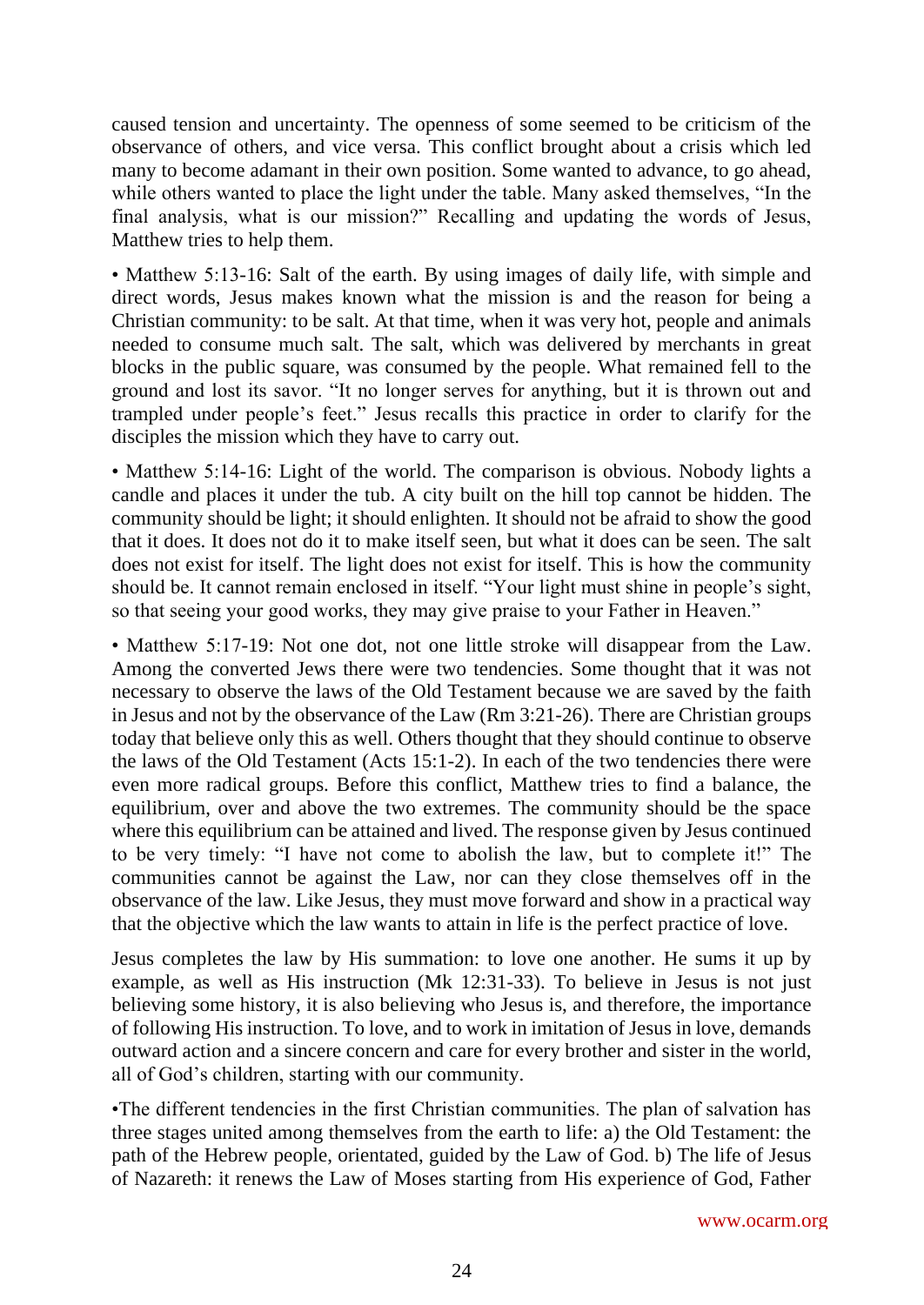and Mother. c) The life of the communities: through the spirit of Jesus, they tried to live as Jesus lived it. The union of these three stages generates the certainty of faith that God is in our midst. The intention to break or weaken the unity of this plan of salvation gave rise to various groups and tendencies in the communities:

i) The Pharisees did not recognize Jesus as Messiah and accepted only the Old Testament. In the communities there were some people who sympathized with the thought of the Pharisees (Acts 15:5).

ii) Some converted Jews accepted Jesus as Messiah, but they did not accept the liberty of spirit with which the communities lived the presence of the risen Jesus. (Acts 15:1).

iii) Others, both converted Jews and pagans, thought that, with Jesus, had come the end of the Old Testament: from now on, Jesus alone and the life in the Spirit.

iv) There were also Christians who lived so fully the life in the liberty of the Spirit, that they no longer looked at the life of Jesus of Nazareth, nor the Old Testament (1Cor 12:3).

v) Now the great concern of the Gospel of Matthew is to show that the Old Testament, Jesus of Nazareth and the life in the Spirit cannot be separated. The three form part of the same and only plan of God and give us the central certainty of faith: The God of Abraham and of Sarah is present in the midst of the communities by faith in Jesus of Nazareth.

# **4) Personal questions**

• Salt and light are taken for granted today. We have salt in all of our food and electric lights at any time. What would you choose to use instead of salt and light for examples today, and why?

• Through modern travel and technology, our community can be seen (observed) by those next door or by other people or communities across the globe. Is our community a "city on a hill" for the worldwide community? How can we be salt and light for someone nearby as well as in another country?

• Those Jesus sent on the mission went out and did not sit at home or in an office waiting to be visited. How do we "go out" to meet others and other communities near and far on our mission, as individuals, as an individual local community, or as a larger community?

# **5) Concluding Prayer**

Yahweh judiciously guides the humble, instructing the poor in His way. Kindness unfailing and constancy mark all His paths, for those who keep His covenant and His decrees. (Ps 25:9-10)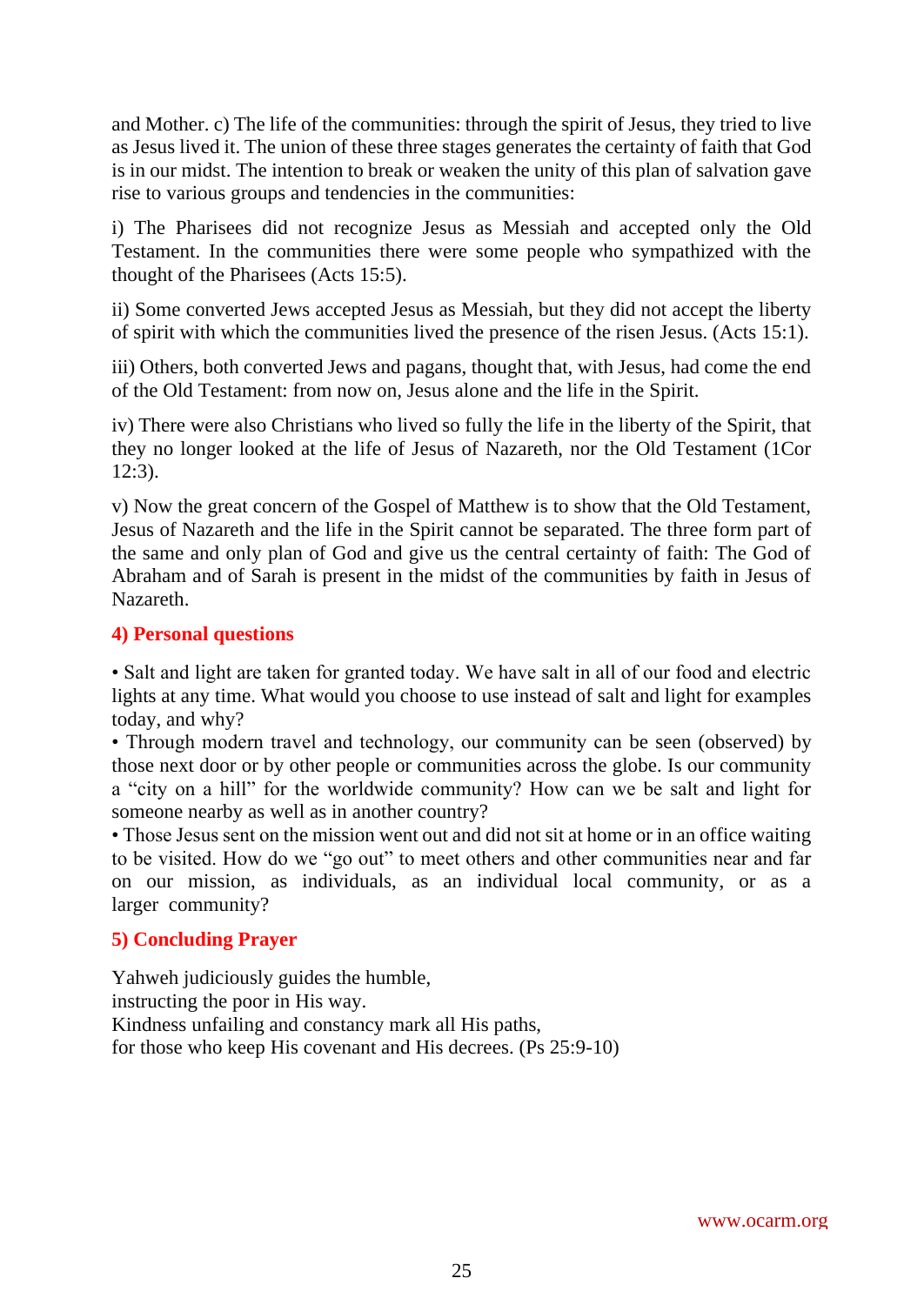# **Lectio Divina Wednesday, June 10, 2020**

<span id="page-25-0"></span>*Ordinary Time*

### **1) Opening prayer**

Lord our God, Your prophets remind us in season and out of season of our responsibilities toward You and toward people. When they disturb and upset us, let it be a holy disturbance that makes us restless, eager to do Your will and to bring justice and love around us. We ask you this through Christ our Lord.

### **2) Gospel Reading - Matthew 5:17-19**

Jesus said to his disciples: "Do not think that I have come to abolish the law or the prophets. I have come not to abolish but to fulfill. Amen, I say to you, until heaven and earth pass away, not the smallest letter or the smallest part of a letter will pass from the law, until all things have taken place. Therefore, whoever breaks one of the least of these commandments and teaches others to do so will be called least in the Kingdom of heaven. But whoever obeys and teaches these commandments will be called greatest in the Kingdom of heaven."

#### **3) Reflection**

• Today's Gospel (Mt 5:17-19) teaches how to observe the law of God in such a way that its practice indicates in what its complete fulfillment consists (Mt 5:17-19). Matthew writes in order to help the communities of converted Jews to overcome the criticism of the brothers of their own race who accused them saying, "You are unfaithful to the Law of Moses." Jesus Himself had been accused of infidelity to the Law of God. Matthew has the clarifying response of Jesus concerning His accusers. Thus, he gives some light to help the communities solve their problems.

• Using images of daily life, with simple and direct words, Jesus had said that the mission of the community, its reason for being, is to be salt and light! He had given some advice regarding each one of the two images. Then follow two or three brief verses of today's Gospel.

• Matthew 5:17-18: Not one dot, nor one stroke is to disappear from the Law. There were several different tendencies in the communities of the first Christians. Some thought that it was not necessary to observe the laws of the Old Testament, because we are saved by faith in Jesus and not by the observance of the Law (Rm 3:21-26). Others accepted Jesus, the Messiah, but they did not accept the liberty of spirit with which some of the communities lived the presence of Jesus. They thought that being Jews they had to continue to observe the laws of the Old Testament (Acts 15:1,5). But there were Christians who lived so fully in the freedom of the Spirit, who no longer looked at the life of Jesus of Nazareth, nor to the Old Testament and they even went so far as to say,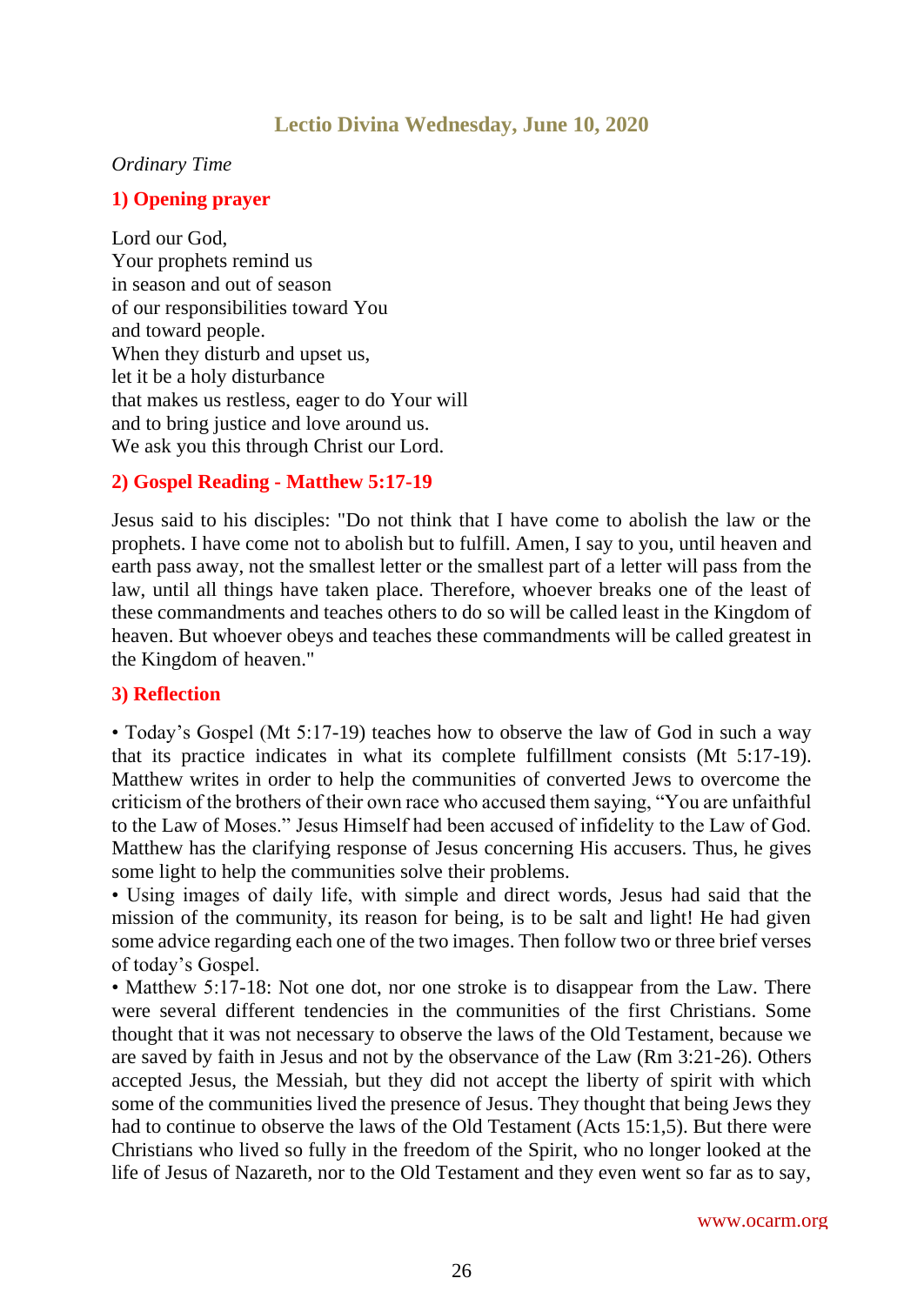"Anathema Jesus!" (1 Cor 12:3). Observing these tensions, Matthew tries to find some balance between both extremes. The community should be a space where the balance can be attained and lived. The answer given by Jesus to those who criticized Him continued to be timely for the communities: "I have not come to abolish the law, but to complete it!" The communities could not be against the Law, nor could they close themselves off in the observance of the law. Like Jesus, they should advance, and show, in practice, what was the objective which the law wanted to attain in the life of people, that is, in the perfect practice of love.

• Matthew 5:19: Not one dot or stroke will disappear from the Law. It is for those who wanted to get rid of all the law that Matthew recalls the other parable of Jesus: "Anyone who infringes even one of the least of these commandments and teaches others to do the same will be considered the least in the Kingdom of Heaven; but the person who keeps them and teaches them will be considered great in the Kingdom of Heaven." The great concern in Matthew's Gospel is to show that the Old Testament, Jesus of Nazareth and the life in the Spirit cannot be separated. The three of them form part of the same and unique plan of God and communicate to us the certainty of faith: The God of Abraham and of Sarah is present in the midst of the community by faith in Jesus of Nazareth who sends us His Spirit.

#### **4) Personal questions**

• Laws are written in the negative: "thou shall not...". Love is performed in the positive: as service, caring, helping. It is the same with virtues and vices, which each address in a positive and negative way. Take each Commandment and rewrite it in a positive way of action that conforms to an act of love. Can it be done? Can you do what it demands? • What can we do today for our brothers and sisters who believe faith in Jesus does not demand action as well? How would you approach that attitude? Is yours a faith and a life that shows love in action, or would someone who observes you say they see talk, but not much action as well?

#### **5) Concluding Prayer**

Praise Yahweh, Jerusalem, Zion, praise Your God. For He gives strength to the bars of your gates, He blesses your children within you. (Ps 145:12-13)

# **Lectio Divina Thursday, June 11, 2020**

#### <span id="page-26-0"></span>**1) Opening prayer**

Lord our God, prompted by the Holy Spirit, the church of Antioch sent Paul and Barnabas on their missionary mission among pagans.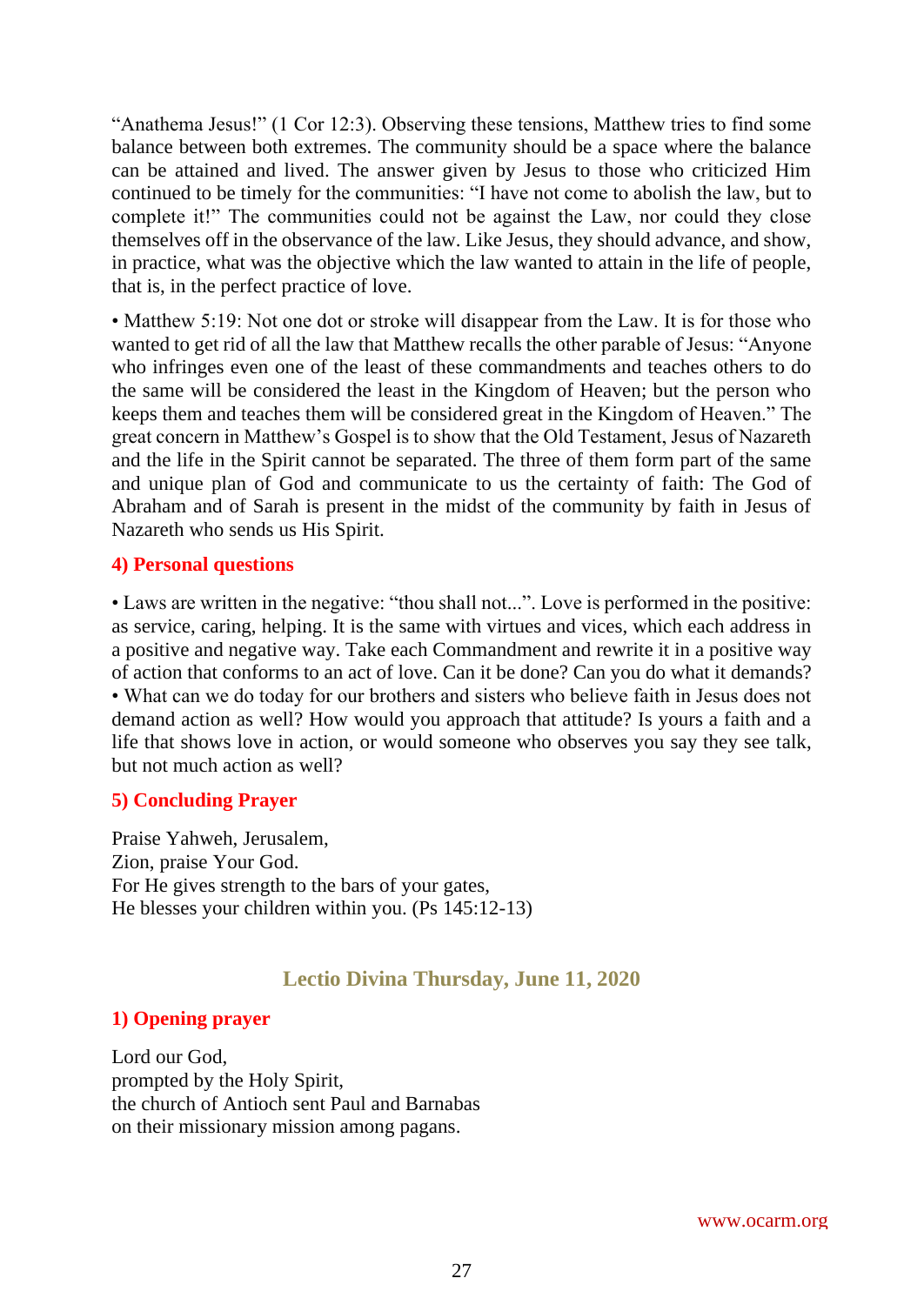Let your Church everywhere send good, zealous men and women as missionaries. Fill them with the Holy Spirit and with faith, that they may touch the hearts of people and win them as disciples and friends of Jesus Christ our Lord.

# **2) Gospel Reading - Matthew 10:7-13**

Jesus said to his Apostles: "As you go, make this proclamation: 'The kingdom of heaven is at hand.' Cure the sick, raise the dead, cleanse lepers, drive out demons. Without cost you have received; without cost you are to give. Do not take gold or silver or copper for your belts; no sack for the journey, or a second tunic, or sandals, or walking stick. The laborer deserves his keep. Whatever town or village you enter, look for a worthy person in it, and stay there until you leave. As you enter a house, wish it peace. If the house is worthy, let your peace come upon it; if not, let your peace return to you."

# **3) Reflection**

• Today is the feast of Saint Barnabas. The Gospel speaks about the teachings of Jesus to the disciples on how to announce the Good News of the Kingdom to "the lost sheep of Israel" (Mt 10:6). They have to a) cure the sick, raise the dead, cleanse the lepers, drive out devils  $(v, 8)$ ; b) announce what they have received gratuitously  $(v, 8)$ ; c) provide themselves with no gold or silver, no sandals, or staff, no sack, or a second tunic (v. 9), d) seek a house where they can be received until the end of the mission (v. 11); e) be bearers of peace (v. 13).

• At the time of Jesus there were various movements which, like Him, were seeking a new way of living and of living together with others. For example, John the Baptist, the Pharisees, the Essenes and others. Many of them formed communities of disciples (Jn 1:35; Lk 11:1; Acts 19:3) and had their missionaries (Mt 23:15). But there was a great difference! The Pharisees, for example, when they went on mission, provided for their needs. They thought that they could not trust the food that people would offer them because it was not always "ritually pure." Because of this they always carried a sack and money so as to be able to take care of what they would eat. In this way, the observance of the law of purity, instead of helping to overcome divisions, weakened the living of community values even more. The proposal of Jesus is different. His method was seen in the counsels which He gives to the apostles when He sends them on mission. Through this instruction, He tries to renew and reorganize the communities of Galilee in a way that they would once again be the expression of the covenant, an example of the Kingdom of God.

• Matthew 10:7: The announcement that the kingdom of Heaven is at hand. Jesus invites the disciples to announce the Good News. They should say, "The kingdom of Heaven is close at hand!" What does it mean that the Kingdom is close at hand? It does not mean the closeness of time, in the sense that it is only a short time and then the Kingdom will come. "The Kingdom is close at hand" means that it is already within reach of the people, it is already "in your midst" (Lk 17:21). It is good to take a new look to be able to see its presence or proximity. The coming of the Kingdom is not the fruit of our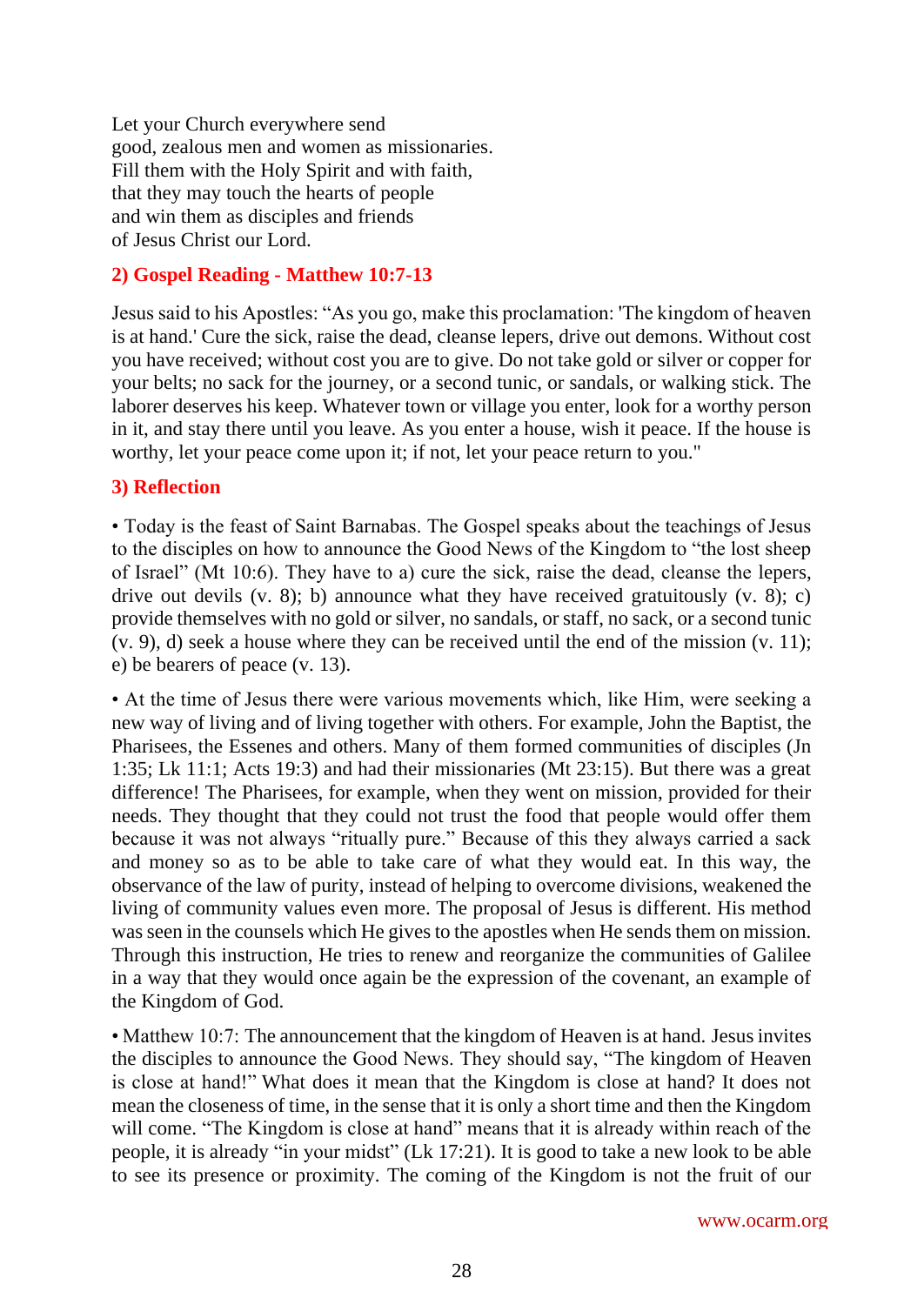observance, as the Pharisees wanted, but it becomes present in the actions which Jesus recommends to the Apostles: to cure the sick, to raise the dead, to cleanse the lepers, to drive out demons.

• Matthew 10:8: To cure, to raise, to purify, to drive out. The sick, the dead, the lepers, the possessed, were all excluded from living together with others and they were excluded in the name of God. They could not participate in the life of the community. Jesus orders the disciples to accept these people, to include them. The kingdom of God becomes present in these gestures of acceptance and inclusion. In these gestures of human gratuity is shown God's love, which reconstructs communal living and mends interpersonal relationships.

• Matthew 10:9-10: Do not take anything. Unlike other missionaries, the Apostles can take nothing: "Provide yourselves with no gold or silver, not even with copper for your belts, with no sack for the journey or a spare tunic or footwear or a staff, for the laborer deserves his keep." The only thing which you can and should take is peace (Mt 10:13). This means that they have to trust in the hospitality and sharing of the people, because the disciple who does not take anything with him and takes peace indicates that he trusts people. He believes that he will be received, and the people will feel appreciated, valued, and confirmed. The laborer has the right to his nourishment. In doing this, the disciple criticizes the laws of exclusion and recovers the ancient values of sharing and of community living.

• Matthew 10:11-13: To live together and to integrate oneself in the community. Arriving at a place, the disciples have to choose a house of peace and they should remain there until the end. They should not go from one house to the next, but rather live in a stable way. They should become members of the community and work for peace, that is, to reconstruct the human relationships which will favor peace. By means of this practice, they recover an ancient tradition of the people, they criticize the culture of accumulation, typical of the politics of the Roman Empire and they announce a new model of living together.

• Summary: The actions recommended by Jesus to announce the Kingdom are the following: accept the excluded, trust hospitality, encourage sharing, and live stably and in a peaceful way. If this happens, then we can and should cry out openly to the four corners of the world, "The Kingdom is among us!" To proclaim the Kingdom does not consist, in the first place, of teaching truth and doctrine, catechism and Canon Law, but to lead persons to a new way of living and of living together with others, to a new way of thinking and acting, starting with the Good News, brought by Jesus: God is Father and Mother, and therefore, we are all brothers and sisters.

# **4) Personal questions**

•Why are all these attitudes recommended by Jesus signs of the Kingdom of God in our midst?

• How would you announce the Kingdom among us today? To whom would you need or want to announce it?

• In making this announcement, by being an example of the Kingdom in action, to go on this mission, it is an invitation to the hearer to come closer to Christ and the Church.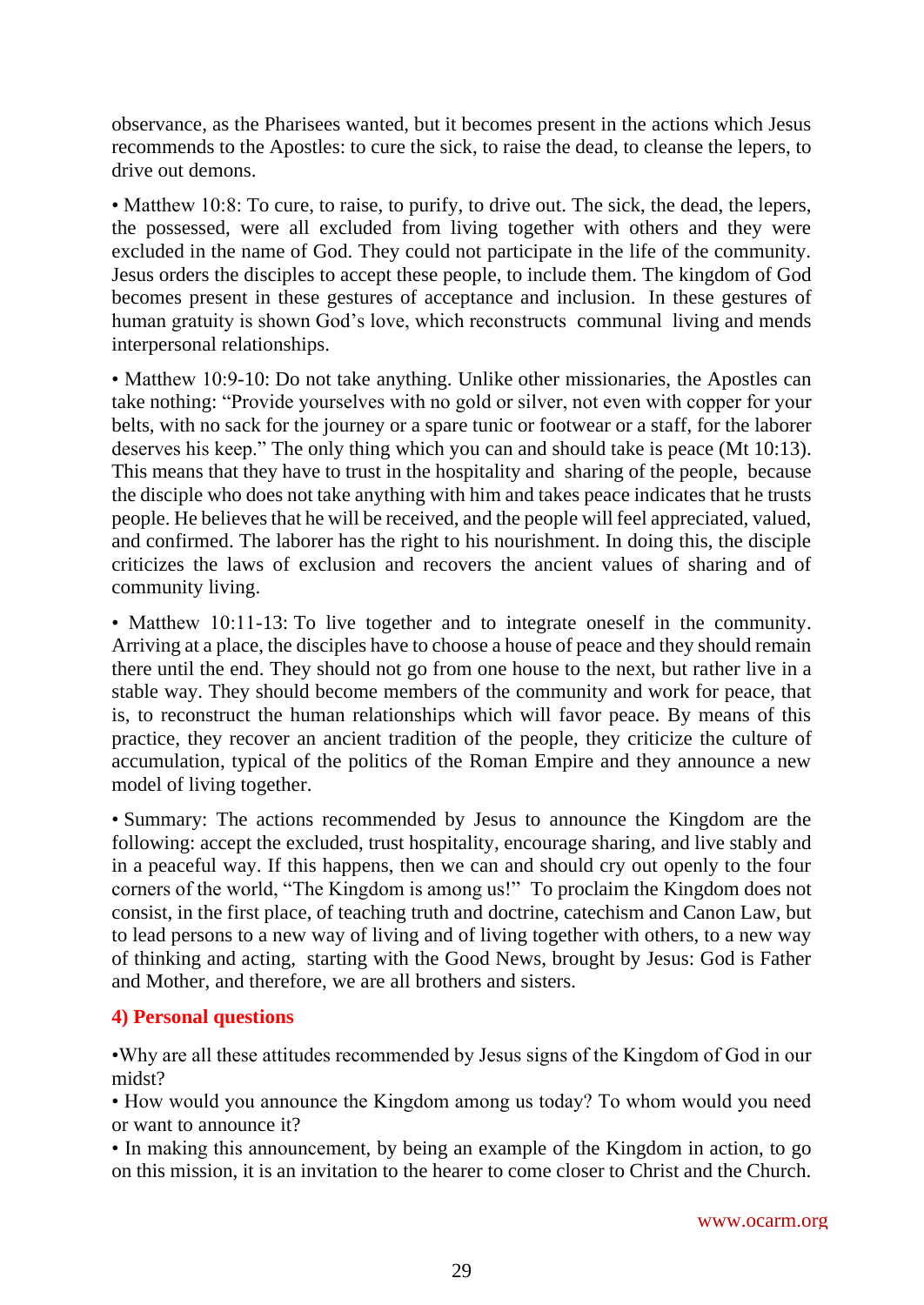Action goes hand-in-hand with knowledge and an understanding of what the community is about. What would be your next steps in bringing someone closer to the community, Jesus, and His Church?

• Do these instructions help us to discern true disciples of Jesus from those who use His name to distort the truth and build a big bank account for themselves?

### **For further knowledge**

Many religious orders other than the Order of Carmelites, as communities, build on these missionary instructions of Jesus as well. The Benedictines take a vow of stability, to not move from place to place. Others, of the mendicant movement such as Franciscans and Dominicans, rely on the material support of others. Take some time today to look into and read about the various Orders and the ways they have chosen to announce the Kingdom of God in the world.

### **5) Concluding Prayer**

Sing a new song to Yahweh, for He has performed wonders, His saving power is in His right hand and His holy arm. (Ps 98:1)

# **Lectio Divina Friday, June 12, 2020**

#### <span id="page-29-0"></span>*Ordinary Time*

# **1) Opening prayer**

God of wisdom and love, source of all good, send Your Spirit to teach us Your truth and guide our actions in Your way of peace. We ask this through our Lord Jesus Christ, Your Son, who lives and reigns with You and the Holy Spirit, one God, for ever and ever. Amen.

# **2) Gospel Reading - Matthew 5:27-32**

Jesus said to his disciples: "You have heard that it was said, You shall not commit adultery. But I say to you, everyone who looks at a woman with lust has already committed adultery with her in his heart. If your right eye causes you to sin, tear it out and throw it away. It is better for you to lose one of your members than to have your whole body thrown into Gehenna. And if your right hand causes you to sin, cut it off and throw it away. It is better for you to lose one of your members than to have your whole body go into Gehenna. "It was also said, Whoever divorces his wife must give her a bill of divorce. But I say to you, whoever divorces his wife (unless the marriage is unlawful) causes her to commit adultery, and whoever marries a divorced woman commits adultery."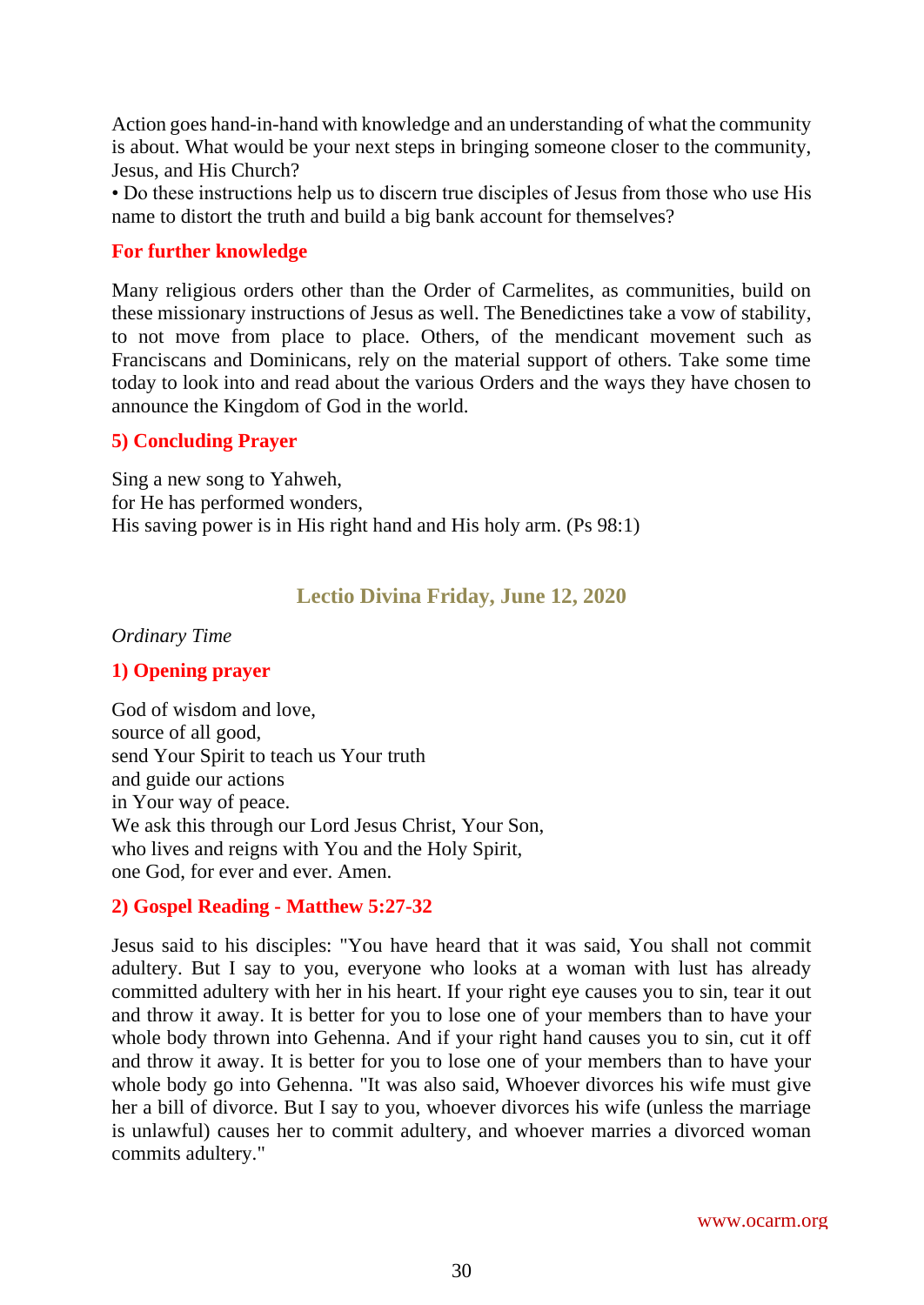# **3) Reflection**

• In yesterday's Gospel, Jesus offered a rereading of the commandment: "Do not kill" (Mt 5:20-26). In today's Gospel Jesus rereads the commandment "*You shall not commit adultery."* Jesus rereads the law starting from the intention that God had which was proclaimed centuries before on Mount Sinai. He seeks the spirit of the Law and does not limit himself to the letter. He takes up again and defends the great values of human life which constitute the background of each one of these Ten Commandments. He insists on love, on fidelity, on mercy, on justice, on truth, on humanity (Mt 9:13; 12:7; 23:23; Mt 5:10; 5:20; Lk 11:42; 18:9). The result of the full observance of the Law of God humanizes the person. In Jesus we can see what happens when a person allows God to fill his life. The last objective is that of uniting both loves and the building up of fraternity in defense of life. The greater the fraternity, the greater will be the fullness of life and greater will be the adoration given by all creatures to God, Creator and Savior.

• In today's Gospel, Jesus looks closely at the man-woman relationship in marriage, a fundamental basis of human living together. There was a commandment which said, "Do not commit adultery" and another one which said, "Anyone who divorces his wife, has to give her a certificate of divorce." Jesus takes up again both commandments, giving them a new meaning.

• Matthew 5:27-28: *Do not commit adultery.* What does this commandment require from us? The ancient response was: a man cannot sleep with somebody else's wife. This was demanded by the letter of the commandment. But Jesus goes beyond, surpasses the letter and says, *"But I say to you, if a man looks at a woman lustfully, he has already committed adultery with her in his heart."*

The objective of the commandment is reciprocal fidelity between man and woman who assume life together, as a married couple. This fidelity will be complete only if both know how to be faithful to one another in thought and in desire and have a total transparency between them.

• Matthew 5:29-30: *Tear out your eye and cut off your hand.* To illustrate what Jesus has just said, He states a hard word which He uses on another occasion when He speaks of scandal to little ones (Mt 18:9; Mk 9:47). He says that if your right eye should be your downfall tear it out and throw it away, for it will do you less harm to lose one part of yourself than to have to have your whole body thrown into hell. He affirms the same thing concerning the hand. These affirmations cannot be taken literally. They indicate the radical nature and the seriousness with which Jesus insists on the observance of this commandment. It means that if something in your life is causing you to sin, get rid of it!

Today there are many things which might drive or tempt us to sin, or to consider sin. It may be the Internet, a television show, money, etc. These things expose us to consider sinning perhaps, and if so, are best removed from our life in order "To be perfect as the Heavenly Father is perfect!" (Mt 5:48). To rephrase Jesus' advice in today's language: "if the TV causes you to sin, or tempts you to sin, or teaches you how to sin, turn the TV off!"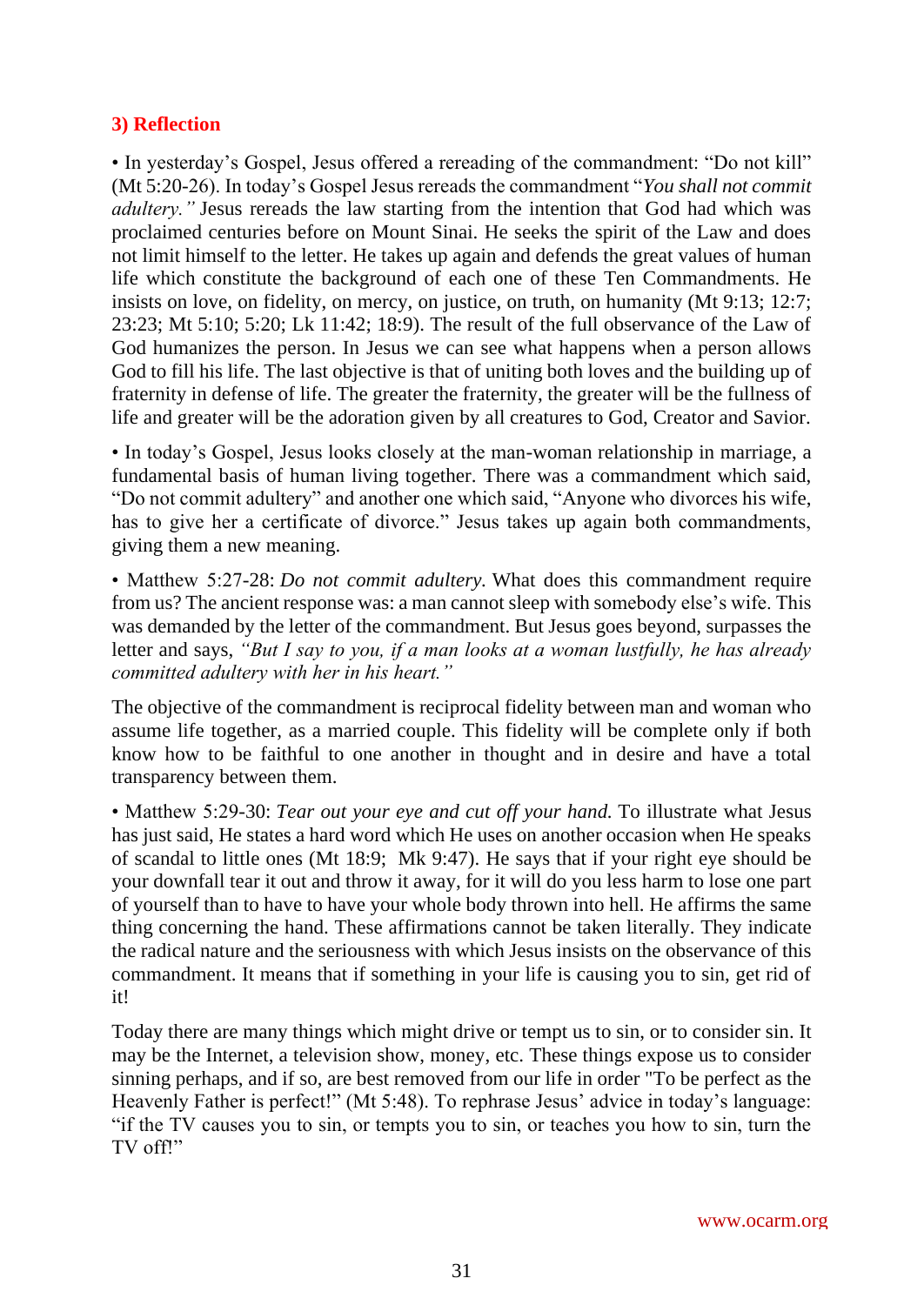• Matthew 5:31-32: *The question of divorce. The m*an was permitted to give a certificate of divorce to the woman. In the discourse of the community, Jesus will say that Moses permitted this because the people were hardhearted (Mt 19:8). "*But I say to you: anyone who divorces his wife, give her a certificate of divorce; but I say to you: anyone who divorces his wife, except in the case of concubinage, exposes her to adultery, and anyone who marries a divorced woman commits adultery."* There has been much discussion on this theme. Basing itself on this affirmation of Jesus, the Eastern Church permits divorce in case of "fornication," that is, of infidelity. Others say that here the word fornication is the translation of an Aramaic or Hebrew word *zenuth* which indicated a marriage among people who were relatives, and which was forbidden. It would not be a valid marriage. In the Western Church as well, this only applies to valid marriages and where both parties are capable of understanding what marriage means, that it is not just a "lifestyle". Where the marriage is not valid, there is not a divorce.

• Leaving aside the correct interpretation of this word, what is important is to see the objective and the general sense of the affirmation of Jesus in the new reading which is done of the Ten Commandments. Jesus speaks about an ideal which should always be before my eyes. The definitive ideal is "to be perfect as the Heavenly Father is perfect" (Mt 5:48). This ideal is valid for all the commandments reviewed by Jesus. In the rereading of the commandment "Do not commit adultery," this ideal is translated as transparency, honesty, and chastity between husband and wife. However, nobody can say, "I am perfect as the Heavenly Father is perfect." We can never merit the reward because we can never be perfect. What is important is to continue walking on the road and always turn our eyes toward the ideal. At the same time, as Jesus did, we have to accept people with the same mercy with which He accepted people and directed them toward the ideal.

#### **4) Personal questions**

• How do you live in society today, with a constant flow of advertising based on immodesty, and still live within the advice of Jesus?

• How is this to be understood: "to be perfect like the Heavenly Father is perfect?"

#### **5) Concluding Prayer**

Of You my heart has said, "Seek His face!" Your face, Yahweh, I seek; do not turn away from me. Do not thrust aside Your servant in anger; without You I am helpless. Never leave me, never forsake me, God, my Savior. (Ps 27:8-9)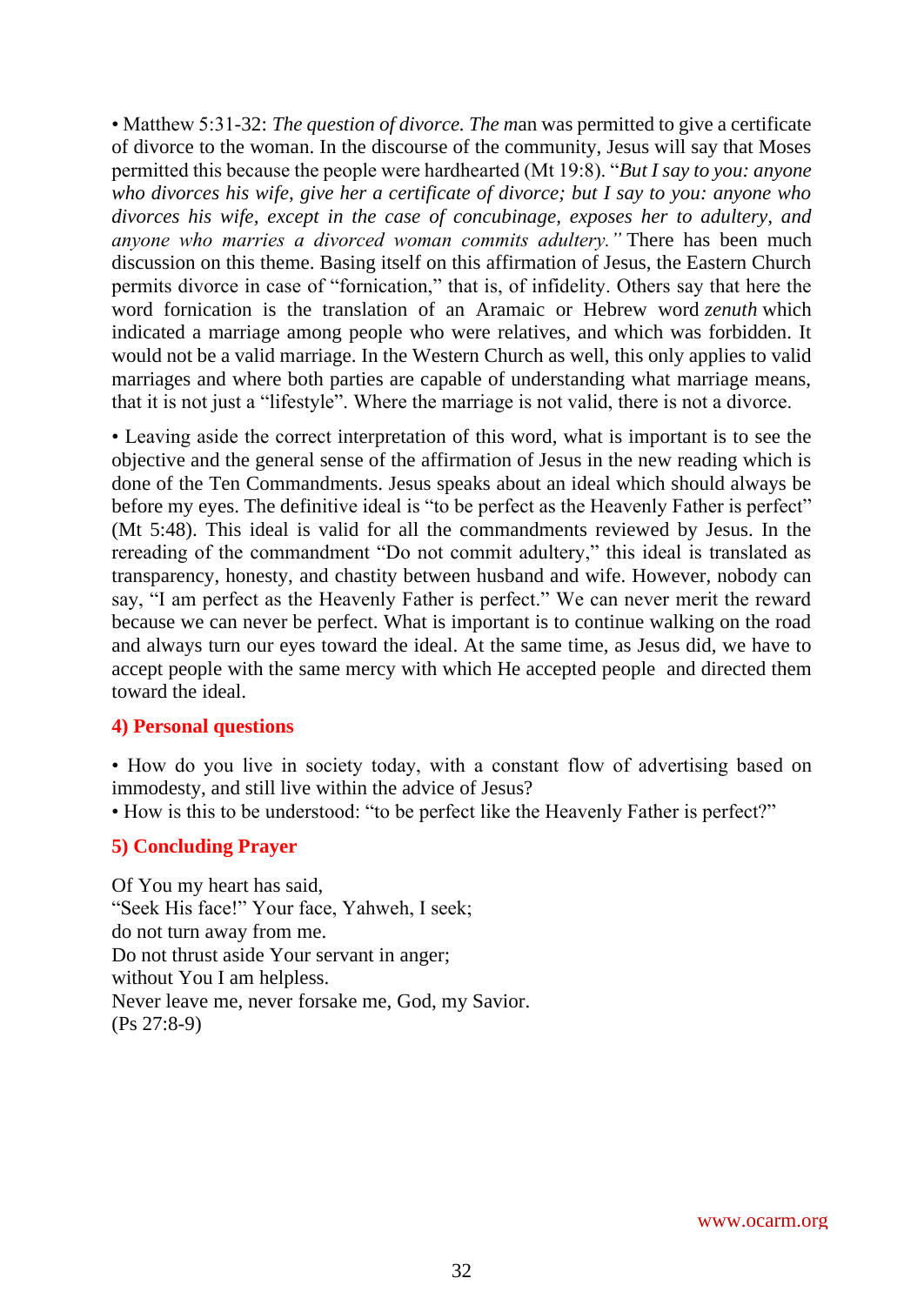# **Lectio Divina Saturday, June 13, 2020**

#### <span id="page-32-0"></span>*Ordinary Time*

#### **1) Opening prayer**

God of wisdom and love, source of all good, send Your Spirit to teach us Your truth and guide our actions in Your way of peace. We ask this through our Lord Jesus Christ, Your Son, who lives and reigns with You and the Holy Spirit, one God, for ever and ever. Amen.

#### **2) Gospel Reading - Matthew 5:33-37**

Jesus said to his disciples: "You have heard that it was said to your ancestors, Do not take a false oath, but make good to the Lord all that you vow. But I say to you, do not swear at all; not by heaven, for it is God's throne; nor by the earth, for it is his footstool; nor by Jerusalem, for it is the city of the great King. Do not swear by your head, for you cannot make a single hair white or black. Let your 'Yes' mean 'Yes,' and your 'No' mean 'No.' Anything more is from the Evil One."

### **3) Reflection**

• In today's Gospel, Jesus rereads the commandment: "Do not commit perjury." And here also He surpasses the letter, concerning the spirit of the law, and seeks to indicate the ultimate goal of this commandment: to attain total transparency in relationships among people. Here we can apply what we said concerning the two commandments "Do not kill" and "Do not commit adultery." It is a question of a new way of interpreting and setting into practice the law of Moses, starting from the new experience of God the Father which Jesus has brought to us. He rereads the law beginning with the intention that God had in proclaiming it centuries ago on Mount Sinai.

• Matthew 5:33: It was said to our ancestors: you must not swear. The Law of the Old Testament said, "Do not commit perjury" and it added that the person should swear for the Lord. In the Psalms it is said that "one can go up to the Mountain of Yahweh and reach the holy place, if he has innocent hands and a pure heart, and does not confide in idols, nor swear in order to deceive"(Ps 24:4). The same thing is said in other parts of the Old Testament (Eccl 5:3-4), because one must be able to trust the words of others. In order to promote this reciprocal trust, tradition had invented the help of the oath. In order to strengthen one's own word, the person would swear on someone or on something which was greater than he and who could punish him if he did not do what he had promised. Things continue to be like this up to the present time. Whether in the Church or in society, there are some moments and occasions which demand a solemn oath from people. In the final analysis, the oath is the expression of the conviction that nobody can completely trust the word of another.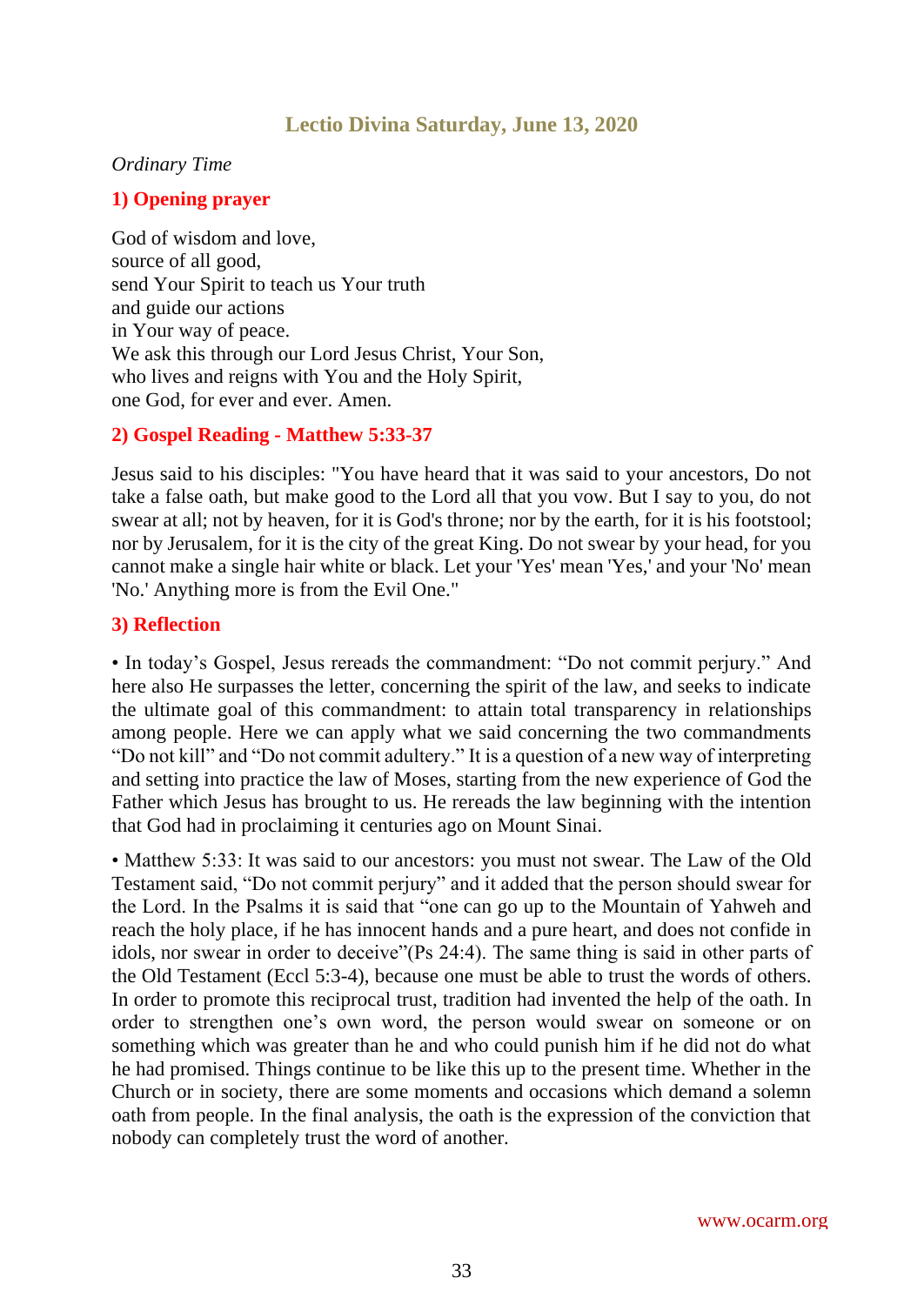• Matthew 5:34-36: But I say to you: do not swear. Jesus wants to heal this defect. It is not enough "not to swear." He goes beyond and affirms: "But I say to you: do not swear at all: either by heaven, since that is God's throne; or by earth, since that is His footstool, or by Jerusalem, since that is the city of the great King. Do not swear by your own head either, since you cannot turn a single hair white or black. All you need to say is 'Yes' if you mean yes, and 'No' if you mean no. Anything more than this comes from the Evil One."

They would swear on heaven and on earth, on the city of Jerusalem, on their own head. Jesus shows that all that does not cure the pain and suffering from the lack of transparency and trust among people. What is the solution which He proposes?

• Matthew 5:37: Let your speech be yes, yes; no, no. The solution which God proposes is the following: Let your speech be yes, yes; no, no; anything more than this comes from the Evil One. He proposes a radical and total honesty. Nothing more. Anything more that you say comes from the Evil One. Here again, we are confronted with an objective which will always remain in our mind and which we will never succeed in fulfilling completely. It is another expression of the new ideal of justice which Jesus proposes: "to be perfect like the Heavenly Father is perfect" (Mt 5:48). Jesus uproots any attempt to create the conviction that I am saved because I observe the law. Nobody can merit God's grace, because otherwise it would not be a grace. We observe the Law, not in order to merit salvation, but in order to thank with all our heart for the immense gratuitous goodness of God, who accepts us and saves us without any merit on our part.

# **4) Personal questions**

• How honest is my speech? How honest am I with myself as I answer that?

• Is Jesus addressing intent in this instruction, to be trustworthy without external aids?

• Or is He addressing the hypocrisy of having one truth when speaking and another when under oath?

• Or is He giving instructions to not do a physical act, as one might be asked to do in a modern courtroom?

# **5) Concluding Prayer**

I bless Yahweh who is my counselor, even at night my heart instructs me. I keep Yahweh before me always, for with Him at my right hand, nothing can shake me. (Ps 16:7-8)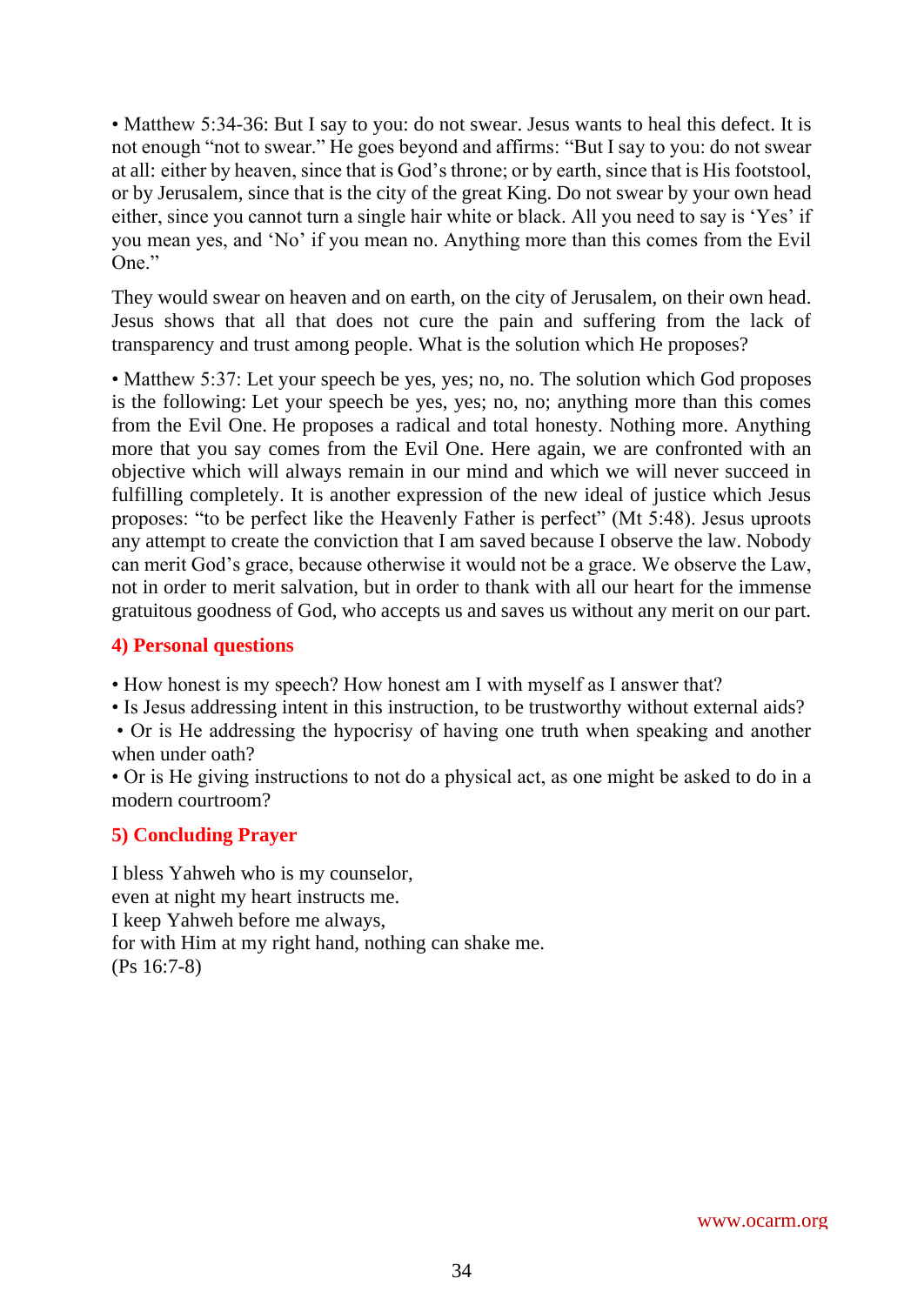# **Lectio Divina Sunday, June 14, 2020**

<span id="page-34-0"></span>*Jesus is the Bread of Life "Anyone who eats this Bread will live forever" John 6:51-58*

# **1. Opening prayer**

Lord Jesus, send Your Spirit to help us read the Scriptures with the same mind that You read them to the disciples on the way to Emmaus. In the light of the Word, written in the Bible, You helped them to discover the presence of God in the disturbing events of Your sentence and death. Thus, the cross that seemed to be the end of all hope became for them the source of life and of resurrection.

Create silence in us so that we may listen to Your voice in Creation and in the Scriptures, in events and in people, above all in the poor and suffering. May Your word guide us so that we too, like the two disciples on the way to Emmaus, may experience the force of Your resurrection and witness to others that You are alive in our midst as source of fraternity, justice and peace. We ask this of You, Jesus, son of Mary, who revealed the Father to us and sent us Your Spirit. Amen.

# **2. Reading**

# **a) A key to the reading:**

On the Feast of the Body and Blood of Christ we meditate on the last part of the long discourse on the Bread of Life. During this discourse, the Gospel of John helps us to understand the deep meaning of the multiplication of the bread and of the Eucharist. During the reading, we will try to be attentive to the words of Jesus which help people to understand the sign of the Bread of Life.

# **b) A division of the Text to help in the reading:**

John 6:51: The initial affirmation which summarizes everything

John 6:52: The contrary reaction of the Jews John 6: 53-54: Jesus' response affirms what He said before

John 6:55-58: Jesus draws the conclusion for life

# **c) The Text:**

51 I am the living bread which has come down from heaven. Anyone who eats this bread will live for ever; and the bread that I shall give is My flesh, for the life of the world.' 52 Then the Jews started arguing among themselves, 'How can this man give us his flesh to eat?' 53 Jesus replied to them, ' In all truth I tell you, if you do not eat the flesh



of the Son of Man and drink His blood, you have no life in you. 54 Anyone who does eat My flesh and drink My blood has eternal life, and I shall raise that person up on the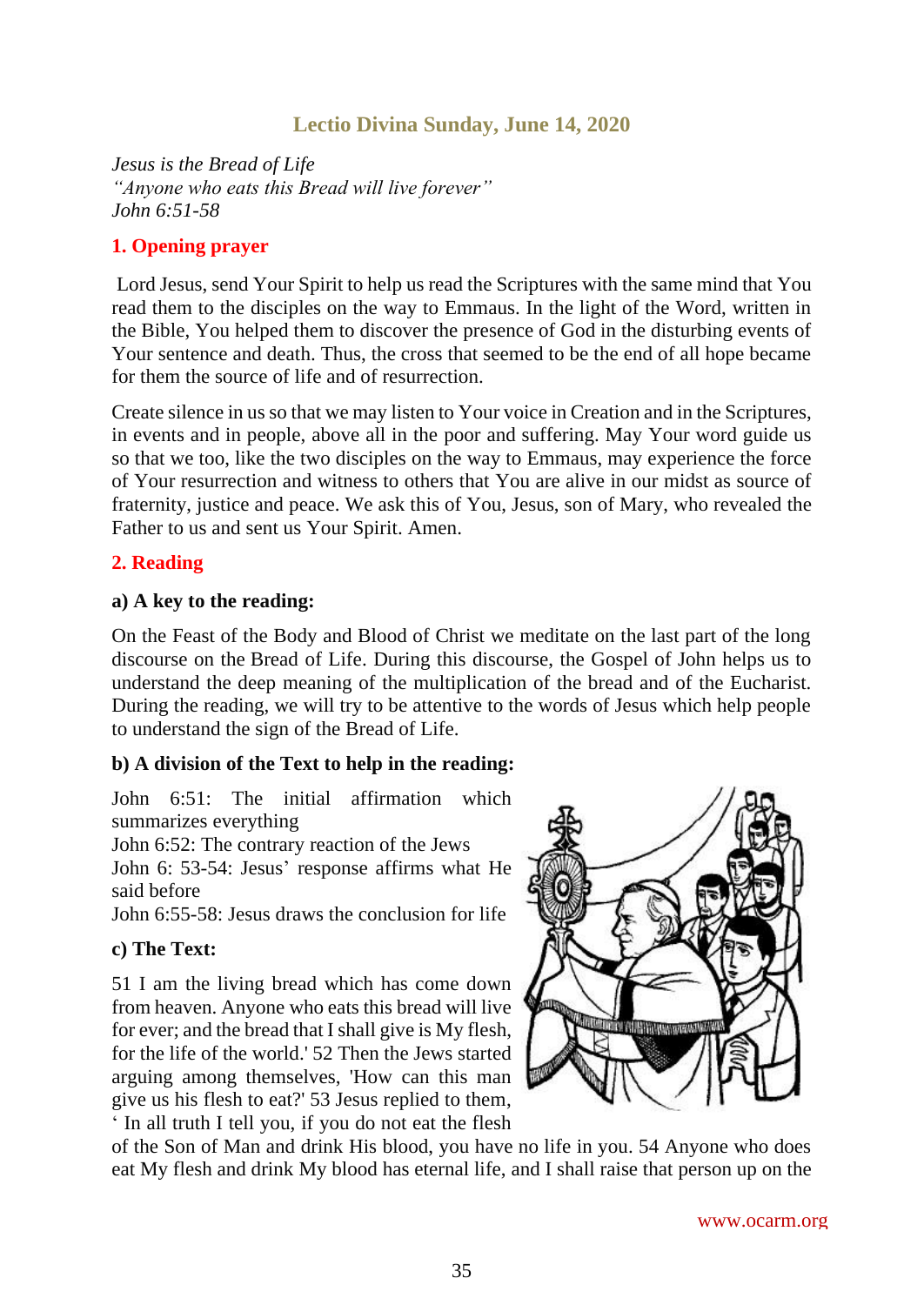last day. 55 For My flesh is real food and My blood is real drink. 56 Whoever eats My flesh and drinks My blood lives in Me and I live in that person. 57 As the living Father sent Me and I draw life from the Father, so whoever eats Me will also draw life from Me. 58 This is the bread which has come down from heaven; it is not like the bread our ancestors ate: they are dead, but anyone who eats this bread will live forever.

# **3. A moment of prayerful silence**

so that the Word of God may penetrate and enlighten our life.

### **4. Some questions**

to help us in our personal reflection.

a) Which part of the text struck me the most? Why?

b) How many times in the text is the word **life** used, and what does it tell us about life? c) Jesus says, "I am the living Bread which has come down from heaven". What does this mean? Look for an answer in the text.

d) What does this text tell us about the Person of Jesus: titles, functions, etc.?

e) In what way does this text help us to understand better the significance of the Eucharist?

# **5. For those who desire to go deeper into the discourse of the Bread of Life.**

### **a) Context in which our text is situated in the discourse of the Bread of Life:**

The discourse on the Bread of Life (Jn 6:22-71) is a sequence of seven brief dialogues between Jesus and the persons who were with Him after the multiplication of the loaves. Jesus tries to open the eyes of people, making them understand that it is not sufficient to struggle to get the material bread. The daily struggle for material bread does not touch the roots if it is not accompanied by mysticism. The human being does not only live by bread! (Deut 8:3) The seven brief dialogues are a very beautiful catechesis which explains to people the profound significance of the multiplication of the loaves and of the Eucharist. Throughout the dialogue appear the exigencies which the living out of faith in Jesus traces for our life. People react. They remain surprised by the words of Jesus. But Jesus does not give in. He does not change His requirements. And because of this, many abandon Him. Even now the same thing happens: when the Gospel begins to demand a commitment, many people abandon it. Insofar as the discourse of Jesus advances, less people remain around Him. At the end, only the twelve remain and Jesus cannot even count on them!

Here is the sequence of the seven dialogues which compose the long discourse on the Bread of Life: John 6: 22-27: 1 st Dialogue: People seek Jesus because they want more bread John 6: 28-33: 2<sup>nd</sup> Dialogue: Jesus asks the people to work for the true bread John 6: 34-40: 3<sup>rd</sup> Dialogue: The true bread is to do the will of God John 6: 41-51: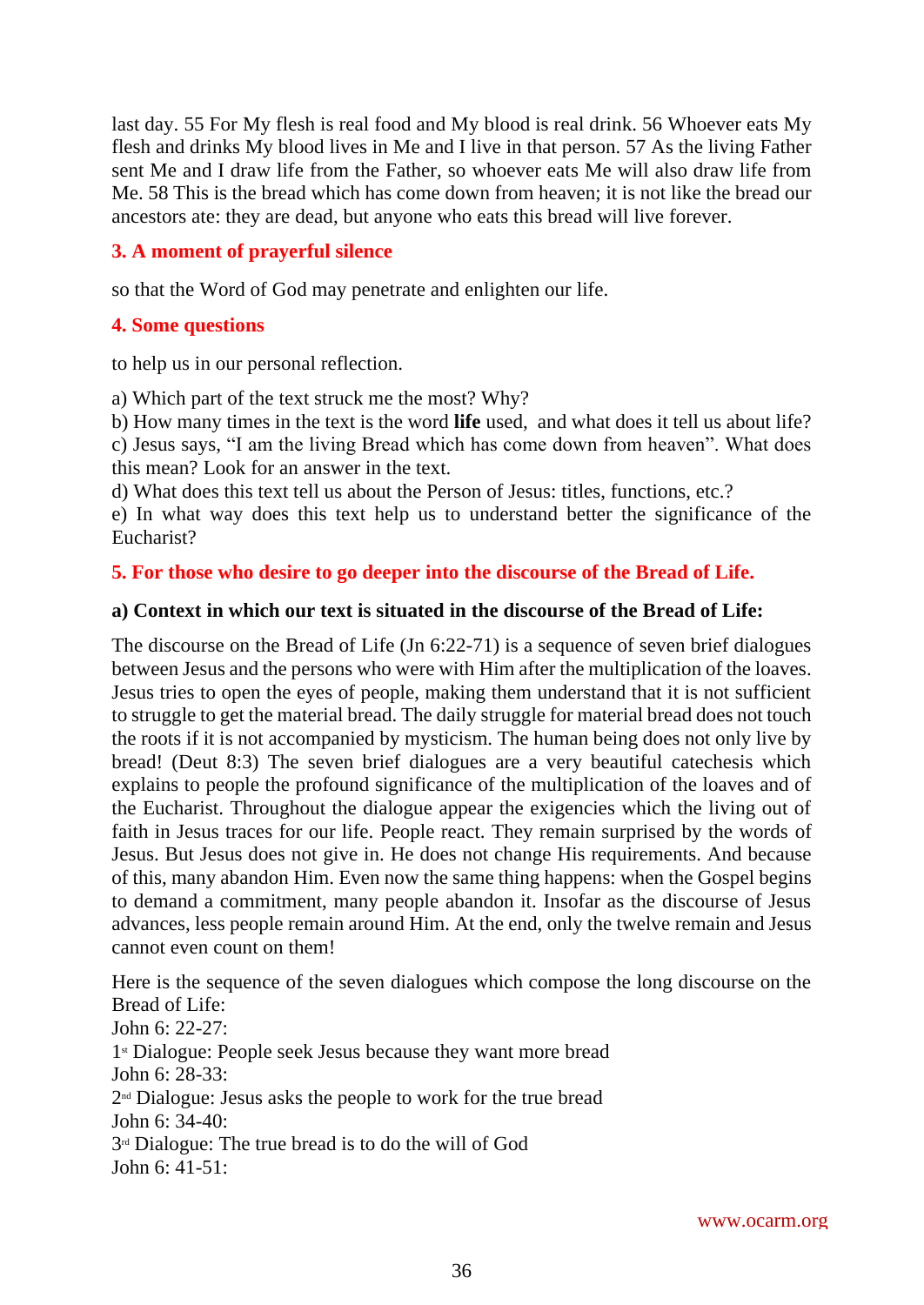4 th Dialogue: He who opens himself to God accepts Jesus and His proposal John 6: 52-58:

5 th Dialogue: Flesh and Blood: expression of life and of the total gift John 6: 59-66:

6 th Dialogue: Without the light of the Spirit these words cannot be understood John 6: 67-71:

7 thDialogue: Peter's confession

# **b) Comment on the seven dialogues which make up the discourse of the Bread of Life:**

The year 2005 is the Year of the Eucharist. This is the reason why, instead of commenting only on the eight verses of the Gospel of this Sunday (John 6: 51-58), we have thought of giving a general key to understand the seven brief dialogues which make up the whole discourse. A global vision of the whole will help to clarify the meaning and the importance of the eight verses of the liturgical text of this day of Corpus Christi.

**1 st Dialogue -** John 6: 22-27: The people look for Jesus because they want more bread

22 Next day, the crowd that had stayed on the other side saw that only one boat had been there, and that Jesus had not got into the boat with His disciples, but that the disciples had set off by themselves. 23 Other boats, however, had put in from Tiberias, near the place where the bread had been eaten. 24 When the people saw that neither Jesus nor His disciples were there, they got into those boats and crossed to Capernaum to look for Jesus. 25 When they found Him on the other side, they said to Him, 'Rabbi, when did you come here?' 26 Jesus answered, 'In all truth I tell you, you are looking for Me not because you have seen the signs but because you had all the bread you wanted to eat. 27 Do not work for food that goes bad, but work for food that endures for eternal life, which the Son of Man will give you, for on Him the Father, God Himself, has set His seal.

The people see the miracle, but they do not understand that it is a question of a **sign** of something greater and more profound. They stop only on the superficial aspect of the fact, in the distribution of the food. They look for the bread of life, but only for the body. According to the people, Jesus does something which Moses had already done in the past: feed everyone. And the people wanted the past to be repeated. But Jesus asks the people to take one more step. Do not work for food that goes bad, but work for food that endures for eternal life.

**2 nd Dialogue –** John 6: 28-33: Jesus asks the people to work for the true bread

28 Then they said to Him, 'What must we do if we are to carry out God's work?' 29 Jesus gave them this answer, 'This is carrying out God's work: you must believe in the One He has sent.' 30 So they said, 'What sign will You yourself do, the sight of which will make us believe in You? What work will You do? 31 Our fathers ate manna in the desert; as scripture says, "He gave them bread from heaven to eat."' 32 Jesus answered them. ' In all truth I tell you, it was not Moses who gave you the bread from heaven, it is my Father who gives you the bread from heaven, the true bread; 33 for the bread of God is the bread which comes down from heaven and gives life to the world.'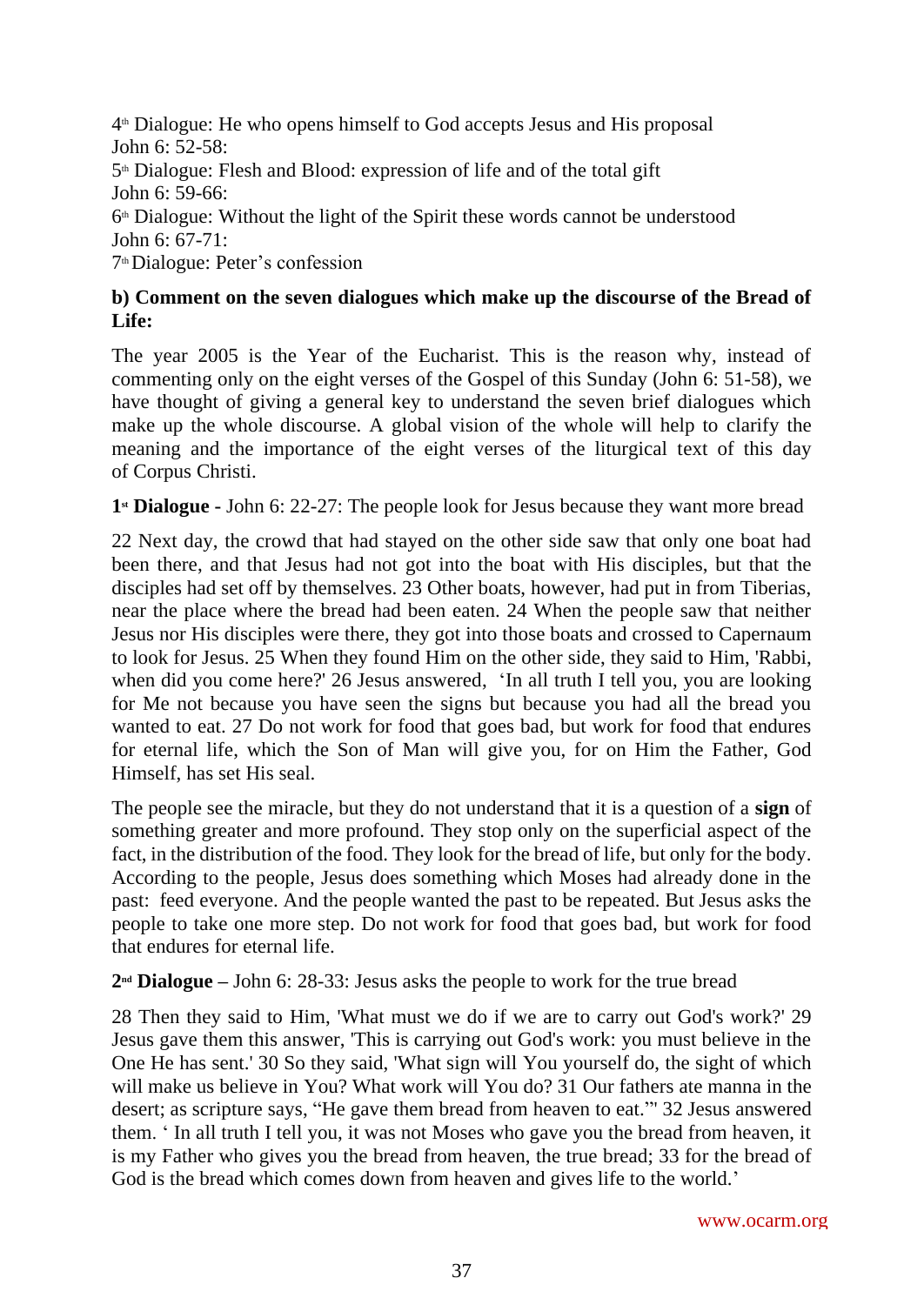The people asked, 'What must we do if we are to carry out God's work?' And Jesus answers, ' Believe in the One God has sent!' That is, believe in Jesus. And the people react, 'Give us a sign to understand that You are truly the One sent by God. Our fathers ate the manna that Moses gave them! According to the people, Moses is and continues to be the great leader, in whom to believe. If Jesus wants the people to believe in Him, He has to give them a greater sign than that given by Moses. Jesus answers that the bread given by Moses was not the true bread, because it did not guarantee the life of anyone. All died in the desert. The true bread of God is the one which overcomes death and gives life! Jesus tries to help people to liberate themselves from the schema of the past. For Jesus, fidelity to the past does not mean to close up oneself in the things of the past and to refuse or reject renewal. Fidelity to the past means to accept what is new, which is the fruit of the seed planted in the past.

**3 rd Dialogue -** John 6: 34-40: The true bread is to do the will of God.

34 'Sir,' they said, 'give us that bread always.' 35 Jesus answered them, 'I am the bread of life. No one who comes to Me will ever hunger; no one who believes in Me will ever thirst. 36 But, as I have told you, you can see Me and still you do not believe. 37 Everyone whom the Father gives Me will come to Me; I will certainly not reject anyone who comes to Me, 38 because I have come from heaven, not to do My own will, but to do the will of Him who sent Me. 39 Now the will of Him who sent Me is that I should lose nothing of all that He has given to Me, but that I should raise it up on the last day. 40 It is my Father's will that whoever sees the Son and believes in Him should have eternal life, and that I should raise that person up on the last day.'

The people said, 'Lord, give us that bread always!' They thought that Jesus was speaking of a special bread. Then, Jesus answers clearly, 'I am the bread of life!' To eat the bread of heaven is the same as believing in Jesus and accepting the path that He has shown us, that is, "My food is to do the will of the Father who is in heaven!" (Jn 4: 34). This is the true food which nourishes the person, which always gives us new life. It is a seed that guarantees resurrection!

**4 th Dialogue –** John 6: 41-51: He who opens himself to God accepts Jesus and His proposal

41 Meanwhile the Jews were complaining to each other about Him, because He had said, 'I am the bread that has come down from heaven.' 42 They were saying, 'Surely this is Jesus son of Joseph, whose father and mother we know. How can He now say, "I have come down from heaven?" ' 43 Jesus said in reply to them, 'Stop complaining to each other. 44 'No one can come to Me unless drawn by the Father who sent Me, and I will raise that person up on the last day. 45 It is written in the prophets, They will all be taught by God; everyone who has listened to the Father, and learned from Him, comes to me. 46 Not that anybody has seen the Father, except Him who has His being from God: He has seen the Father. 47 In all truth I tell you, everyone who believes has eternal life. 48 I am the bread of life. 49 Your fathers ate manna in the desert and they are dead; 50 but this is the bread which comes down from heaven, so that a person may eat it and not die. 51 I am the living bread which has come down from heaven. Anyone who eats this bread will live for ever; and the bread that I shall give is My flesh, for the life of the world.'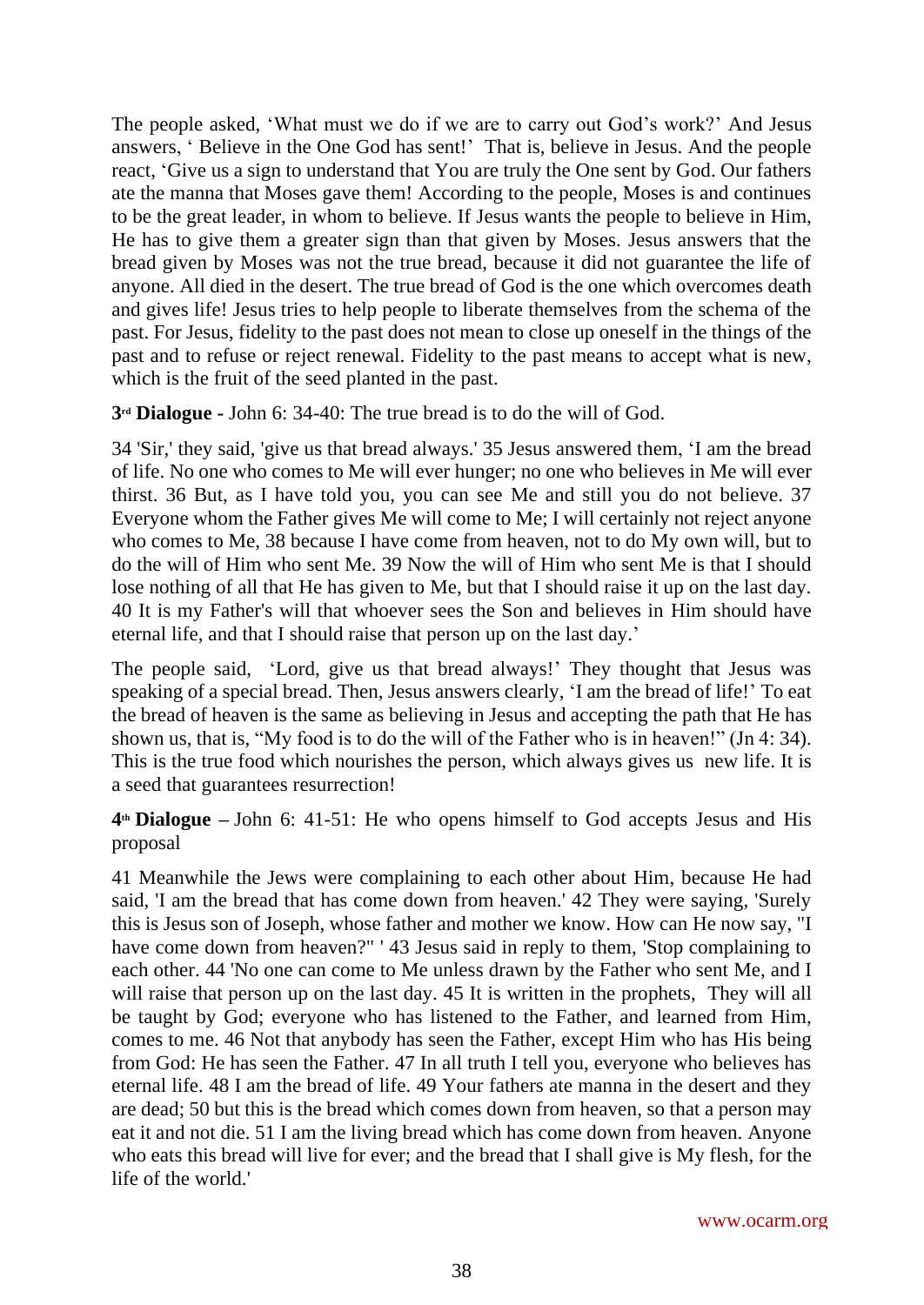The discourse becomes more demanding. Now it is the Jews, that is, the leaders of the people, who murmur, "Is He not Jesus, the son of Joseph, whose father and mother we know? How can He say that He has come down from heaven?" They considered themselves capable of knowing and of recognizing the things that come from God. But they are mistaken. If they were truly open to the things of God, they would feel the impulse of God in themselves which attracts them toward Jesus and would recognize that Jesus comes from God (Jn 6: 45). In the celebration of the Passover, the Jews remembered the bread of the desert. Jesus helps them to take a step forward. The one who celebrates the Passover remembering only the bread which the fathers ate in the desert, will die just as all of them died! The true meaning of the Passover is not that of recalling the manna which in the past fell from heaven, but to accept Jesus, the Bread of Life who came down from Heaven and to follow the path that He has traced. It does not mean to eat the flesh of the paschal lamb, but the flesh of Jesus, who came down from heaven to give life to the world!

**5 th Dialogue -** John 6: 52-58: Flesh and Blood: the expression of life and of the total gift.

52 Then the Jews started arguing among themselves, 'How can this man give us His flesh to eat?' 53 Jesus replied to them, ' In all truth I tell you, if you do not eat the flesh of the Son of Man and drink His blood, you have no life in you. 54 Anyone who does eat My flesh and drink My blood has eternal life, and I shall raise that person up on the last day. 55 For My flesh is real food and My blood is real drink. 56 Whoever eats My flesh and drinks My blood lives in Me and I live in that person. 57 As the living Father sent Me and I draw life from the Father, so whoever eats Me will also draw life from Me. 58 This is the bread which has come down from heaven; it is not like the bread our ancestors ate: they are dead, but anyone who eats this bread will live for ever.'

The Jews reacted, "How can this man give us his flesh to eat?" They did not understand these words of Jesus, because the profound respect for life demanded that from the time of the Old Testament it was forbidden to drink blood, because the blood was the sign of life (Deut 12:16, 23). Besides, it was close to the Passover and in a few days everyone would have eaten the meat and the blood of the Paschal Lamb in the celebration of the night of the Passover. They took the words of Jesus literally. That is why they did not understand. To eat the flesh of Jesus meant to accept Jesus as the new Paschal Lamb. His blood will free them from slavery. To drink the blood of Jesus meant to assimilate His way of life which characterized the life of Jesus. What gives life is not to celebrate the manna of the past, but rather to eat this new bread which is Jesus, His flesh and His blood. Participating in the Eucharistic Supper, we assimilate His life, His gift of self, His dedication.

**6 th Dialogue –** John 6:59-66: Without the light of the Spirit these words cannot be understood,

59 This is what He taught at Capernaum in the synagogue. 60 After hearing it, many of His followers said, 'This is intolerable language. How could anyone accept it?' 61 Jesus was aware that His followers were complaining about it and said, 'Does this disturb you? 62 What if you should see the Son of Man ascend to where He was before? 63 'It is the spirit that gives life; the flesh has nothing to offer. The words I have spoken to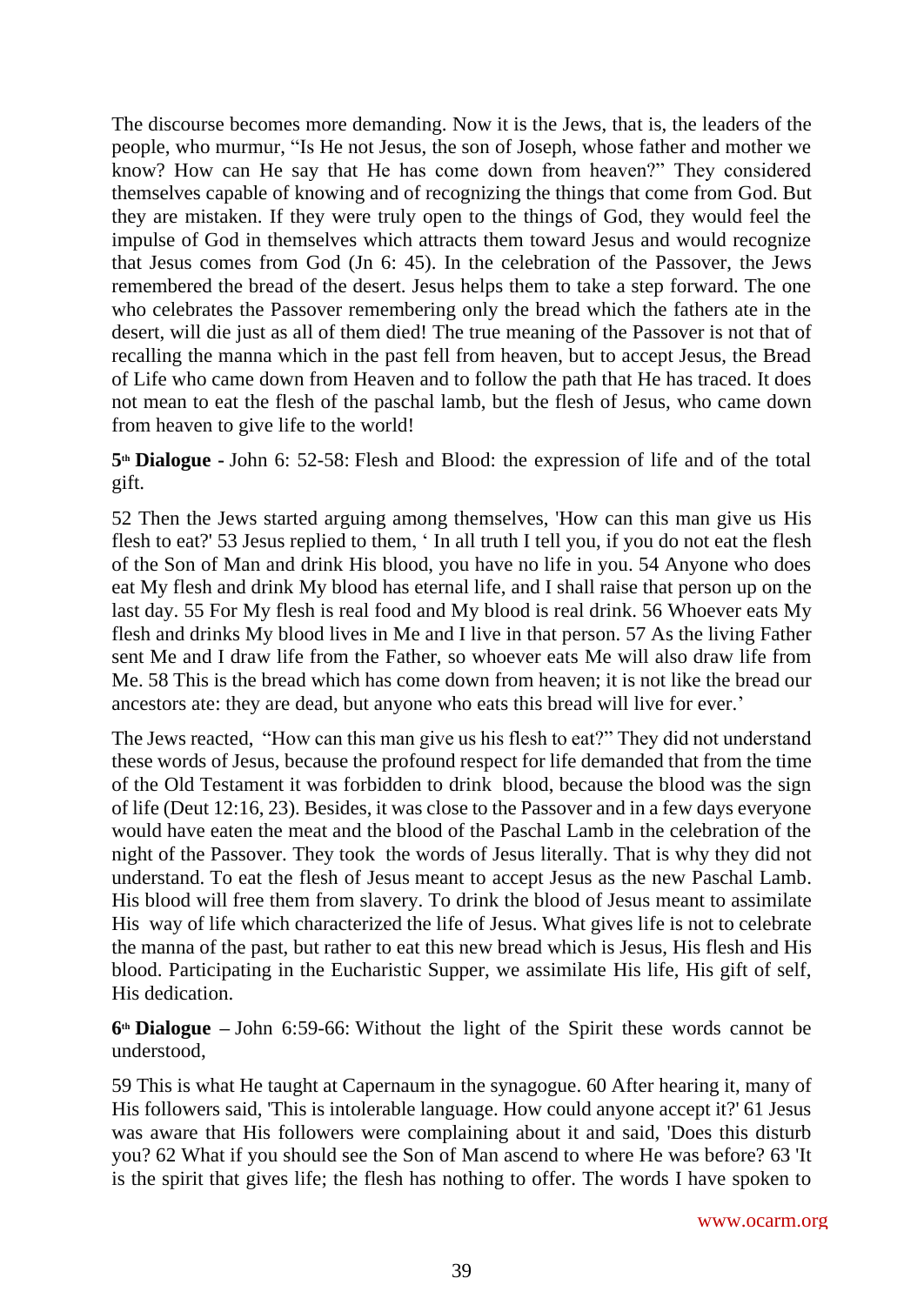you are spirit and they are life. 64 'But there are some of you who do not believe.' For Jesus knew from the outset who did not believe and who was to betray Him. 65 He went on, 'This is why I told you that no one could come to Me except by the gift of the Father.' 66 After this, many of His disciples went away and accompanied Him no more.

Here ends the discourse of Jesus in the synagogue at Capernaum. Many of His disciples thought, 'Jesus is exaggerating too much! He is putting an end to the celebration of the Passover! He is taking the central place of our religion!' For this reason many people abandoned the community and no longer followed Jesus. Jesus reacted by saying, "It is the spirit who gives life; the flesh has nothing to offer. The words that I have spoken to you are spirit and they are life". We should not take what he says literally. It is only with the help of the light of the Holy Spirit that it is possible to understand the full meaning of everything that Jesus says (Jn 14: 25-26; 16: 12-13).

# **7 th Dialogue -** Jn 6: 67-71: Confession of Peter.

67 Then Jesus said to the Twelve, 'What about you, do you want to go away too?' 68 Simon Peter answered, 'Lord, to whom shall we go? You have the message of eternal life, 69 and we believe; we have come to know that You are the Holy One of God.' 70 Jesus replied to them, 'Did I not choose the Twelve of you? Yet one of you is a devil.' 71 He meant Judas son of Simon Iscariot, since this was the man, one of the Twelve, who was to betray Him.

At the end only the twelve remained. Jesus said to them, "What about you, do you want to go away too?" For Jesus, what is important is not the number of people who are around Him. He does not change the discourse when the message does not please others. Jesus speaks to reveal the Father and not to please others.

He prefers to remain alone, more than being accompanied by persons who do not accept the Father's project. The response of Peter is beautiful: "Lord, to whom shall we go? You have the message of eternal life!" Even without understanding everything, Peter accepts Jesus and believes in Him. In spite of all his limitations, Peter is not like Nicodemus, who wished to see everything clearly, to confirm his own ideas.

# **a) To deepen more: Eucharist and New Exodus**

In describing the multiplication of the loaves, the Gospel of John suggests a parallel with Exodus: Jesus who walks on the water and the discourse of the Bread of Life. This parallel shows that through the Eucharist a new Exodus takes place. The Eucharist helps us to live in a permanent state of Exodus:

# **i) The multiplication of the loaves (Jn 6:1-15):**

Jesus has before Him a hungry crowd and the challenge to guarantee bread for all. Even though Moses had to face this challenge during the time of itinerancy of the people in the desert (Ex 16: 1-35; Num 11: 18-23). After having eaten, the people fed and satisfied recognize in Jesus the new Moses, the "Prophet who is to come into the world" (Jn 6:14), according to what has been announced in the Law of the Covenant (Deut 18:15- 22).

# **ii) Jesus walks on the water (Jn 6:16-21):**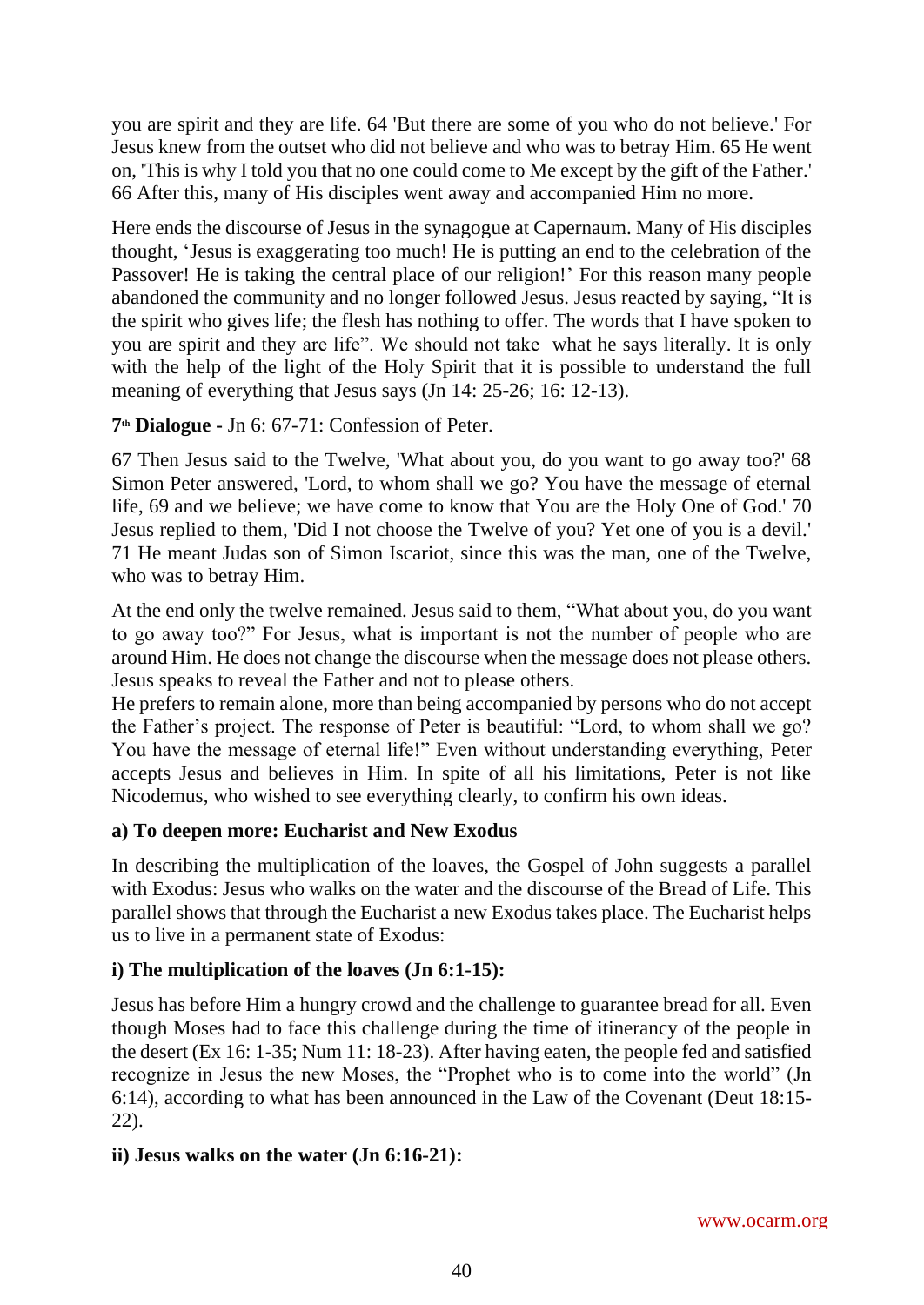In Exodus, the people are itinerant in order to obtain freedom and face and overcome the sea (Ex 14:22). Jesus also, like Moses, dominates and overcomes the sea, preventing the boat of his disciples from being swallowed up by the waves, and does in such a way that they get safely to the other shore.

## **iii) The discourse on the Bread of Life (Jn 6: 22-58):**

The discourse evokes Chapter 16 of the book of Exodus which describes the story of the manna. When Jesus speaks of "a food which does not perish" (Jn 6:27) He hears some people "murmuring" or complaining against Jesus (Jn 6: 41), do the same thing that the Israelites in the desert, who doubted the presence of God in their long journey (Ex 16: 2; 17: 3; Num 11:1). The Jews doubted the presence of God in Jesus of Nazareth (Jn 6: 42). Jesus is the true Manna who gives us eternal life.

# **6. Psalm 85 (84)**

#### **Justice and Peace embrace one another**

Yahweh, You are gracious to Your land, You bring back the captives of Jacob, You take away the guilt of Your people, You blot out all their sins. You retract all Your anger, you renounce the heat of your fury.

Bring us back, God our Savior, appease Your indignation against us! Will You be angry with us for ever? Will You prolong your wrath age after age? Will You not give us life again, for Your people to rejoice in You? Show us, Lord, Your faithful love, grant us Your saving help.

I am listening. What is God's message? Yahweh's message is peace for His people, for His faithful, if only they renounce their folly. His saving help is near for those who fear Him, His glory will dwell in our land. Faithful love and loyalty join together, Saving justice and peace embrace. Loyalty will spring up from the earth, and justice will lean down from heaven.

Yahweh will Himself give prosperity, and our soil will yield its harvest. Justice will walk before Him, treading out a path.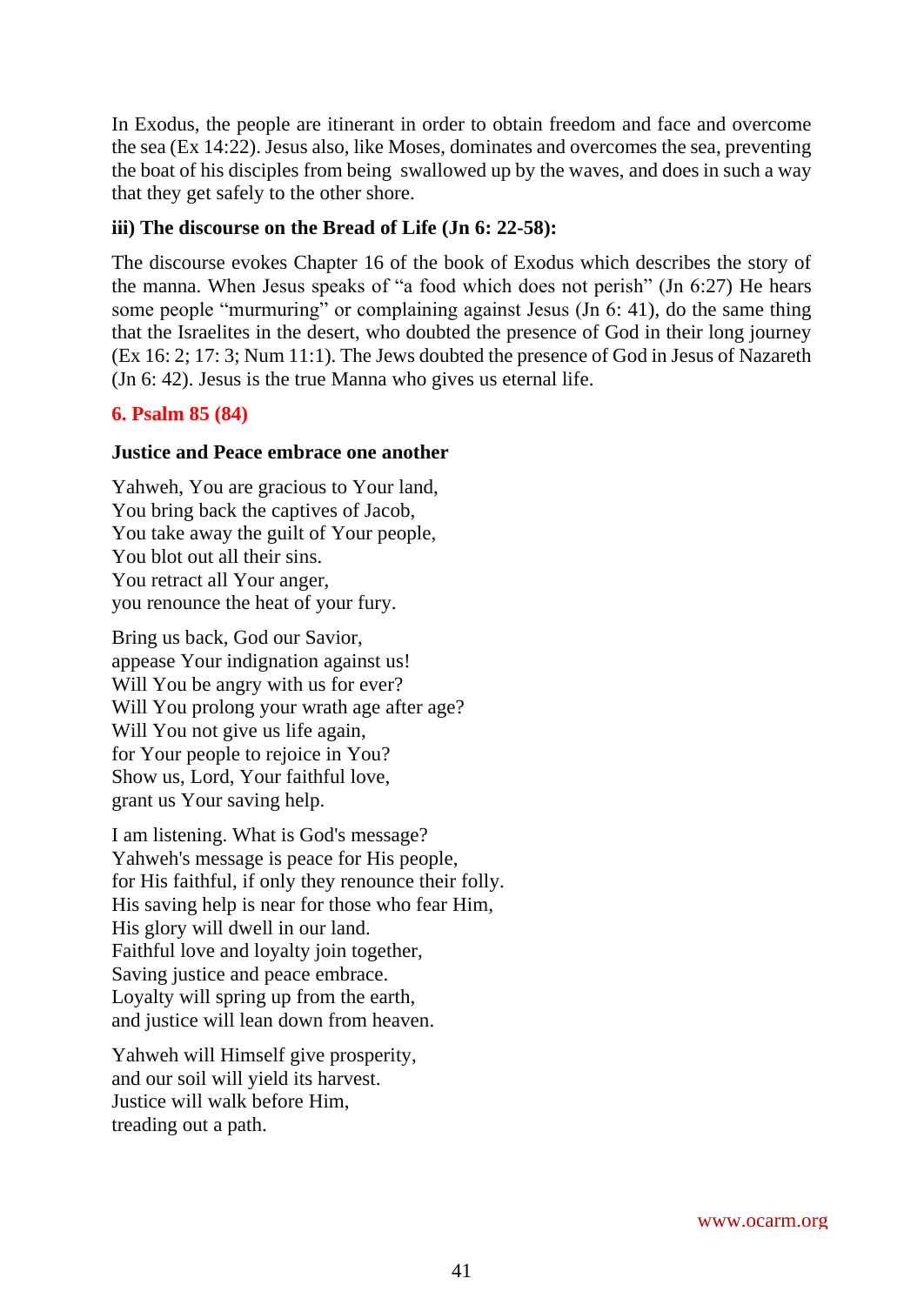### **7. Final Prayer**

Lord Jesus, we thank You for the word that has enabled us to understand better the will of the Father. May Your Spirit enlighten our actions and grant us the strength to practice what Your Word has revealed to us. May we, like Mary, Your mother, not only listen to but also practice the Word. You who live and reign with the Father in the unity of the Holy Spirit forever and ever. Amen

# **Lectio Divina Monday, June 15, 2020**

*Ordinary Time*

### **1) Opening prayer**

Almighty God, our hope and our strength, without You we falter. Help us to follow Christ and to live according to Your will. Who lives and reigns with You and the Holy Spirit, one God, for ever and ever. Amen.

# **2) Gospel Reading - Matthew 5:38-42**

Jesus said to his disciples: "You have heard that it was said, 'An eye for an eye and a tooth for a tooth.' But I say to you, offer no resistance to one who is evil. When someone strikes you on your right cheek, turn the other one to him as well. If anyone wants to go to law with you over your tunic, hand him your cloak as well. Should anyone press you into service for one mile, go with him for two miles. Give to the one who asks of you, and do not turn your back on one who wants to borrow."

#### **3) Reflection**

• Today's Gospel forms part of a small literary unit which goes from Mt 5:17 to Mt 5:48, which describes how to pass from the ancient justice of the Pharisees (Mt 5:20) to the new justice of the Kingdom of God (Mt 5:48). It describes how to go up to the Mount of the Beatitudes, from where Jesus announces the new Law of love. The great desire of the Pharisees was to live in justice, to be just before God. This is the desire of all of us. Just is the one who succeeds in living where God wants him/her to live. The Pharisees tried to attain justice through the strict observance of the Law. They thought that with their own effort they could succeed in being where God wanted them to be. Jesus takes a stand concerning this practice and announces the new justice which should surpass the justice of the Pharisees (Mt 5:20). In today's Gospel we are almost reaching the summit of the mountain. Only a little is lacking. The summit is described in one sentence: "Be perfect as your Heavenly Father is perfect" (Mt 5:48), on which we will meditate in tomorrow's Gospel. Let us look closely at this last degree which is still lacking to reach the summit of the mountain, of which Saint John of the Cross says, "Here reign silence and love."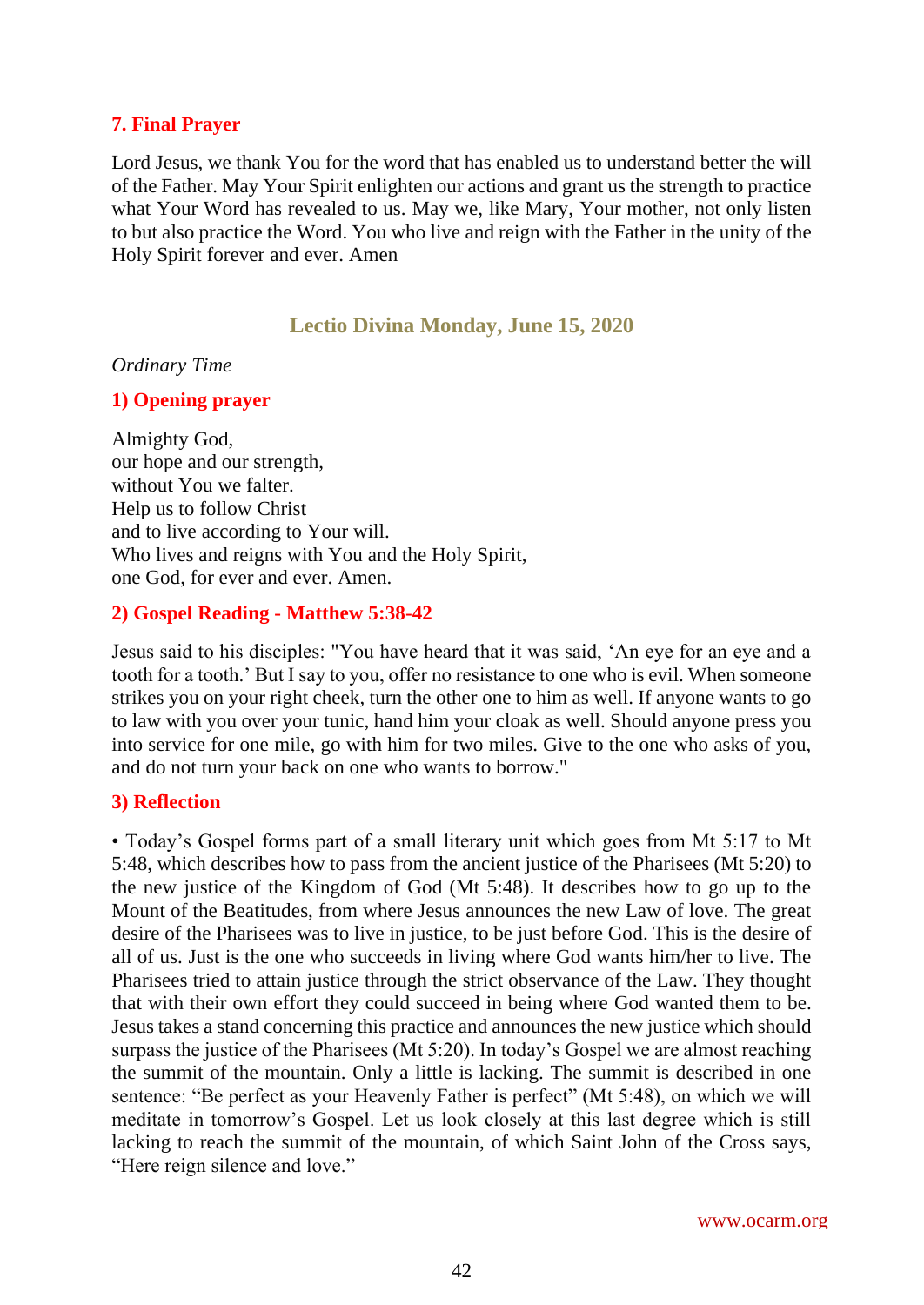• Matthew 5:38: Eye for eye and tooth for tooth. Jesus quotes a text of the Ancient Law saying, "You have heard how it was said: Eye for eye and tooth for tooth!" He shortened the text, because the complete text said: "Life for life, eye for eye, tooth for tooth, foot for foot, burn for burn, wound for wound, blow for blow" (Ex 21:23-25). As in the previous cases, here Jesus makes a completely new rereading. The principle "eye for eye, tooth for tooth" was already found in the origin of the interpretation which the scribes made of the law. This principle should be overthrown, because it perverts and destroys the relationship among people and with God.

• Matthew 5:39<sup>a</sup>: Do not give back evil for evil received. Jesus affirms exactly the contrary: "But I say to you do not offer resistance to the wicked." When some violence is received, our natural reaction is to pay the other one with the same coin. Vengeance asks for "eye for eye, tooth for tooth." Jesus asks to pay back the evil not with evil, but with good. Because if we do not know how to overcome the violence received, the spiral of violence will take up everything and we will not know what to do. Lamech said: For a wound received I will kill a man, and for a scar I would kill a young person. If the vengeance of Cain was worth seven, then Lamech will count for seventy-seven" (Gen 4:24). And it was precisely because of this terrible act of vengeance that everything ended in the confusion of the Tower of Babel. (Gen 11:1-9). Faithful to the teaching of Jesus, Paul writes in the letter to the Romans: "Never pay back evil with evil; let your concern be to do good to all men. Do not allow yourselves to be overcome by evil but overcome evil with good" (Rom 12:17.21). To be able to have this attitude it is necessary to have much faith in the possibility of recovery that the human being has. How can we do this in practice? Jesus offers four concrete examples.

• Matthew 5:39b-42: the four examples to overcome the spiral of violence. Jesus says: "rather (a) if anyone hits you on the right cheek, offer him the other as well; (b) if anyone wishes to go to Law with you to get your tunic, let him have your cloak as well. (c) And if anyone requires you to go one mile, go two miles with him. (d) Give to anyone who asks you, and if anyone wants to borrow, do not turn away" (Mt 5:40-42). How are these four affirmations to be understood? Jesus Himself helps us to understand. When the soldier hit Him on the cheek, He did not offer the other cheek explicitly and invite another strike. Rather, by not threatening or not blocking another blow, He still "offers" the other cheek. At the same time, He reacted with energy: "If there is some offense in what I said, point it out, but if not, why do you strike Me?" (Jn 18:23) Jesus does not teach us to be passive. Saint Paul thinks that paying evil with good "you will make others be ashamed" (Rom 12:20). This faith in the possibility to recover the human being is possible only beginning from the root which comes from the total gratuity of the creative love which God shows us in the life and the attitudes of Jesus.

# **4) Personal questions**

• Have you ever felt within you such a great anger as to want to apply the vengeance "eye for eye, tooth for tooth"? What did you do to overcome this?

• In your daily life, how would you implement or act out the four examples in Matthew 5:39b-42?

• How can these affirmations of Jesus be applied to immigration and allowing immigration into the country?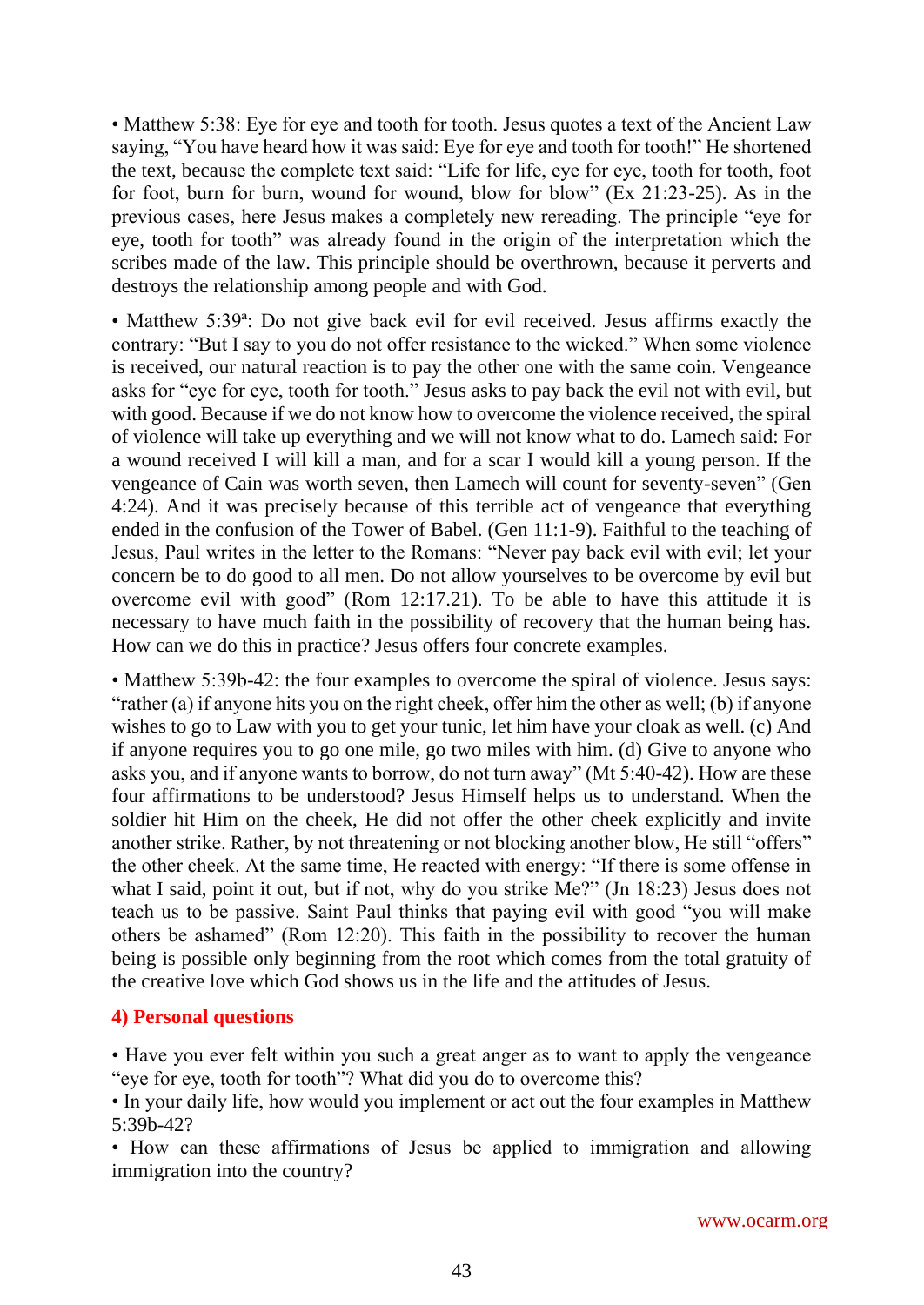• Many times, people will *agree* with affirmations such as these, and then give a *BUT…* and proclaim exclusions, exceptions, and limitations. Consider real-life modern situations that suggest an opportunity for "turning the other cheek", "giving more than is asked", eye for an eye", etc. Do you too have a *BUT*, or *ONLY IF* limitation in your answer? Would Jesus say the same thing?

# **5) Concluding Prayer**

Give ear to my words, Yahweh, spare a thought for my sighing. Listen to my cry for help, my King and my God! To You I pray. (Ps 5:1-2)

### **Lectio Divina Tuesday, June 16, 2020**

# **1) OPENING PRAYER**

Lord God, from You comes the initiative of love. You seek us out and You tell us: I am your God; you are my people. You love us in Jesus Christ, Your Son. God, may our response of love go far beyond the demands of any law. May we seek You and commune with You in the deepest of our being and may we express our gratitude to You by going to our neighbor with a love that is spontaneous like Yours. We ask You this through Christ our Lord.

# **2) GOSPEL READING - MATTHEW 5:43-48**

Jesus said to his disciples: "You have heard that it was said, You shall love your neighbor and hate your enemy. But I say to you, love your enemies, and pray for those who persecute you, that you may be children of your heavenly Father, for he makes his sun rise on the bad and the good, and causes rain to fall on the just and the unjust. For if you love those who love you, what recompense will you have? Do not the tax collectors do the same? And if you greet your brothers and sisters only, what is unusual about that? Do not the pagans do the same? So be perfect, just as your heavenly Father is perfect."

#### **3) REFLECTION**

In today's Gospel we see how Jesus has interpreted the commandment "You shall not kill" in such a way that its observance leads to the practice of love. Besides saying "You shall not kill" (Mt 5:21), Jesus quoted four other commandments of the ancient law: you shall not commit adultery (Mt 5:27), you shall not bear false witness (Mt 5:33), eye for eye, and tooth for tooth (Mt 5:38) and, in today s Gospel, you shall love your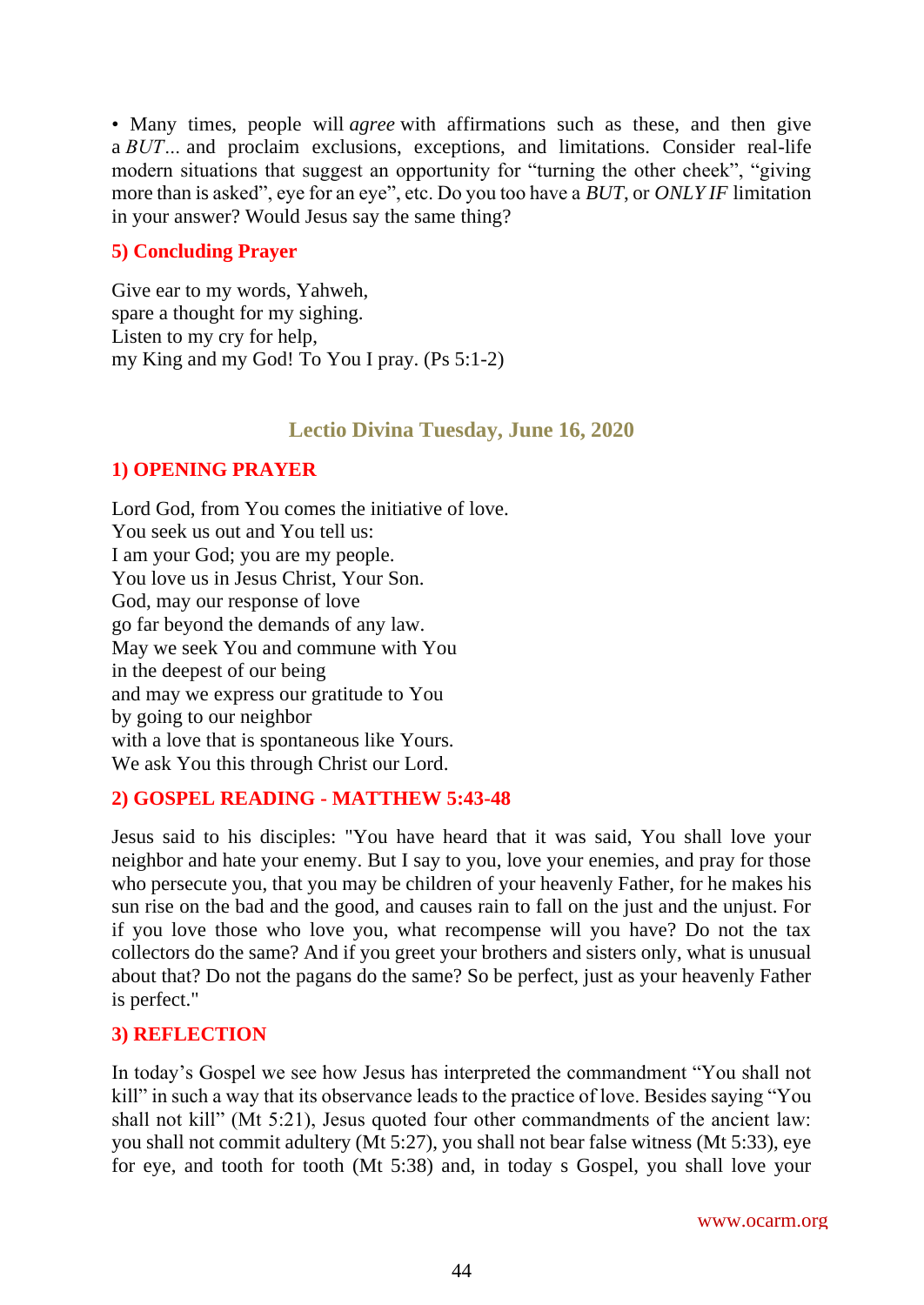neighbor and will hate your enemy (Mt 5:43), five times, Jesus criticizes and completes the ancient way of observing these commandments and indicates the new way to attain the objective of the law, which is the practice of love (Mt 5:22-26; 5:28-32; 5:34-37; 5:39-42; 5:44-48).

Love your enemies. In today's Gospel Jesus quotes the ancient law which says: You will love your neighbor and hate your enemy . This text is not found like this in the Old Testament. It is more a question of the mentality of the time, according to which there was no problem if a person hated his enemy. Jesus was not in agreement and says: But I tell you: if you love those who love you, what reward will you get? Do not even the tax collectors do as much? And if you save your greetings for your brothers, are you doing anything exceptional? Do not even the gentiles do as much? You must, therefore, set no bounds to your love, just as your heavenly Father sets none to His . And Jesus gives us the proof. At the hour of His death He observed that which He preached.

Father, forgive them, they do not know what they are doing. A soldier takes the wrist of Jesus and places it on the arm of the cross, places a nail and begins to hammer it in. Several times. The blood was flowing down. The body of Jesus contorted with pain. The soldier, a mercenary, ignorant, far from knowing what he was doing, and of what was happening around him, continued to hammer as if it were a piece of the wall of his house and he had to put up a picture. At that moment Jesus prays for the soldier who tortures Him and addresses His prayer to the Father: Father, forgive them! They know not what they are doing! He loved the soldier who killed Him. Even wanting it with all their strength, the lack of humanity did not succeed to kill in Jesus His humanity and love! He will be imprisoned, they will spit on Him, will laugh and make fun of Him, they will make of Him a false king crowning Him with a crown of thorns, they will torture Him, will oblige Him to go through the streets like a criminal hearing the insults of the religious authority. On Calvary they will leave Him completely naked in the sight of all. But the poison of this lack of humanity did not succeed in suppressing the source of love and humanity which sprang from within Jesus. The water of the love which sprang from within was stronger than the poison of hatred which was coming from without. Looking at that soldier, Jesus felt sorrow and prayed for him and for all: Father, forgive them! They know not what they are doing! Jesus, in solidarity, almost excuses those who were ill treating and torturing Him. He was like a brother who goes with his murderous brothers before the judge and he, the victim of his own brothers, says to the judge: They are my brothers, you know they are ignorant. Forgive them! They will become better! He loved the enemy!

Be perfect as is your Father who is in Heaven. Jesus does not want to frighten, because this would be useless. He wants to change the system of human living altogether. The notion which He constructs comes from the new experience He has from God the Father, full of tenderness and who accepts all! The words of threat against the rich cannot be an occasion of revenge on the part of the poor. Jesus orders that we have a contrary attitude: Love your enemies! True love cannot depend on what one receives from others. Love should want the good of others independently of what they do for me. This is the way God s love is for us.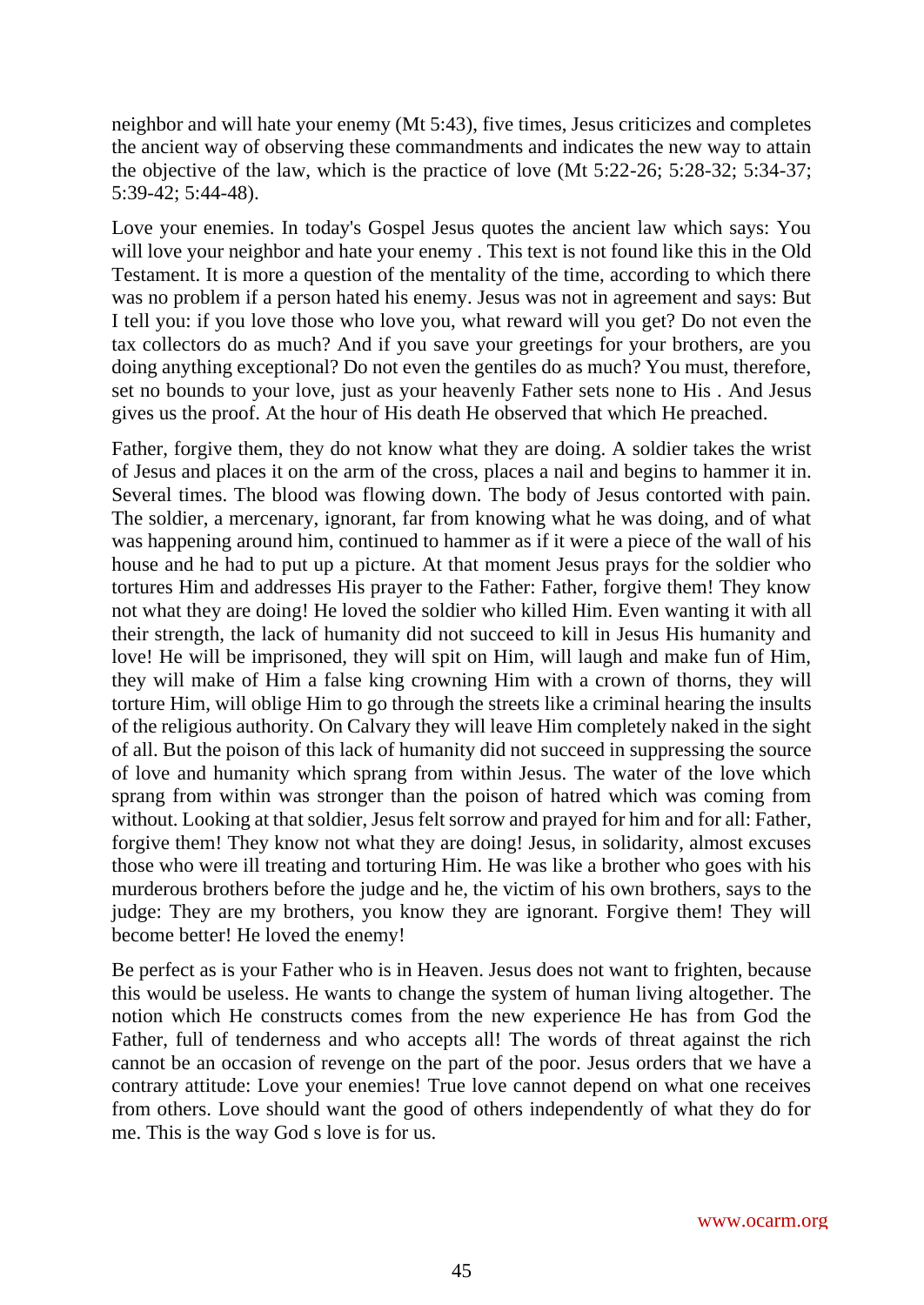## **4) PERSONAL QUESTIONS**

Am I capable to love my enemies?

Contemplate Jesus, in silence, who at the hour of His death, loved the enemy who killed Him.

# **5) CONCLUDING PRAYER**

How blessed are those whose way is blameless, who walk in the Law of Yahweh! Blessed are those who observe His instructions, who seek Him with all their hearts (Ps 119,1-2)

# **Lectio Divina Wednesday, June 17, 2020**

# **1) Opening prayer**

Almighty God, our hope and our strength, without You we falter. Help us to follow Christ and to live according to Your will. Who lives and reigns with You and the Holy Spirit, one God, for ever and ever. Amen.

# **2) Gospel Reading - Matthew 6:1-6,16-18**

Jesus said to his disciples: "Take care not to perform righteous deeds in order that people may see them; otherwise, you will have no recompense from your heavenly Father. When you give alms, do not blow a trumpet before you, as the hypocrites do in the synagogues and in the streets to win the praise of others. Amen, I say to you, they have received their reward. But when you give alms, do not let your left hand know what your right is doing, so that your almsgiving may be secret. And your Father who sees in secret will repay you. "When you pray, do not be like the hypocrites, who love to stand and pray in the synagogues and on street corners so that others may see them. Amen, I say to you, they have received their reward. But when you pray, go to your inner room, close the door, and pray to your Father in secret. And your Father who sees in secret will repay you. "When you fast, do not look gloomy like the hypocrites. They neglect their appearance, so that they may appear to others to be fasting. Amen, I say to you, they have received their reward. But when you fast, anoint your head and wash your face, so that you may not appear to others to be fasting, except to your Father who is hidden. And your Father who sees what is hidden will repay you."

# **3) Reflection**

• The Gospel of today continues the meditation on the Sermon on the Mount. In the previous days we have reflected at length on the message of chapter 5 of Matthew's Gospel. In today's Gospel, and the following days, we meditate on the message of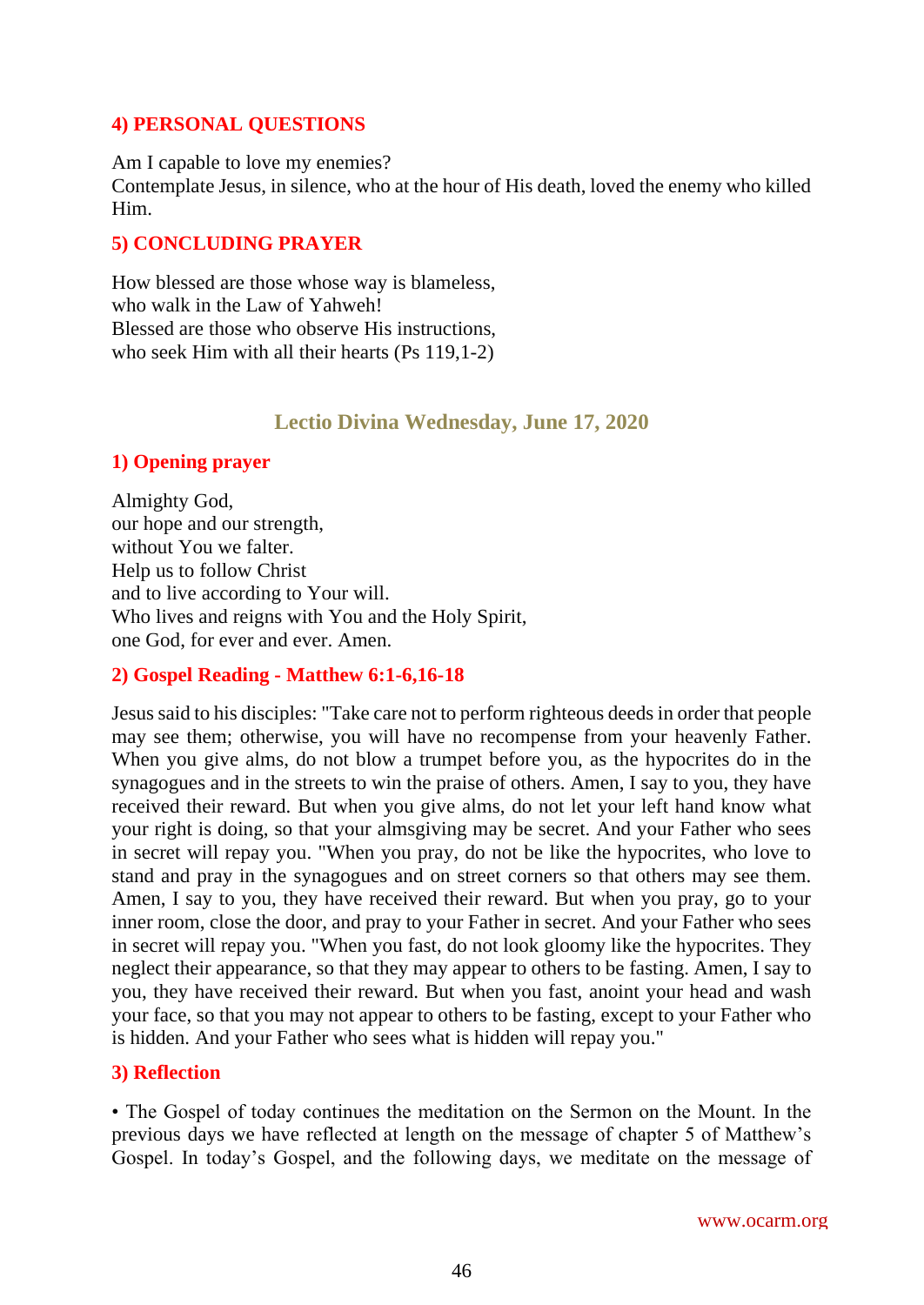chapter 6 of this Gospel. The sequence of chapters 5 and 6 can help us to understand it. The following is the schema:

Matthew 5:13-12: The Beatitudes: solemn opening of the new Law Matthew 5:13-16: The new presence in the world: Salt of the earth and light of the world Matthew 5:17-19: The new practice of justice; relationship with the ancient law Matthew 5:20-48: The new practice of justice: observing the new Law. Matthew 6:1-4: The new practice of piety: alms Matthew 6:5-15: The new practice of the works of piety: prayer Matthew 6:16-18: The new practice of the works of piety: fasting Matthew 6:19-21: New relationship to material goods: do not accumulate Matthew 6:22-23: New relationship to material goods: correct vision Matthew 6:24: New relationship to material goods: God and money Matthew 6:25-34: New relationship to material goods: abandonment to Providence.

Today's Gospel treats three themes: almsgiving (6:1-4), prayer (6:5-6) and fasting (6:16-18). These are three works of piety of the Jews.

• Matthew 6:1: Be careful not to parade your uprightness to attract attention. Jesus criticizes those who do good works to be seen by others (Mt 6:1). Jesus says to build up interior security not in what we do for God, but in what God does for us. From the advice that He gives comes a new type of relationship with God: "Your Father who sees all that is done in secret will reward you" (Mt 6:4). "Your Father knows what you need before you ask him" (Mt 6:8). "If you forgive others their failings, your heavenly Father will forgive your failings" (Mt 6:14). It is a new way which opens itself now to have access to the heart of God our Father. Jesus does not allow the practice of justice and piety to be used as a means for self promotion before God and before the community (Mt 6:2,5,16).

• Matthew 6:2-4: How to practice almsgiving. To give alms is a way of sharing, and highly recommended by the first Christians (Acts 2:44-45; 4:32-35). The person who practices almsgiving and sharing to promote themselves before others merits exclusion from the community, as it happened to Ananias and Saphira (Acts 5:1-11). Today, in society as well as in the Church, there are people who make great publicity of the good that they do for others. Jesus asks the contrary: do good in such a way that the left hand does not know what the right hand does. It is the total detachment and the total gift in total gratuity of the love which believes in God the Father and imitates all that He does.

• Matthew 6:5-6: How to practice prayer. Prayer places the person in direct relationship with God. Some Pharisees transformed prayer into an occasion to show themselves before others. At that time, when the trumpet sounded at the three moments of prayer; morning, noon and evening, they should stop where they were to pray. There were people who sought to be in the corners in public places, in such a way that everybody would see that they were praying. Well, such an attitude perverts our relationship with God. This is false and has no sense. This is why Jesus says that it is better to close up ourselves in our rooms to pray in secret, maintaining the authenticity of the relationship. God sees you even in secret, and He always listens to you. It is a question of a personal prayer, not of a community prayer.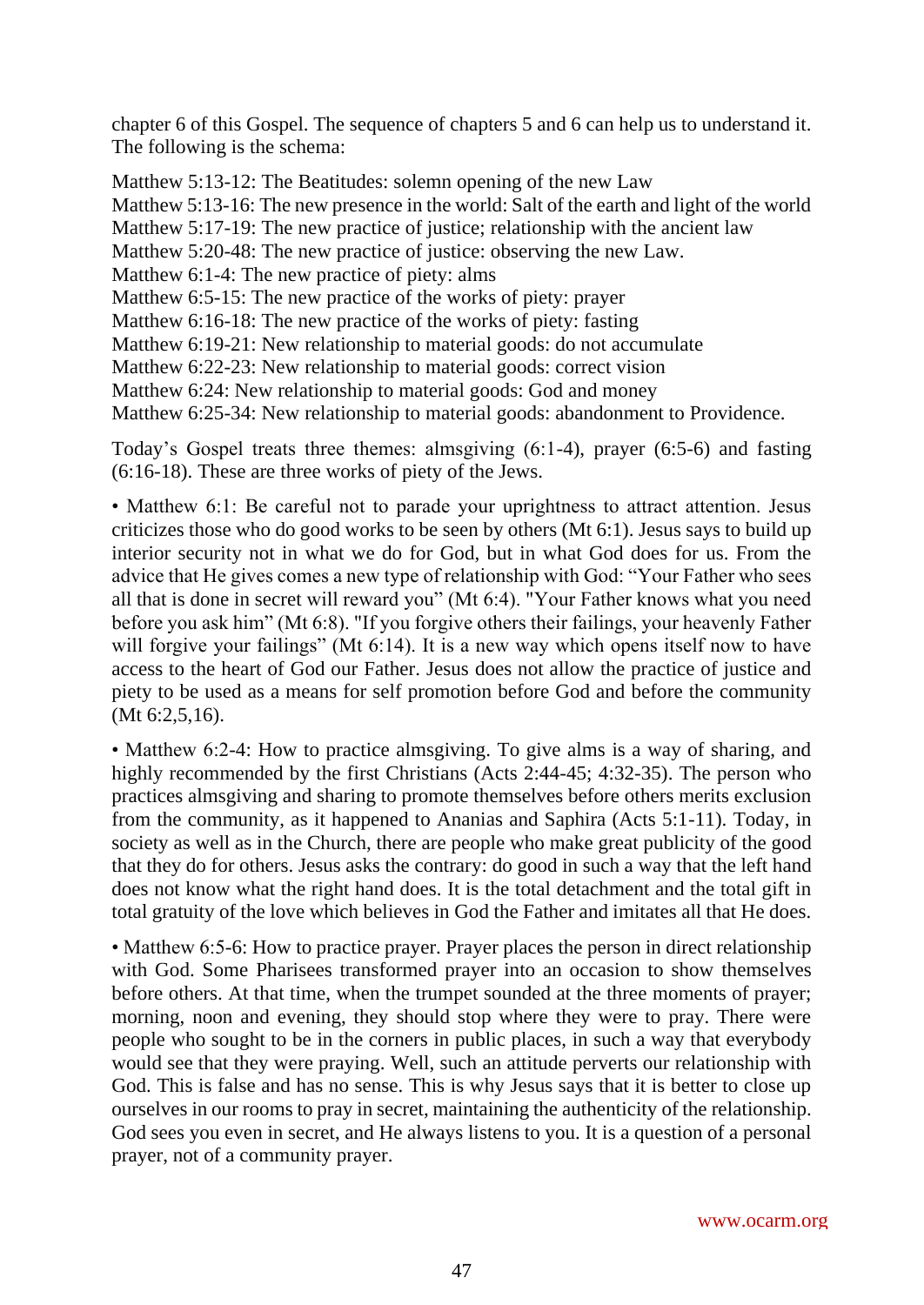• Matthew 6:16-18: How to practice fasting. At that time the practice of fasting was accompanied by some very visible external gestures: not to wash one's face, not to comb one's hair, to wear sober dress. These were visible signs of fasting. Jesus criticizes this form of fasting and orders the contrary, so others cannot be aware that you are fasting: bathe, use perfume, and comb your hair well. In this way, only your Father who sees in secret knows that you are fasting and He will reward you.

# **4) Personal questions**

• When you pray where others can see you, such as at Mass, do you make a show of your praying, or do you do it humbly and without grand showy gestures?

• When you give or help someone, either at the collection, or on the street, or near others, do you talk louder or make a show of it, or do you become quieter and more private with the other person?

• It is rare these days that anyone fasts and also goes out in the manner Jesus describes. But, we have other ways to do that. When giving, or doing some manner of sacrifice for others, do you complain, or groan to others about it, or give subtle clues that you are doing this thing?

# **5) Concluding Prayer**

Yahweh, what quantities of good things You have in store for those who fear You, and bestow on those who make You their refuge, for all humanity to see. (Ps 31:19)

# **Lectio Divina Thursday, June 18, 2020**

# **1) OPENING PRAYER**

Lord God, You speak Your mighty word to us, but we cannot hear it unless it stirs our lives and is spoken in human terms. Keep speaking Your word to us, Lord, and open our hearts to it, that it may bear fruit in us when we do Your will and carry out what we are sent to do. We ask You this through Your living Word, Jesus Christ our Lord.

# **2) GOSPEL READING - MATTHEW 6:7-15**

Jesus said to his disciples: "In praying, do not babble like the pagans, who think that they will be heard because of their many words. Do not be like them. Your Father knows what you need before you ask him. "This is how you are to pray: Our Father who art in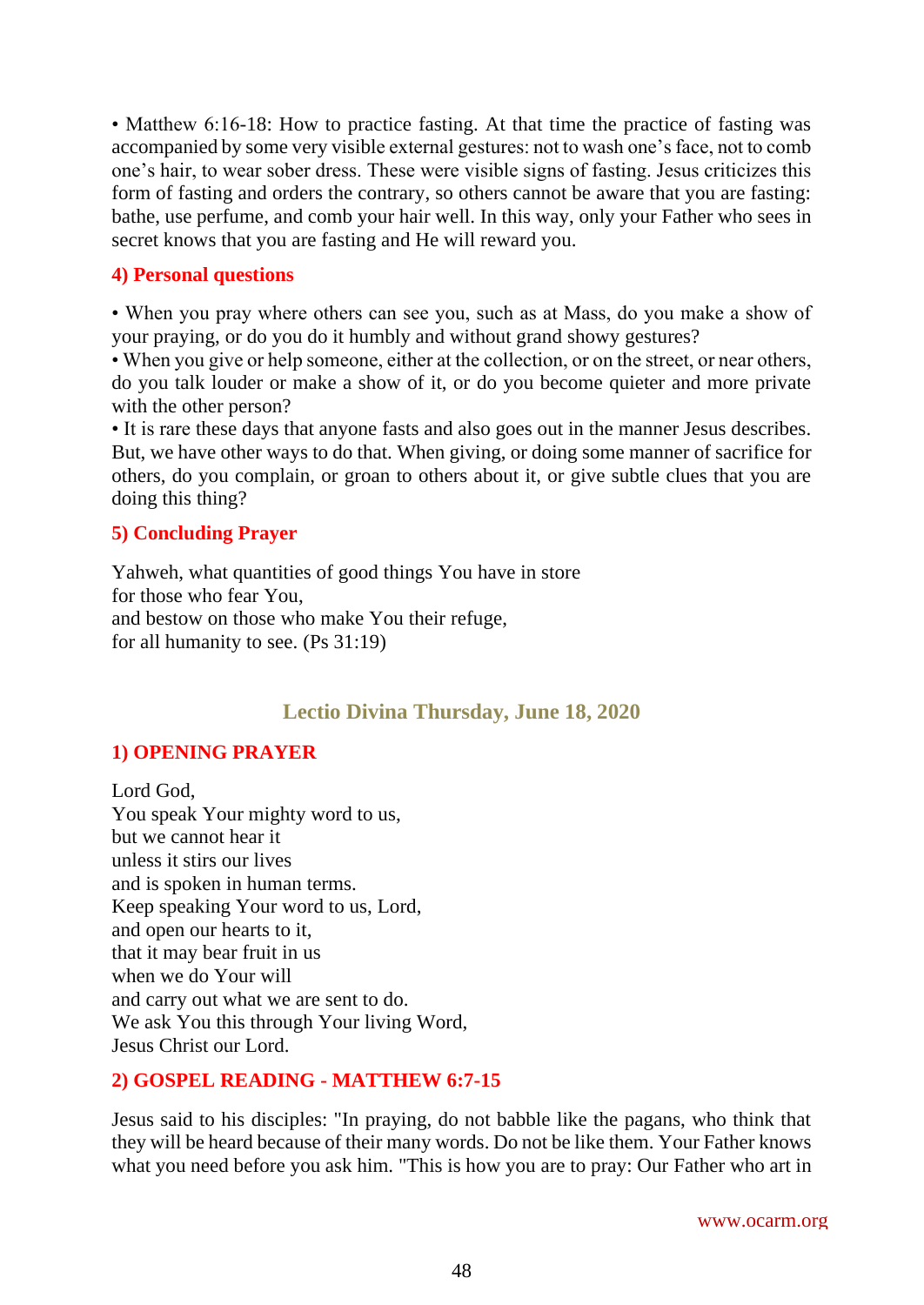heaven, hallowed be thy name, thy Kingdom come, thy will be done, on earth as it is in heaven. Give us this day our daily bread; and forgive us our trespasses, as we forgive those who trespass against us; and lead us not into temptation, but deliver us from evil. "If you forgive men their transgressions, your heavenly Father will forgive you. But if you do not forgive men, neither will your Father forgive your transgressions."

# **3) REFLECTION**

There are two versions of the Our Father: Luke (Lk 11:1-4) and Matthew (Mt 6:7-13). In Luke, the Our Father is shorter. Luke writes for the communities which came from Paganism. In Matthew the Our Father is found in the Discourse on the Mountain, in the part where Jesus orientates the disciples in the practice of the three works of piety: alms (Mt  $6:1-4$ ), prayer (Mt  $6:5-15$ ) and fasting (Mt $6:16-18$ ). The Our Father forms part of a catechesis for the converted Jews. They were accustomed to pray, but had some vices which Matthew tries to correct.

Matthew 6:7-8: The faults to be corrected. Jesus criticizes the people for whom prayer was a repetition of a magic formula, strong words addressed to God to oblige Him to respond to our needs. The acceptance of our prayer by God does not depend on the repetition of words, but on God's goodness, on God who is love and mercy. He wants our good and knows our needs even before we pray to Him.

Matthew 6:9a: The first words: Our Father, Abba Father, is the name which Jesus uses to address Himself to God. It reveals the new relationship with God that should characterize the life of the communities (Ga 4:6; Rm 8:15). We say Our Father and not My Father . The adjective places the accent on the awareness or knowledge that we all belong to the great human family of all races and creeds. To pray to the Father is to enter in intimacy with Him. It also means to be sensitive to the cry of all the brothers and sisters who cry for their daily bread. It means to seek in the first place the Kingdom of God. The experience of God as our Father is the foundation of universal fraternity.

Matthew 6:9b-10: Three requests for the cause of God: The Name, the Kingdom, the Will. In the first part we ask that our relationship with God may be re-established again. To sanctify His name: The name JAHVE means I am with you! God knows. In this name He makes Himself known (Ex 3:11-15). The name of God is sanctified when it is used with faith and not with magic; when it is used according to its true objective, not for oppression but for the liberty or freedom of the people and for the construction of the Kingdom. The coming of the Kingdom: The only Lord and King of life is God (Is 45:21; 46:9). The coming of the Kingdom is the fulfillment of all the hopes and promises. It is life in plenitude, the overcoming of frustration suffered with human kings and governments. This Kingdom will come when the Will of God will be fully accomplished. To do His will: The will of God is expressed in His Law. His will be done on earth as it is in Heaven. In Heaven the sun and the stars obey the laws of their orbit and create the order of the universe (Is 48:12-13). The observance of the law of God will be a source of order and well-being for human life.

Matthew 6:11-13: Four petitions for the cause of the brothers: Bread, Pardon, Victory, Liberty. In the second part of the Our Father we ask that the relationship among persons may be restored. The four requests show how necessary it is to transform or change the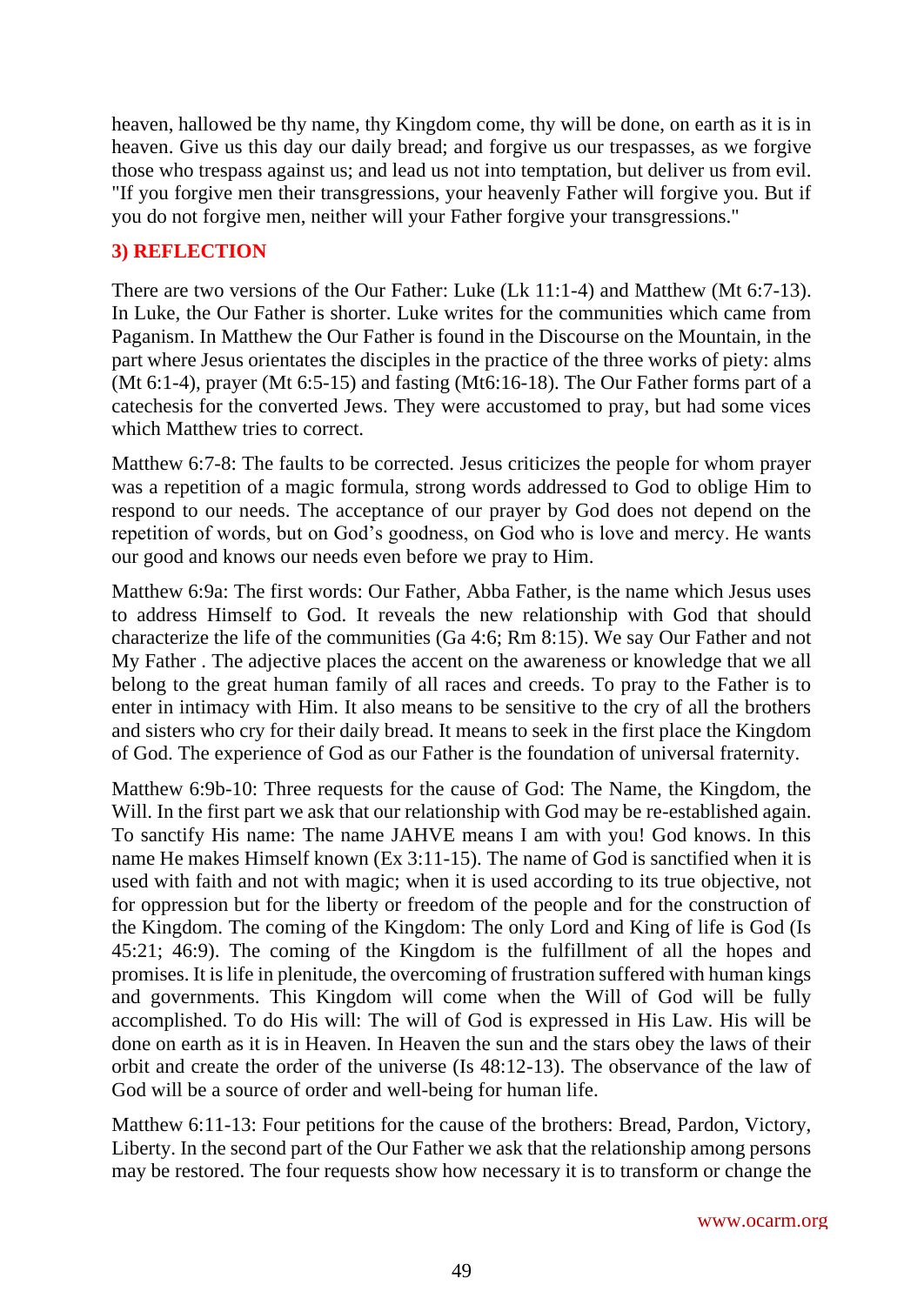structures of the community and society in order that all the sons and daughters of God may have the same dignity. The daily bread. In Exodus the people received the manna in the desert every day (Ex 16:35). Divine Providence passed through the fraternal organization, the sharing. Jesus invites us to live a new Exodus, a new fraternal way of living together which will guarantee the daily bread for all (Mt 6:34-44; Jo 6:48-51). Forgive us our debts: Every 50 years, the Jubilee Year obliged people to forgive their debts. It was a new beginning (Lv 25:8-55). Jesus announces a new Jubilee Year, a year of grace from the Lord (Lk 4:19). The Gospel wants to begin everything anew! Do not lead us into temptation, do not put us to the test: In Exodus, people were tempted and fell (Dt 9:6-12). The people complained and wanted to go back (Ex 16:3; 17:3). In the new Exodus, the temptation will be overcome by the strength which people receive from God (I Co 10:12-13). Deliver us from evil: The Evil One is Satan, who draws away from God and is a cause of scandal. He succeeds in entering in Peter (Mt 16:23) and to tempt Jesus in the desert. Jesus overcomes him (Mt 4:1-11). He tells us: Courage, I have conquered the world! (Jn 16:33).

Matthew 6:14-15: Anyone who does not forgive will not be forgiven. In praying the Our Father, we pronounce the phrase which condemns us or absolves us. We say: Forgive our trespasses as we forgive those who trespass us (Mt 6:12). We offer God the measure of pardon that we want. If we forgive very much, He will forgive us very much. If we forgive little, He will forgive little. If we do not forgive, He will not forgive us.

### **4) PERSONAL QUESTIONS**

Jesus prayer says forgive our debts . In some countries it is translated as forgive our offenses . What is easier to forgive, the offenses or to forgive the debts?

Christian nations of the Northern Hemisphere (Europe and USA) pray everyday: Forgive our debts as we forgive those who are in debt to us! But they do not forgive the external debt of poor countries of the Third World. How can we explain this terrible contradiction, source of impoverishment of millions of people?

Debt, in the context of society, is not only money. In fact, in referring to people who have served time in jail we say "they have paid their debt to society". Do we accept these people back into society? Not only have they paid their "debt", they are often treated as having not been forgiven.

How do we forgive others in terms of immigration, documented or not, and accept them into our communities?

# **5) CONCLUDING PRAYER**

Proclaim with me the greatness of Yahweh, let us acclaim His name together. I seek Yahweh and He answers me, frees me from all my fears. (Ps 34,3-4)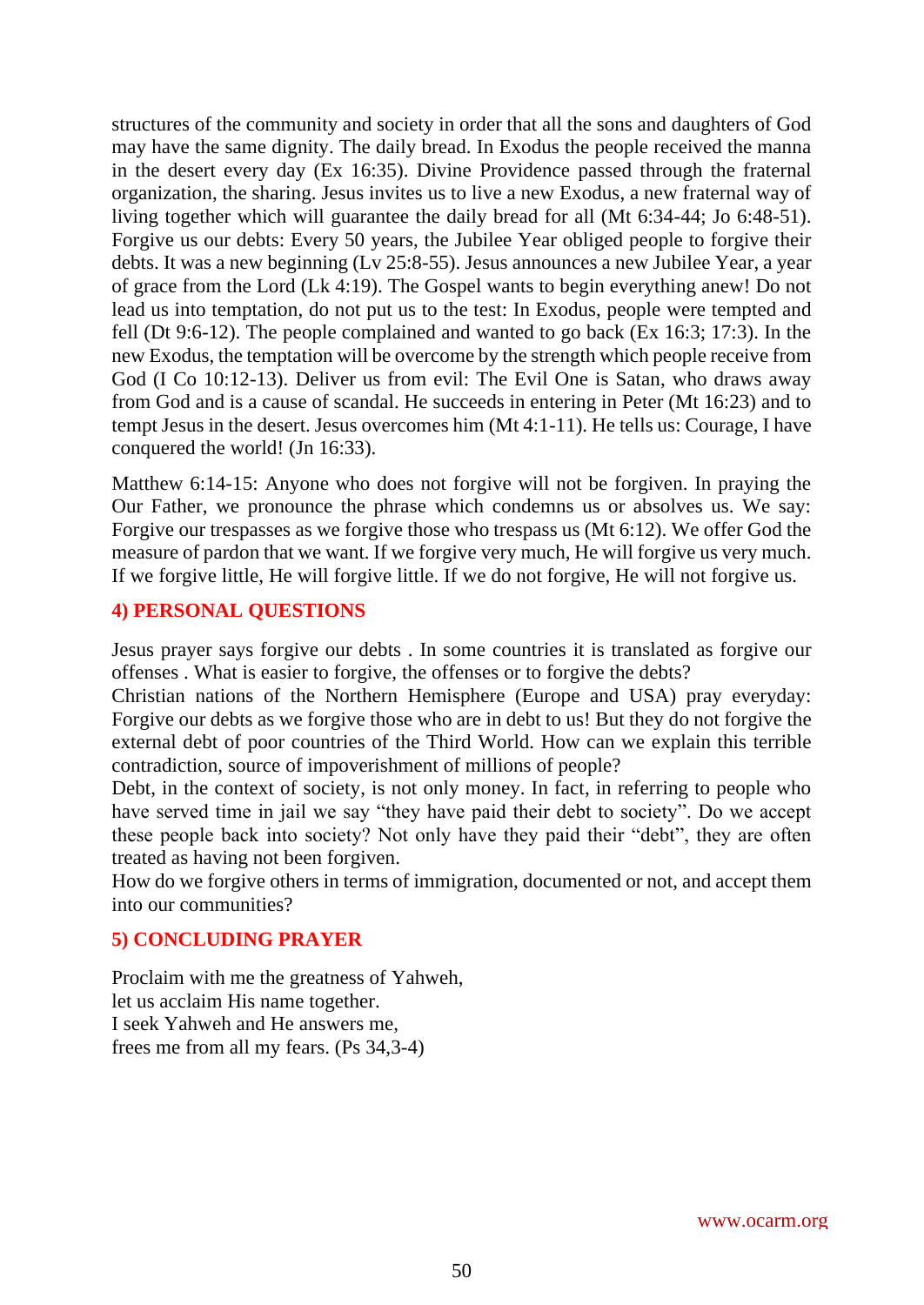# **Lectio Divina Friday, June 19, 2020**

# **1) Opening prayer**

Holy God, we often turn our hearts into houses of pride and greed rather than into homes of love and goodness where You can feel at home. Destroy the temple of sin in us, drive out all evil from our hearts and make us living stones of a community in which can live and reign Your Son Jesus Christ, our living Lord for ever and ever.

# **2) Gospel Reading - Matthew 11:25-30**

At that time Jesus exclaimed, 'I bless You, Father, Lord of heaven and of earth, for hiding these things from the learned and the clever and revealing them to little children. Yes, Father, for that is what it pleased You to do.

Everything has been entrusted to Me by My Father; and no one knows the Son except the Father, just as no one knows the Father except the Son and those to whom the Son chooses to reveal Him.

'Come to Me, all you who labor and are overburdened, and I will give you rest. Shoulder My yoke and learn from Me, for I am gentle and humble of heart, and you will find rest for your souls. Yes, My yoke is easy and My burden light.'



#### **3) Reflection**

• Today we celebrate the feast of the Sacred Heart of Jesus. In the Gospel we will listen to the invitation of Jesus: "Learn from me for I am meek and humble of heart". The Gospel shows the tenderness with which Jesus welcomes, accepts the little ones. He wanted the poor to find rest and peace in Him.

• The context of chapters 11 and 12 of Matthew. In this context is stressed and made evident the fact that the poor are the only ones to understand and to accept the wisdom of the Kingdom. Many people did not understand Jesus' preference for the poor and the excluded.

a) John the Baptist, who looked at Jesus with the eyes of the past, had doubts (Mt 11: 1-15)

b) The people, who looked at Jesus with a purpose of their own interests, were not able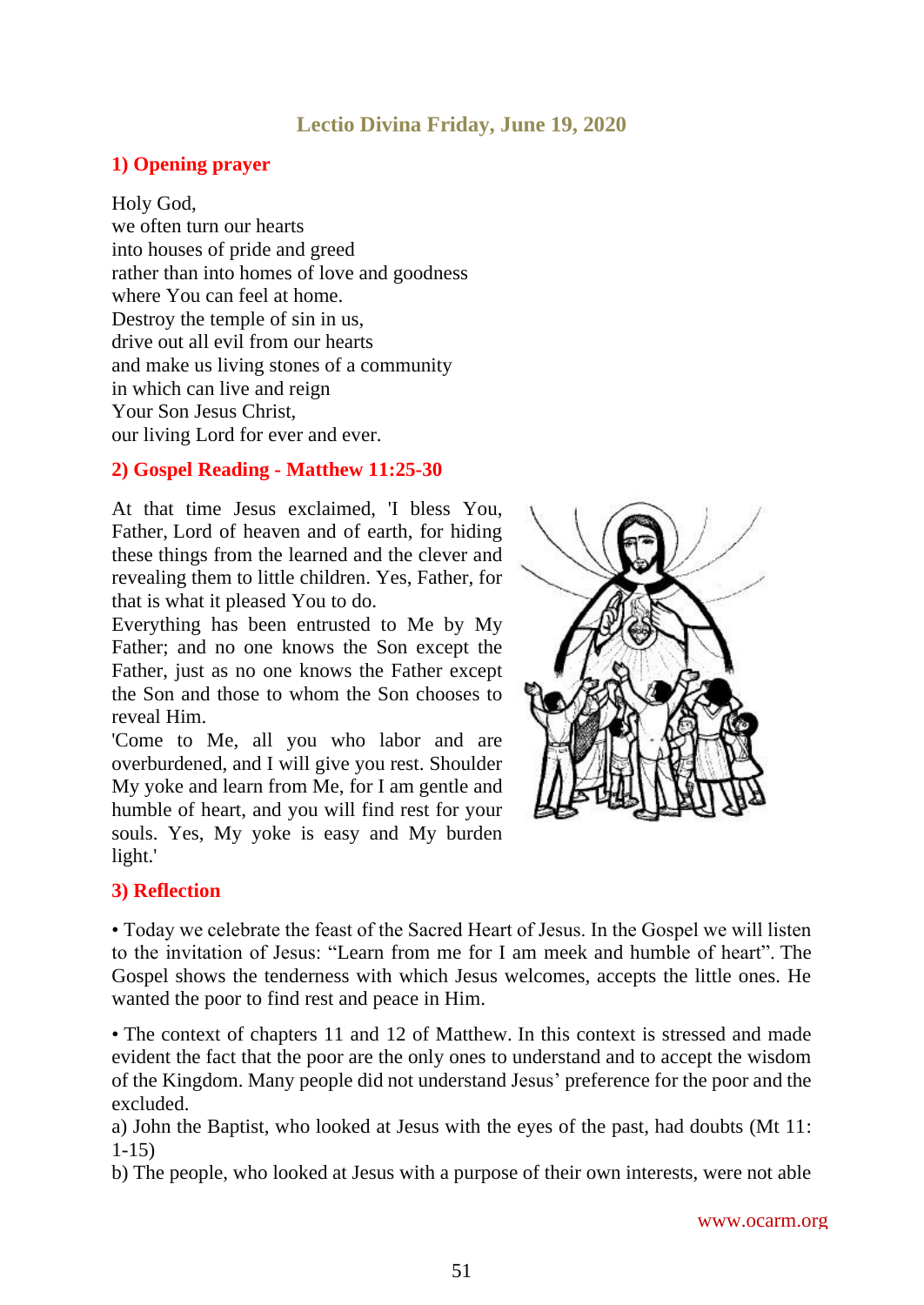to understand him (Mt 11:16-19).

c) The great cities around the lake, which listened to Jesus' preaching and saw the miracles, did not want to open themselves to His message (Mt 11: 20-24).

d) The wise and the Doctors, who judged everything according to their own science, were not able to understand Jesus' preaching (Mt 11: 25).

e) Not even his relatives understood Him (Mt 12: 46-50).

f) Only the little ones understood Him and accepted the Good News of the Kingdom (Mt 11:25-30).

g) The others want sacrifice, but Jesus wants mercy (Mt 12:1-8).

h) The reaction against Jesus impels the Pharisees to want to kill Him (Mt 12: 9-14).

i) They said that Jesus was Beelzebul (Mt 12:22-32).

j) But Jesus did not draw back. He continues to assume the mission of Servant, as described in the prophecies (Mt 12:15-21). This is why He was persecuted and condemned to death.

• Matthew 11: 25-26: Only the little ones understand and accept the Good News of the Kingdom. Jesus addresses a prayer to the Father: "I bless you, Father, Lord of heaven and earth, for hiding these things from the learned and the clever and revealing them to little children. Yes, Father, for that is what it pleased You to do!" The wise, the doctors of that time, had created a series of laws which they imposed upon the people in the name of God. They thought that God demanded this observance from the people. But the Law of love, brought by Jesus, said the contrary. What is important is not what we do for God, but rather what God, in His great love, does for us! People understood Jesus' words and were filled with joy. The wise thought that Jesus was not right. They could not understand this teaching which modified the relationship of the people of God.

• Matthew 11: 27: The origin of the New Law: The Son knows the Father. Jesus, the Son, knows the Father. He knows what the Father wanted when, centuries before, He gave the Law to Moses. What the Father wants to tell us He handed to Jesus, and Jesus revealed it to the little ones, because they opened themselves to His message. Today, also, Jesus continues to teach many things to the poor and to the little ones. The wise and the intelligent do well if they become pupils of the little ones!

• **Mat**thew 11: 28-30: "Come to me all you who labor and are overburdened, and I will give you rest". Jesus invites all those who are tired to find rest in Him. These are the people who are tired under the weight of the impositions and the observances which the law of purity demanded. And He says, "Learn from Me, for I am gentle and humble in heart". Many times this sentence has been manipulated to ask people to submit themselves, to be passive. What Jesus wants to say is the contrary. He asks people to leave aside the professors of religion of that time, to rest and to begin to learn from Him, from Jesus, who is "gentle and humble of heart". Jesus does not do like the Scribes take pride in their own science, but He is like the people who live humiliated and exploited. Jesus, the new teacher, knows from experience what happens in the heart of the people and how much the people suffer.

• The invitation of divine wisdom to all those who seek it. Jesus invites all those who are oppressed under the weight of the observance of the law to find rest in Him, because He is gentle and humble of heart, capable of relieving and consoling the people who suffer, who feel tired and depressed (Mt 11:25-30). In this invitation resound the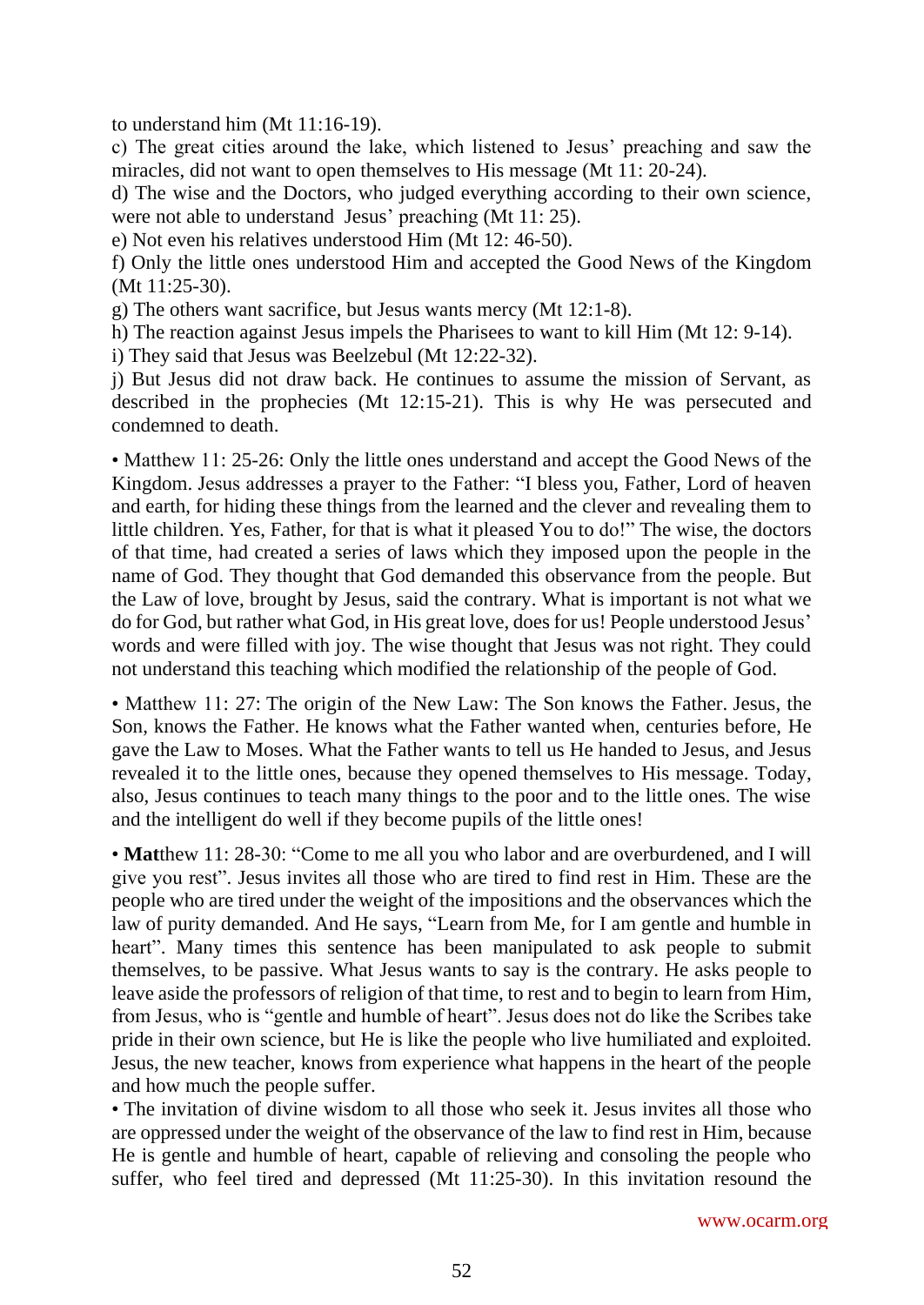beautiful words of Isaiah who consoled the people who lived in exile (Isa 55:1-3). This invitation is bound to divine wisdom, which invites people to the encounter with her (Wis 24: 19), saying, "her ways are filled with delight; her paths all lead to contentment" (Prov 3:17). And He adds: "Wisdom brings up her own children and cares for those who seek her. Whoever loves her, loves life, those who seek her early will be filled with joy" (Sir 4:11-12). This invitation reveals a very important characteristic of the feminine face of God: tenderness and acceptance which consoles, which gives life to persons and leads them to feel well. Jesus is defense, the protection and the maternal womb which the Father offers to people who are tired (cfr. Isa 66:10-13).

### **4) Personal questions**

• What produces tension in you and what gives you peace? For you, to live in community, is it a source of tension or of peace?

• How can Jesus' words help our community to be a place of rest for our life?

# **5) Concluding Prayer**

Yahweh is tenderness and pity, slow to anger and rich in faithful love; His indignation does not last for ever, nor His resentment remain for all time. (Ps 103:8-9)

# **Lectio Divina Saturday, June 20, 2020**

# **1. Opening Prayer**

O God, who has prepared a worthy dwelling place of the Holy Spirit in the heart of the Blessed Virgin Mary, through her intercession grant that we, your faithful, may be a living temple of Your glory. We ask this, through Christ our Lord ...

# **2. Reading**

#### **Luke 2:41-51**

Each year Jesus' parents went to Jerusalem for the feast of Passover, and when he was twelve years old, they went up according to festival custom. After they had completed its days, as they were returning, the boy Jesus remained behind in Jerusalem, but his parents did not know it. Thinking that he was in the caravan, they journeyed for a day and looked for him among their relatives and acquaintances, but not finding him, they returned to Jerusalem to look for him. After three days they found him in the temple, sitting in the midst of the teachers, listening to them and asking them questions, and all who heard him were astounded at his understanding and his answers. When his parents saw him, they were astonished, and his mother said to him, "Son, why have you done this to us? Your father and I have been looking for you with great anxiety." And he said to them, "Why were you looking for me? Did you not know that I must be in my Father's house?" But they did not understand what he said to them. He went down with them and came to Nazareth, and was obedient to them; and his mother kept all these things in her heart.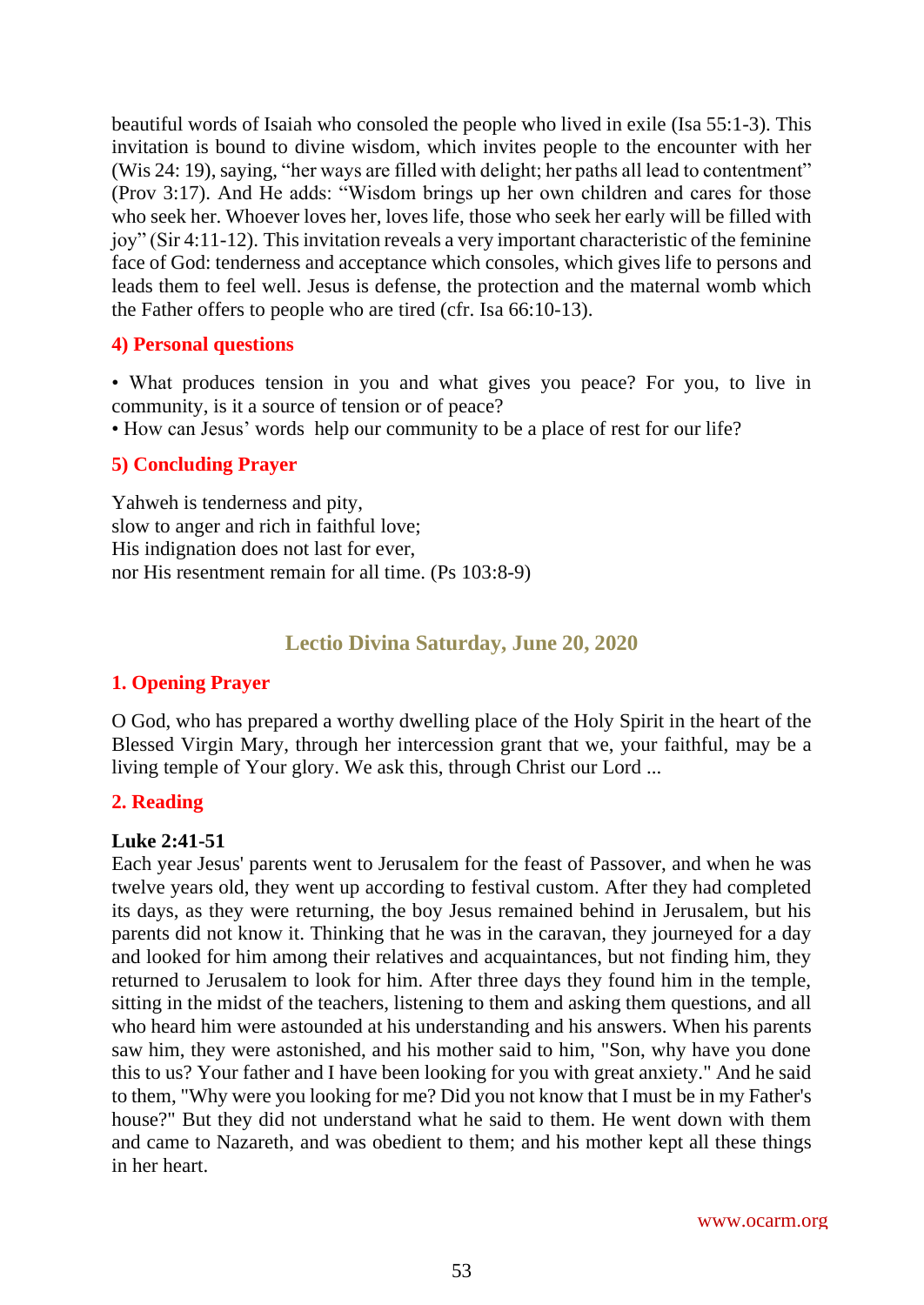# **3. Meditation**

**\* "Every year the feast of Passover."** These words help us to define the spiritual context in which the passage takes place and thus become, for us, the gateway to enter the mystery of His encounter with the Lord and His work of grace and mercy upon us.

Together with Mary and Joseph, with Jesus, we too can live the gift of a new Passover, a "crossing," an excess, a spiritual movement that takes us "beyond." The passage is clear and strong. What the Virgin Mary intuits in this experience with her son Jesus is the step from the street to the heart of the dispersion to interiority, from anguish to peace.

All that remains is to journey down the street and join the feast, the feast of pilgrims on their way up to Jerusalem for the celebration of Passover.

**\* "Their way"** This is only the first of a series of verbs of motion, which follow one another along the verses of this passage: "they went", "return to the path", "group" (from the Latin cum-ire, "walking together"); "journey"; "back"; "went down with them, " " arrive ."

In parallel with this great physical movement, there is also a deep spiritual movement characterized by the verb "look", expressed over and over again: "they began to look for," "returned in search of Him," "looking for You anxiously," " why you sought Me?"

This tells us that the journey, the true path to which the Lord's word calls us, is not a physical journey, but a journey in search of Jesus, of His presence in our lives. And this is the direction in which we move, together with Mary and Joseph.

**\* "They began to look for Him"** Here we can identify the core of the text, its fundamental message. It is important that we open ourselves to a deeper understanding of this reality. Also because Luke uses two different verbs to express the "search," the first indicating accurate, repeated, careful, as some of those who browse, from bottom to top, and second which indicates the search for something that is lost and you want to find. Jesus is the object of all this movement and deep inner being, is the object of desire, the longing of the heart.

**\* "Distressed"** It is great to see how Mary opens her heart to Jesus, telling Him what she felt within herself. She is not afraid to tell the truth to her Son, to tell Him the feelings and experiences that they felt deeply. But what is this anguish, this pain that you saw in Mary and Joseph in search of Jesus, who went missing?

These 3 days of looking, the journey to Jerusalem, and not understanding His words afterward, may also be considered a prefiguring the narrative of His death and Resurrection.

**\* "Kept all these sayings in her heart"** Mary does not understand the words of Jesus, the mystery of His life and His mission and for this remains silent, accepts, makes space, keeps them in her heart. This is the true path of growth in faith and relationship with the Lord.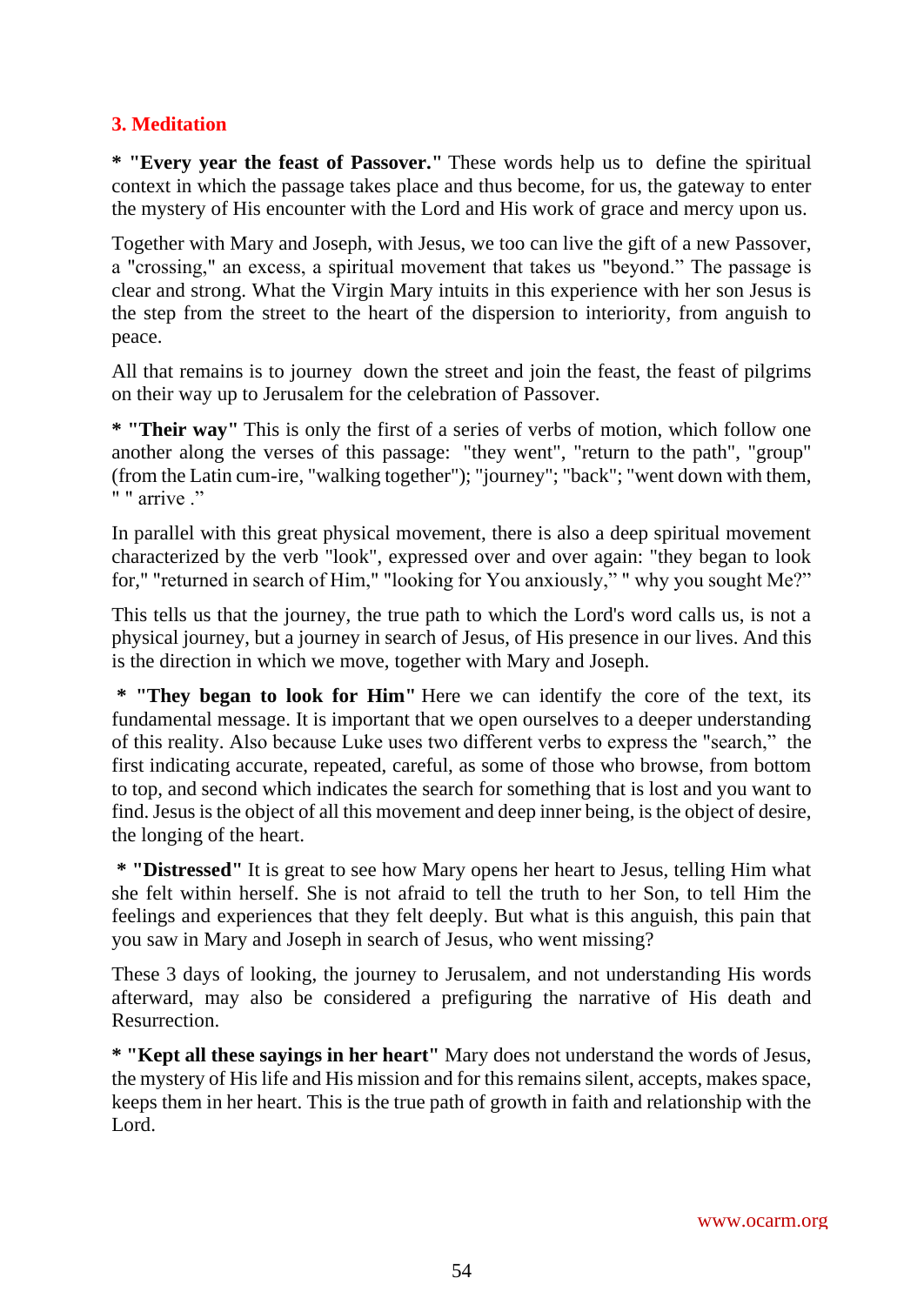Once again, Luke gives us a very beautiful and meaningful word which means literally "keeping through." That is the spiritual operation that Mary carries within herself and that give us as a precious gift, a legacy for our good relationship with the Lord, so that it can take us into a journey deep, deep, that does not stop at the surface, or half, which is not coming back, but it goes deep down. Mary takes us by the hand and guides us through all her heart, all her feelings, her experiences. And there, in the secrecy of ourselves, in our hearts, we can learn to find the Lord Jesus, whom perhaps we had lost.

There is also a loss for Mary and Joseph. Up until now, Joseph was identified with "my father". Now it is changed. He is not just her son, or their son, but son of our Heavenly Father. In all this is another sorrow, one of parents, that they do not understand their child: "But they did not understand what He said to them."

### **4. Some questions**

\* There are many foreshadows of the Passion in this passage. Can I identify the depth of things symbolized here?

\* Do I feel like I am seeking the Lord? Or does it not seem important? Is it an active part of my life every day?

\* Has anxiety, spoken by Mary, ever been my companion on the journey of my life? Maybe, thanks to this passage, I discover that the anxiety is caused by the absence of the Lord, the loss of God. Does this passage help me, give me a light and a key for my life?

\* As a parent (past, future, or present), do I see a relationship and partnership with God the Father in raising my children, and do I give room for God to be an active participant in this? Am I a wall between God and them, or am I translator, or do I allow them to build their relationship at the same time?

# **5. Closing Prayer**

And as she worshiped the LORD, she said: "My heart exults in the LORD, my horn is exalted in my God. I have swallowed up my enemies; I rejoice in my victory. There is no Holy One like the LORD; there in no Rock like our God. "Speak boastfully no longer, nor let arrogance issue from your mouths. For an all-knowing God is the LORD, a God who judges deeds. The bows of the mighty are broken, while the tottering gird on strength. The well-fed hire themselves out for bread, while the hungry batten on spoil. The barren wife bears seven sons, while the mother of many languishes. The LORD puts to death and gives life; He casts down to the nether world; He raises up again.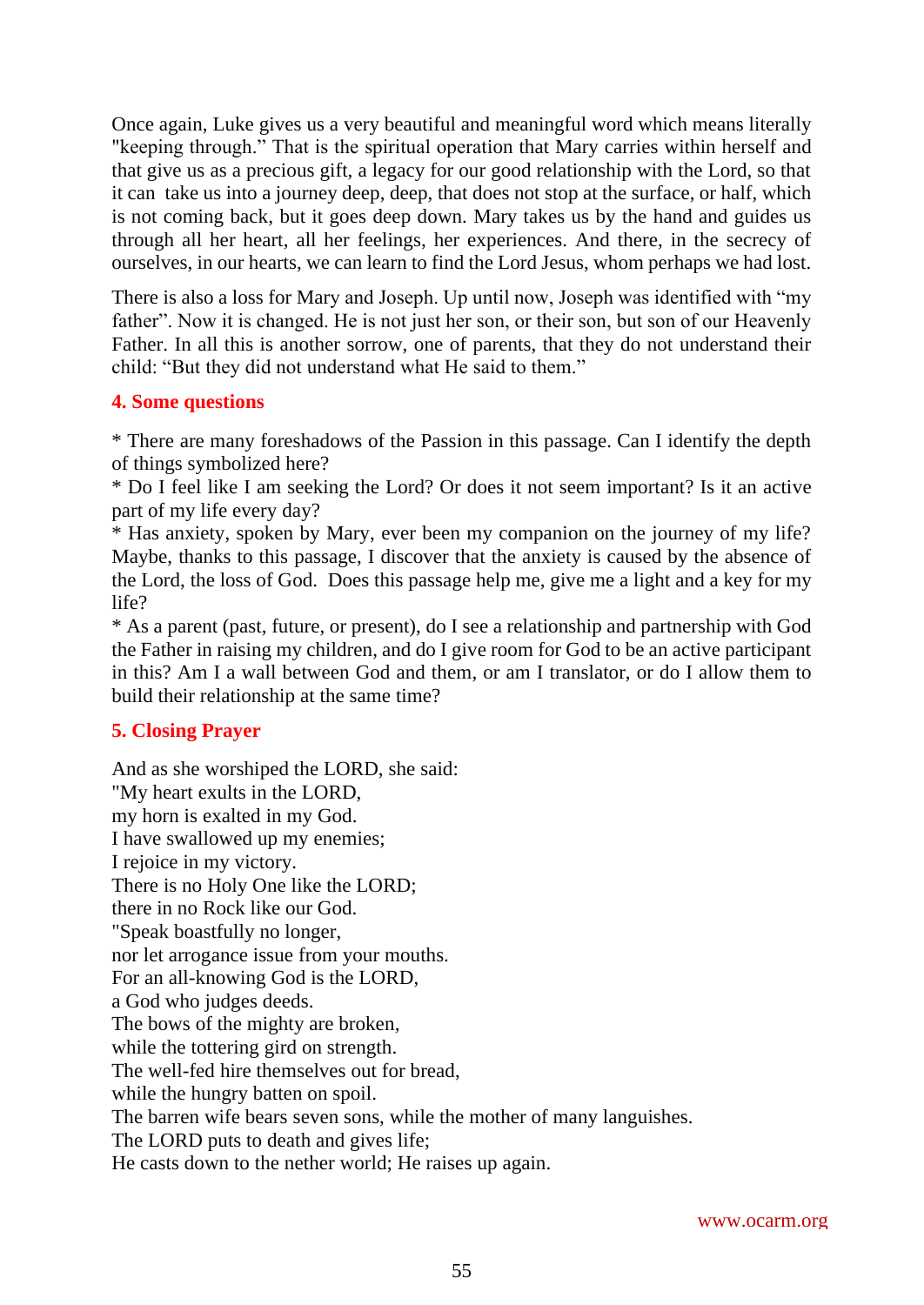The LORD makes poor and makes rich, He humbles, He also exalts. He raises the needy from the dust; from the ash heap He lifts up the poor, To seat them with nobles and make a glorious throne their heritage. For the pillars of the earth are the LORD'S, and He has set the world upon them. **1 Samuel 2:1-8**

### **Lectio Divina Sunday, June 21, 2020**

*Witness to the Gospel without fear Matthew 10: 26-33*

#### **1. OPENING PRAYER**

In the darkness of a starless night, a night of no sense, You, the Word of life, like lightning in the storm of forgetfulness, entered within the bounds of doubt under cover of the limits of precariousness to hide the light.

Words made of silence and of the ordinary, Your human words, heralds of the secrets of the Most High: like hooks cast into the waters of death to find man once more, immersed in his anxious follies, and reclaim him, plundered, through the attractive radiance of forgiveness. To You, Ocean of Peace and shadow of eternal Glory, I render thanks: Calm waters on my shore that awaits the wave, I wish to seek You! And may the friendship of the brothers protect me when night falls on my desire for You. Amen.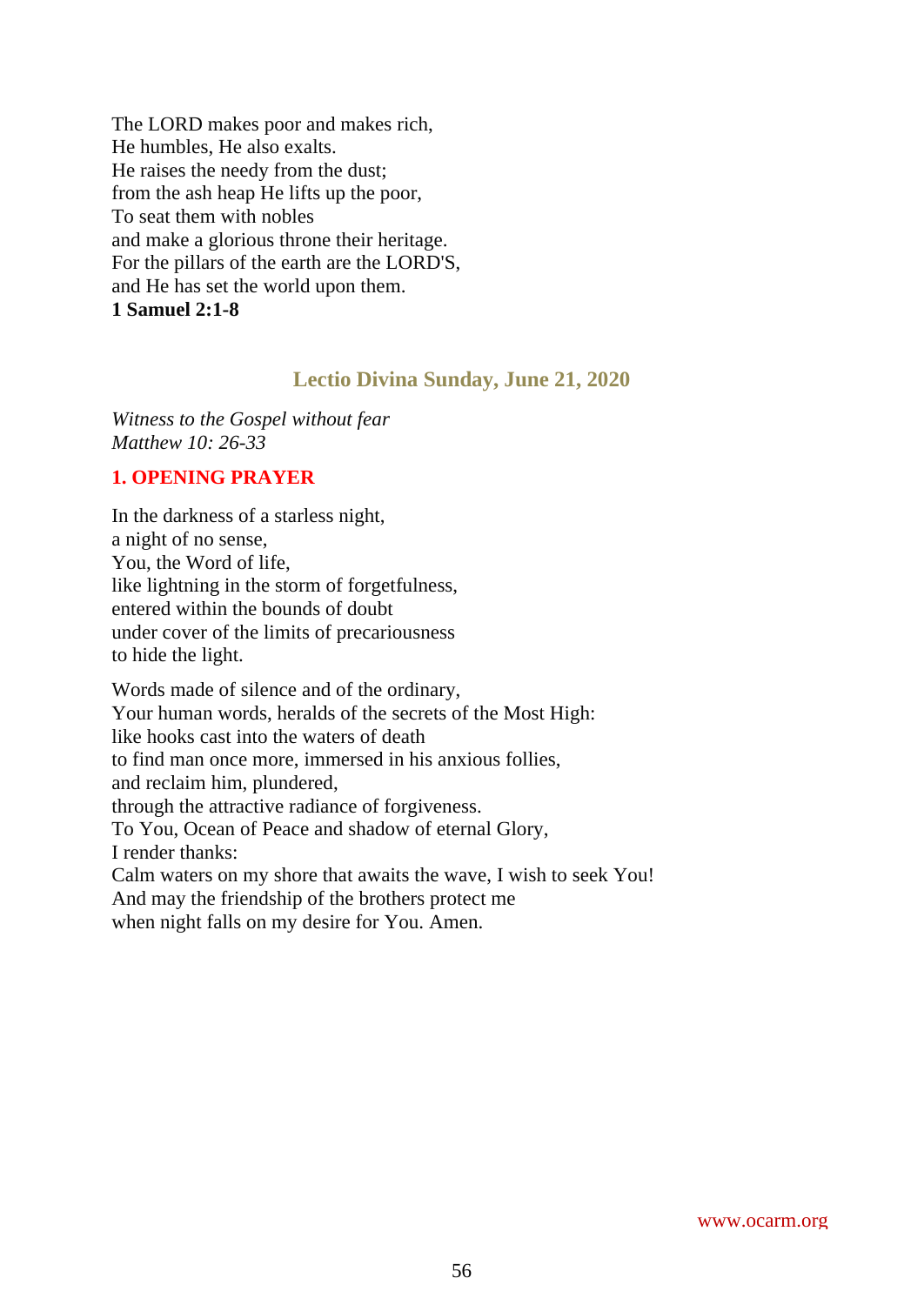# **2. READING**

#### **a) The text:**

26 'So do not be afraid of them. Everything now covered up will be uncovered, and everything now hidden will be made clear. 27 What I say to you in the dark, tell in the daylight; what you hear in whispers, proclaim from the housetops. 28 'Do not be afraid of those who kill the body but cannot kill the soul; fear him rather who can destroy both body and soul in hell. 29 Can you not buy two sparrows for a penny? And yet not one falls to the ground without your Father knowing. 30 Why, every hair on your head has been counted. 31 So there is no need to be afraid; you are worth more than many sparrows. 32 'So if anyone declares himself for Me



in the presence of human beings, I will declare Myself for him in the presence of My Father in heaven. 33 But the one who disowns Me in the presence of human beings, I will disown in the presence of My Father in heaven.

#### **b) A moment of silence:**

Let us allow the voice of the Word to resonate within us.

### **3. MEDITATION**

#### **a) Questions for reflection:**

**There is nothing hidden which will not be revealed:** the truth under the veil of silence is spread more than if it is exposed in the avid or greedy hands of people who are deaf to the breath of the Spirit. Where do you place the Word of God that you listen to: in the power of your adventurous thoughts or in the sacrarium of your profound acceptance?

**That which I tell you in the dark, tell it in the daylight:** Christ speaks in the dark, in the secret of the heart. To offer His words to the light, these must go though your thought, within your feelings, in your entrails before they come to your lips. The words which you habitually say to others, are they words said in the secret of Him or rather syllables of thoughts which just come to mind?

**And do not be afraid of those who kill the body: not any**thing nor anybody can do you harm if God is with you. They can make you a prisoner, but they cannot take away liberty and dignity from you because these cannot be seized by anybody. Fears, worry, suspicions, anxieties... can become a souvenir which is far away. When will you leave all this aside, trusting that God will not abandon you ever and will take care of you?

**Can you not buy two sparrows for a penny? And yet not one falls to the ground without your Father knowing.** God's Providence can be similar to destiny, but it is something different. Think of the sparrows which fall to the ground. It is not God who throws them down, but when they fall the Father is there. It is not God who sends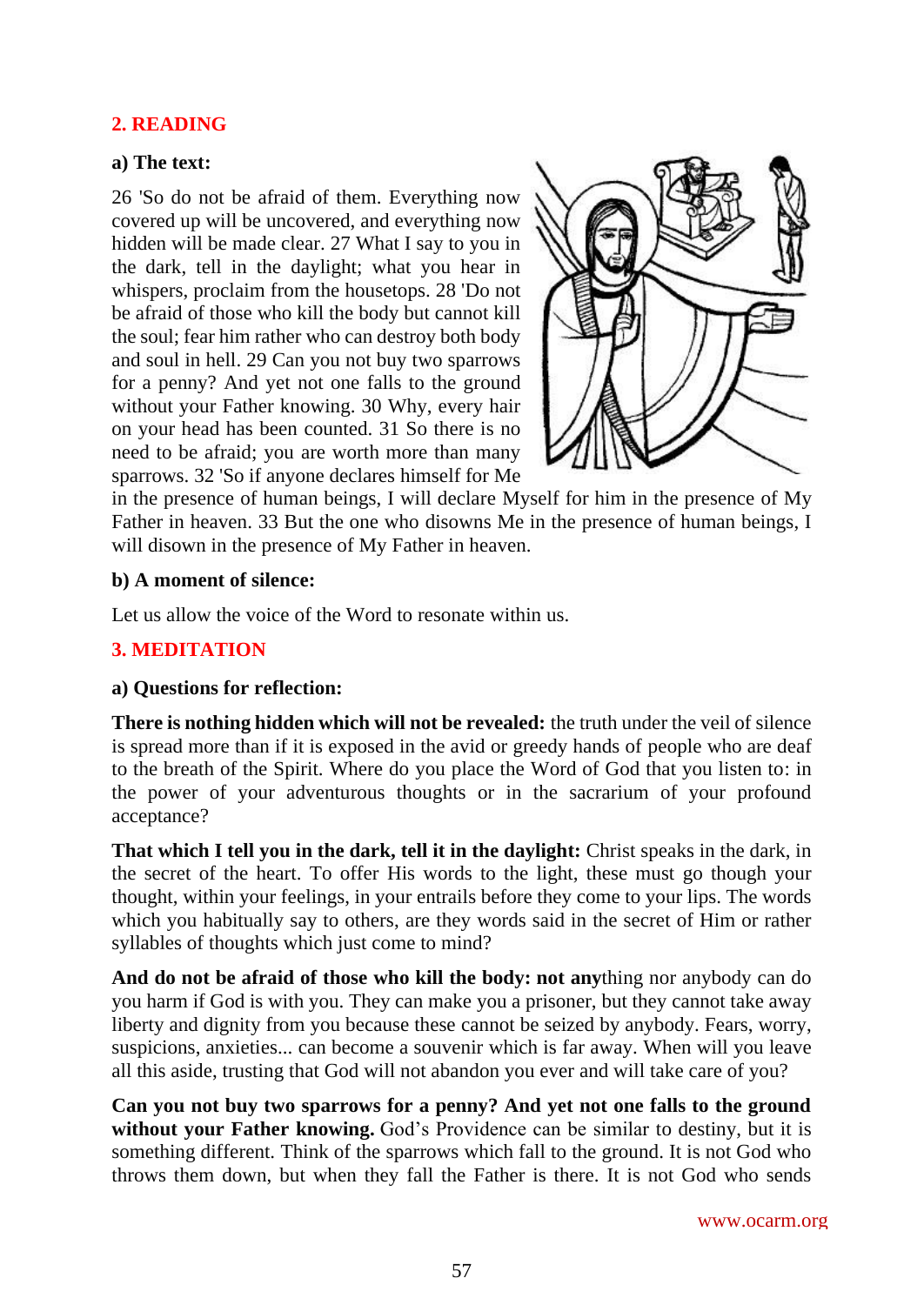sickness, but when people become ill, the Father is there with them. Our things belong to Him. Solitude, which frequently presses on us, is not abandonment. Will we look around to encounter the eyes of Christ who lives with us in that moment of desolation?

**If anyone declares himself to be for Me in the presence of human beings, I will declare myself for him in the presence of my Father:** Give Christ the courage of our faith in Him... this is a requirement of life in which God is not an accessory, but daily bread and the identity card of Himself. Does this challenge you or does it remain only a hidden desire? Even among the heads or leaders, says John, many believed in Him, but did not recognize Him openly because of the Pharisees, so as not to be expelled from the Synagogue. Would you risk your name for Him?

# **b) Key for the reading:**

Do not fear! This is a key word, which, repeated three times, gives unity to the passage. Probably it is a literary unity which joins together four isolated sayings. Faith requires as a basic disposition, not to fear. The themes which emerge: public proclamation of the Gospel (vv. 26-27), the availability to face martyrdom sacrificing physical life in order to attain eternal life (v. 28), images of trust in Providence (vv. 29-31), the courageous profession of faith in Christ (vv. 32-33).

The counter-positions are of a remarkable efficacy: veiled/unveiled, or covered/uncovered, hidden/known, darkness/light, body/soul, acknowledge/deny... which make evident the shore of a life lived evangelically. The veils of knowledge open themselves in the light and on the roofs of the universe the word heard in secret goes forth. The whole person is present to the heart of God, and if the creatures of the earth arouse tenderness, how much more the life of a creature-child. Belonging makes the difference in the witness.

**v. 26. Do not be afraid of them, for everything now covered up will be uncovered, and everything now hidden will be made clear.** That which is covered is not reserved for few but it is simply kept waiting to be manifested. There is a time to keep hidden and a time to make manifest, as Qoheleth would say... to know how to keep the truth in the secret of the days that go by: this is what forges the credibility of the manifestation. A seed cannot be thrown into the air, it is put into the furrow of the heart, it is left to itself while it is transformed in dying, and it is attentively followed until it germinates and comes to light, until the spike is ripe and ready to be harvested. Every word of God requires that it pass through the furrow of one's own history in order to bear abundant fruit in due time.

**v. 27. What I say to you in the dark, tell it in the daylight, and what you hear in**  whispers, proclaim from the housetops. Jesus speaks in secret; we speak in the light. God speaks, we listen and we become His mouth for others. The darkness of the listening, of putting it in, of assimilation, precedes the dawn of every proclamation. And when from the housetops the good news will be heard, people will be obliged to look up. A treasure of glory is enclosed in every moment of listening. It is a moment of waiting which leads to the birth of light.

**v. 28. Do not be afraid of those who kill the body, but cannot kill the soul; fear him rather who can destroy both body and soul in hell.** One can be afraid of those who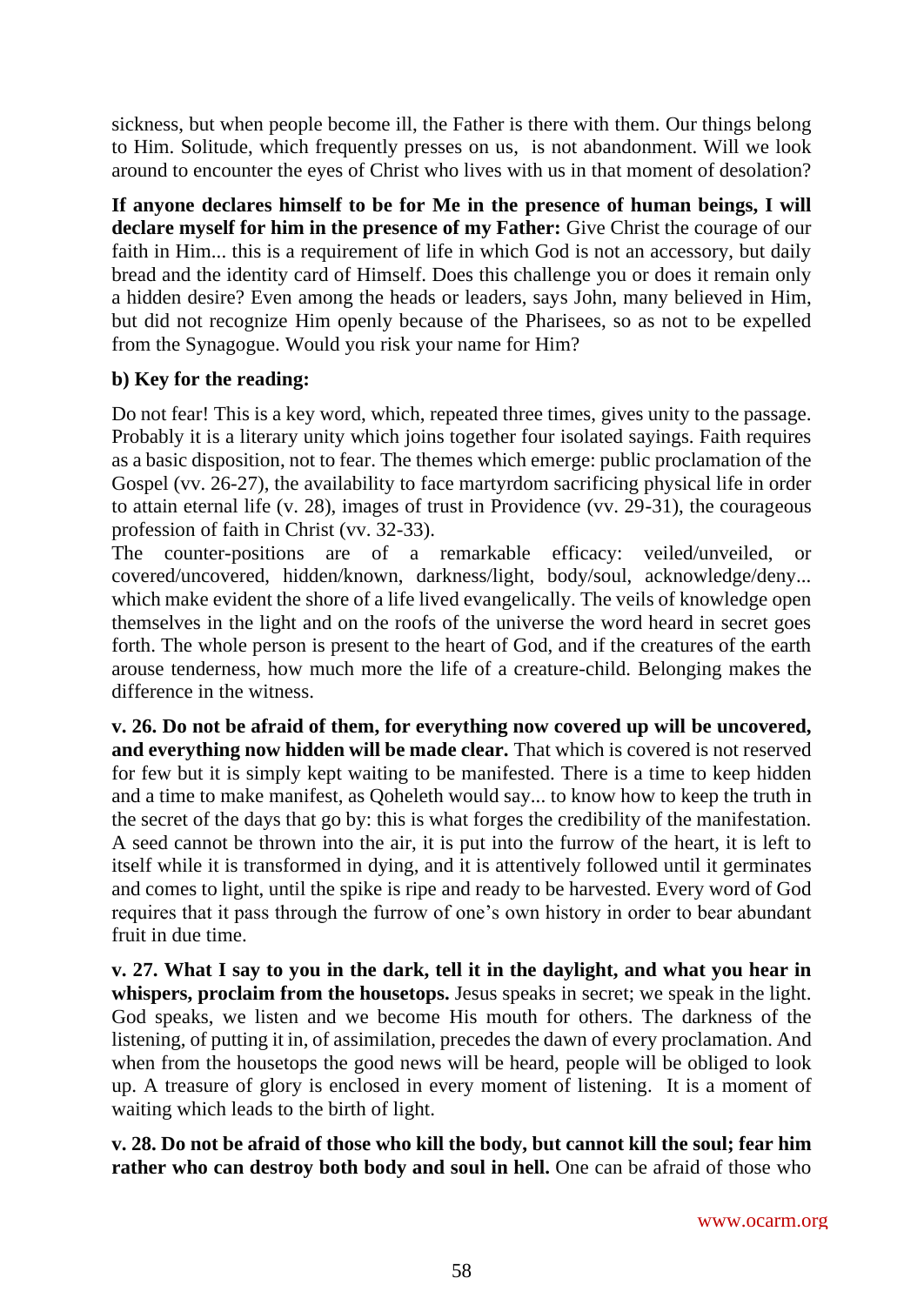can strike that which is not man in fullness: to stop earthly life is not equal to death. The only really fearful is God. But God also after death preserves the life for the human being. That is why we should not fear. Whatever can happen, God is with humanity. This is a certainty which permits us to sail on even in the midst of the most devastating storms, because the treasures of humanity are taken care of in God, and from the hands of God nobody can snatch the elect.

**v. 29. Can you not buy two sparrow for a penny? And yet not one falls to the ground without your Father knowing. There are t**wo sparrows, one penny. A minimum value but which is in the thought of the Father. Where life beats, there God is, completely. This attentive care enchants and consoles... and invites listening to everything that vibrates and presents holy images of the Eternal splendor. Two sparrows: two very small creatures, of a brief life. The value of things is not given to them because of the greatness or the strength, but from what animates, that which is "body". Therefore, every space where there is life which accepts the print of the Creator is a place of encounter with Him. It bears witness to His solicitude.

**v. 30. Why every hair on your head has been counted.** The solicitude or thoughtfulness of God extends itself even to counting the hair on our head. It is absurd, the way the Lord loves! When desolation and abandonment become the words of our today, it will be enough to count some of our hair to remember the presence of God with us. The protection of the Heavenly Father will not be lacking for the disciples of Jesus. The Mystery which embraces all cannot be less towards those who have chosen to follow His Son, leaving the earth of their human securities.

**v. 31. So there is no need to be afraid; you are worth more than many sparrows!** If God uses His thought for two sparrows how much more will He think of us! Fear disappears before this living image of human and religious sensibility of Christ. God is in favor of humanity, not against humanity. And if He keeps silence it is not because of lack of care, but because His thoughts of us have broader perspectives which go beyond the horizons of earthly temporality.

**v. 32. If anyone declares himself for Me in the presence of human beings, I will declare Myself for him in the presence of My Father in Heaven. One must** acknowledge oneself. When you find yourself in a square crowded to the full among unknown faces, you have the experience of being a foreigner. But as soon as you see a familiar face, your heart expands and you make your way until you get close to him. This recognizing others allows one to manifest oneself before others and to expose oneself. Christ in the midst of the crowd is the familiar face to recognize Him as the Master and Lord of our life. And what fear can we have if we think that He will declare us before His Father in Heaven?

**v. 33. But the one who disowns Me in the presence of human beings, I will disown in the presence of My Father in Heaven.** Could we think of a vengeful God? This is not a discourse to "put wood into the fire", but a discourse which comes from an existential encounter. Christ will not be able to recognize as His own the one who will have chosen everything outside of Him. It is a discourse of fidelity and of respect for human liberty. God respects the creature to the point of not interfering in the space of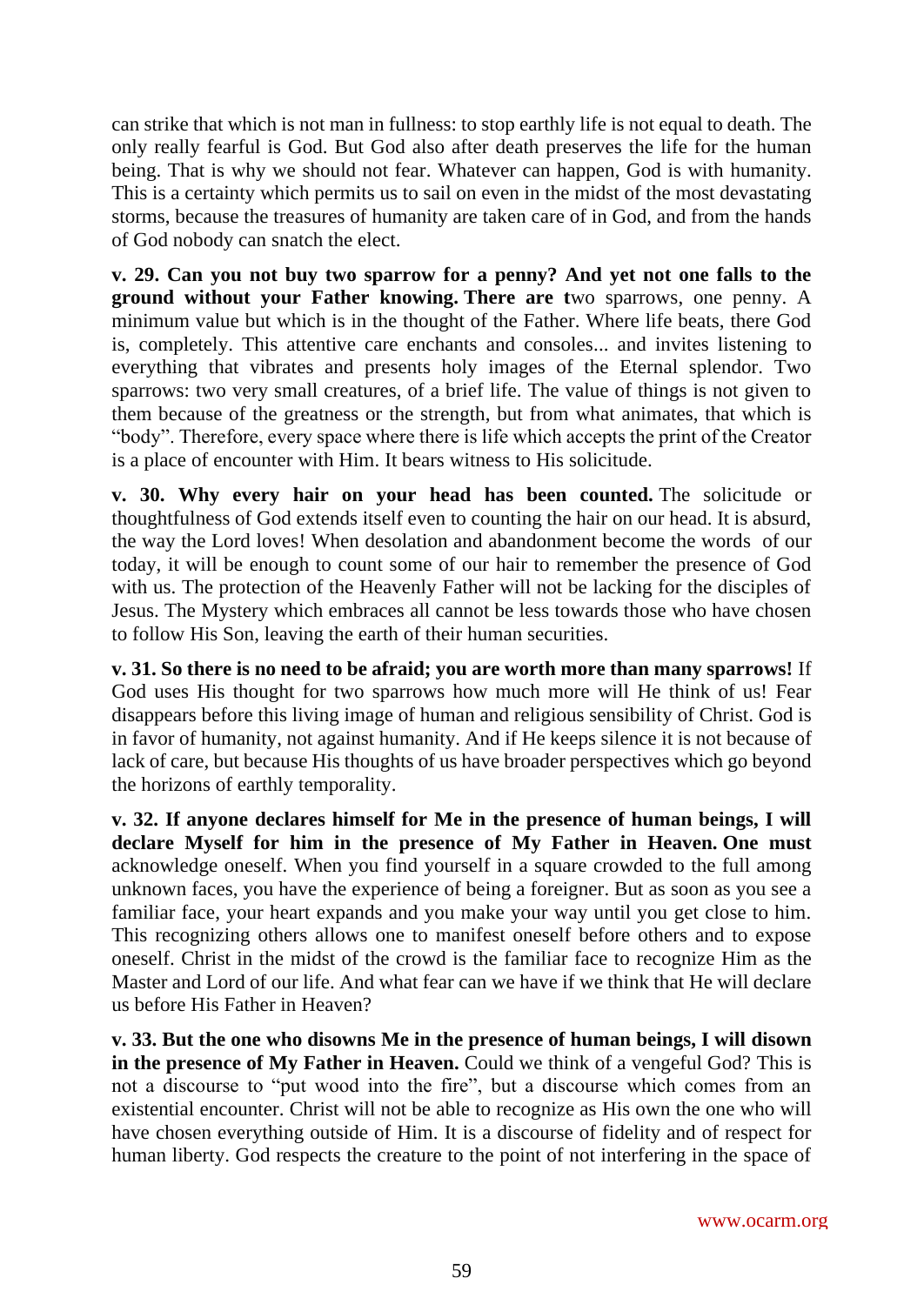his error. The Gospel demands belonging, not words and actions. The heart lives in heaven, when Christ is its beating of life!

## **4. PRAYER (Psalm 22:22-31)**

I shall proclaim Your name to my brothers, praise You in full assembly: 'You who fear Yahweh, praise Him! All the race of Jacob, honor Him! Revere Him, all the race of Israel!'

For He has not despised nor disregarded the poverty of the poor, has not turned away His face, but has listened to the cry for help.

Of You is my praise in the thronged assembly, I will perform my vows before all who fear Him. The poor will eat and be filled, those who seek Yahweh will praise Him, 'May your heart live for ever.'

The whole wide world will remember and return to Yahweh, all the families of nations bow down before Him. For to Yahweh, ruler of the nations, belongs kingly power! All who prosper on earth will bow before Him, all who go down to the dust will do reverence before Him.

And those who are dead, their descendants will serve Him, will proclaim His name to generations still to come; and these will tell of His saving justice to a people yet unborn: He has fulfilled it.

# **5. CONTEMPLATION**

Lord, among the veils of what I have received and have not given, may I be able to meditate and to accept everything from you. Let not my proclamation be an unconscious repeater, but rather a word possessed in so far as it has indwelling and digested for a long time. May the beauty of Your presence be unveiled to my senses, and in the mystery of Your unceasing giving may the veil of the encounter descend bringing You closer. The treasure hidden for centuries is now known, and from darkness to light, the dawn has raised for centuries, in a day without sunset which, shining on that which love has created and the sin being broken, it makes all things new. I will acknowledge You, my God, before my brothers because it will be impossible for me to hide the lamp that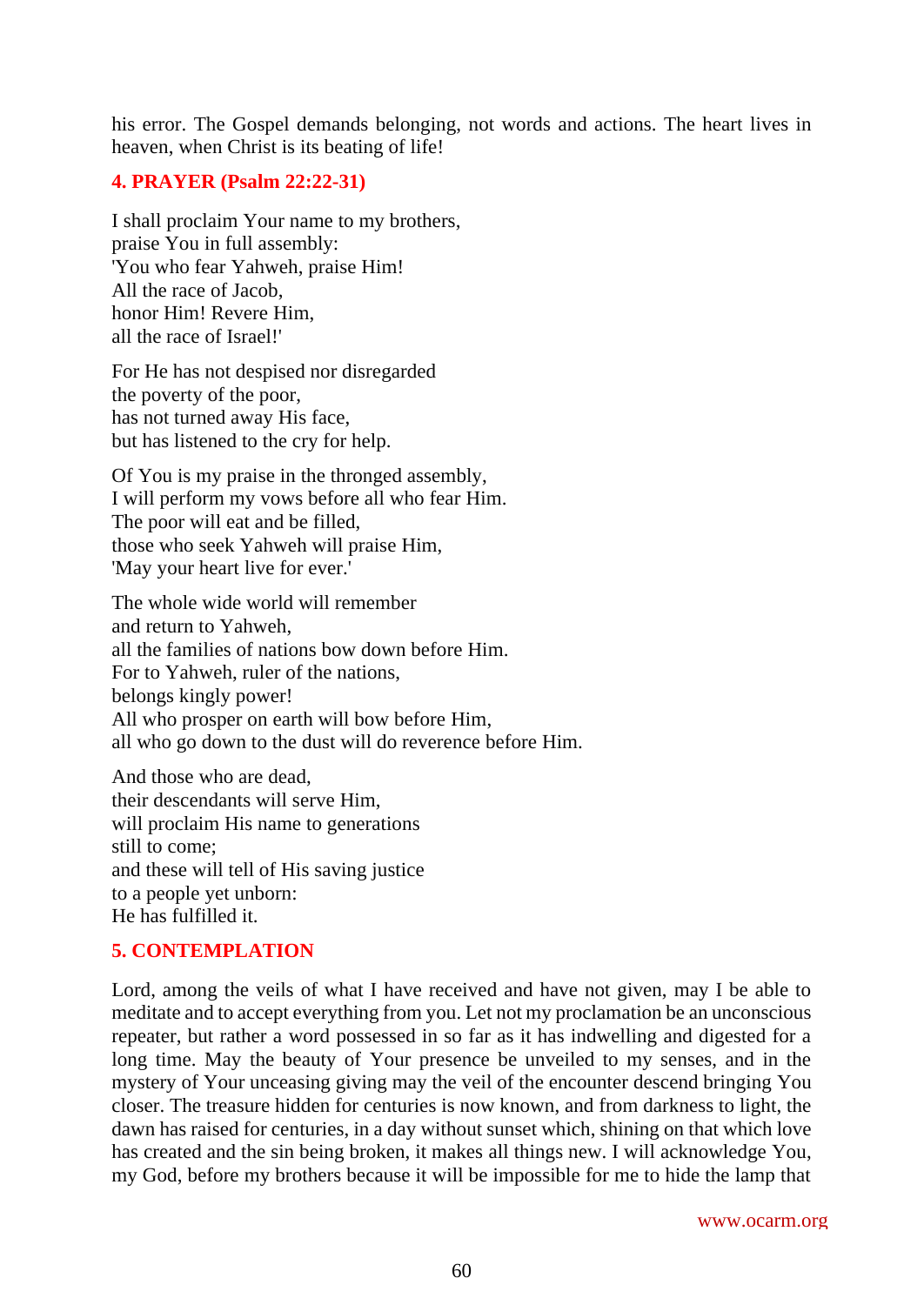You have lit in my life. Who will give me the words which create me and make of my limitations a marvelous definition of what I am, I, in particular, like nobody else? Only You, Lord, have words of eternal life. And I will eat them and will offer them, at the cost of being devoured with them. It will be sufficient for me to feel that I am a sparrow to find again the hope when the tempest will fall on me, because the pennies that You give for the sparrows are not counted in Your knapsack. Amen.

# **Lectio Divina Monday, June 22, 2020**

# *Ordinary Time*

# **1) Opening prayer**

Father, guide and protector of Your people, grant us an unfailing respect for Your name, and keep us always in Your love.

We ask this through our Lord Jesus Christ, Your Son, who lives and reigns with You and the Holy Spirit, one God, for ever and ever. Amen.

# **2) Gospel Reading - Matthew 7:1-5**

Jesus said to his disciples: "Stop judging, that you may not be judged. For as you judge, so will you be judged, and the measure with which you measure will be measured out to you. Why do you notice the splinter in your brother's eye, but do not perceive the wooden beam in your own eye? How can you say to your brother, 'Let me remove that splinter from your eye,' while the wooden beam is in your eye? You hypocrite, remove the wooden beam from your eye first; then you will see clearly to remove the splinter from your brother's eye."

# **3) Reflection**

• In today's Gospel we continue to meditate on the Sermon on the Mount, found in chapters 5 to 7 of the Gospel of Matthew. During the 10th and 11th week we have seen chapters 5 and 6. Beginning today, we will see chapter 7. These three chapters, 5, 6, and 7, offer an idea of how the catechesis was done in the communities of the converted Jews in the second half of the first century in Galilee and in Syria. Matthew unites and organizes the words of Jesus to teach how the new way of living the law of God should be.

• After having explained how to re-establish justice (Mt 5:17 to 6:18) and how to restore the order of creation (Mt 6:19-34), Jesus teaches how the life in community should be (Mt 7:1-12). At the end He presents some recommendations and final advice (Mt 7:13- 27). Then follows an outline of the entire Sermon on the Mount:

Matthew 5:1-12: The Beatitudes: solemn openness of the New Law. Matthew 5:13-16: The new presence in the world: Salt of the earth and light of the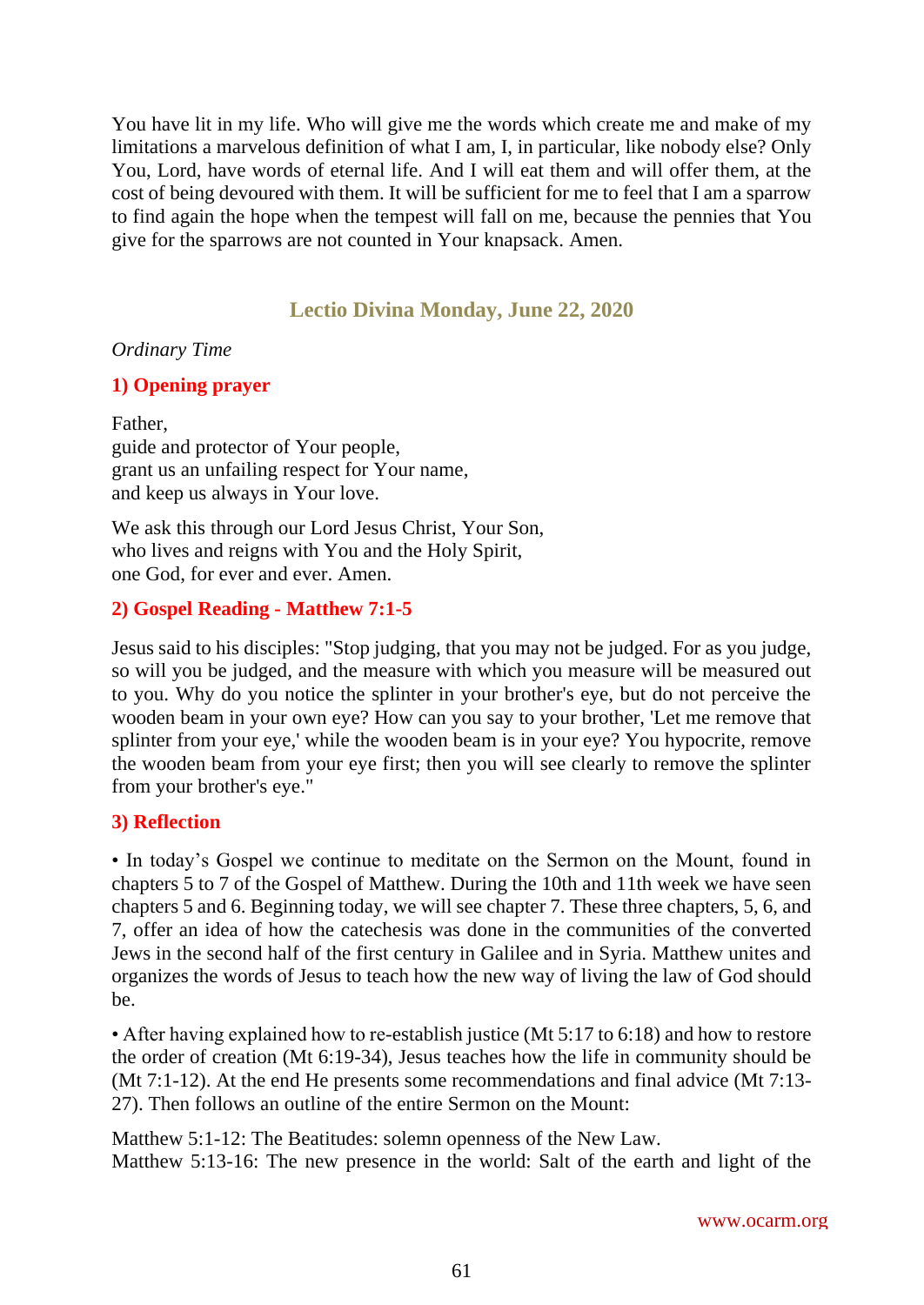world.

Matthew 5:17-19: The new practice of justice: relationship with the ancient law. Matthew 5:20-48: The new practice of justice: observing the new law. Matthew 6:1-4: The new practice of the works of piety: alms giving. Matthew 6:5-15: The new practice of the works of piety: prayer. Matthew 6:16-18: The new practice of the works of piety: fasting. Matthew 6:19-21: The new relationship to material goods: do not store up. Matthew 6:22-23: The new relationship to material goods: a correct vision. Matthew 6:24: The new relationship to material goods: God or money. Matthew 6:25-34: The new relationship to material goods: trust in Providence Matthew 7:1-5: The new community life together: do not judge. Matthew 7:6: The new community life together: do not despise the community. Matthew 7:7-11: The new community life: trust in God produces sharing. Matthew 7:12: The new community life together: the Golden Rule. Matthew 7:13-14: Final recommendations to choose the sure way. Matthew 7:15-20: Final recommendations, the prophet is known by his fruits. Matthew 7:21-23: Final recommendations to not only speak but also practice. Matthew 7:24-27: Final recommendations to construct the house on rock.

The community-lived experience of the Gospel (Mt 7:1-12) is the touchstone. It is where the seriousness of the commitment is defined. The new proposal of life in community embraces many aspects: do not observe the splinter in your brother's eye (Mt 7:1-5), do not throw your pearls in front of pigs (Mt 7:6), do not be afraid to ask God for things (Mt 7:7-11). This advice reaches the summit in the Golden Rule: Always treat others as you would like them to treat you (Mt 7:12). The Gospel of today presents the first part: Matthew 7:1-5.

• Matthew 7:1-2: Do not judge and you will not be judged. The first condition for a good life together in community is not to judge brother or sister. That is, to eliminate the preconceptions which prevent a transparent community life. What does this mean concretely? John's Gospel gives an example of how Jesus lived in community with the disciples. Jesus says: "I shall no longer call you servants, because a servant does not know the master's business; I call you friends, because I have made known to you everything I have learned from My Father" (Jn 15:15). Jesus is an open book for His companions. This transparency comes from His total trust in the brothers and sisters and has its origin in His intimacy with the Father who gives Him the force of opening himself up totally to others. Anyone who lives in this way with his brothers and sisters accepts others as they are, without any preconceptions, without previously imposing any conditions, without judging. Mutual acceptance without any pretension and with total transparency! This is the ideal of the new community life, which has come from the Good News which Jesus has brought to us: God is our Father, and therefore, we are all brothers and sisters. It is a difficult ideal, but as beautiful and attractive as the other one: "Be perfect as your Heavenly Father is perfect.

• Matthew 7:3-5: You observe the splinter in your brother's eye and never notice the great log in your own. Immediately Jesus gives an example: Why do you observe the splinter in your brother's eye, and never notice the great log in your own? And how dare you say to your brother, "Let me take that splinter out of your eye, when look, there is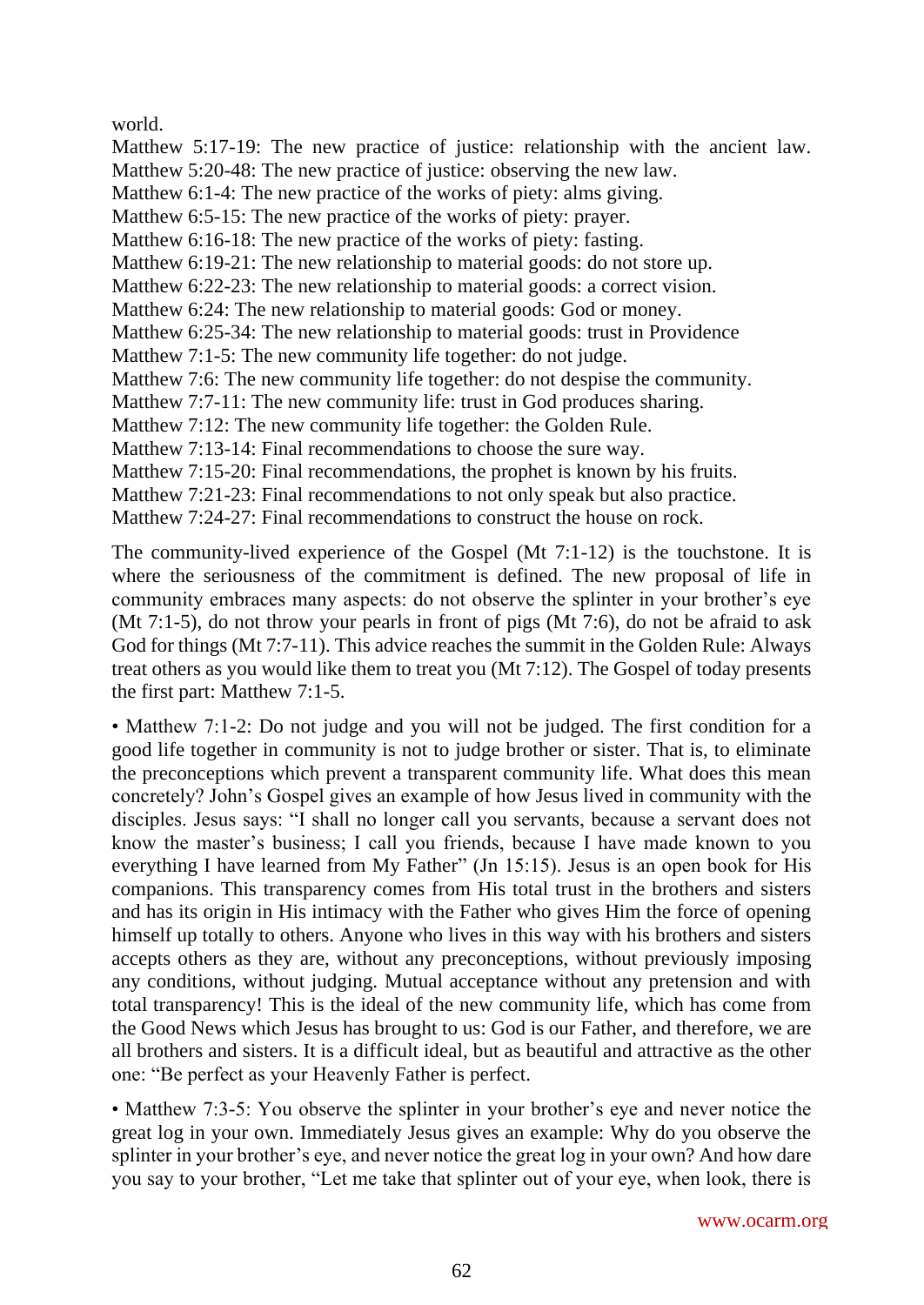a great log in your own? Hypocrite! Take the log out of your own eye first, and then you will see clearly enough to take the splinter out of your brother's eye". When hearing this phrase we usually think of the Pharisees who despised the common people, considering them ignorant and they considered themselves better than others (cf. Jn 7:49; 9:34). In reality, this statement of Jesus serves for all of us. For example, it is often the case that we criticize the very thing in others that we do ourselves. We observe the splinter in the eye of our brothers and we do not see the big log in our own eyes. These logs can cause many people today to have difficulty in believing in the Good News of Jesus.

### **4) Personal questions**

• Think about the things I criticize other for. Does it reveal the same behavior, in some way, in me?

• Does this show that we all have more in common than in differences, and that it is only the log in the eye that is the problem in understanding this?

• Splinters and logs share a similar nature: both are wood. What faults do I share with others in my community or family which I seem to be blind to in myself?

### **5) Concluding Prayer**

Your kindnesses to me are countless, Yahweh; true to Your judgments, give me life. (Ps 119:156)

# **Lectio Divina Tuesday, June 23, 2020**

#### *Ordinary Time*

#### **1) Opening prayer**

Father, guide and protector of Your people, grant us an unfailing respect for Your name, and keep us always in Your love. We ask this through our Lord Jesus Christ, Your Son, who lives and reigns with You and the Holy Spirit, one God, for ever and ever. Amen.

# **2) Gospel Reading - Matthew 7:6,12-14**

Jesus said to his disciples: "Do not give what is holy to dogs, or throw your pearls before swine, lest they trample them underfoot, and turn and tear you to pieces. "Do to others whatever you would have them do to you. This is the Law and the Prophets. "Enter through the narrow gate; for the gate is wide and the road broad that leads to destruction, and those who enter through it are many. How narrow the gate and constricted the road that leads to life. And those who find it are few."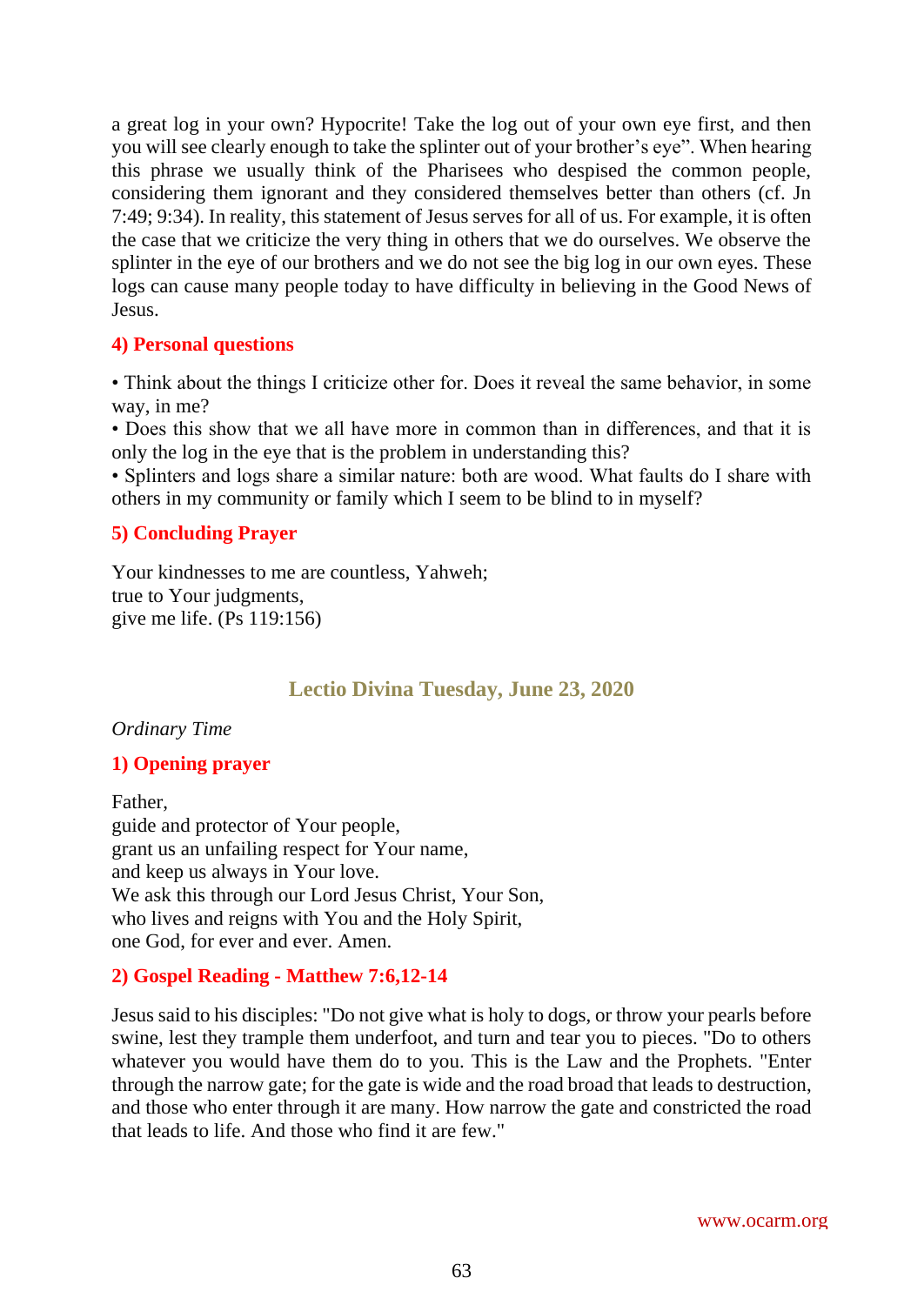### **3) Reflection**

• Discernment and prudence in offering things of value. In relationships with others Jesus, warns about certain dangerous attitudes. The first one of these is to not judge (7:1-5): it is a true and proper prohibition, "do not judge". It is an action that influences and drives contempt or condemnation of others. The last judgment is the exclusive competence of God. Our figures of measure and our criteria are relative and they are conditioned by our subjectivity. Any condemnation of others becomes a condemnation of oneself, in so far as it places us under the judgment of God and we exclude ourselves from pardon. If your eye is pure, that is to say, is free from every judgment of the brothers, then you can relate with them in a true way before God. Now we consider the words of Jesus offered to us by the liturgical text: "Do not give dogs what is holy; and do not throw your pearls in front of pigs, or they may trample them and then turn on you and tear you to pieces" (Mt 7:6). At first sight, this "saying" of Jesus sounds strange to the sensibility of today's reader. It may represent a true enigma. But it is a way of saying in a Semitic language that has to be interpreted. At the time of Jesus, just as in ancient culture, dogs were not greatly appreciated because they were considered somewhat savage and wild. But let us now consider the positive and didactic-wisdom aspect of the words of Jesus: do not profane holy things. In the last instance, it is an invitation to use prudence and discernment. In the Old Testament, the holy things are the meat for the sacrifice (Lv 22:14; Ex 29:33 ff; Nb 18:8-19). The act of throwing pearls to the pigs is incomprehensible. For the Hebrews, the pigs are impure animals, the quintessence of repugnance. On the contrary, the pearls are the most precious things that can exist. The warning of Jesus refers to those who feed the stray dogs with consecrated meat destined to the sacrifice. Such behavior is evil and imprudent because those dogs were usually not fed and therefore, because of their insatiable hunger, they could turn back and attack their "benefactors".

The pearls at the metaphoric level could indicate the teachings of the wise or the interpretation of the Torah. In Matthew's Gospel the pearl is the image of the kingdom of God (Mt 13:45ff). The interpretation which the evangelist gives is above all theological. Surely, this is the interpretation which seems to be more in harmony with the text and with the ecclesial reading of the words of Jesus: a warning to the Christian missionaries not to preach the Gospel to just anybody.

• To follow a path. In the final part of the discourse (7:13-27), Matthew includes, among the others, an admonition of Jesus who invites us to make a choice in order to enter the kingdom of Heaven: through the narrow door (7:13-14). The word of Jesus is not only something to be understood and to interpret, but above all, it should become life. Now, to enter into the kingdom of Heaven it is necessary to follow a path and to enter into the fullness of life through a "door". The theme of the "path, the way" is very dear to the Old Testament (Dt 11:26-28; 30, 15-20; Jr 21:8; Ps 1:6; Ps 118:29-30; Ps 138:4; Ws 5:6-7 etc.). The road represented by two doors leads to different goals. A significance that is consistent with the admonishments of Jesus would be that the wide door is joined to the wide path which leads to perdition or damnation, that is to say, to walk on a wide road is something pleasant, and capable of handling a great many travelers, but this is not said in our text. Rather it seems that Matthew agrees with the Jewish conception of the "road"; on the trail of Dt 30:19 and Jr 21:8 there are two roads that are in counterposition, that of death and that of life. To know how to choose among the many ways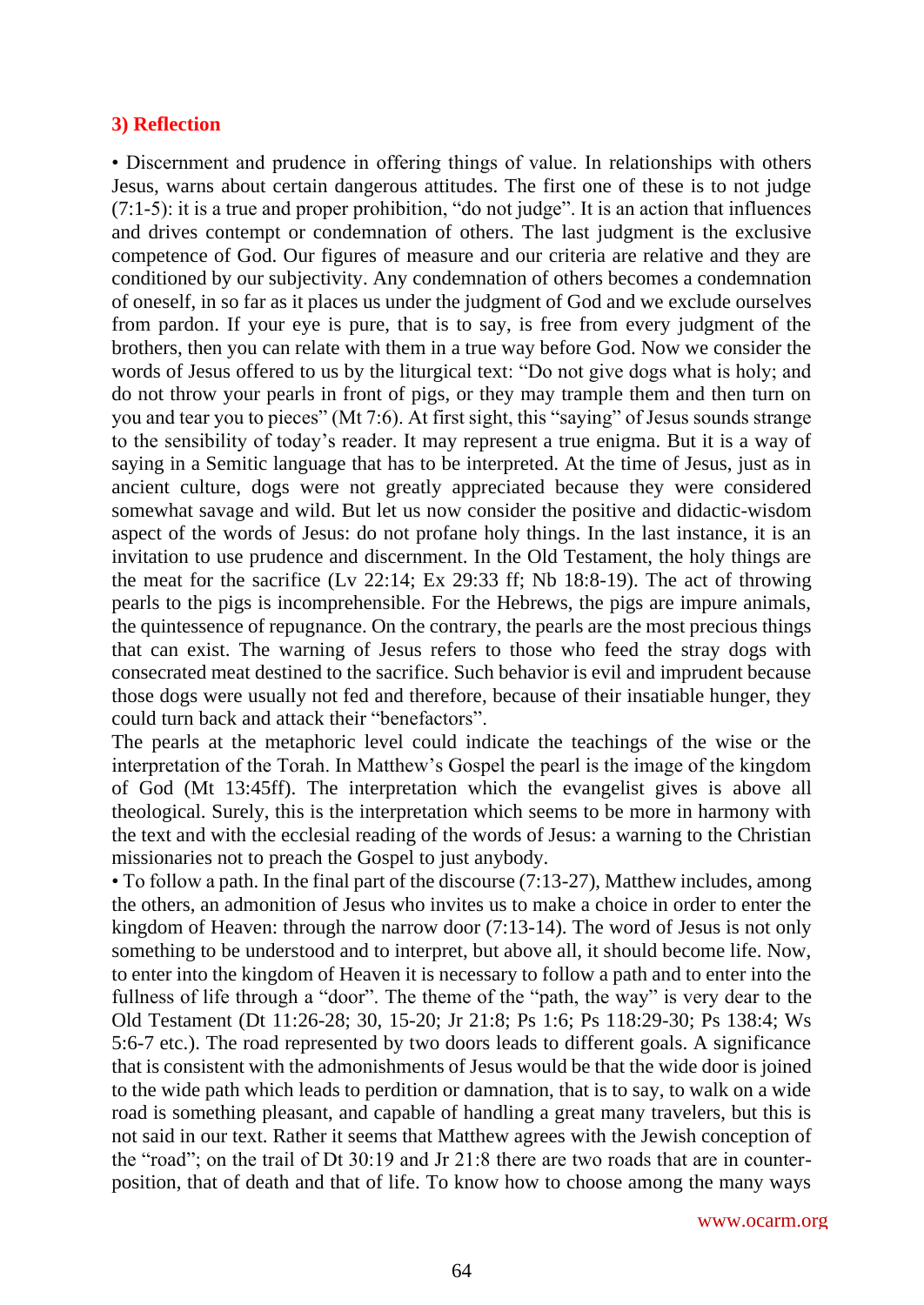of life is decisive for entering into the kingdom of Heaven. Anyone who chooses the narrow road, that of life, should know that it is full of afflictions; narrow means tried by suffering for the sake of faith. Narrow paths, especially with a cart, are tricky and tough to travel. It is also less traveled. Matthew is telling his readers that most may not choose this path, so don't expect it to be the way of the majority. Christianity was a new way, a new path, and many of the people of that time may not want to travel that path.

### **4) Personal questions**

• Examine your day today. Are there instances where you did not treat a brother or sister as you would want to be treated? Do you make excuses as you ask yourself, saying "oh, it wouldn't matter to me if he did that" rather than taking responsibility?

• The word of Jesus, or rather, Jesus Himself, is the door who makes us enter into the filial and fraternal life. Do you allow yourself to be guided and attracted by the narrow and demanding path of the Gospel? Or do you follow the wide and easy road that consists in doing what pleases or that leads you to satisfy all your desires, neglecting the needs of others?

### **5) Concluding Prayer**

We reflect on Your faithful love, God, in Your temple! Both Your name and Your praise, God, are over the whole wide world. Your right hand is full of saving justice. (Ps 48:9-10)

# **Lectio Divina Wednesday, June 24, 2020**

*Birth of the Precursor of the Lord*

# **1. Let us recollect ourselves in Prayer – Statio**

Prayer of Cardinal Mercier to the Holy Spirit

Oh God, who has instructed Your faithful, enlightening their hearts with the light of the Holy Spirit, grant us that in the same Spirit we may have the desire to do good and to enjoy always His comfort.

May there be glory, adoration, love, and blessing to You Eternal Divine Spirit, who has brought to earth for us the Savior of our souls. And may there be glory and honor to His most adorable heart who loves us with an infinite love.

Oh Holy Spirit, soul of my soul, I adore You: enlighten me, guide me, strengthen me, console me, teach me what I should do, give me your orders.

I promise to submit myself to all that will happen to me, allowed by You: I ask only that I may know Your will.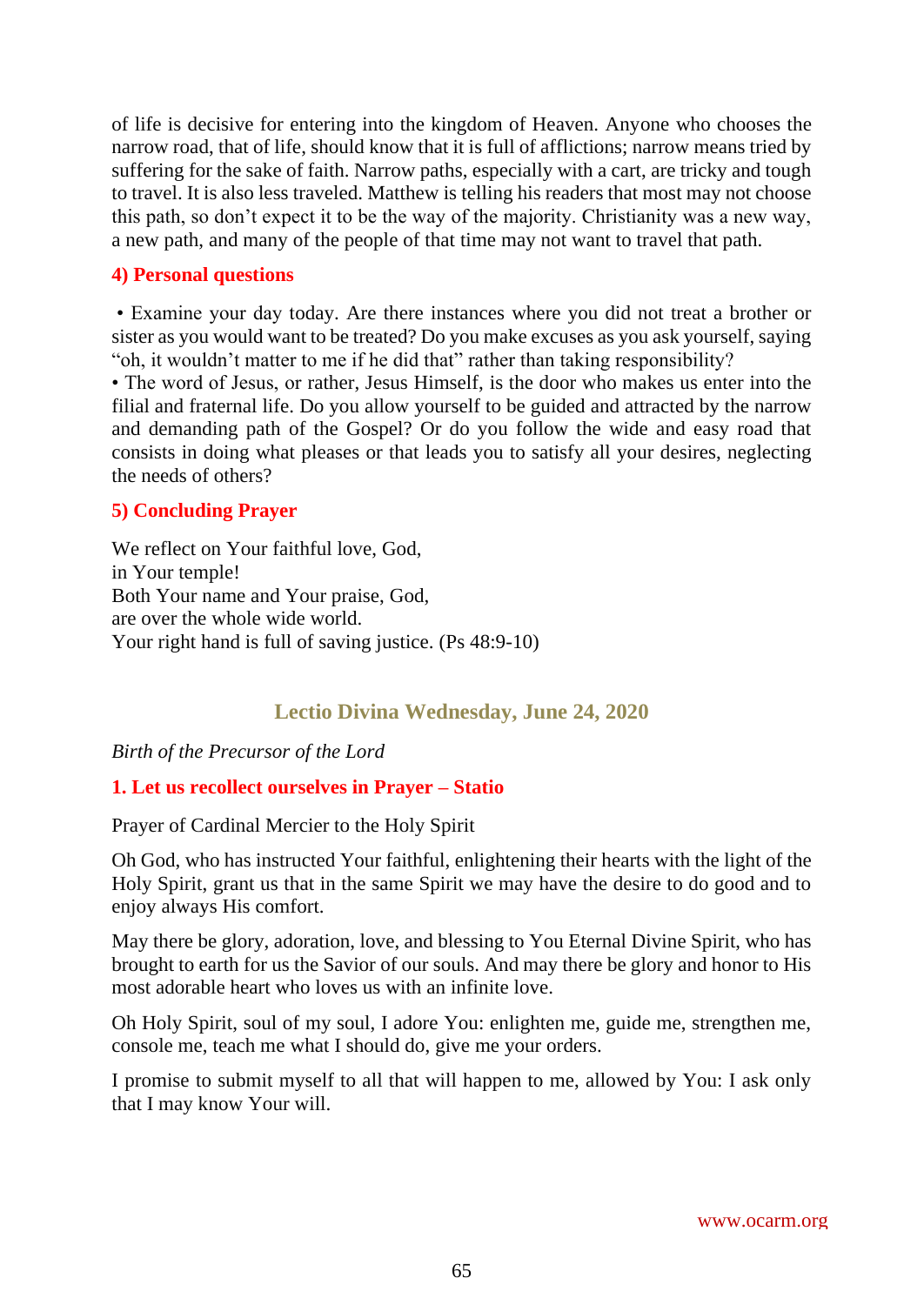# **2. Prayerful Reading of the Word - Lectio**

#### **From the Gospel according to Luke (1:57- 66,80)**

When the time arrived for Elizabeth to have her child she gave birth to a son. Her neighbors and relatives heard that the Lord had shown his great mercy toward her, and they rejoiced with her. When they came on the eighth day to circumcise the child, they were going to call him Zechariah after his father, but his mother said in reply, "No. He will be called John." But they answered her, "There is no one among your relatives who has this name." So they made signs, asking his father what he wished him to be called. He asked for a tablet and wrote, "John is his name," and all were



amazed. Immediately his mouth was opened, his tongue freed, and he spoke blessing God. Then fear came upon all their neighbors, and all these matters were discussed throughout the hill country of Judea. All who heard these things took them to heart, saying, "What, then, will this child be?" For surely the hand of the Lord was with him. The child grew and became strong in spirit, and he was in the desert until the day of his manifestation to Israel.

### **3. Pondering the Word - Meditatio**

#### **3.1 Key to the Reading**

This passage of the Gospel forms part of the account of the infancy of Jesus. In a particular way this text follows the scene of the visitation of Mary "in the house of Zechariah" (Lk 1:40) after the event of the Annunciation by the Angel, the messenger of the new creation.

In fact, the Annunciation inaugurates, in a joyful way, the fulfillment of God's promise to His people (Lk 1:26-38). The joy of the new times, which filled Mary, now inundates the heart of Elizabeth. She rejoices with the announcement brought by Mary (Lk 1:41). Mary, on the other hand, "magnifies the Lord" (Lk 1:46) because He has worked great things in her, just as He has worked great marvels for His people in need of salvation.

The expression "the time came" reminds us that this reality does not only strike Elizabeth who is about to give birth, but also reveals something of God's plan. In fact, Saint Paul tells us that when the completion of the time came, God sent His Only Begotten Son "born of a woman, born a subject of the Law, to redeem the subjects of the Law, so that we could receive adoption as children" of God (Gal 4:4).

In the Gospel, Jesus speaks about the completion of times, especially in the Gospel of John. Two of these times are the wedding at Cana (Jn 2:1-12) and the agony on the cross where Jesus exclaims that "all is fulfilled" (Jn 19:30). In the fulfillment of the times,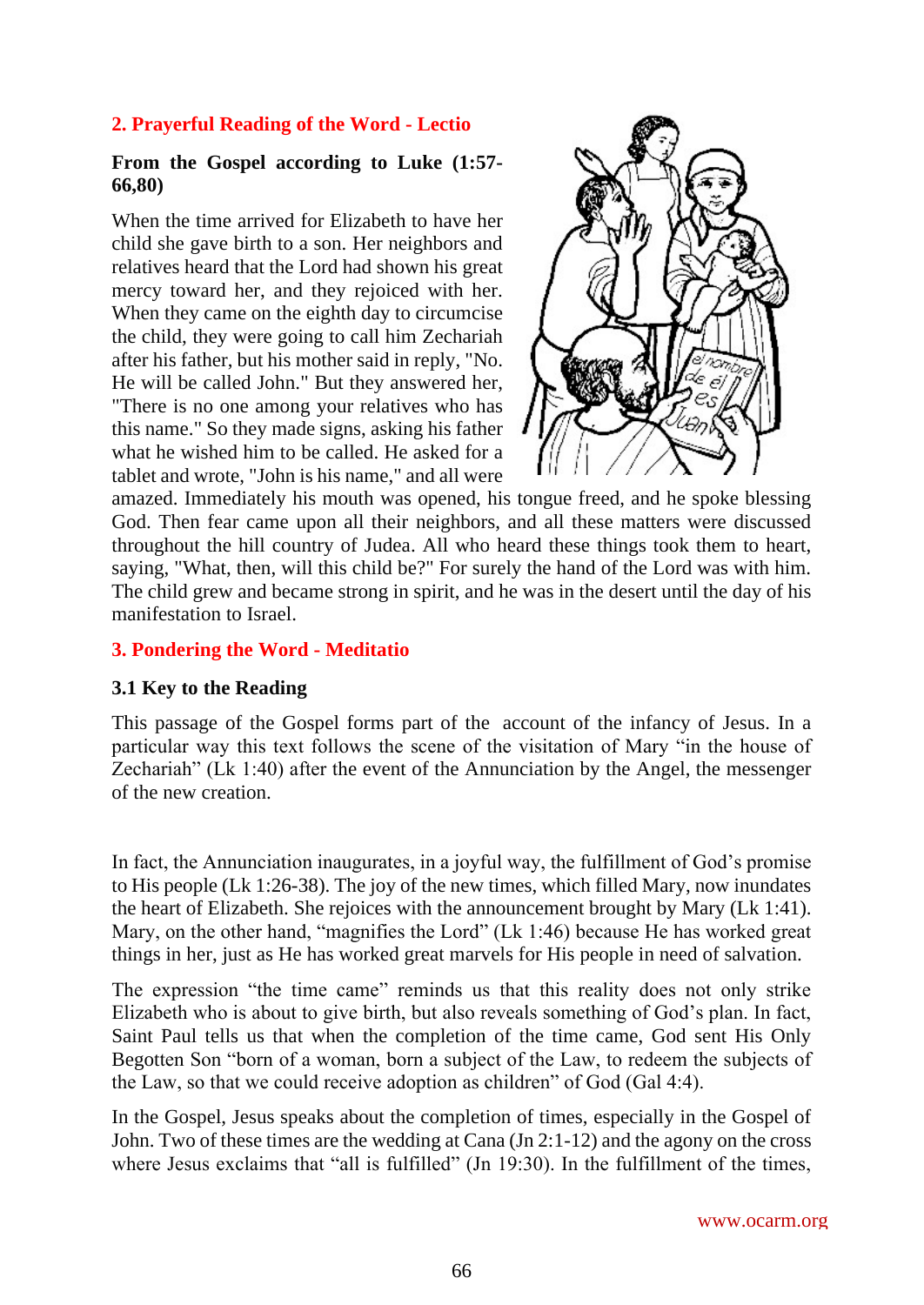Jesus inaugurates an era of salvation. The birth of John the Baptist inaugurates this time of salvation. In fact, at the arrival of the Messiah, he exults and leaps in the womb of his mother, Elizabeth (Lk 1:44). Later on, he will define himself as the friend of the bridegroom (Jesus) who exults and rejoices because of the event of the wedding with the bride, the Church (Jn 3:29).

The son will not be named after his father Zechariah, but John. Zechariah reminds us that God does not forget His people. In fact, his name means "God remembers". His son will now be called "God remembers", because God's promises were being fulfilled. The prophetic mission of John has to indicate God's mercy. In fact, he will be called Johanan, which is "God is mercy". This mercy is manifested in the visit to the people, precisely "as he had promised by the mouth of His holy prophets of ancient times" (Lk 1:67-70). Thus, the name indicates the mission of the one about to be born. Zechariah will write the name of his son on a tablet so that all could see with admiration (Lk 1:63). This tablet is the echo of another inscription, written by Pilate to be fixed on the cross of Jesus. This inscription revealed the identity of the mission of the crucified: "Jesus, the Nazarene, King of the Jews" (Jn 19:19). This writing also provoked the admiration of those who were in Jerusalem for the feast.

John is the precursor of Jesus in everything. Since his birth and childhood he points out to Christ. "Who will this child be? He is "the voice which cries out in the desert" (Jn 1:23), impelling all to prepare the way of the Lord. He is not the Messiah (Jn 1:20), but he indicates this with his preaching, and above all, with his lifestyle of asceticism in the desert. Meanwhile, the child grew up and his spirit grew strong. He lived in the desert until the day he appeared openly to Israel" (Lk 1:80).

# **3.2 Questions to direct the meditation and the carrying out**

- Do you or your community rejoice when God shows great mercy on another in the community, or do you grumble or even ignore it?

- John identifies himself as the friend of the bridegroom. According to you, what is the meaning of this image?

- John the Baptist is the one who prepares the way for the Lord. How is this relevant in our daily life?

# **4. Oratio**

Let us bless the Lord together with Zechariah (Lk 1:68-79)

Blessed be the Lord, the God of Israel, for He has visited His people, He has set them free, and He has established for us a saving power in the House of His servant David, just as He proclaimed, by the mouth of His holy prophets from ancient times, that He would save us from our enemies and from the hands of all those who hate us, and show faithful love to our ancestors,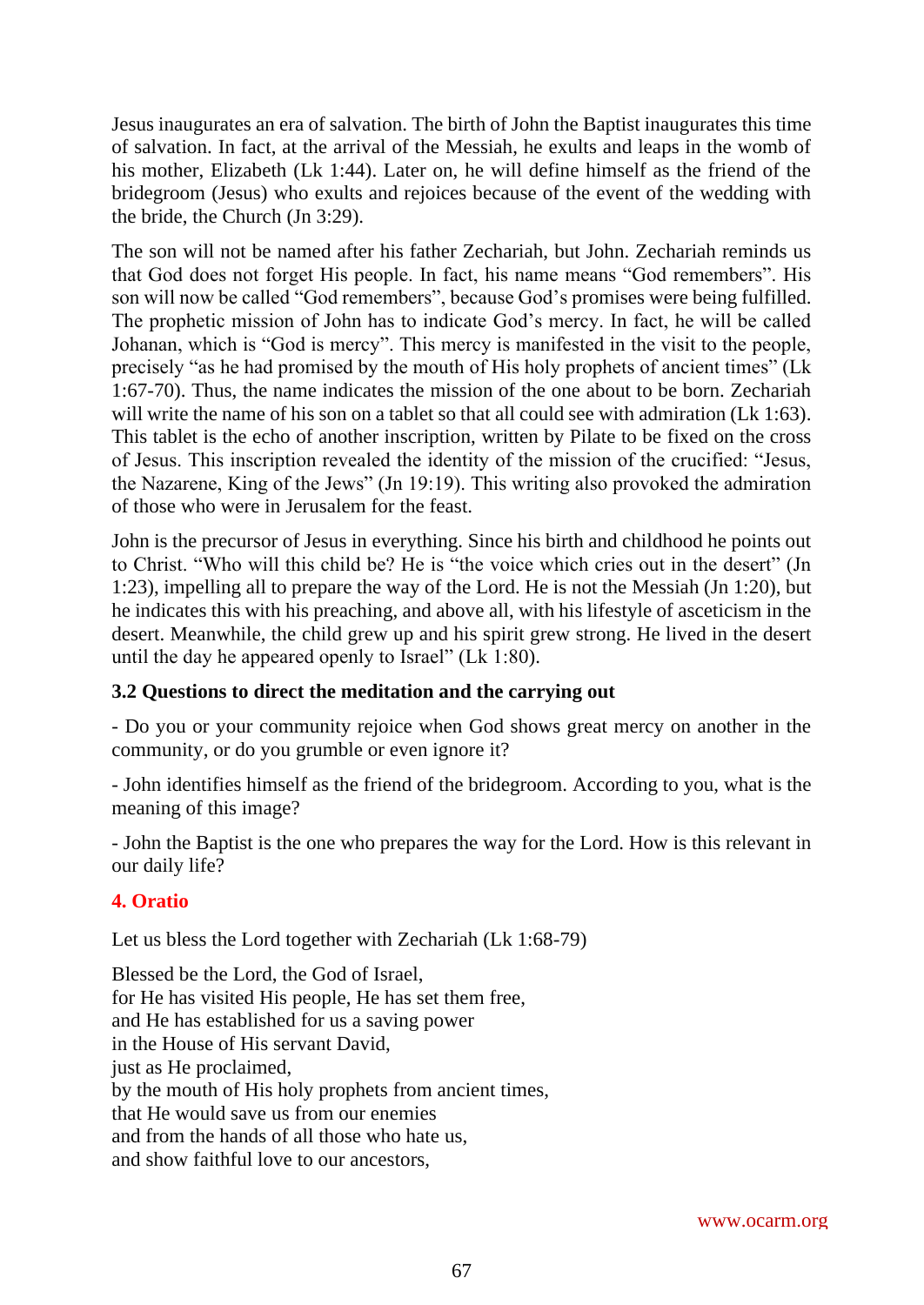and so keep in mind His holy covenant. This was the oath He swore to our father Abraham, that He would grant us, free from fear, to be delivered from the hands of our enemies, to serve Him in holiness and uprightness in His presence, all our days. And you, little child, you shall be called prophet of the Most High, for you will go before the Lord to prepare a way for Him, to give His people knowledge of salvation through the forgiveness of their sins, because of the faithful love of our God in which the daybreak on high will visit us, to give light to those who live in darkness and the shadow dark as death, and to guide our feet into the way of peace.

### **5. Contemplatio**

Let us all together adore the mercy and the goodness of God repeating in silence: Glory be to the Father, and to the Son and to the Holy Spirit. As it was in the beginning is now and ever shall be, world without end. Amen

# **Lectio Divina Thursday, June 25, 2020**

#### *Ordinary Time*

#### **1) Opening prayer**

Father, guide and protector of your people, grant us an unfailing respect for your name, and keep us always in your love. We ask this through our Lord Jesus Christ, your Son, who lives and reigns with you and the Holy Spirit, one God, for ever and ever. Amen.

# **2) Gospel Reading - Matthew 7:21-29**

Jesus said to his disciples: "Not everyone who says to me, 'Lord, Lord,' will enter the Kingdom of heaven, but only the one who does the will of my Father in heaven. Many will say to me on that day, 'Lord, Lord, did we not prophesy in your name? Did we not drive out demons in your name? Did we not do mighty deeds in your name?' Then I will declare to them solemnly, 'I never knew you. Depart from me, you evildoers.' "Everyone who listens to these words of mine and acts on them will be like a wise man who built his house on rock. The rain fell, the floods came, and the winds blew and buffeted the house. But it did not collapse; it had been set solidly on rock. And everyone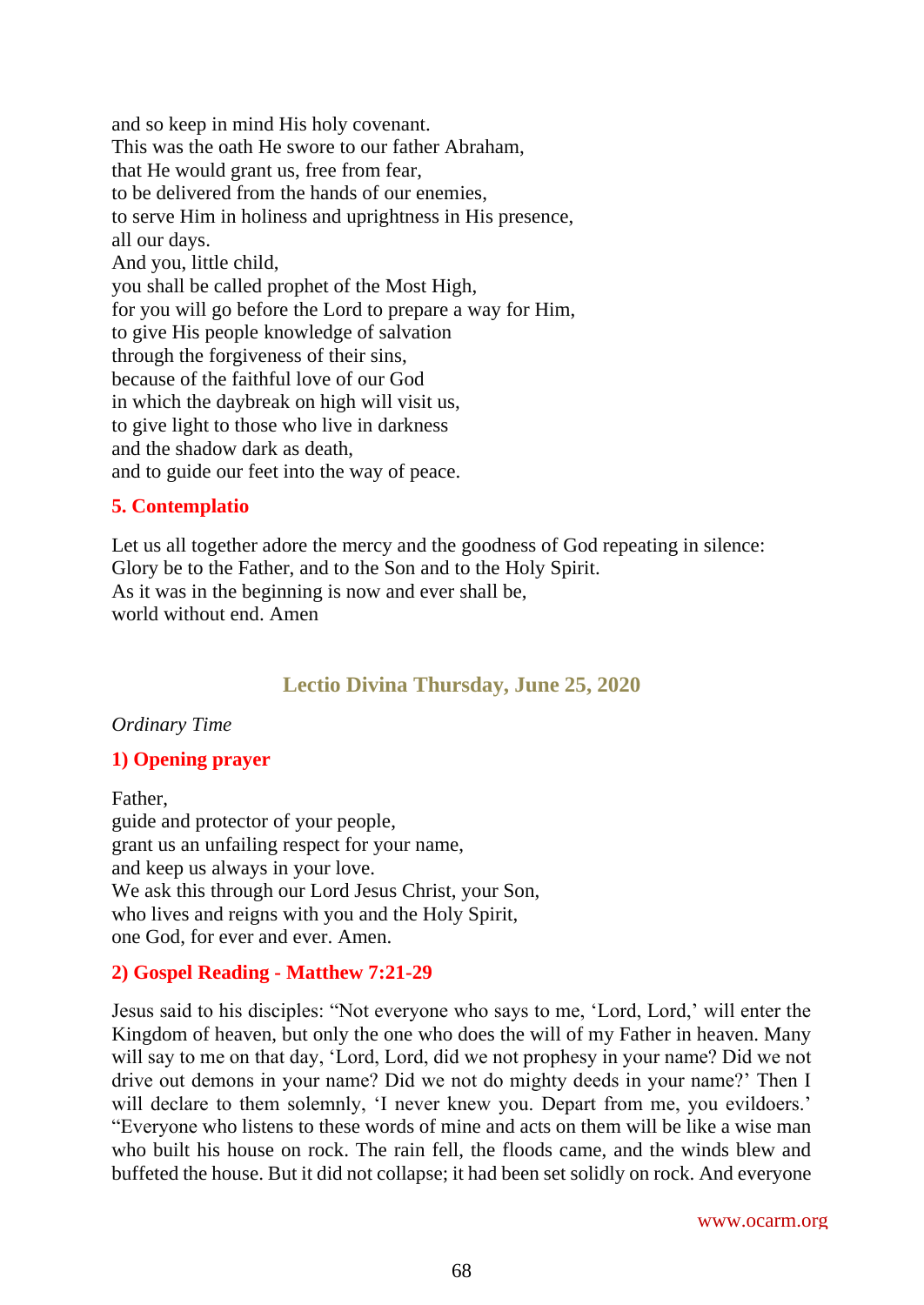who listens to these words of mine but does not act on them will be like a fool who built his house on sand. The rain fell, the floods came, and the winds blew and buffeted the house. And it collapsed and was completely ruined." When Jesus finished these words, the crowds were astonished at his teaching, for he taught them as one having authority, and not as their scribes.

# **3) Reflection**

• Today's Gospel presents the last part of the Sermon on the Mount: (a) it is not sufficient to talk and sing, it is necessary to live and to practice (Mt 7:21-23). (b) the community constructed on the foundation of the new law of the discourse on the mount will remain standing at the moment of the storm (Mt 7:24-27). (c) the words of Jesus are a severe judgment on the contemporary religious leaders, the scribes (Mt 7:28-29).

• The end of the Sermon on the Mount presents some opposition and a few contradictions which exist even in our time: (a) people who continually speak of God, but who do not do God's will. They use the name of Jesus, but do not practice a relationship with the Lord in their life (Mt 7:21). (b) There are people who live in the illusion of working for the Lord, but on the day of encounter with Him, they will discover, tragically, that they have never known Him (Mt 7:22-23). The two last scenarios of the Sermon on the Mount, the house built on the rock (Mt 7:24-25) and the house built on sand (Mt 7:26-27), illustrate these contradictions. By means of these, Matthew denounces, and at the same time tries to correct, the separation between faith and life, between speaking and doing, between teaching and practicing.

• Matthew 7:21: It is not sufficient to speak, it is necessary to practice. What is important is not to speak of God in a beautiful way or to know how to explain the bible well to others, but rather to do the will of the Father, and in this way, be a revelation of His face and of His presence in the world. Jesus made the same recommendation to the woman who praised Mary, His Mother. Jesus answered: "Blessed rather are those who listen to the Word of God and put it into practice" (Lk 11:28).

• Matthew 7:22-23: The gifts should be at the service of the Kingdom and the community. There were people with extraordinary gifts, for example the gift of prophecy, of exorcism, of healing, but they used these gifts for themselves, outside the context of the community. In the Day of Judgment, they will hear a hard sentence from Jesus: "Away from Me all evil doers". Evil is the opposite of justice. It is to do with Jesus what the doctors did with the law: to teach and not to practice (Mt 23:3). Paul will say the same thing with other words and arguments: "Though I have the power of prophecy, to penetrate all mysteries and knowledge, and though I have all the faith necessary to move mountains, if I am without love, I am nothing. Though I should give away to the poor all that I possess, and even give up my body to be burned, if I am without love, it will do me no good whatever". (1Cor 13:2-3).

• Matthew 7:24-27: The parable of the house built on the rock. The final conclusion of the Sermon on the Mount is to open oneself and to practice. Many people entrust their security to extraordinary gifts or to observance. But their true security does not come from prestige or from observance. It comes from God! It comes from the love of God who has loved us first (1 Jn 4:19). His love for us, manifested in Jesus, exceeds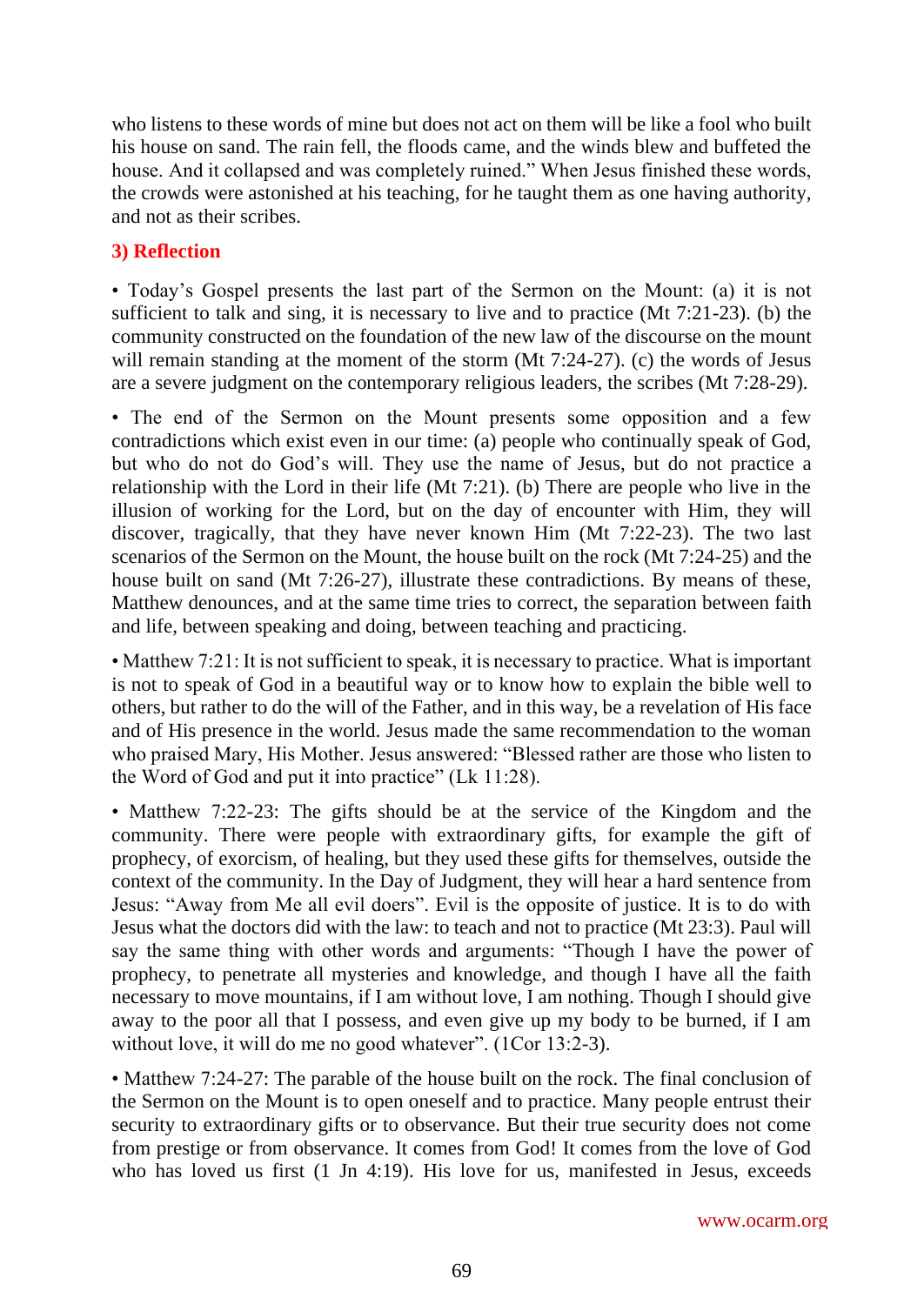everything (Rm 8:38-39). God becomes our source of security when we seek to do His will. There He will be the rock which supports us in the moments of difficulty and storm.

• Matthew 7:28-29: To teach with authority. The Evangelist closes the Sermon on the Mount saying that the crowds admired the teaching of Jesus, "because He taught with authority, and not like the scribes". The result from the teaching of Jesus is a critical understanding of the people in regard to the religious authority of the time. His simple and clear words resulted from His experience of God, from His life dedicated to the Father's plan. People admired and approved the teaching of Jesus.

• Community: the house built on the rock. In the Book of Psalms, we frequently find the expression: "God is my *rock* and my fortress… My God, my *rock,* my refuge, my stronghold, my saving strength…" (Ps 18:3). He is the defense and the strength of the one who seeks justice (Ps 18:21,24). The people who trust in this God, become in turn, a **rock** for others. Thus, the Prophet Isaiah invites people in the exile saying: "Listen to me you who pursue saving justice, you who seek Yahweh! Consider the *rock* from which you were hewn, the quarry from which you were dug. Consider Abraham your father and Sarah who gave you birth" (Is 51:1-2). The prophet asks people not to forget the past. The people should remember that Abraham and Sarah, because of their faith in God, became **rock,** the beginning of the People of God. Looking toward this rock, the people should acquire courage to struggle and to escape from slavery. Matthew also exhorts the community similarly to have rock as foundation (Mt 7:24-25) and thus, they themselves can be rock to strengthen their brothers and sisters in their faith. This is the sense of the name which Jesus gave to Peter: "You are Peter and on this *rock* I will build my Church" (Mt 16: 18). This was the vocation of the first community, called to unite itself with God, the living rock, so as to become also a living rock, because they listen and put into practice the Word. (Ps 2:4-10; 2:5; Ep 2:19-22).

# **4) Personal questions**

• How does our community seek to balance prayer and action, prayer and practice, to speak and to do, to teach and to practice? What could improve in our community, so that it will be a rock, a secure and welcoming house for all?

• To be rock for another is also to be in truth. Do I, and my community, know and understand Church teaching and the bible well enough and in truth such that I and we can be rock for others who need help in their Faith?

• There is another kind of rock. The rock in the parable of the sower. The seed (the Word) could not grow on rock. Do I read, learn and grow from the Word and from the saints that have given example before us, and from Church teaching? Am I like the rocky ground in the parable where the seed dries up or am I like a strong rock who gives stability to my brothers and sisters?

# **5) Concluding Prayer**

Help us, God our Savior, for the glory of Your name; Yahweh, wipe away our sins, rescue us for the sake of Your name. (Ps 79:9)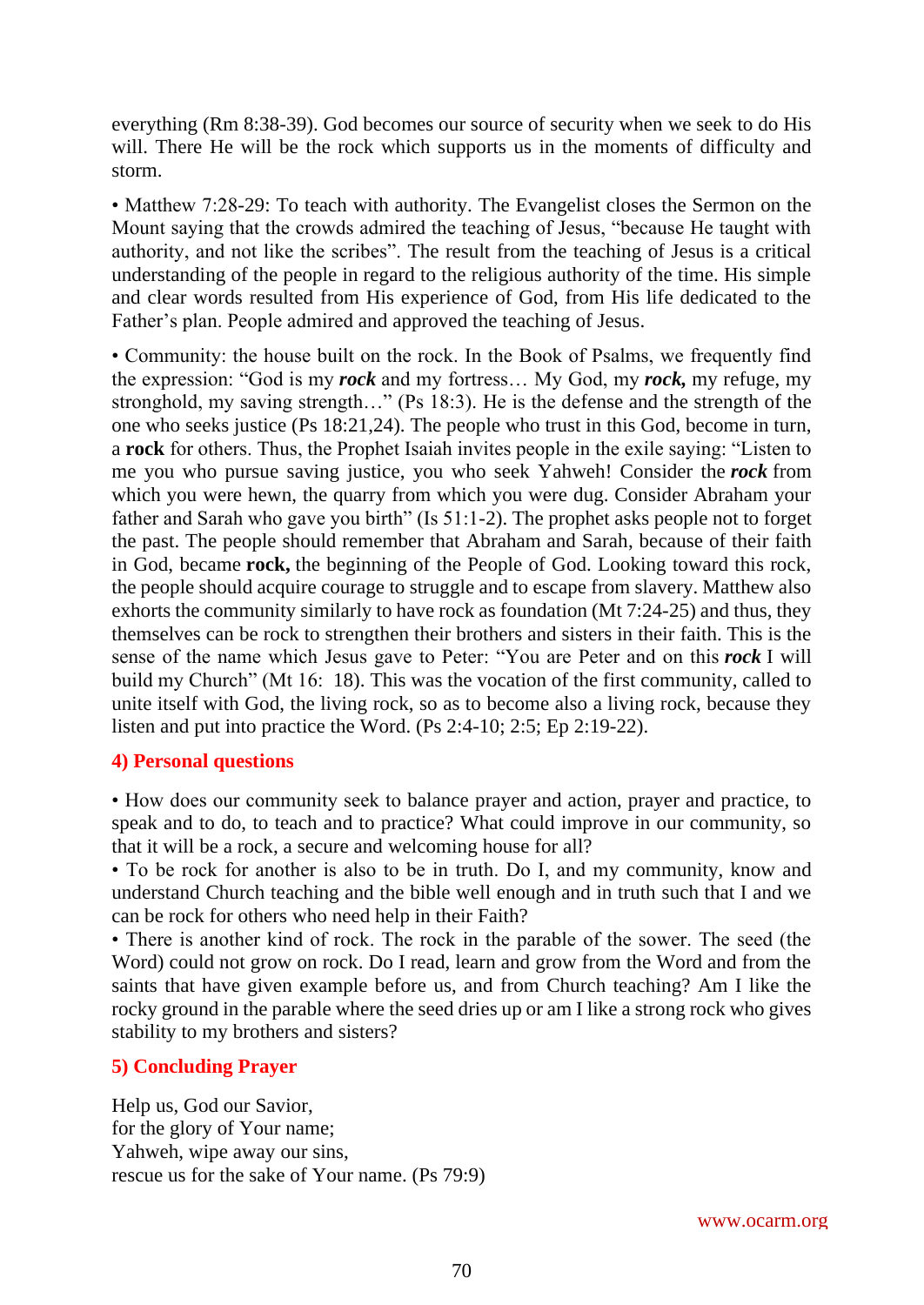# **Lectio Divina Friday, June 26, 2020**

# *Ordinary Time* **1) Opening prayer**

Father, guide and protector of Your people, grant us an unfailing respect for Your name, and keep us always in Your love. We ask this through our Lord Jesus Christ, Your Son, who lives and reigns with You and the Holy Spirit, one God, for ever and ever. Amen. **2) Gospel Reading - Matthew 8:1-4**

After Jesus had come down from the mountain, large crowds followed Him. Suddenly a man with a virulent skin-disease came up and bowed low in front of Him, saying, 'Lord, if You are willing, You can cleanse me.' Jesus stretched out his hand and touched him saying, 'I am willing. Be cleansed.' And his skin-disease was cleansed at once. Then Jesus said to him, 'Mind you tell no one, but go and show yourself to the priest and make the offering prescribed by Moses, as evidence to them.'

#### **3) Reflection**

•In chapters 5 to 7 we have heard the words of the New Law proclaimed on the Mountain by Jesus. Now, in chapters 8 and 9, Matthew indicates how Jesus put into practice what He had just taught. In today's Gospel (Mt 8:1-4) and tomorrow's (Mt 8: 5-17), we see closely the following episodes which reveal how Jesus practiced the Law: the cure of a leper (Mt 8:1-4), the cure of the servant of the Roman soldier (Mt 8:5-13), the cure of Peter's mother-in law (Mt 8:14-15) and the healing of numerous sick people (Mt 8:14-17).

• Matthew 8:1-2: The leper asks, "Lord, if You are willing You can cleanse me". A leper comes close to Jesus. The leper was one who was excluded. Anybody who touched him would remain unclean! This is why the lepers had to remain far away (Lev 13:45-46). But that leper had great courage. He transgresses the norms of religion in order to be able to enter into contact with Jesus. Getting close to Him he says, 'If You are willing You can cleanse me! That is to say, 'It is not necessary for You to touch me!' It suffices that the Lord wants it and he will be cured". This statement reveals two things: 1) the sickness of leprosy which made people unclean; 2) the sickness of solitude to which the person was condemned, separated from society and from religion. It reveals also the man's great faith in the power of Jesus.

• Matthew 8:3: Jesus touches him and says, 'I am willing. Be cleansed.' Filled with compassion, Jesus cures two sicknesses. In the first place, in order to cure solitude, loneliness, before saying any word, He touches the leper. It is as if he said, "For Me, you are not excluded. I am not afraid to become unclean by touching you! And I accept you as a brother!" Then He cures the leper, saying, "I am willing! Be cleansed!" The leper, in order to be able to enter in contact with Jesus, had transgressed the norms of the Law. Thus Jesus, in order to help that excluded person and reveal the new face of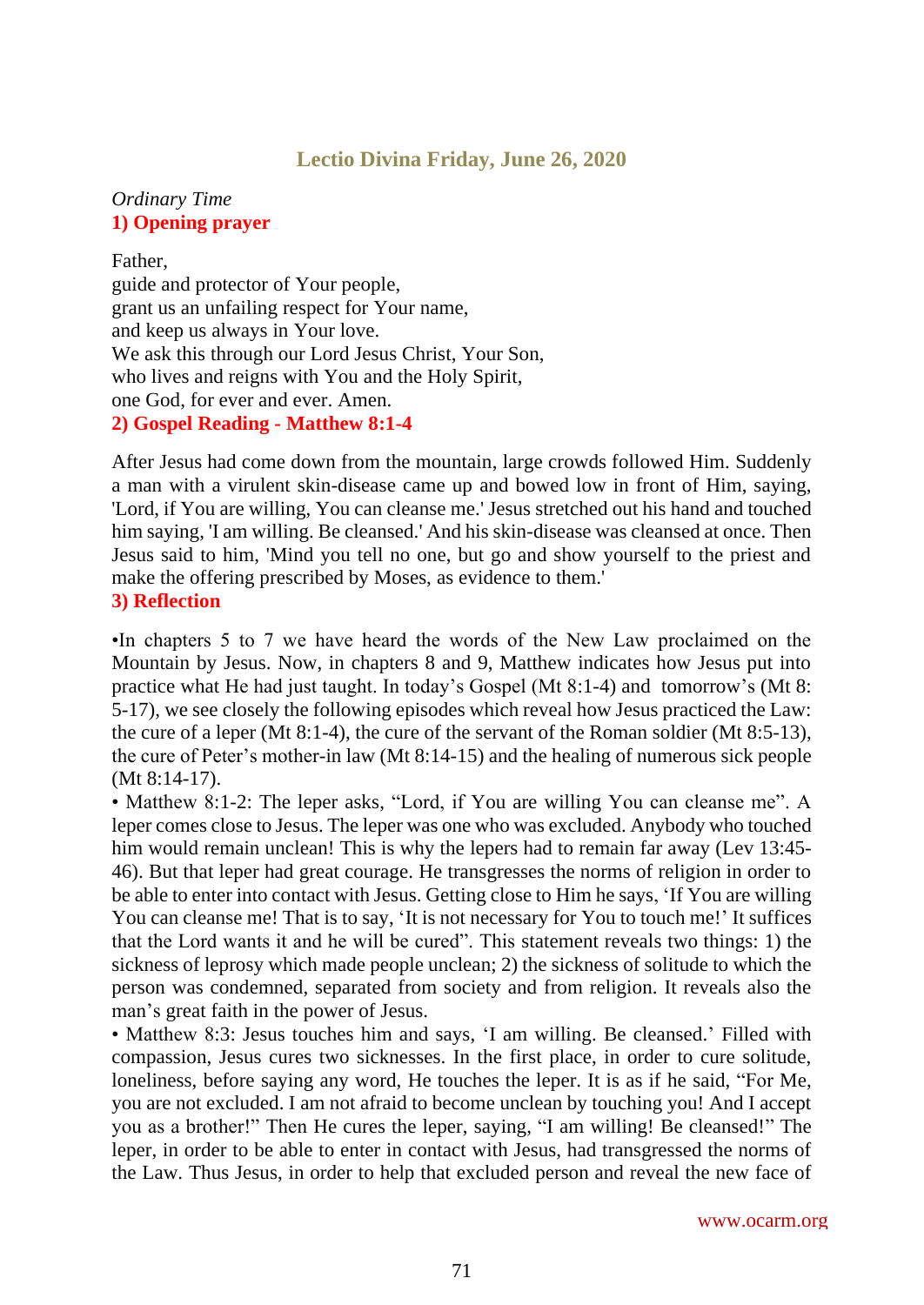God, transgresses the norms of his religion and touches the leper.

• Matthew 8:4: Jesus orders the man to go and show himself to the priest. At that time, a leper, in order to be reintegrated into the community, needed a certificate of healing confirmed by the priest. It is the same thing today. The sick person gets out of the hospital only if he has a certificate signed by the physician. Jesus obliges the person to obtain that document in order to be able to live normally. He obliges the authority to recognize that the man has been cured. Jesus not only heals but wants the healed person to be able to live with others. He reintegrates the person into the fraternal life of the community. The Gospel of Mark adds that the man did not present himself to the priest. Instead, "He went away and started freely proclaiming and telling the story everywhere, so that Jesus could no longer go openly into the town, but stayed outside in deserted places" (Mk 1: 45). Why could Jesus no longer enter openly into the town? Because He had touched the leper and had become unclean before the religious authority who embodied the law of that time. And now, because of this, Jesus was unclean and had to be far from everybody. He could no longer enter into the city. But Mark shows that people cared very little for these official norms, because people came to Jesus from all parts! This was totally overthrowing things! The message which Mark gives us is the following: In order to take the Good News of God to the people, we should not be afraid to transgress the religious norms which are contrary to God's project and which prevent a fraternal spirit and love, even if this causes some difficulty to the people, as it did to Jesus.

• In Jesus everything is revelation of what He has within himself! He does not only announce the Good News of the Kingdom. He is an example, a living witness of the Kingdom, a revelation of God. In Him appears what happens when a human being allows God to reign, allows God to occupy the center of his life.

# **4) Personal questions**

• In the name of the Law of God, the lepers were excluded and they could not live with others. In our Church are there norms and customs which are not written and marginalize persons and exclude them from living together with others and from communion? Do you know any such persons? What is your opinion concerning this? • Jesus had the courage to touch the leper. Would you have this courage?

# **5) Concluding Prayer**

I will bless Yahweh at all times, His praise continually on my lips. I will praise Yahweh from my heart; let the humble hear and rejoice. (Ps 34:1-2)

# **Lectio Divina Saturday, June 27, 2020**

*Ordinary Time*

# **1) Opening prayer**

Father, guide and protector of Your people, grant us an unfailing respect for Your name,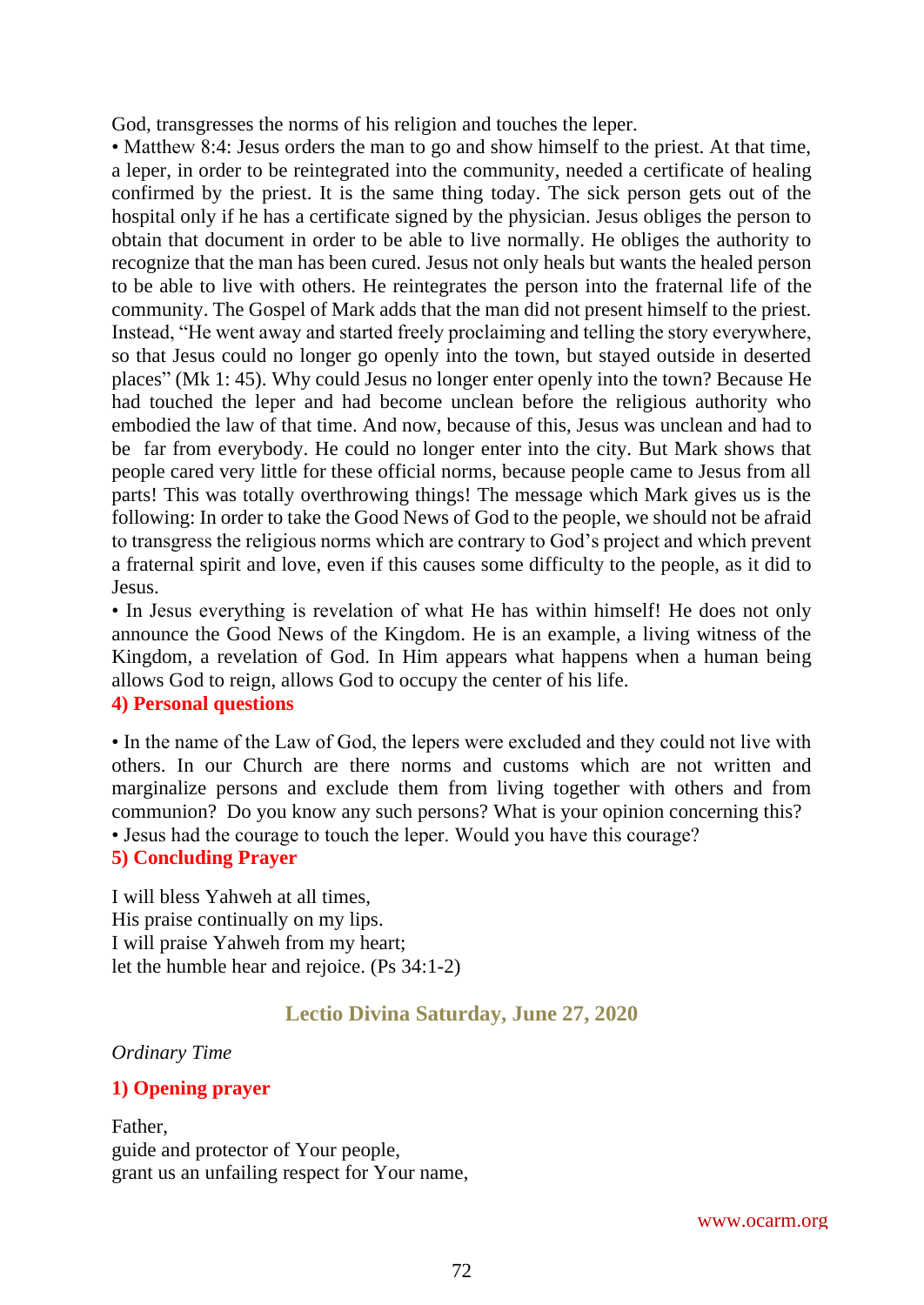and keep us always in Your love. We ask this through our Lord Jesus Christ, Your Son, who lives and reigns with You and the Holy Spirit, one God, for ever and ever. Amen.

### **2) Gospel Reading - Matthew 8:5-17**

When Jesus entered Capernaum, a centurion approached him and appealed to him, saying, "Lord, my servant is lying at home paralyzed, suffering dreadfully." He said to him, "I will come and cure him." The centurion said in reply, "Lord, I am not worthy to have you enter under my roof; only say the word and my servant will be healed. For I too am a man subject to authority, with soldiers subject to me. And I say to one, 'Go,' and he goes; and to another, 'Come here,' and he comes; and to my slave, 'Do this,' and he does it." When Jesus heard this, he was amazed and said to those following him, "Amen, I say to you, in no one in Israel have I found such faith. I say to you, many will come from the east and the west, and will recline with Abraham, Isaac, and Jacob at the banquet in the Kingdom of heaven, but the children of the Kingdom will be driven out into the outer darkness, where there will be wailing and grinding of teeth." And Jesus said to the centurion, "You may go; as you have believed, let it be done for you." And at that very hour his servant was healed. Jesus entered the house of Peter, and saw his mother-in-law lying in bed with a fever. He touched her hand, the fever left her, and she rose and waited on him. When it was evening, they brought him many who were possessed by demons, and he drove out the spirits by a word and cured all the sick, to fulfill what had been said by Isaiah the prophet: He took away our infirmities and bore our diseases.

### **3) Reflection**

• The Gospel today continues the description of the activity of Jesus to indicate how He put into practice the law of God, proclaimed on the mountain of the Beatitudes. After the cure of the leper in the Gospel of yesterday (Mt 8:1-4), it now follows the description of other cures.

• Matthew 8:5-7: The petition of the centurion and the answer of Jesus. When analyzing the texts of the Gospel, it is always good to be attentive to small details. The centurion is a pagan, a foreigner. He does not ask for anything, he only informs Jesus, telling him that his servant is sick and suffers terribly. Behind this attitude of people in regard to Jesus, there is the conviction that it was not necessary to ask things of Jesus. It was sufficient to communicate the problem to Him, and Jesus will do the rest. An attitude of unlimited trust! In fact, the reaction of Jesus is immediate: "I will come Myself and cure him!"

• Matthew 8:8: The reaction of the centurion. The centurion did not expect such an immediate and generous gesture. He did not expect that Jesus would go to his house. Beginning with his own experience of "head" he gives an example to express his faith and the trust that he had in Jesus. He tells Him: "Lord, I am not worthy to have You under my roof, just say a word and my servant will be cured. For I am under authority myself and have soldiers under me; and I say to one man, 'Go' and he goes, to another, 'Come here' and he comes, to my servant, 'Do this' and he does it". This reaction of a foreigner before Jesus reveals what the opinion of the people was in regard to Jesus.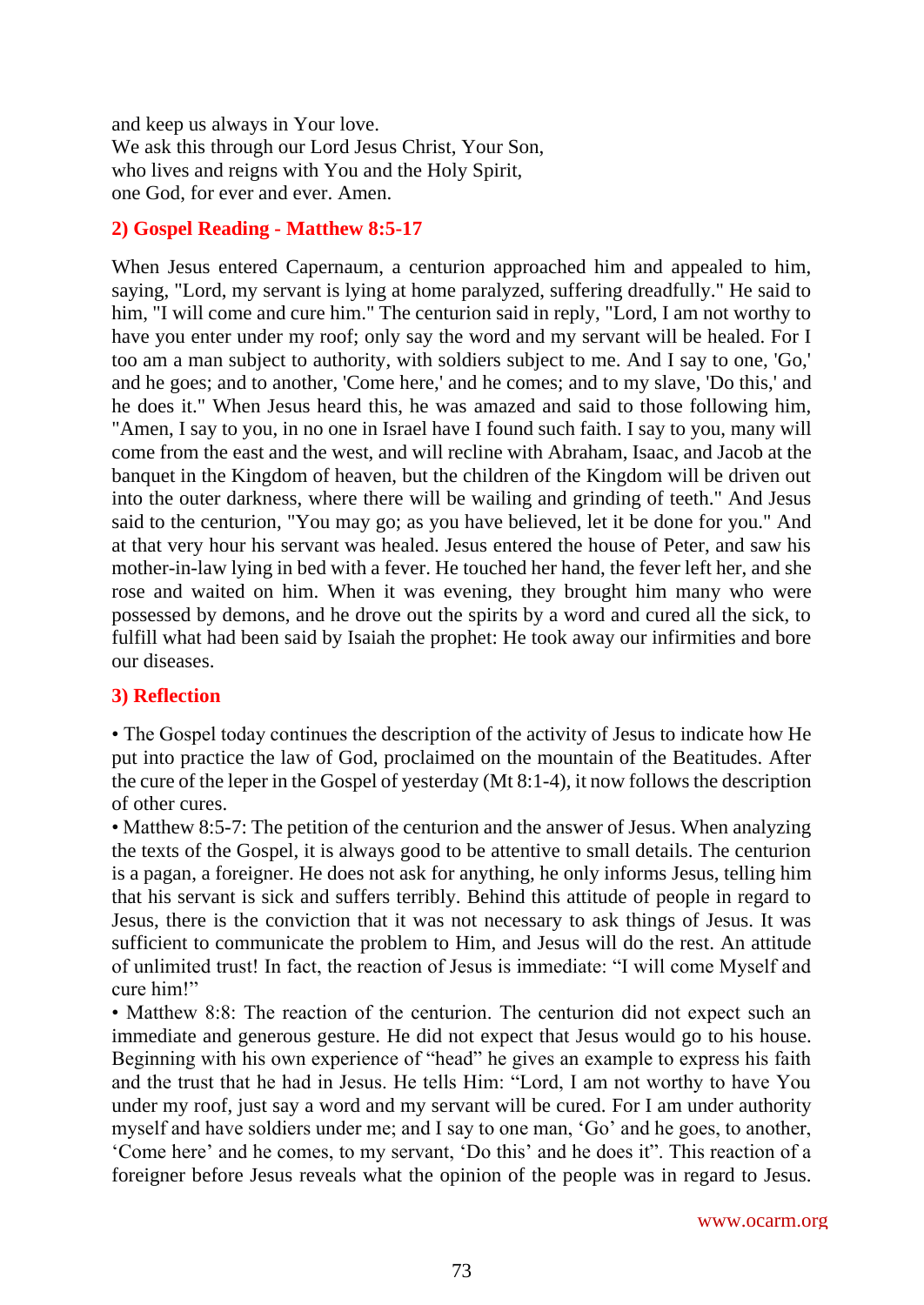Jesus was a person who could be trusted. He would not have driven away those who would go to Him to tell Him their problems. This is the image of Jesus which the Gospel of Matthew communicates to us even now that we read it in the XXI century.

• Matthew 8:10-13: Jesus' comment. The official admired the reaction of Jesus and Jesus admired the reaction of the official: "In truth I tell you, in no one in Israel have I found faith as great as this". Jesus already foresaw what was happening when Matthew wrote the Gospel: "And I tell you many will come from east and west and sit down with Abraham and Isaac and Jacob at the feast in the Kingdom of Heaven, but the children of the Kingdom will be thrown out into the darkness outside where there will be weeping and grinding of teeth". The message of Jesus, the new law of God proclaimed from the top of the mount of the Beatitudes is a response to the deepest desires of the human heart. The sincere and honest pagans like the centurion and so many others coming from the east and the west saw in Jesus the response to their yearning and they accepted it. The message of Jesus is not, in the first place, a doctrine or morals, nor a rite or a series of norms, but a deep experience of God which responds to what the human heart desires. It is this experience of God that people look for in the Church, or in their seeking through other religions, and we should live and radiate this way of God to others and to seekers.

• Matthew 8:14-15: The cure of Peter's mother-in-law. Jesus goes to Peter's house and cures his mother-in-law. She was sick. In the second half of the first century, when Matthew writes, the expression "Peter's house" evoked the Church, constructed on the rock which was Peter. Jesus enters into this house and cures Peter's mother-in-law. "He touched her hand and the fever left her and she got up and began to serve Him". In Greek, the word used is diakonew, to serve. A woman becomes deaconess in Peter's house. This is what was happening in the communities of that time. In the letter to the Romans, Paul mentions the deaconess Phoebe of the community of Cenchreae (Rm 16:1). Service was a hallmark of the first Christians.

• Matthew 8, 16-17: The fulfillment of the prophecy of Isaiah. Matthew says that "when evening came", they brought many people to Jesus who were possessed by the devil. Why only at night? Because in Mark's Gospel, from where Matthew takes his information, it was a Saturday (Mk 1:21), and Saturday ended at sunset. Then people could go out of the house, carry a burden and take the sick to the place where Jesus was. "Jesus, with His word, cast out the evil spirits and cured all the sick! Using a text of Isaiah, Matthew throws light on the meaning of Jesus' actions: "So that which Isaiah had said would be fulfilled". "Ours were the sufferings He was bearing, ours the sorrows He was carrying". In this way, Matthew teaches that Jesus was the Messiah-Servant, announced by Isaiah (Is 53:4; cf. Is 42:1-9; 49:1-6; 50:4-9; 52:13-53:12). Matthew was doing what our communities do today: to use the Bible to enlighten and interpret the events and discover the presence of the creative word of God.

### **4) Personal questions**

• Notice how Jesus didn't wait to be asked. In our imitation of Him, do we wait to help others until we are asked? Why?

• The Good News of Jesus is not, in the first place, a doctrine or morals, nor a rite or a series of norms, but it is a profound and authentic experience of God that responds to what the human heart yearns for, and contained in the summation of the two greatest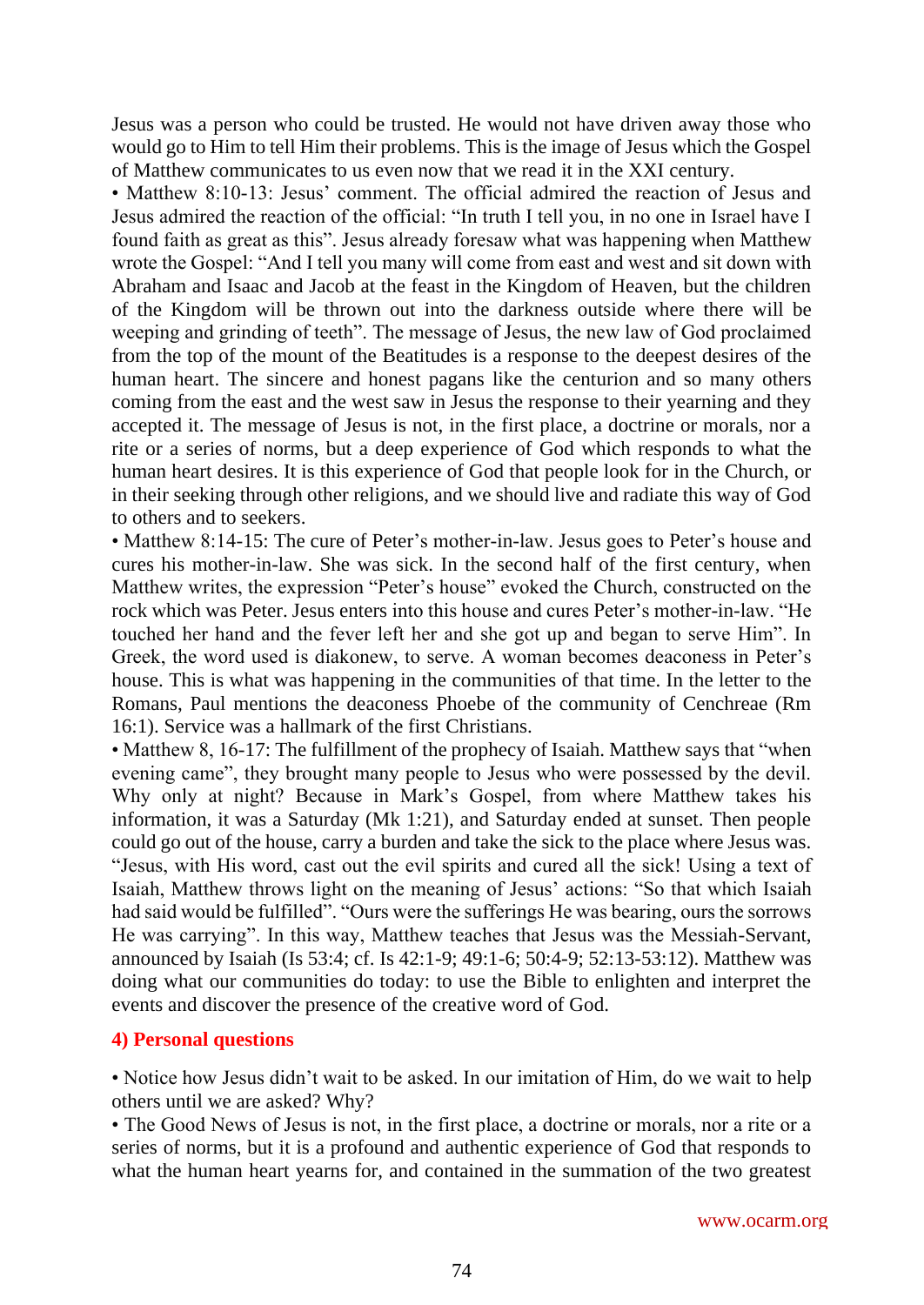commandments. However, how can Church doctrine, morality, and instruction work in bringing us this profound and authentic experience of God? What spiritual practices help to bring this experience?

• Many people and religions claim to offer a profound experience of God. This is also an area where Satan, the deceiver, is expert in. How do we discern authentic experience from one that is just "feel good" or one that merely satisfies our earthly desires at the moment?

• Two thousand years ago there was no Internet, no shopping malls, no television or movies, no printing presses, etc. Religion filled peoples' lives. Is the experience of the centurion possible today with so many doubts, alternatives, and distractions? How can we move to make God central to our lives again?

## **5) Concluding Prayer**

Proclaim with me the greatness of Yahweh, let us acclaim His name together. I seek Yahweh and He answers me, frees me from all my fears. (Ps 34:3-4)

## **Lectio Divina Sunday, June 28, 2020**

*Renouncing all to follow Jesus "No one who prefers father or mother to me is worthy of Me!" Matthew 10:37-42*

## **1. Opening prayer**

Lord Jesus, send Your Spirit to help us to read the Scriptures with the same mind that You read them to the disciples on the way to Emmaus. In the light of the Word, written in the Bible, You helped them to discover the presence of God in the disturbing events of Your sentence and death. Thus, the cross that seemed to be the end of all hope became for them the source of life and of resurrection.

Create silence in us so that we may listen to Your voice in Creation and in the Scriptures, in events and in people, above all in the poor and suffering. May Your word guide us so that we too, like the two disciples on the way to Emmaus, may experience the force of Your resurrection and witness to others that You are alive in our midst as source of fraternity, justice and peace. We ask this of You, Jesus, son of Mary, who revealed the Father to us and sent us Your Spirit. Amen.

## **2. Reading**

## **b) A division of the text to help with the reading:**

Matthew 10:37: Love of Jesus must be above love of father and mother and children Matthew 10:38: The cross is part of the following of Jesus Matthew 10:39: To know how to lose one's life so as to keep it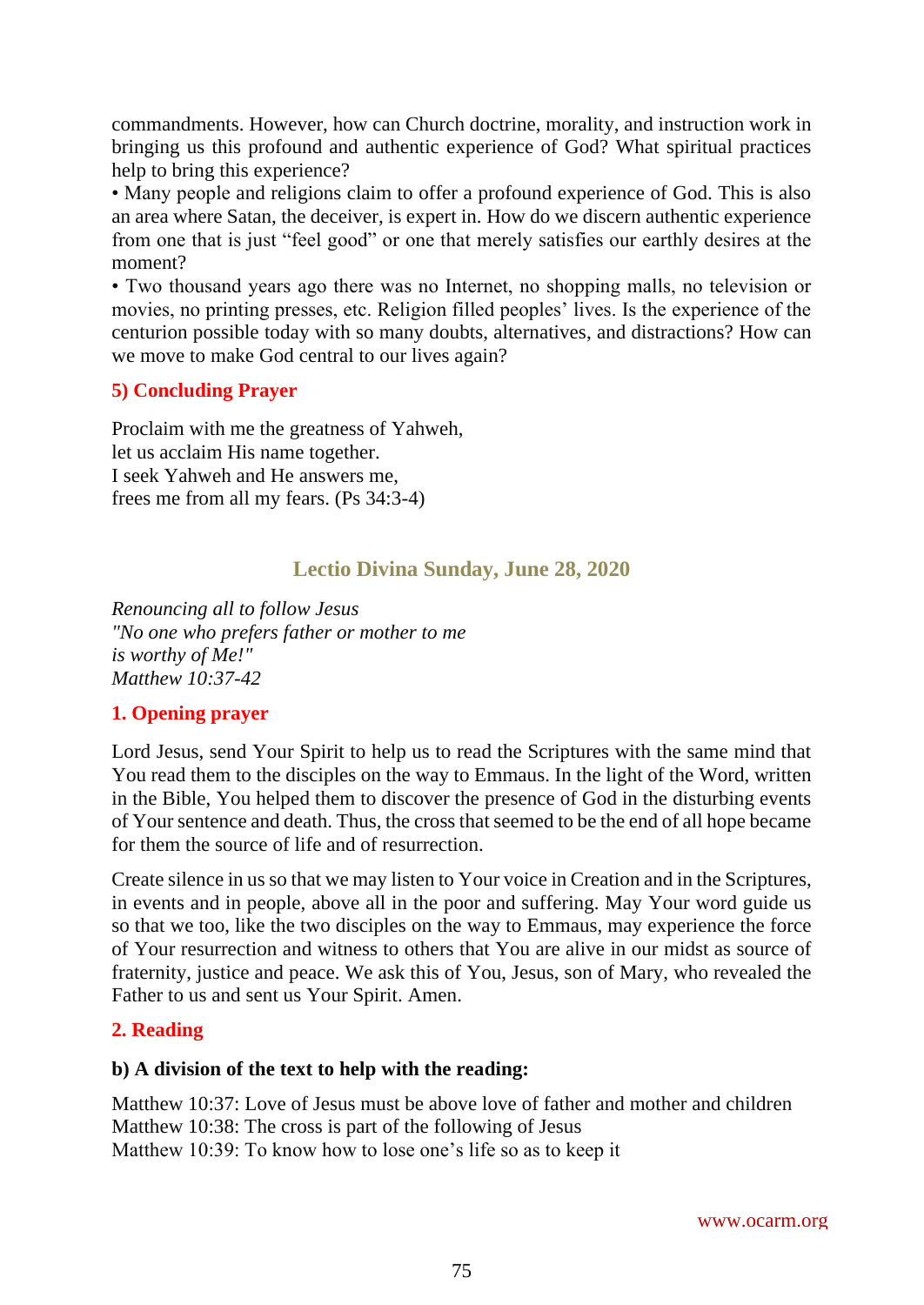Matthew 10:40-41: Jesus identifies Himself with the missionary and the disciple Matthew 10:42: The least deed done to one of the least is rewarded

# **b) A key to the reading:**

In the 13<sup>th</sup> Sunday of ordinary time, we meditate on the last section of the *Discourse on Mission* (Mt 10:1-42). This discourse contains words and counsels of Jesus, teaching us to carry out the mission of proclaiming the Good News of God. Jesus does not deceive, and points out clearly the difficulties that this mission implies. As we read this text, it is good to pay attention to what follows: "What is Jesus' basic demand of those who go on mission?"

## **c) Text:**

37 'No one who prefers father or mother to Me is worthy of Me. No one who prefers son or daughter to Me is worthy of Me. 38 Anyone who does not take his cross and follow in My footsteps is not worthy of Me. 39 Anyone who finds his life will lose it; anyone who loses his life for My sake will find it.

40 'Anyone who welcomes you welcomes Me; and anyone who welcomes Me welcomes the one who sent Me. 41 'Anyone who welcomes a prophet because he is a prophet will have a prophet's reward; and anyone who welcomes a righteous person because he is righteous will have the reward of a righteous person. 42 'If anyone gives so much as a cup of cold water to



one of these little ones because he is a disciple, then in truth I tell you, he will most certainly not go without his reward.'

# **3. A moment of prayerful silence**

so that the Word of God may penetrate and enlighten our life.

## **4. Some questions**

to help us in our personal reflection.

a) What part of the text touched you most? Why?

b) What recommendations does this text hold for us? What is its basic demand?

c) Jesus says, "No one who prefers father or mother to Me is worthy of Me" – How are we to understand this statement?

d) What does the text tell us about the mission we must undertake as disciples of Jesus?

# **5. For those who wish to go deeper into the topic**

# **a) The context of our text in the Gospel of Matthew:**

The Gospel of Matthew organizes the words and actions of Jesus around *five* great discourses: (i) Matthew 5 to 7: The Sermon **on the Mount** describes the gateway to the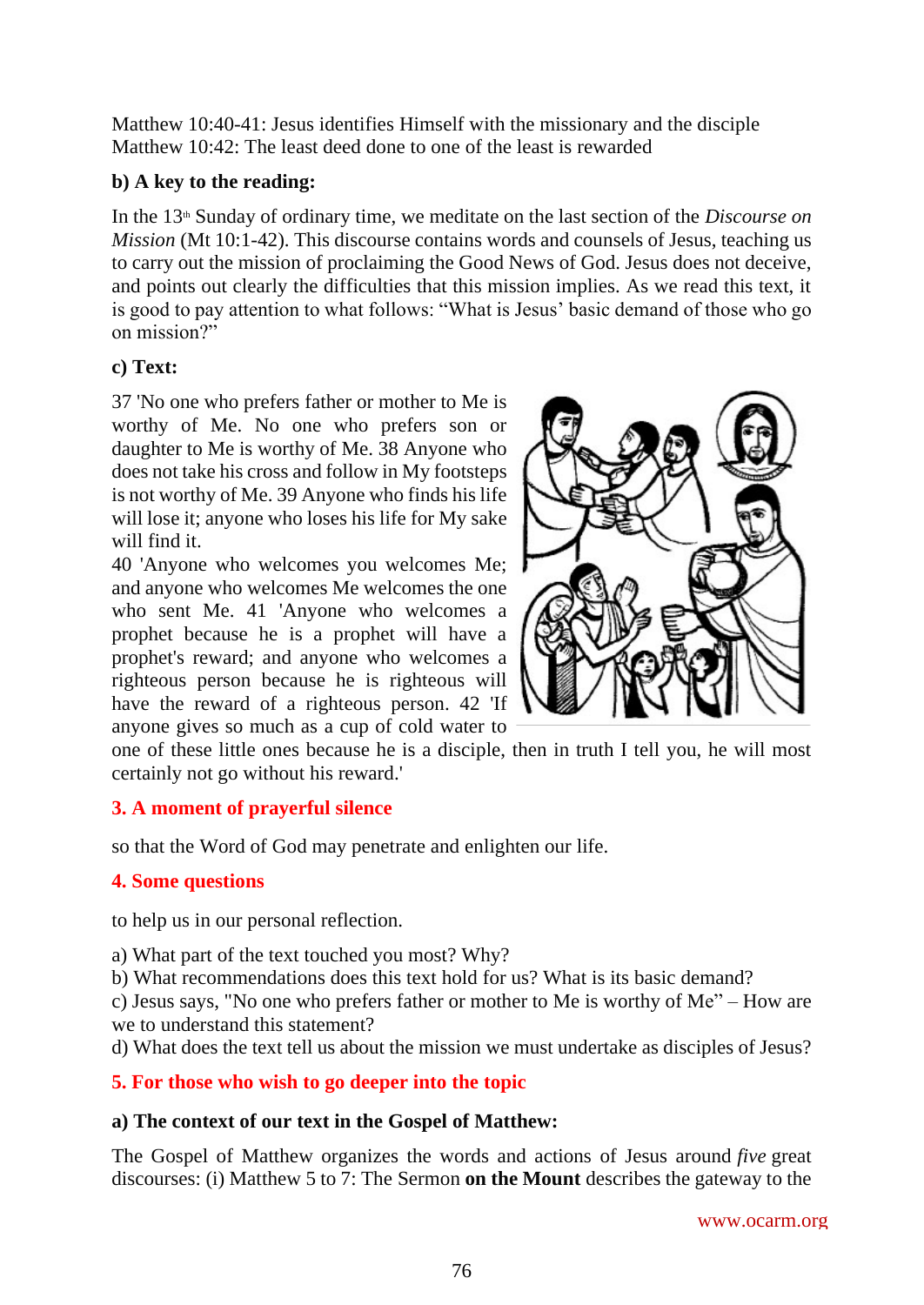Kingdom. (ii) Matthew 10: the **Discourse on the Mission** describes the way those who follow Jesus must proclaim the Good News of the Kingdom and the difficulties involved. (iii) Matthew 13: the **Discourse of the Parables,** by means of parallels taken from daily life, Jesus reveals the presence of the Kingdom in people's lives. (iv) Matthew 18: the **Discourse on Community** describes how Christians ought to live together in such a way that the community becomes a revelation of the Kingdom. (v) Matthew 24 and 25: the **Eschatological Discourse** describes the future coming of the Kingdom of God. Through this literary device, Matthew imitates *the five books of the Pentateuch*, and thus presents the Good News of the Kingdom as the *New Law of God.* In the Discourse on the Mission (Mt 10:1-42), the Evangelist puts together words and recommendations of Jesus that shed light on the difficult situation of the Judeo-Christians towards the second half of the first century. He wants to encourage them not to lose heart in spite of the many and grave difficulties they have to face in proclaiming the Good News to the brothers and sisters of their race. It is indeed at this time, the 80's, that the Jews are recovering from the disaster of the destruction of Jerusalem which took place in the 70's, and are beginning to reorganize themselves in the regions of Syria and Galilee. A tension is growing between the "Synagogue" and the "Ecclesia". This tension, source of much suffering and persecution, forms the background to the Discourse on the Mission and, therefore, to the Gospel of the  $13<sup>th</sup>$  Sunday of ordinary time.

### **b) A commentary on the text:**

#### Matthew 10:37: *Love of Jesus must be greater than love of parents and children*

Jesus says, "No one who prefers father or mother to Me is worthy of Me; no one who prefers son or daughter to Me is worthy of Me". We find this same statement in the Gospel of Luke with even greater force: "If anyone comes to Me and does not hate his father and mother, and wife and children, and brothers and sisters, yes, and even his own life, he cannot be My disciple" (Lk 14:26). Does Jesus then want to disintegrate family life? This cannot be so, because elsewhere He insists on the observance of the fourth commandment which binds us to love father and mother (Mk 7:8-13; 10:17-19). He Himself obeyed His parents (Lk 2:51). These seem to be contradictory statements. One thing is certain: Jesus does not contradict Himself. We shall give an interpretation to show that the two statements are both true and not mutually exclusive.

#### Matthew 10:38: *The cross is part of following Jesus*

Jesus says, "Anyone who does not take up his cross and follow in My footsteps is not worthy of Me". In Mark's Gospel Jesus says, "If anyone wishes to come after Me, let him deny himself, and take up his cross, and follow Me!" (Mk 8:34). In those days, the cross was the death sentence imposed by the Roman Empire for thieves and the marginalized. To take up one's cross and follow Jesus was equivalent to agreeing to be marginalized by the unjust system of the Empire. Jesus' cross is the consequence of the free commitment taken on to reveal the Good News that God is Father and that, therefore, all are to be accepted and treated as brothers and sisters. Because of this revolutionary proclamation, Jesus was persecuted and was not afraid to give up His life. *Greater love than this no man has, that he lay down his life for his friends.*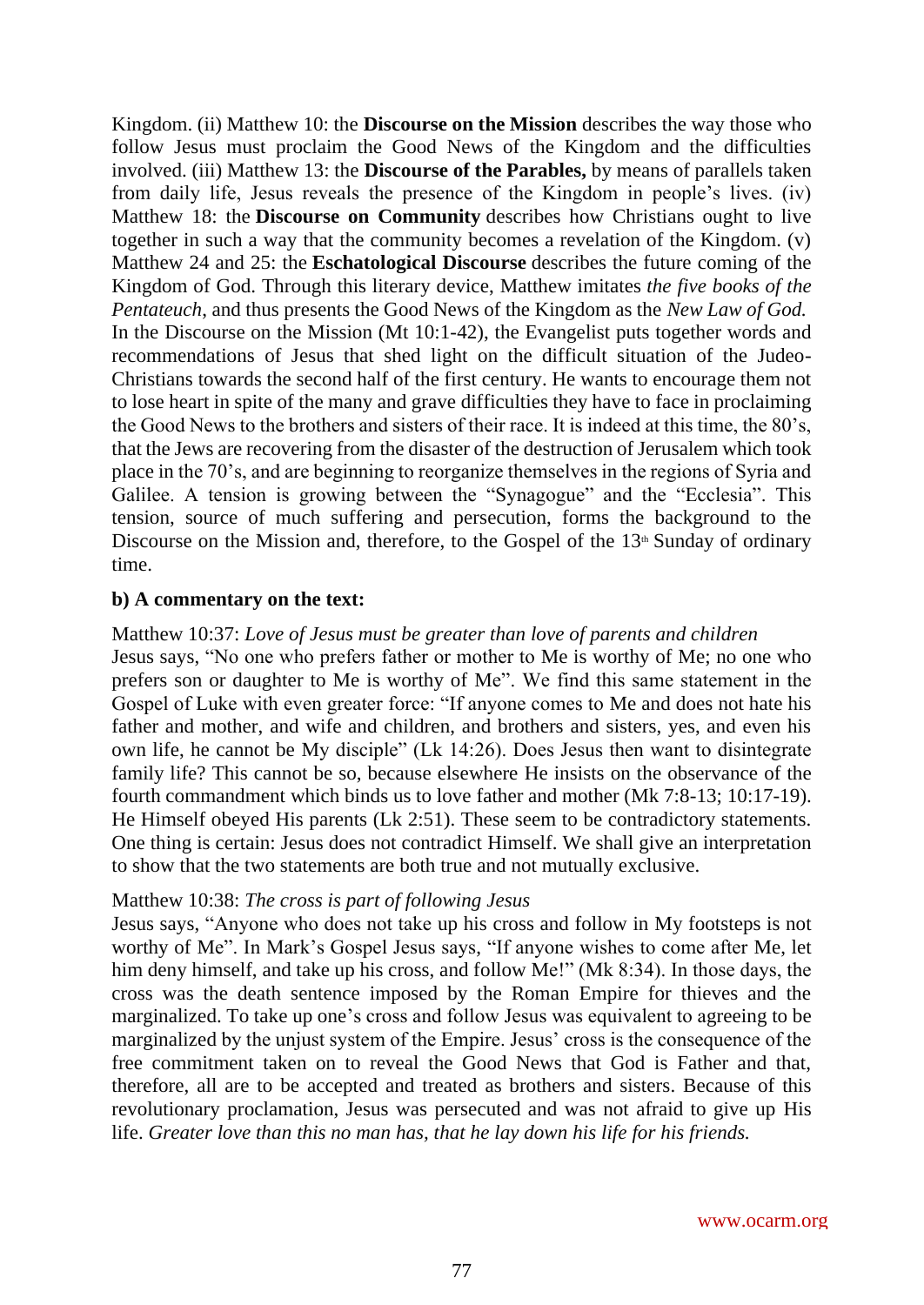### Matthew 10:39: *To know how to lose one's life so as to keep it*

This manner of speaking was quite common among the early Christians because it expressed what they were living through. For instance, for Paul to be faithful to Jesus and obtain life, he had to lose everything he had: career, the respect of his people, and suffer persecution. The same happened to many Christians. Christians were persecuted for being Christian. Paul says, "I am crucified with Christ". "I wish to experience His cross and his death, so that I may also experience His resurrection." "I am crucified to the world and the world to me". This is the paradox of the Gospel: The last is first, the one who loses wins, the one who gives all keeps all, the one who dies lives. The one who has the courage to lose life obtains it. This is a logic that is quite different from the neo-liberal system that rules the world today.

### Matthew 10:40-41: *Jesus identifies Himself with the missionary and the disciple*

For the missionary and the disciple, it is very important to know that he/she will never be alone. If she/he remains faithful to her/his mission, she/he will have the certainty that Jesus identifies Himself with her/him, and through Jesus the Father will reveal Himself to those to whom the missionary and disciple proclaim the Good News. And so, just as Jesus reflected the face of the Father, so also the disciple should be a mirror where people can glimpse something of the love of Jesus.

## Matthew 10:42: *The least deed done for the little ones, reveals the presence of the Father*

In order to change the world and human relationships, the political decisions of powerful people are not enough, nor are the decrees of Councils and of bishops. What is needed is a change in the lives of people, in interpersonal and community relationships; otherwise, nothing will change. That is why Jesus puts so much importance on small acts of sharing: a glass of water given to a poor person!

## **c) A deepening: To love father and mother, to hate father and mother!**

One of the things that Jesus insists on for those who wish to follow Him is that of leaving behind father, mother, wife, children, sisters, house, land, to leave everything for love of Him and His Gospel (Lk 18: 29; Mt 19:29; Mk 10:29). He even commands us "to hate father, mother, wife, children, sisters, brothers. Otherwise, you cannot be my disciples" (cf. Lk 14:28). These demands are not just for some but for all those who wish to follow Him (Lk 14:25-26, 33). How can we understand these statements that seem to dismantle and break up all family ties? We cannot imagine Jesus demanding of all men and women in Galilee to leave their families, lands, villages to follow Him. In fact, this did not happen except for a small group of followers. So what is the meaning of these demands?

If we place the demand to leave one's family within the social context of the period, we can see another meaning, much more fundamental and practical. The invasion of Palestine in 64 B.C. and the imposition of the tribute by Herod (35 to 3 B.C.) and his son Herod Antipas (3 B.C. to 37 A.D.), a policy in favor of the Roman government, brought progressive impoverishment and growing unemployment. Through Herod's policy, supported by the Roman Empire, the Hellenic ideology permeated daily life, thus bringing with it growing individualism. All this caused the larger family, the clan and the community to disintegrate. Thus the small family began to feel bound to turn in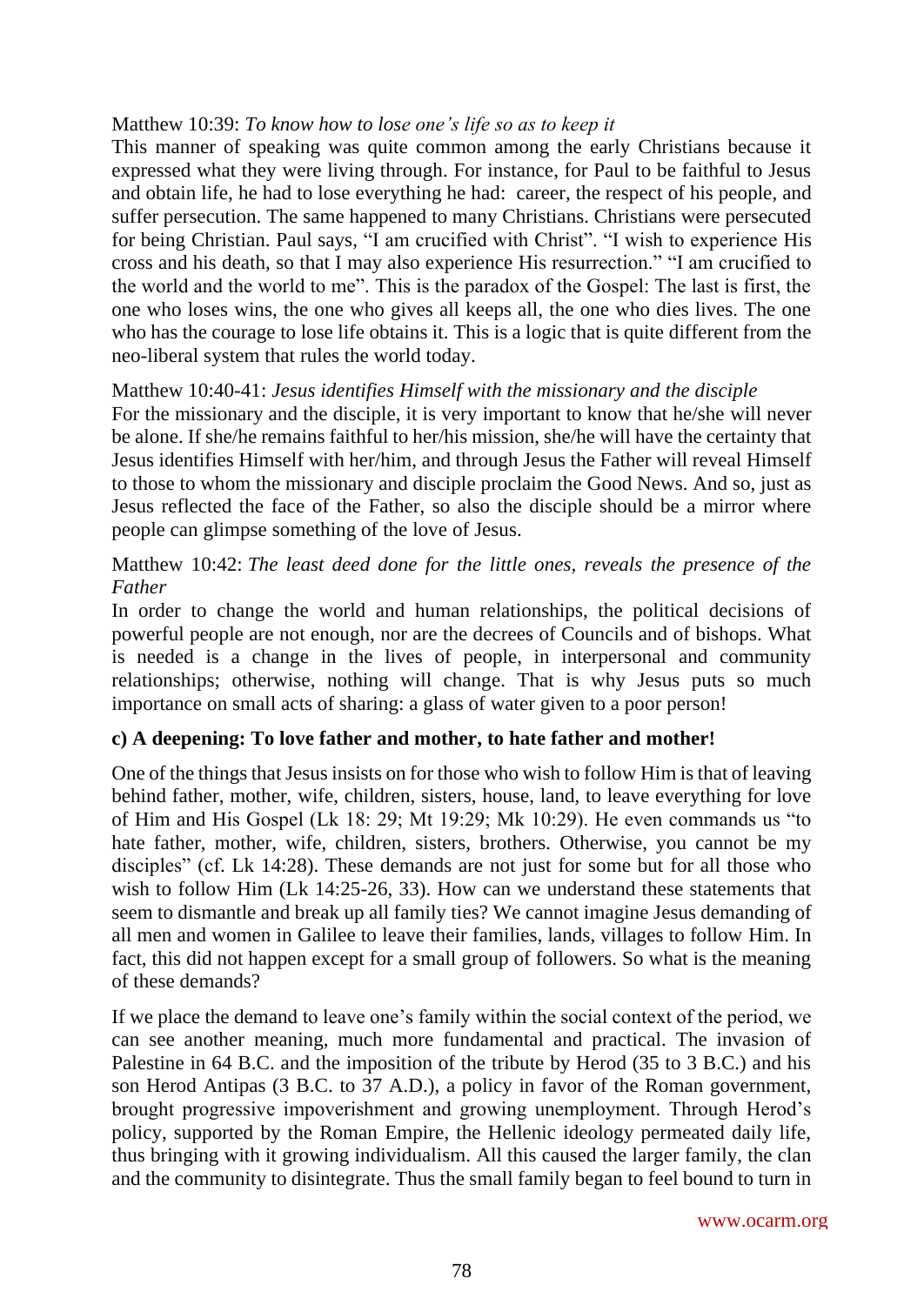on itself and not able to practice the law. Besides, the practice of ritual purity caused people to despise and exclude those persons and families that lived in legal impurity. The economic, social, political and religious context made it possible for families to turn in on themselves and weaken the clan. Preoccupation with family problems stopped people from uniting in **community**. It stopped the clan from realizing the aim for which it was created, that is, to offer real and adequate protection for families and persons, to preserve identity, to defend land, to prevent exclusion and to welcome the excluded and the poor, and thus to reveal the face of God. Now, for the Kingdom to reveal itself again in the sharing, it was necessary to break the vicious cycle. People had to overcome the strict limits of the small family to open themselves to the larger family and the Community. This is the context that forms the background to the words proclaimed by Jesus.

Jesus Himself gives an example. When His family tries to claim Him, He reacts and says, "Who are My mother and My brethren?" And, looking around, He says, "Behold My mother and My brethren! For whoever does the will God, he is My brother and sister and mother" (Mk 3:33-35). He stretched the family. He created community. The people He attracted and called were the poor and the excluded (Lk 4:18; Mt 11:25). He asked the same thing of those who wished to follow Him. The excluded and marginalized must be welcomed again into the sharing and thus feel welcomed by God (cf. Lk 14:12-14). This was the way to achieve the end of the Law that said, "There should be no one of you in need" (Deut 15:4).

Jesus tries to change the process of disintegration of the clan, of the community. Like the great prophets of the past, He seeks to consolidate community life in the villages of Galilee. He takes up again the deep meaning of the clan, of the family, of the community as an expression of the incarnation of the love of God in the love of neighbor. That is why He asks of those who wish to be His disciples to leave father, mother, wife, brother, sister, house, all! They have to lose their life in order to possess it! He is the guarantor of this: "Amen I say to you, there is no one who has left house or brothers or sisters or mother or father or children or lands for My sake and for the Gospel's sake, who shall not receive now in the present time a hundredfold as much, houses and brothers and sisters and mothers and children and lands – along with persecutions, and in the age to come life everlasting" (Mk 10:29-30). Truly, those who have the courage to break the closed circle of their family will find again, in the clan, in the community, a hundredfold whatever they have left: brother, sister, mother, child, land! Jesus does what people expected in messianic times: to lead back the hearts of parents to their children, and the hearts of children to their parents, to rebuild the clan, reweave the social pattern.

### **6. Psalm 19:7-14**

### **The Law of Yahweh is perfect**

The Law of Yahweh is perfect, refreshment to the soul; the decree of Yahweh is trustworthy, wisdom for the simple. The precepts of Yahweh are honest,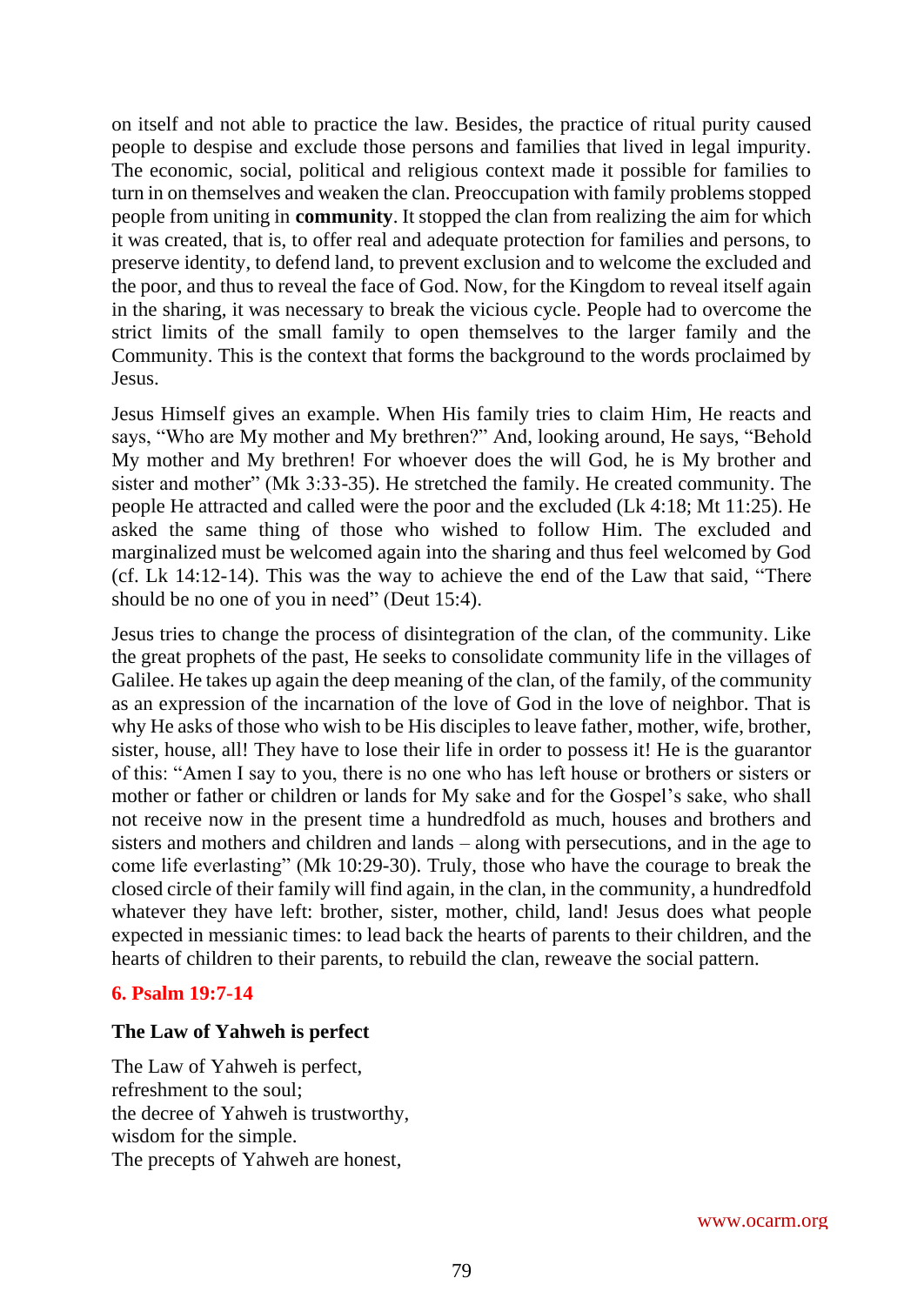joy for the heart; the commandment of Yahweh is pure, light for the eyes. The fear of Yahweh is pure, lasting forever; the judgements of Yahweh are true, upright, every one, more desirable than gold, even than the finest gold; His words are sweeter than honey, that drips from the comb.

Thus Your servant is formed by them; observing them brings great reward. But who can detect his own failings? Wash away my hidden faults. And from pride preserve Your servant, never let it be my master. So shall I be above reproach, free from grave sin.

May the words of my mouth always find favor, and the whispering of my heart, in Your presence, Yahweh, my rock, my redeemer.

## **7. Final Prayer**

Lord Jesus, we thank You for the word that has enabled us to understand better the will of the Father. May Your Spirit enlighten our actions and grant us the strength to practice what Your Word has revealed to us. May we, like Mary, Your mother, not only listen to but also practice the Word. You who live and reign with the Father in the unity of the Holy Spirit forever and ever. Amen.

# **Lectio Divina Monday, June 29, 2020**

Jesus said to Peter, "You are the Rock!" *The Rock of support and of scandal Matthew 16:13-23*

### **1. Opening prayer**

"Lord Jesus, send Your Spirit to help us to read the Scriptures with the same mind with which You read them to the disciples on the way to Emmaus.

In the light of the Word, written in the Bible, You helped them to discover the presence of God in the disturbing events of Your suffering and death. Thus, the cross which had seemed to be the end of all hope became for them the resurrection and source of new life.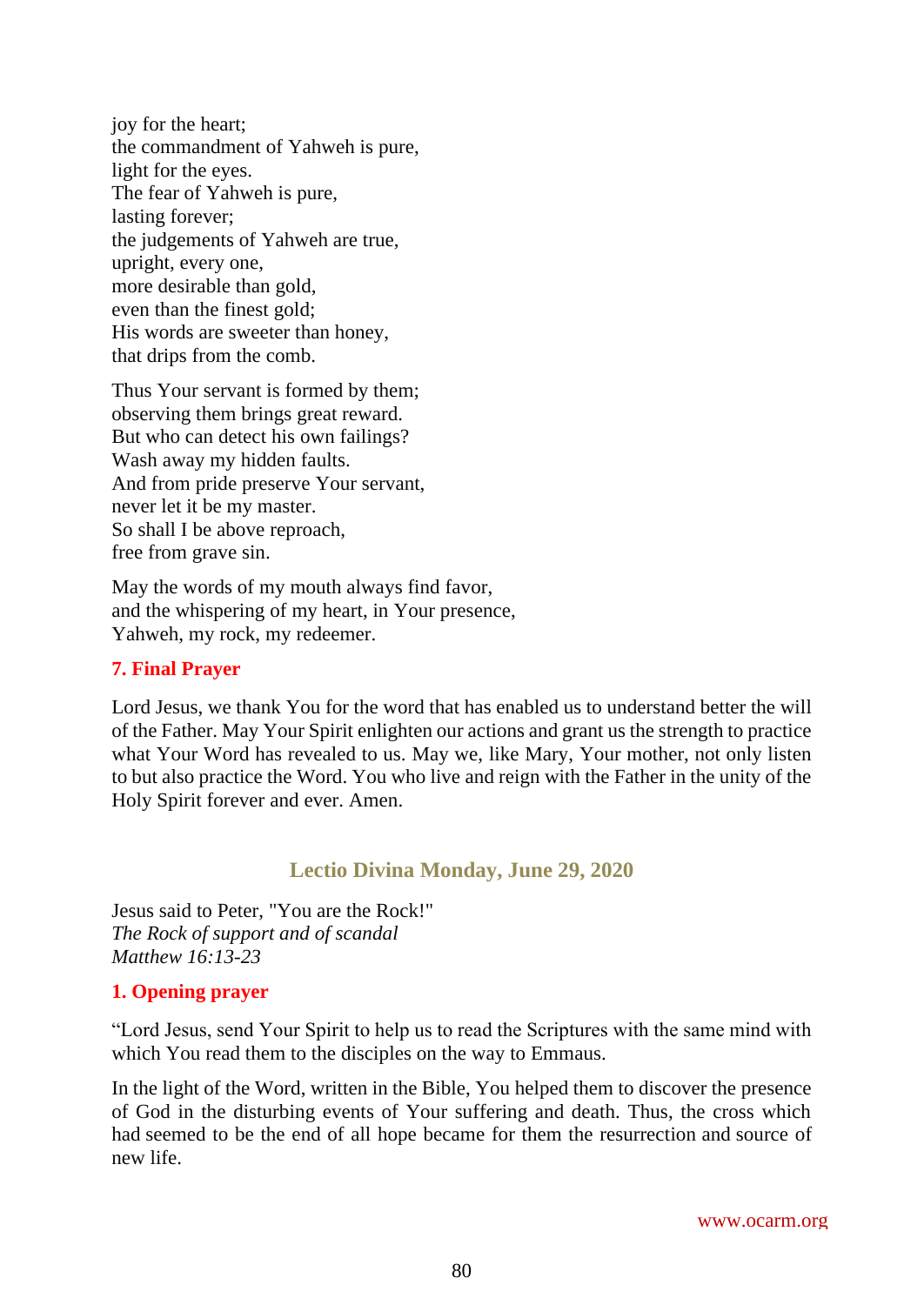Create in us silence so that we may listen to Your voice in creation, in the Scriptures, in events and in people, above all in the poor and suffering. May your word guide us so that we too, like the two disciples from Emmaus, may experience the power of Your resurrection and witness to others that You are alive in our midst as source of fraternity, justice and peace. We ask this of You, Jesus, son of Mary, who revealed to us the Father and sent us your Spirit. Amen."

# **2. Reading**

## **a) A key to the reading:**

The liturgical text of the feast of Saints Peter and Paul is taken from the Gospel of Matthew: 16:13-19. In our commentary we also include verses 20 -23, because in the entirety of the text, verses 13 to 23, Jesus turns to Peter and twice calls him "rock". Once he calls him the foundation stone (Mt 16:18) and once the rock of scandal (Mt 16:23). Both statements complement each other. While reading the text, it is good to pay attention to Peter's attitude and to the solemn words that Jesus addresses to him on two occasions.

## **b) A division of the text to help with the reading:**

13-14: Jesus wishes to know what people think of him.

15-16: Jesus asks the disciples and Peter makes his confession: "You are the Christ, the Son of God!"

17-20: Then we have Jesus' solemn reply to Peter (a key phrase for today's feast).

21-22: Jesus explains the meaning of Messiah, but Peter reacts and refuses to accept.

22-23: Jesus' solemn reply to Peter.

## **c) The text:**

When Jesus went into the region of Caesarea Philippi he asked his disciples, "Who do people say that the Son of Man is?" They replied, "Some say John the Baptist, others Elijah, still others Jeremiah or one of the prophets." He said to them, "But who do you say that I am?" Simon Peter said in reply, "You are the Christ, the Son of the living God." Jesus said to him in reply, "Blessed are you, Simon son of Jonah. For flesh and blood has not revealed this to you, but my heavenly Father. And so I say to you, you are Peter, and upon this rock I will build my Church, and the gates of the netherworld shall not prevail against it. I will give you the keys to the Kingdom of heaven. Whatever you bind on earth shall be bound in heaven; and whatever you loose on earth shall be loosed in heaven." From that time on, Jesus began to show his disciples that he must go to Jerusalem and suffer greatly from the elders, the chief priests, and the scribes, and be killed and on the third day be raised. Then Peter took him aside and began to rebuke him, "God forbid, Lord! No such thing shall ever happen to you." He turned and said to Peter, "Get behind me, Satan! You are an obstacle to me. You are thinking not as God does, but as human beings do."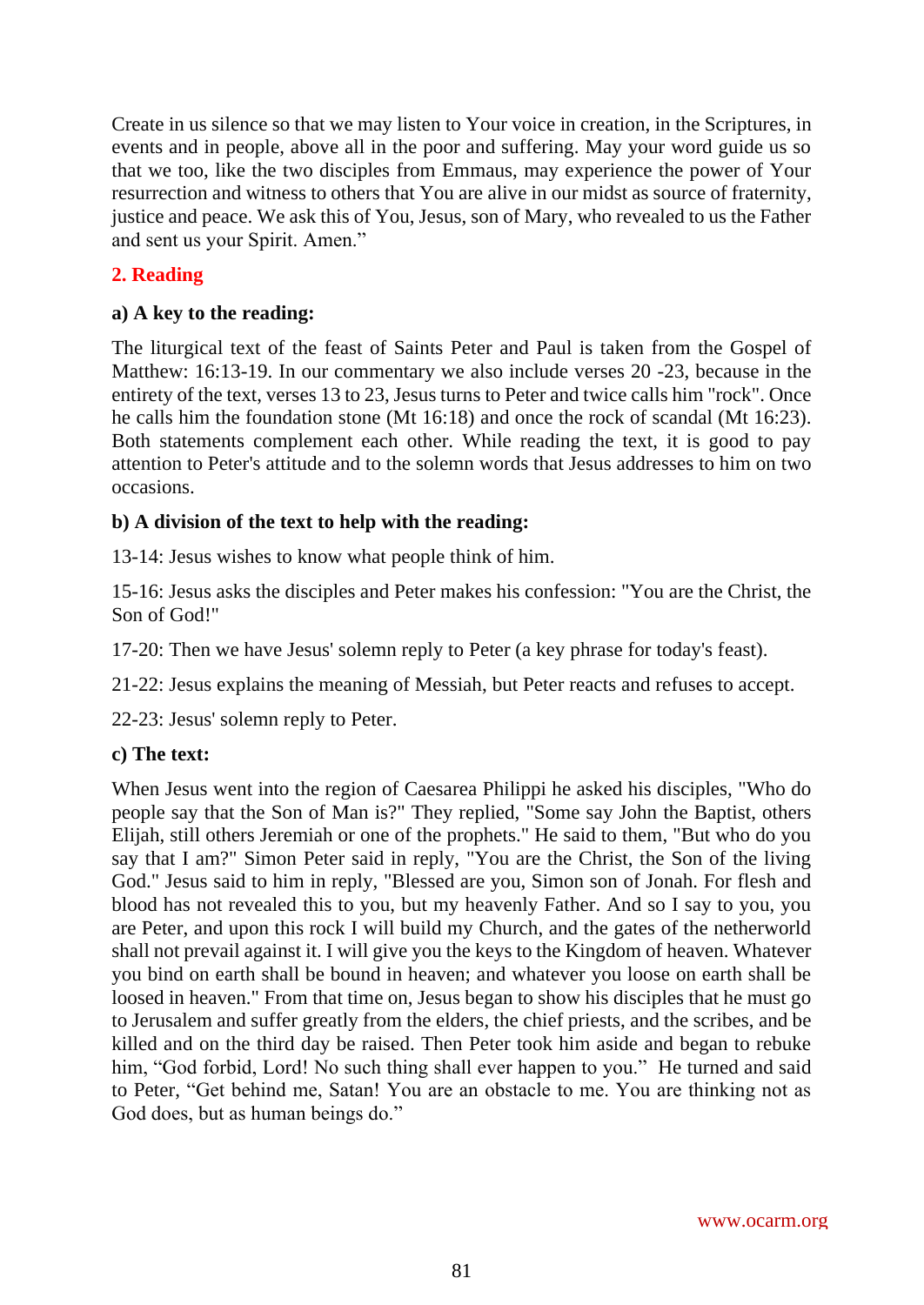# **3. A moment of prayerful silence**

so that the Word of God may penetrate and enlighten our life.

### **4. Some questions**

to help us in our personal reflection.

a) Today there are many who want to put themselves before Jesus and His message. They come with an attitude that distorts His words, often for personal gain. Can you see and identify some of them? What rebuke might they be deserving of?

b) Who do the people think Jesus is? Who do Peter and the disciples think Jesus is? c) There can be many ways to deny Jesus, for instance, to be embarrassed to discuss such things in "polite company". Have I ever denied Jesus?

d) Peter is rock in two ways: what are they?

e) What kind of rock is our community?

f) In the text we find several opinions as to who Jesus is and several ways of presenting the faith. Today too, there are several opinions as to who Jesus is. Which opinions does our community know? What kind of mission does that imply for us?

### **5. A key to the reading**

to enter deeper into the theme.

### **i) The context:**

In the narrative parts of his Gospel, Matthew follows the sequence of Mark's Gospel. However, he also quotes a source known to him and Luke. Rarely does he give information that is solely his, as in today's Gospel. This text and the dialogue between Jesus and Peter is interpreted variously, even in opposite directions in the various Christian churches. In the Catholic Church, this text forms the basis for the primacy of Peter. Without diminishing in any way the importance of this text, it might be good to situate it in the context of Matthew's Gospel, where elsewhere the qualities ascribed to Peter are also attributed to other people. They do not belong exclusively to Peter.

### **ii) Commentary on the text:**

## **a) Matthew 16:13-16 The opinions of the people and those of the disciples concerning Jesus.**

Jesus wishes to know what people think of Him. The answers are quite varied: John the Baptist, Elijah, Jeremiah or one of the prophets. When Jesus asks the disciples' opinion, Peter replies in their name: "You are the Christ, the Son of the living God!" Peter's reply is not new. On a previous occasion, when Jesus walked on the water, the other disciples had made a similar profession of faith: "Truly You are the Son of God!" (Mt 14:33). This is an acknowledgment that in Jesus the prophecies of the Old Testament are fulfilled. In John's Gospel, Martha makes the same profession of faith: "You are the Christ, the Son of God who is come into the world" (Jn 11:27).

## **b) Matthew 16:17 Jesus' reply to Peter: Blessed are you, Peter!**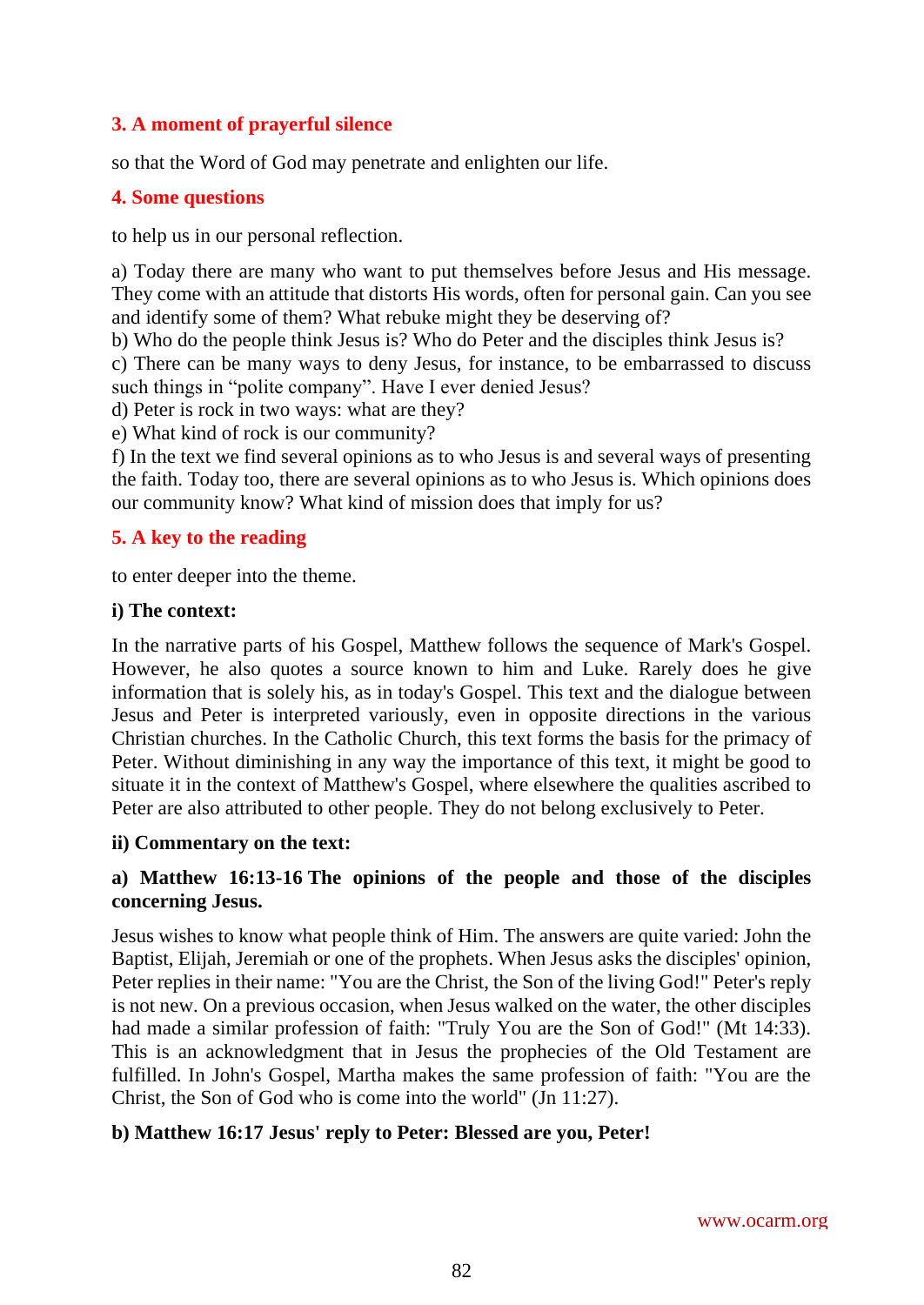Jesus proclaims Peter "blessed" because he has been given a revelation from the Father. Jesus' reply is not new. On a previous occasion, Jesus had made the same proclamation of blessedness to the disciples because they were hearing and seeing that which no one else knew before (Mt 13:16), and He praised the Father because He had revealed the Son to little ones and not to the learned (Mt 11:25). Peter is one of the little ones to whom the Father reveals Himself. The perception that God is present in Jesus does not "come from flesh and blood", it is not the result of study or merit of human effort, but a gift that God gives to whom He pleases.

### **c) Matthew 16:18-20 Peter's qualifications: Being foundation stone and taking possession of the keys of the Kingdom.**

1. Being Rock: Peter has to be rock, that is, he has to be a strong foundation for the Church, so that she may stand up to the assaults of the gates of hell. Through these words addressed by Jesus to Peter, Matthew encourages the suffering and persecuted communities in Syria and Palestine, who saw in Peter the leadership that had marked them from the beginning. In spite of being weak and persecuted, they had a solid foundation, guaranteed by the words of Jesus. In those days, the communities cultivated a very strong sentimental tie with the leaders who had established them. Thus, the communities of Syria and Palestine cultivated their relationship with the person of Peter; those of Greece with the person of Paul; some communities in Asia with the person of the beloved disciple and others with the person of John of the Apocalypse. Identifying themselves with the leader of their origin helped them to grow better in their identity and spirituality. But this also gave rise to conflict as in the case of the community of Corinth (1Cor 1:11-12). Even today, there are Christian communities, ecclesial communities, who follow a particular leader and identify with him or her.

Being rock as foundation of the faith, recalls to mind the word of God to the people in exile in Babylonia: "Listen to me, you who pursue justice, who seek the Lord; look to the rock from which you were hewn, to the pit from which you were quarried; look to Abraham, your father, and to Sara, who gave you birth; when he was but one, I called him, I blessed him and made him many" (Is 51:1-2). When applied to Peter, this quality of foundation stone points to a new beginning for the people of God.

2. The keys of the Kingdom: Peter receives the keys of the Kingdom to bind and to loose, that is, to reconcile people with God. The same power of binding and loosing is given to the communities (Mt 18:8) and to the disciples (Jn 20:23). One of the points on which the Gospel of Matthew insists is reconciliation and pardon (Mt 5:7,23-24,38- 42,44-48; 6:14-15; 18:15-35). The reality is that in the 80s and 90s, there were many tensions and divisions within families in the communities in Syria because of faith in Jesus. Some accepted Him as Messiah whereas others did not, and this was the source of many contrasting views and conflicts. Matthew insists on reconciliation. Reconciliation kept on being one of the most important tasks of coordinators of the communities. Like Peter they must bind and loose, that is, work so as to bring about reconciliation, mutual acceptance, and build up true fraternity.

3. The Church: the word Church, in Greek, ekklesia, is found 105 times in the New Testament, almost always in the Acts and the Epistles. We find the word only three times in the Gospels and only in Matthew. The word means "a called assembly" or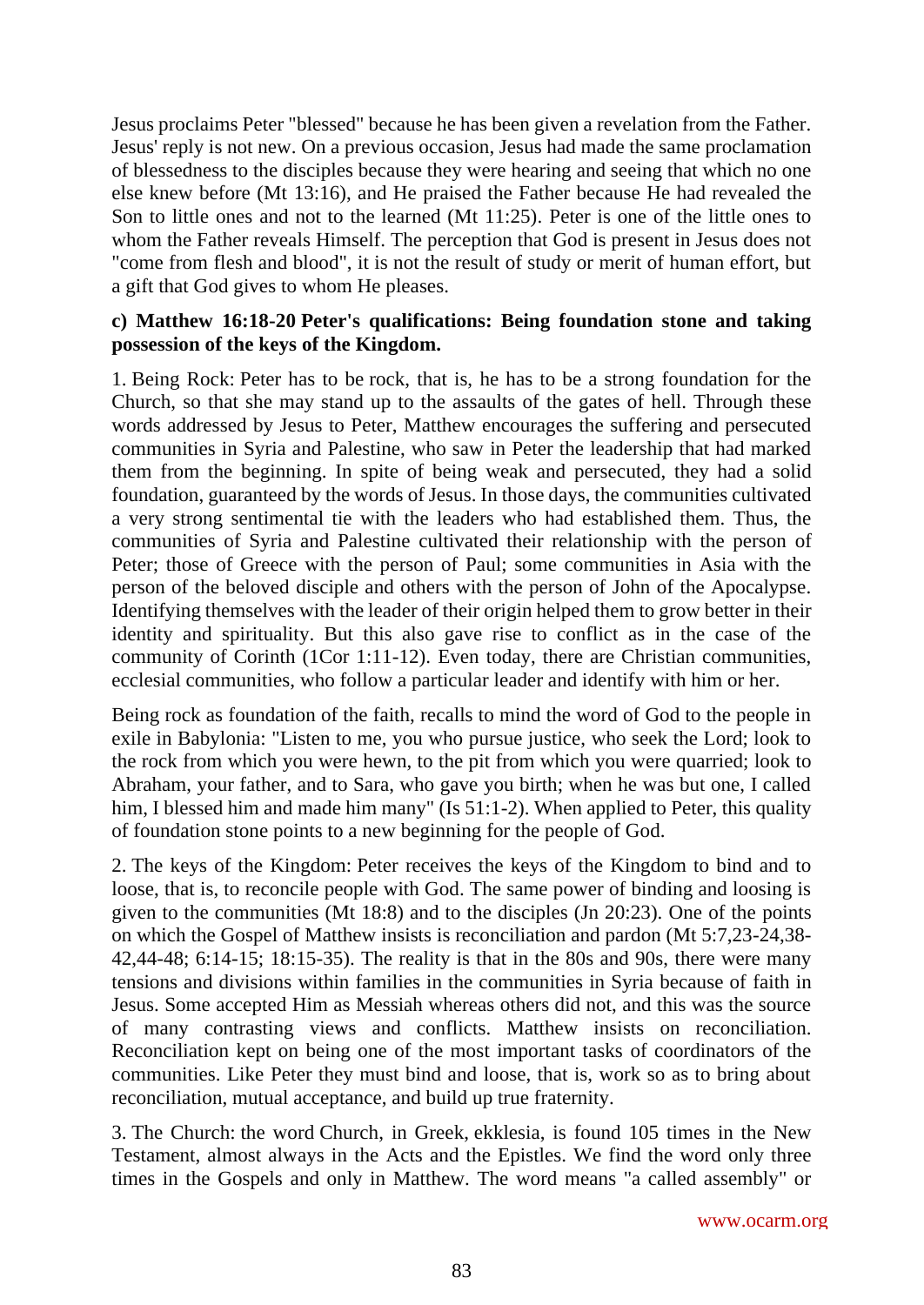"chosen assembly". The word applies to the people gathered, called by the Word of God, a people that seeks to live the message of the Kingdom brought by Jesus. The Church is not the Kingdom, but an instrument and a sign of the Kingdom. The Kingdom is greater. In the Church, the community, all must see or should see what happens when a group of people allows God to rule and take possession of their life.

# **d) Matthew 16:21-22 Jesus completes what is lacking in Peter's reply, and Peter reacts by not accepting.**

Peter had confessed: "You are the Christ, the Son of the living God!" In keeping with the prevailing ideology of the time, he imagined a glorious Messiah. Jesus corrects him: "It is necessary that the Messiah suffer and be killed in Jerusalem". With the words "it is necessary", He says that suffering had been foreseen in the prophecies (Is 53:2-8). If the disciples accept Jesus as the Messiah and Son of God, then they must accept Him also as the Servant Messiah who must die. Not just the triumph of glory but also the way of the cross! But Peter will not accept Jesus' correction and tries to change His mind.

# **e) Matthew 16:23 Jesus' reply to Peter: rock of scandal.**

Jesus' reply is surprising: "Get behind me, Satan, you are a scandal to me, for you do not mind the things of God, but those of men!" Satan is the one who leads us away from the path marked out for us by God. Jesus literally says: "Get behind me!" (in Latin, vada retro!). Peter wanted to steer and point the way. Jesus says: "Get behind me!" Jesus, not Peter, is the one who points the way and sets the rhythm. The disciple must follow the master. He must live in constant conversion. Jesus' word was also a message to all those who led the communities. They must "follow" Jesus and they may not go before as Peter wished to do. It is not only they who are able to point the way or the manner. On the contrary, like Peter, instead of being a rock of support, they can become rock of scandal, a stumbling block. Such were some leaders of the communities at the time of Matthew. There were ambiguities. The same may happen among us today.

# **iii) A further explanation of the Gospels concerning Peter:**

A portrait of St. Peter.

Peter was transformed from fisherman of fish to fisherman of men (Mk 1:7). He was married (Mk 1:30). He was a good man and very human. He tended naturally to a role of leadership among the twelve disciples of Jesus. Jesus respected this natural quality and made Peter the leader of His first community (Jn 21:17). Before joining Jesus' community, Peter's name was Simon bar Jona (Mt 16:17), Simon son of Jonah. Jesus nicknamed him Cephas or Rock, and this then became Peter (Lk 6:14).

By nature, Peter could have been anything but rock. He was courageous in speech, but at the hour of danger he fell victim to fear and fled. For instance, when Jesus came walking on the water, Peter asked: "Jesus, can I too come to you on the water?" Jesus replied: "Come, Peter!" Peter then went out of the boat and started walking on the water. But when a bigger wave came along, he was afraid and began to sink. He then cried out: "Save me, Lord!" Jesus took hold of him and saved him (Mt 14:28-31). At the last supper, Peter said to Jesus: "I shall never deny you, Lord!" (Mk 14:31); yet a few hours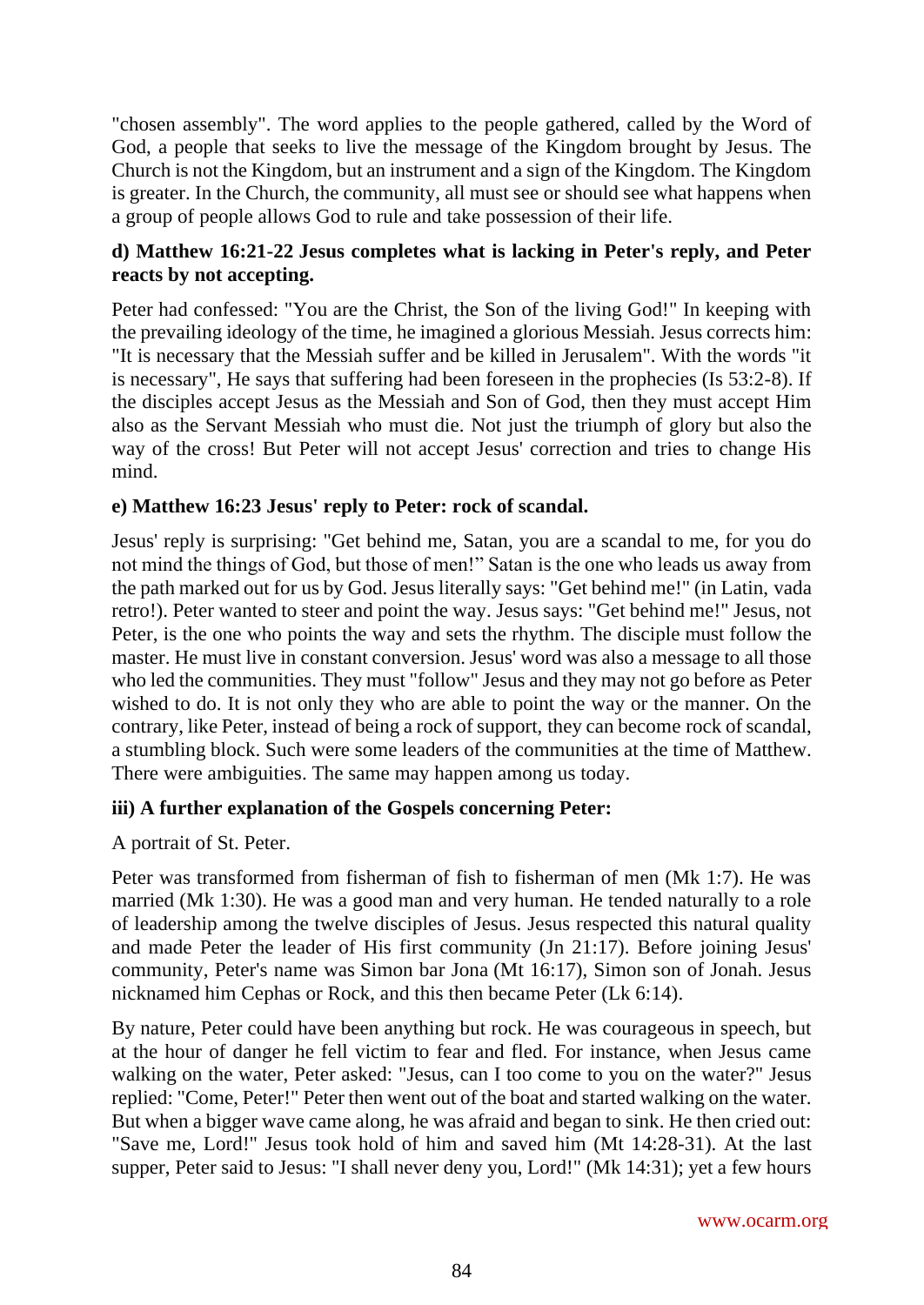later, in the palace of the high priest, in front of a servant girl, when Jesus had already been arrested, Peter denied Jesus, swearing that he had no connection with Him (Mk 14:66-72). In the garden of olives, when Jesus had been arrested, he even used his word (Jn 18:10), but then fled, leaving Jesus alone (Mk 14:50). Peter was not naturally rock! And yet the weak and human Peter, so like us, did become rock because Jesus had prayed for him: "Peter, I have prayed for you so that your faith may not fail; and, when you have turned again, strengthen your brethren" (Lk 22:31-32). That is why Jesus was able to say: "You are Peter and upon this rock I will build My Church" (Mt 16:18). Jesus helped him to become rock. After the resurrection, in Galilee, Jesus appeared to Peter and asked him twice: "Peter, do you love Me?" And Peter replied twice: "Lord, you know that I love you" (Jn 21:15,16). When Jesus put the same question to him the third time, Peter was hurt. He must have remembered that he had denied Him three times. So he answered: "Lord, you know all things! You know that I love you!" It was then that Jesus entrusted to him the care of the sheep: "Peter, feed My sheep!" (Jn 21:17). With Jesus' help, the strength of the rock grew in Peter and He revealed Himself on the day of Pentecost. On that day, when the Holy Spirit descended upon the disciples, Peter opened the doors of the upper room where they were all gathered behind closed doors for fear of the Jews (Jn 20:19), and, infused with courage, began to announce the Good News of Jesus to the people (Acts 2:14-40). From then on he never stopped! On account of this courageous proclamation of the resurrection, he was arrested (Acts 4:3). During the interrogation he was forbidden to announce the good news (Acts 4:18), but Peter did not obey the prohibition. He said: "We must obey God rather then man!" (Acts 4:19; 5:29). He was arrested again (Acts 5:18,26). He was scourged (Acts 5:40). But he said: "Thank you very much. But we shall go on!" (cf. Acts 5:42).

Tradition tells us that at the end of his life, when he was in Rome, Peter had another moment of fear. But then he went back, was arrested and condemned to death on the cross. However, he asked that he might be crucified with his head down. He thought that he was not worthy to die in the same way as his master, Jesus. Peter was true to himself and to Jesus to the very end.

### **6. Psalm 103 (102)**

Thanksgiving: Bless the Lord, O my soul; and all that is within me, bless His holy name!

Bless the Lord, O my soul, and forget not all His benefits, who forgives all your iniquity, who heals all your diseases, who redeems your life from the pit, who crowns you with steadfast love and mercy, who satisfies you with good as long as you live so that your youth is renewed like the eagles.

The Lord works vindication and justice for all who are oppressed.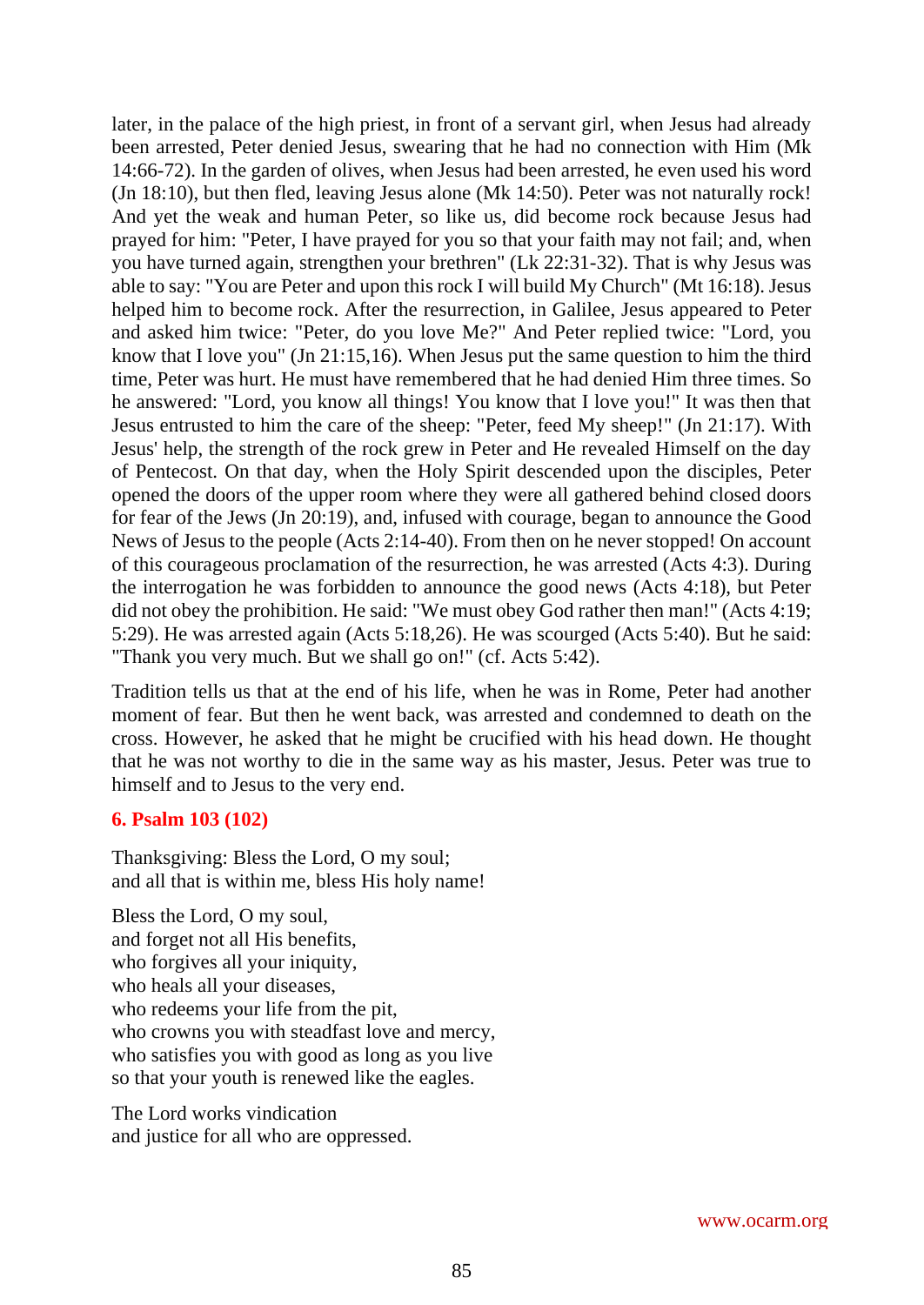He made known His ways to Moses, His acts to the people of Israel.

The Lord is merciful and gracious, slow to anger and abounding in steadfast love. He will not always chide, nor will He keep His anger for ever. He does not deal with us according to our sins, nor requite us according to our iniquities.

For as the heavens are high above the earth, so great is His steadfast love toward those who fear Him; as far as the east is from the west, so far does He remove our transgressions from us. As a father pities his children, so the Lord pities those who fear Him.

For He knows our frame; He remembers that we are dust. As for man, his days are like grass; he flourishes like a flower of the field; for the wind passes over it, and it is gone, and its place knows it no more.

But the steadfast love of the Lord is from everlasting to everlasting upon those who fear Him, and His righteousness to children's children, to those who keep His covenant and remember to do His commandments.

The Lord has established His throne in the heavens, and His kingdom rules over all. Bless the Lord, O you His angels, you mighty ones who do His word, hearkening to the voice of His word!

Bless the Lord, all His hosts, his ministers that do His will! Bless the Lord, all His works, in all places of His dominion. Bless the Lord, O my soul!

### **7. Final Prayer**

Lord Jesus, we thank You for the word that has enabled us to understand better the will of the Father. May Your Spirit enlighten our actions and grant us the strength to practice that which Your Word has revealed to us. May we, like Mary, Your mother, not only listen the Word but also practice it. You who live and reign with the Father in the unity of the Holy Spirit forever and ever. Amen.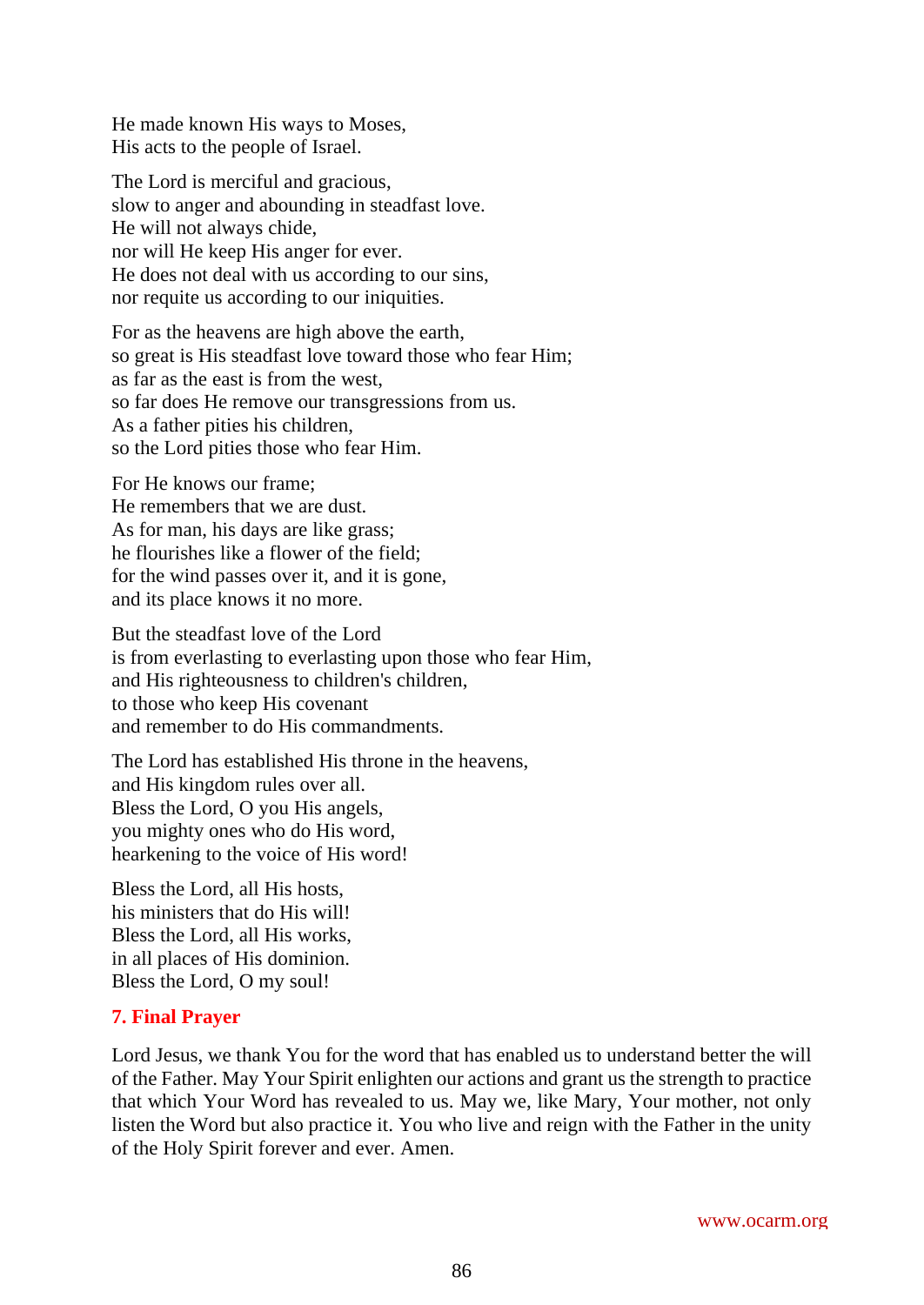## **Lectio Divina Tuesday, June 30, 2020**

*Ordinary Time*

### **1) Opening prayer**

Father, You call Your children to walk in the light of Christ. Free us from darkness and keep us in the radiance of Your truth. We ask this through our Lord Jesus Christ, Your Son, who lives and reigns with You and the Holy Spirit, one God, for ever and ever. Amen.

### **2) Gospel Reading - Matthew 8:23-27**

As Jesus got into a boat, his disciples followed him. Suddenly a violent storm came up on the sea, so that the boat was being swamped by waves; but he was asleep. They came and woke him, saying, "Lord, save us! We are perishing!" He said to them, "Why are you terrified, O you of little faith?" Then he got up, rebuked the winds and the sea, and there was great calm. The men were amazed and said, "What sort of man is this, whom even the winds and the sea obey?"

### **3) Reflection**

• Matthew writes for the converted Jews of the years 70's who felt lost like a boat in the middle of a stormy sea, without the hope of being able to get to the desired port. Jesus seems to be asleep in the boat and it seems to them that no divine power will come to save them from the persecution. In the face of this desperate and anguished situation, Matthew puts together several episodes of the life of Jesus to help the community discover, in the midst of an apparent absence, the welcoming and powerful presence of Jesus the conqueror who dominates the sea (Mt 8:23-27), who conquers and casts away the power of evil (Mt 9:28-34) and who has the power to forgive sins (Mt 9:1-8). In other words, Matthew wants to communicate hope and to suggest that the communities have no reason to fear. This is the reason for the narration of the storm calmed by Jesus in today's Gospel.

• Matthew 8:23: *The starting point: to enter into the boat.* Matthew follows the Gospel of Mark, but makes it shorter and inserts it in the new outline which he has adopted. In Mark, the day had been very tiring because of the work that they had done. Having finished the discourse of the parables (Mk 4:3-34), the disciples take Jesus into the boat and He was so tired that He fell asleep on a cushion (Mk 4:38). Matthew's text is very brief. It only says that Jesus went into the boat and that the disciples accompanied Him. Jesus is the Master. The disciples *follow* the Master.

• Matthew 8:24-25: *The desperate situation: "We are lost!"* The Lake of Galilee is close to high mountains. Sometimes, as the wind is forced upward by the mountains, moisture condenses over the lake causing a sudden storm. Strong wind, agitated sea, and a boat full of water are the result! The disciples were experienced fishermen. If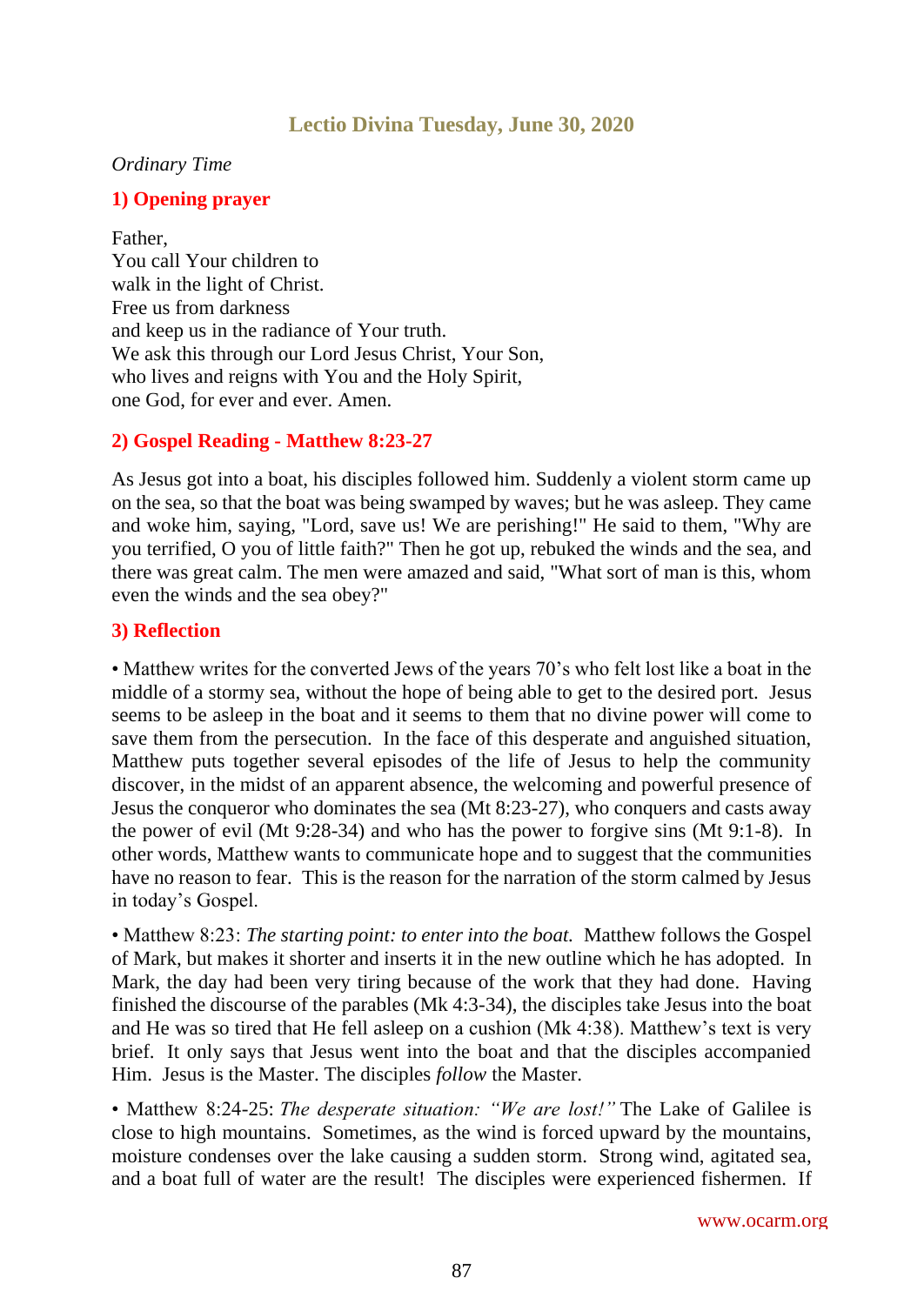they thought that they were about to sink, it meant that the situation was truly dangerous! Jesus, however, is not aware and continues to sleep. They cried out, *"Save us, Lord, we are lost!"* In Matthew the profound sleep of Jesus is not only a sign of tiredness. It is also the expression of the calm trust of Jesus in God. The contrast between the attitude of Jesus and that of the disciples is enormous!

• Matthew 8:26: *The reaction of Jesus: "Why are you so frightened, you who have so little faith!"* Jesus wakes up, not because of the waves, but because of the desperate cry of the disciples. He turns to them saying, *"Why are you so frightened, you who have so little faith!*" He then stood up and rebuked the winds and the sea, because there was no danger. It is like when one arrives at a friend's house, and the dog, at the side of his master, barks very much. One should not be afraid, because the master is present and controls the situation. The episode of the storm calmed by Jesus evokes the episode, when people, without fear, passed across the water of the sea (Ex 14:22). Jesus recreates this episode. He recalls the prophet Isaiah who said to the people: *"If you have to go across the water, I will be with you!"* (Isa 43:2). The episode of the calmed storm recalls and fulfills the prophecy announced in Psalm 107:

Those who ploughed the waves in the sea on the ships, plying their trade on the great ocean, they have seen the works of the Lord, His wonders in the deep.

By His word He raised a storm-wind lashing up towering waves.

Up to the sky then down to the depths; their stomachs were turned to water.

They staggered and reeled like drunkards, and all their skill went under.

They cried out to Yahweh in their distress. He rescued them from their plight.

He reduced the storm to calm, and all the waters subsided.

He brought them overjoyed at the stillness, to the port where they were bound (Ps 107: 23-30)

• Matthew 8:27: *The fear of the disciples: "Who is this man?"* Jesus asks, *"Why are you so frightened?"* The disciples do not know what to answer. Astounded, they ask themselves, *"What kind of man is this, that even the wind and the sea obey Him?"* In spite of the long time that they had lived with Jesus, they still do not know who He is. Jesus seems to be a foreigner to them! Who is this man?

• *Who is this man? Who is Jesus for us, for me?* This should be the question which urges us to continue to read the Gospel, every day, with the desire always to better know the significance and the importance of the person of Jesus for our life. From this question comes Christology. It does not come from elevated theological considerations, but from the desire of the first Christians to always find new names and titles to express what Jesus meant for them. There are tens of names, titles, and attributes, from that of *carpenter to Son of God*, which Jesus expresses: Messiah, Christ, Lord, Beloved Son, Holy One of God, Nazarene, Son of Man, Spouse, Son of God, Son of the Most High God, Carpenter, Son of Mary, Prophet, Master, Son of David, Rabboni, Blessed is He who comes in the name of the Lord; Son, Shepherd, Bread of Life, Resurrection, Light of the world, Way, Truth, Life, King of the Jews, King of Israel, etc. Every name, every image, is an effort to express what Jesus means for them. A name, no matter how beautiful it is, never succeeds in revealing the mystery of a person, and much less of the person of Jesus. Jesus does not enter into any of these names, outlines, or titles. He exceeds everything; He is the greatest! He cannot be put into a frame. Love takes up